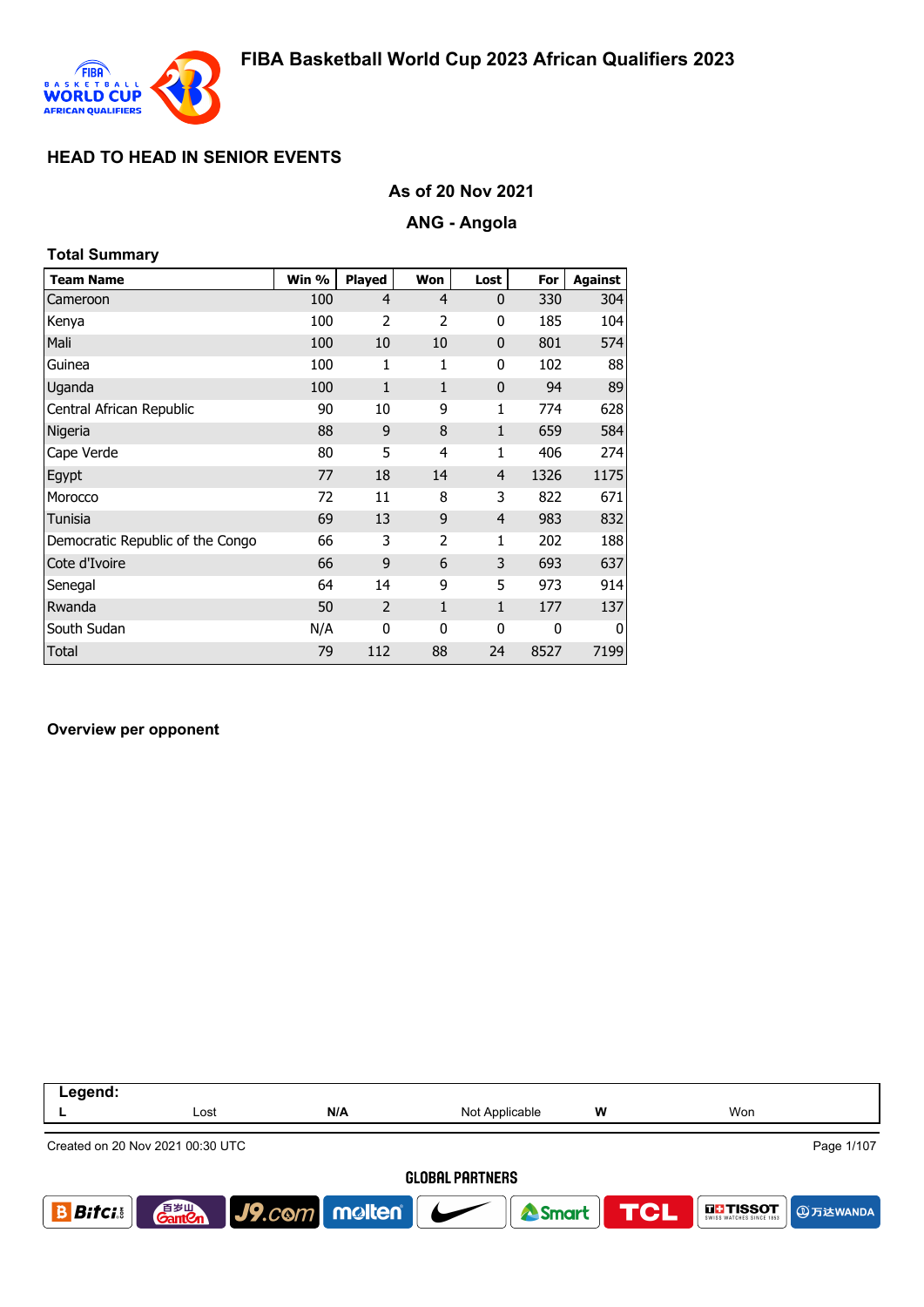

### **As of 20 Nov 2021**

### **ANG - Angola**

# **CAF - Central African Republic**

| Won<br>Lost |            |                         |                                       |                     |
|-------------|------------|-------------------------|---------------------------------------|---------------------|
|             | 9          |                         |                                       |                     |
| W/L         | Result     | <b>Year Competition</b> |                                       | <b>Phase</b>        |
| W           | $66 - 44$  | 2017 FIBA AfroBasket    |                                       | Group Phase         |
| W           | $62 - 61$  | 2015 Afrobasket         |                                       | Round of 16         |
| W           | $85 - 80$  |                         | 2013 FIBA Africa Championship for Men | Preliminary Round   |
| W           | $84 - 63$  |                         | 2009 FIBA Africa Championship for Men | Quarter Final Round |
| W           | $78 - 51$  |                         | 2007 FIBA Africa Championship for Men | Quarter Final Round |
| W           | $77 - 46$  |                         | 2005 FIBA Africa Championship for Men | Preliminary Round   |
| W           | $71 - 57$  |                         | 2001 African Championship for Men     | Preliminary Round   |
| W           | $71 - 62$  |                         | 1992 African Championship for Men     | Preliminary Round   |
| W           | $102 - 84$ |                         | 1985 African Championship for Men     | Preliminary Round   |
|             | $78 - 80$  |                         | 1983 African Championship for Men     | Preliminary Round   |

#### **CIV - Cote d'Ivoire**

|     | Won           | Lost               |                                       |                          |
|-----|---------------|--------------------|---------------------------------------|--------------------------|
|     | 6             | 3                  |                                       |                          |
| W/L | <b>Result</b> | Year   Competition |                                       | <b>Phase</b>             |
| W   | $66 - 59$     |                    | 2013 FIBA Africa Championship for Men | Semi Final Round         |
| W   | $82 - 72$     |                    | 2009 FIBA Africa Championship for Men | Final Round              |
| W   | $88 - 61$     |                    | 2009 FIBA Africa Championship for Men | <b>Eight Final Round</b> |
| W   | $98 - 74$     |                    | 1999 African Championship for Men     | Preliminary Round        |
| W   | $78 - 53$     |                    | 1993 African Championship for Men     | <b>Preliminary Round</b> |
| W   | $72 - 57$     |                    | 1989 African Championship for Men     | Preliminary Round        |
| L   | $77 - 92$     |                    | 1985 African Championship for Men     | Preliminary Round        |
|     | $73 - 84$     |                    | 1985 African Championship for Men     | Final                    |
|     | $59 - 85$     |                    | 1980 African Championship for Men     | Preliminary Round        |

| Legend:                |                                                |                               |                |            |                                        |  |  |
|------------------------|------------------------------------------------|-------------------------------|----------------|------------|----------------------------------------|--|--|
|                        | Lost                                           | N/A                           | Not Applicable | w          | Won                                    |  |  |
|                        | Page 2/107<br>Created on 20 Nov 2021 00:30 UTC |                               |                |            |                                        |  |  |
| <b>GLOBAL PARTNERS</b> |                                                |                               |                |            |                                        |  |  |
| <b>Bitci</b> s         | 音 <sub>岁Ⅲ</sub><br>Gant©n                      | $\sqrt{9}$ .com melten $\sim$ | Smart          | <b>TCL</b> | <b>THE TISSOT</b><br><b>45 万达WANDA</b> |  |  |
|                        |                                                |                               |                |            |                                        |  |  |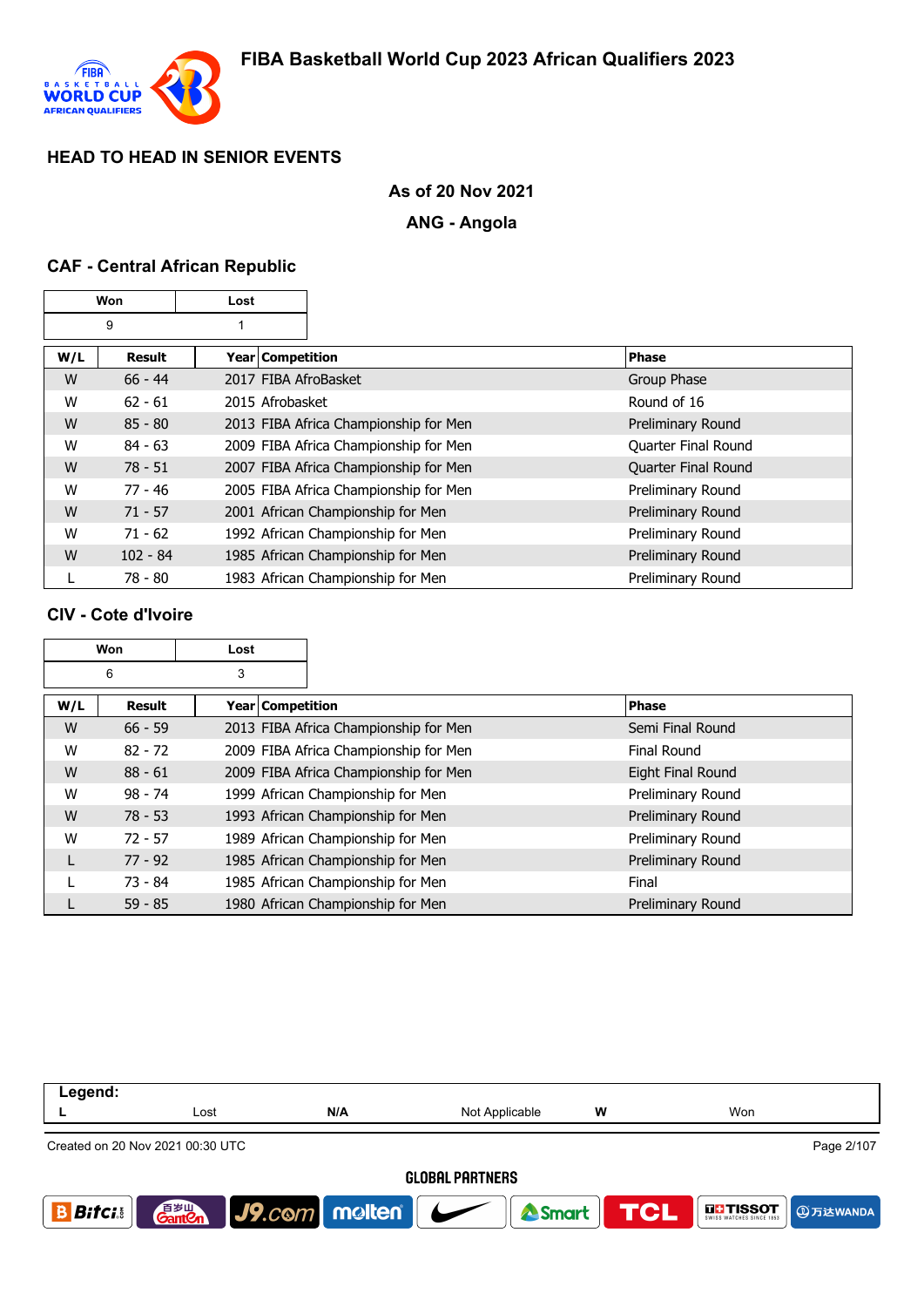

# **As of 20 Nov 2021**

### **ANG - Angola**

#### **CMR - Cameroon**

|     | Won       | Lost             |                                                        |                      |
|-----|-----------|------------------|--------------------------------------------------------|----------------------|
|     | 4         | 0                |                                                        |                      |
| W/L | Result    | Year Competition |                                                        | <b>Phase</b>         |
| W   | $77 - 73$ |                  | 2019 FIBA Basketball World Cup 2019 African Qualifiers | 2nd Round            |
| W   | $83 - 76$ |                  | 2019 FIBA Basketball World Cup 2019 African Qualifiers | 2nd Round            |
| W   | $84 - 83$ |                  | 2011 FIBA Africa Championship for Men                  | Quarter Finals Round |
| W   | $86 - 72$ |                  | 2007 FIBA Africa Championship for Men                  | <b>Final Round</b>   |

## **COD - Democratic Republic of the Congo**

|     | Won       | Lost |                                                        |              |
|-----|-----------|------|--------------------------------------------------------|--------------|
|     |           |      |                                                        |              |
| W/L | Result    |      | <b>Year Competition</b>                                | <b>Phase</b> |
| W   | $73 - 58$ |      | 2021 FIBA AfroBasket                                   | Group Phase  |
|     | 56 - 66   |      | 2019 FIBA Basketball World Cup 2019 African Qualifiers | 1st Round    |
| W   | $73 - 64$ |      | 2019 FIBA Basketball World Cup 2019 African Qualifiers | 1st Round    |

# **CPV - Cape Verde**

|     | Won        | Lost |                  |                                       |  |                   |
|-----|------------|------|------------------|---------------------------------------|--|-------------------|
|     | 4          |      |                  |                                       |  |                   |
| W/L | Result     |      | Year Competition |                                       |  | <b>Phase</b>      |
|     | $71 - 77$  |      |                  | 2021 FIBA AfroBasket                  |  | Group Phase       |
| W   | $75 - 50$  |      |                  | 2013 FIBA Africa Championship for Men |  | Preliminary Round |
| W   | $100 - 44$ |      |                  | 2007 FIBA Africa Championship for Men |  | Preliminary Round |
| W   | $93 - 60$  |      |                  | 2007 FIBA Africa Championship for Men |  | Semi Final Round  |
| W   | $67 - 43$  |      |                  | 1997 African Championship for Men     |  | Preliminary Round |

| Legend:                |                                                |                             |                  |   |                                      |  |  |
|------------------------|------------------------------------------------|-----------------------------|------------------|---|--------------------------------------|--|--|
|                        | Lost                                           | N/A                         | Not Applicable   | W | Won                                  |  |  |
|                        | Page 3/107<br>Created on 20 Nov 2021 00:30 UTC |                             |                  |   |                                      |  |  |
| <b>GLOBAL PARTNERS</b> |                                                |                             |                  |   |                                      |  |  |
| <b>Bitci</b>           |                                                | <b>Ganton</b> J9.com molten | Smart <b>TCL</b> |   | <b>THE TISSOT</b><br><b>4万达WANDA</b> |  |  |
|                        |                                                |                             |                  |   |                                      |  |  |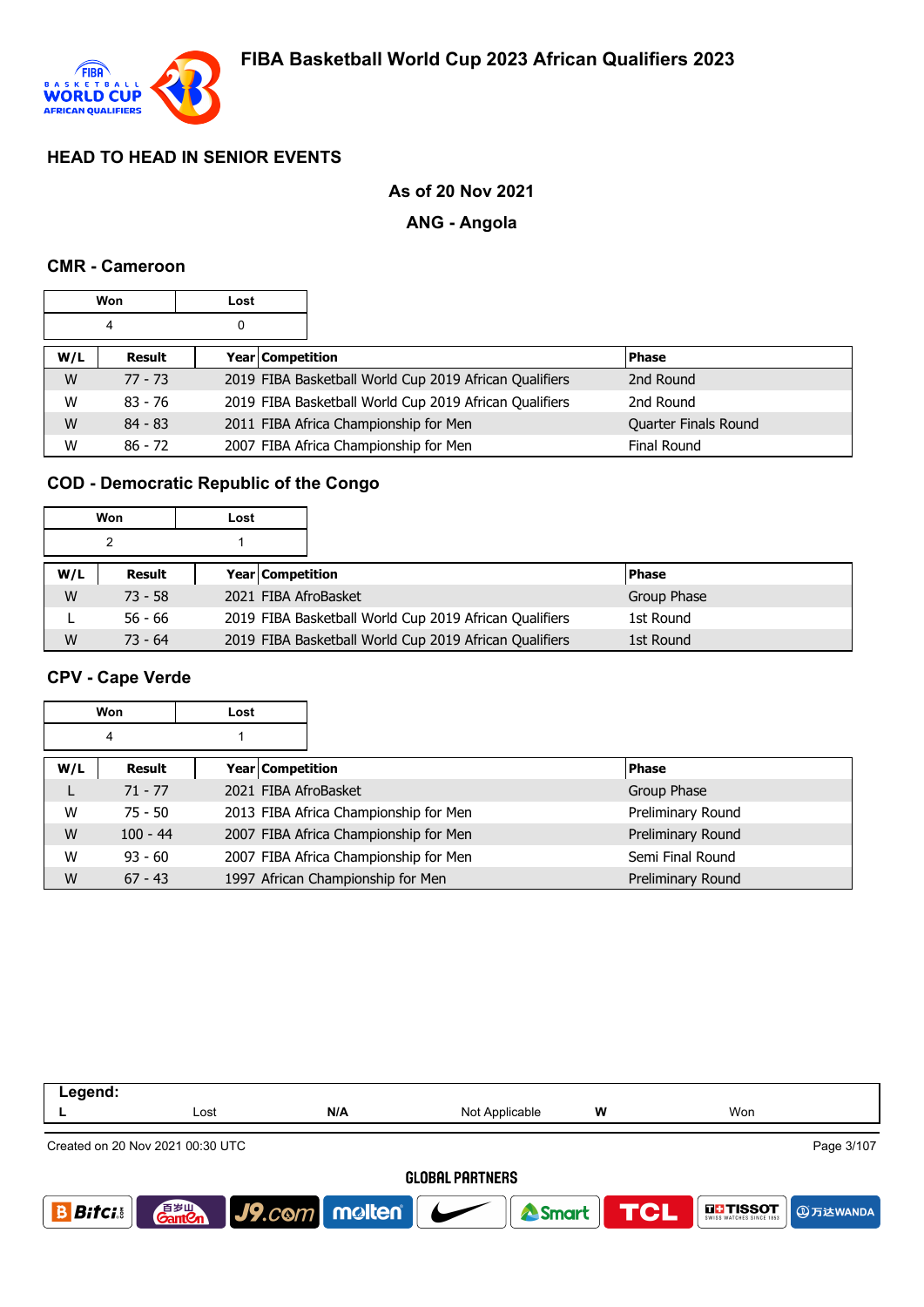

### **As of 20 Nov 2021**

#### **ANG - Angola**

### **EGY - Egypt**

| <b>Won</b> |               | Lost                 |                                                        |                             |
|------------|---------------|----------------------|--------------------------------------------------------|-----------------------------|
| 14         |               | 4                    |                                                        |                             |
| W/L        | <b>Result</b> | Year Competition     |                                                        | <b>Phase</b>                |
| W          | $70 - 62$     | 2021 FIBA AfroBasket |                                                        | Qualif. to 1/4              |
| W          | $65 - 58$     |                      | 2019 FIBA Basketball World Cup 2019 African Qualifiers | 1st Round                   |
| W          | $68 - 64$     |                      | 2019 FIBA Basketball World Cup 2019 African Qualifiers | 1st Round                   |
| W          | $83 - 63$     | 2015 Afrobasket      |                                                        | Quarter-Finals              |
| W          | $57 - 40$     |                      | 2013 FIBA Africa Championship for Men                  | <b>Final Round</b>          |
| W          | $79 - 69$     |                      | 2009 FIBA Africa Championship for Men                  | Preliminary Round           |
| W          | $72 - 60$     |                      | 2001 African Championship for Men                      | <b>Classification Round</b> |
| W          | $62 - 43$     |                      | 1997 African Championship for Men                      | Preliminary Round           |
| W          | $79 - 55$     |                      | 1997 African Championship for Men                      | Final                       |
|            | 79 - 82       |                      | 1993 African Championship for Men                      | Preliminary Round           |
| W          | $69 - 61$     |                      | 1993 African Championship for Men                      | Final                       |
| W          | $83 - 70$     |                      | 1990 World Championship for Men                        | <b>Classification Round</b> |
| W          | $71 - 61$     |                      | 1989 African Championship for Men                      | Preliminary Round           |
| W          | $89 - 62$     |                      | 1989 African Championship for Men                      | Final                       |
| L          | $77 - 83$     |                      | 1987 African Championship for Men                      | Semi-Finals                 |
| W          | $83 - 69$     |                      | 1985 African Championship for Men                      | Semi-Finals                 |
| L          | $72 - 79$     |                      | 1983 African Championship for Men                      | Preliminary Round           |
| L          | $68 - 94$     |                      | 1983 African Championship for Men                      | Final                       |

# **GUI - Guinea**

|     | Won        | Lost                              |
|-----|------------|-----------------------------------|
|     |            |                                   |
| W/L | Result     | Year Competition                  |
| W   | $102 - 88$ | 1980 African Championship for Men |

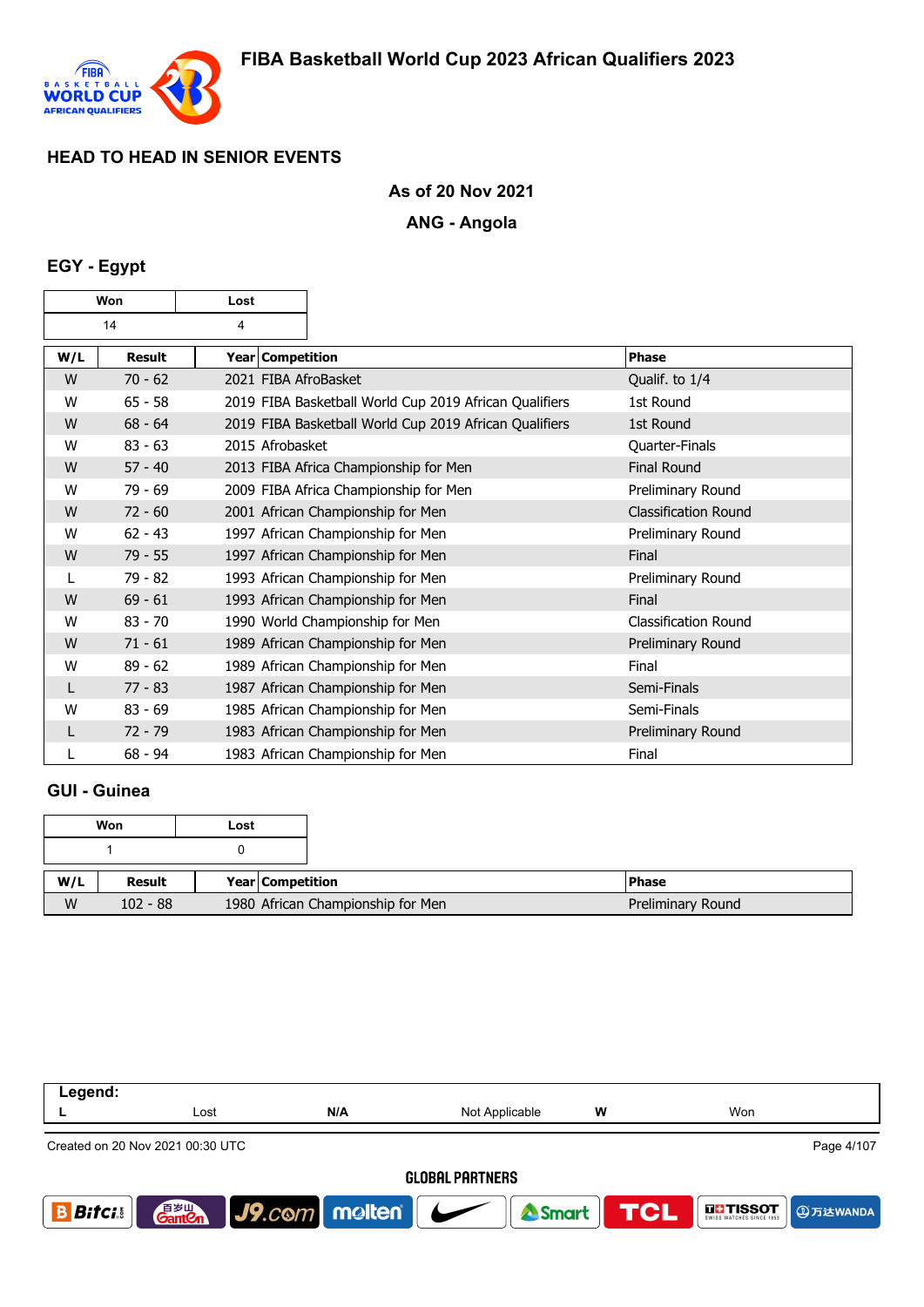

### **As of 20 Nov 2021**

**ANG - Angola**

### **KEN - Kenya**

|     | Won        | Lost |                                   |                   |
|-----|------------|------|-----------------------------------|-------------------|
|     |            |      |                                   |                   |
| W/L | Result     |      | <b>Year Competition</b>           | <b>Phase</b>      |
| W   | $110 - 40$ |      | 1989 African Championship for Men | Preliminary Round |
| W   | 75 - 64    |      | 1985 African Championship for Men | Preliminary Round |

#### **MAR - Morocco**

| Won |               | Lost                 |                                                        |                     |
|-----|---------------|----------------------|--------------------------------------------------------|---------------------|
| 8   |               | 3                    |                                                        |                     |
| W/L | <b>Result</b> | Year Competition     |                                                        | <b>Phase</b>        |
| W   | $62 - 56$     |                      | 2019 FIBA Basketball World Cup 2019 African Qualifiers | 1st Round           |
|     | $47 - 61$     |                      | 2019 FIBA Basketball World Cup 2019 African Qualifiers | 1st Round           |
| L   | $53 - 60$     | 2017 FIBA AfroBasket |                                                        | Group Phase         |
| W   | $68 - 67$     | 2015 Afrobasket      |                                                        | Group Phase         |
| W   | $95 - 73$     |                      | 2013 FIBA Africa Championship for Men                  | Quarter Final Round |
| W   | $75 - 61$     |                      | 2011 FIBA Africa Championship for Men                  | Preliminary Round   |
| W   | $108 - 58$    |                      | 2007 FIBA Africa Championship for Men                  | Preliminary Round   |
| W   | $75 - 43$     |                      | 2005 FIBA Africa Championship for Men                  | Preliminary Round   |
| W   | $82 - 61$     |                      | 1992 African Championship for Men                      | Preliminary Round   |
| W   | $90 - 50$     |                      | 1989 African Championship for Men                      | Preliminary Round   |
|     | $67 - 81$     |                      | 1980 African Championship for Men                      | Preliminary Round   |

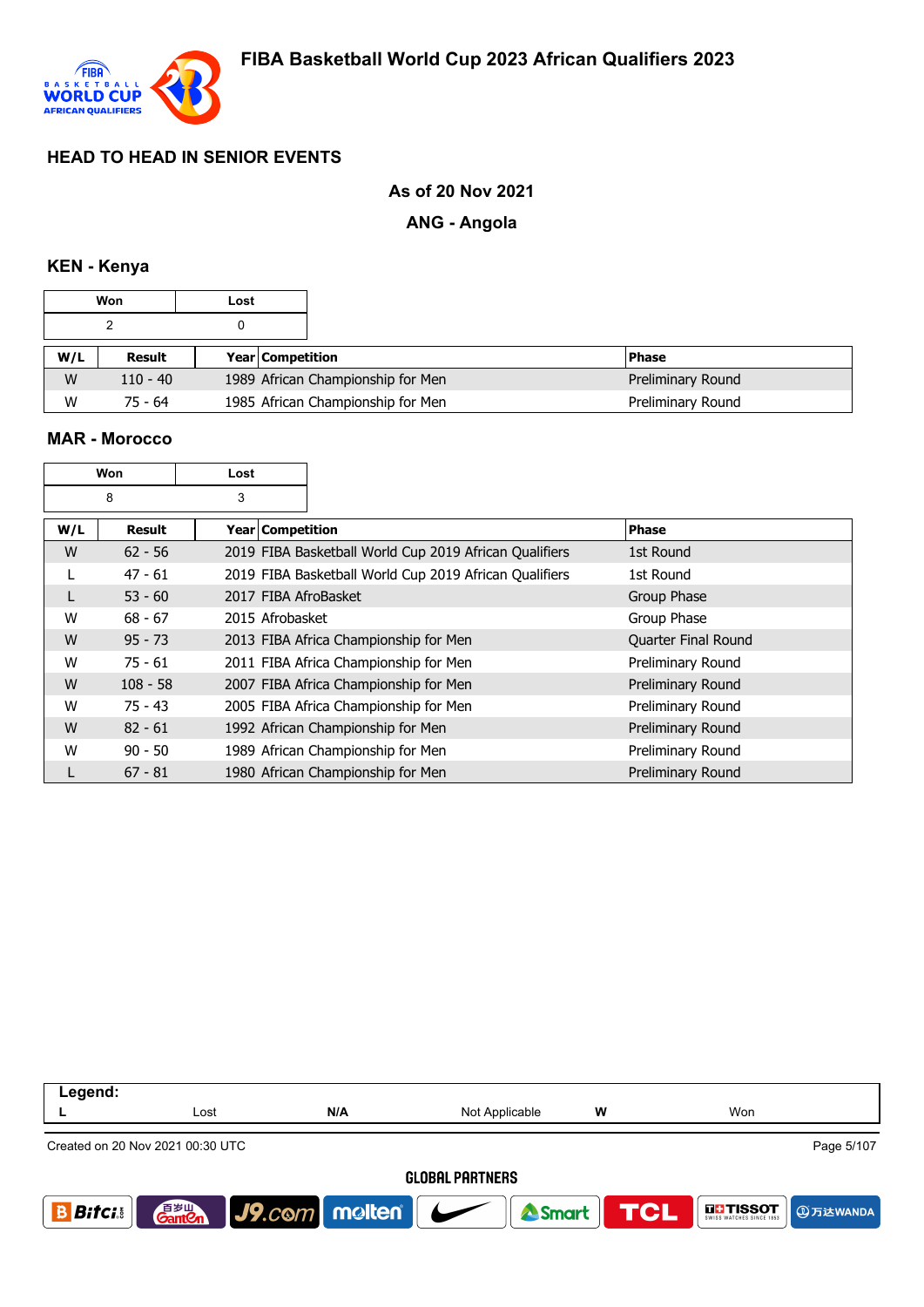

### **As of 20 Nov 2021**

#### **ANG - Angola**

#### **MLI - Mali**

|     | Won           | Lost |                    |                                       |                       |
|-----|---------------|------|--------------------|---------------------------------------|-----------------------|
|     | 10            | 0    |                    |                                       |                       |
| W/L | <b>Result</b> |      | Year   Competition |                                       | <b>Phase</b>          |
| W   | $82 - 36$     |      |                    | 2013 FIBA Africa Championship for Men | Eight Final Round     |
| W   | $79 - 74$     |      |                    | 2009 FIBA Africa Championship for Men | Preliminary Round     |
| W   | $67 - 50$     |      |                    | 2005 FIBA Africa Championship for Men | <b>Quarter Finals</b> |
| W   | $77 - 69$     |      |                    | 1999 African Championship for Men     | Final Round           |
| W   | $69 - 49$     |      |                    | 1997 African Championship for Men     | Preliminary Round     |
| W   | $90 - 51$     |      |                    | 1995 African Championship for Men     | Preliminary Round     |
| W   | $91 - 59$     |      |                    | 1992 African Championship for Men     | Semi-Finals           |
| W   | $92 - 55$     |      |                    | 1989 African Championship for Men     | Semi-Finals           |
| W   | $81 - 60$     |      |                    | 1987 African Championship for Men     | Preliminary Round     |
| W   | $73 - 71$     |      |                    | 1987 African Championship for Men     | Final                 |

#### **NGR - Nigeria**

|     | Won       | Lost               |                                       |                          |
|-----|-----------|--------------------|---------------------------------------|--------------------------|
|     | 8         |                    |                                       |                          |
| W/L | Result    | Year   Competition |                                       | <b>Phase</b>             |
| L   | $65 - 74$ | 2015 Afrobasket    |                                       | Final                    |
| W   | $76 - 68$ |                    | 2011 FIBA Africa Championship for Men | Semi-Finals Round        |
| W   | $93 - 85$ |                    | 2009 FIBA Africa Championship for Men | Eight Final Round        |
| W   | $67 - 62$ |                    | 2005 FIBA Africa Championship for Men | Semi-Finals              |
| W   | $54 - 43$ |                    | 2001 African Championship for Men     | Preliminary Round        |
| W   | $64 - 57$ |                    | 1999 African Championship for Men     | Preliminary Round        |
| W   | $79 - 72$ |                    | 1999 African Championship for Men     | <b>Final Round</b>       |
| W   | $74 - 56$ |                    | 1995 African Championship for Men     | Semi-Finals              |
| W   | $87 - 67$ |                    | 1987 African Championship for Men     | <b>Preliminary Round</b> |

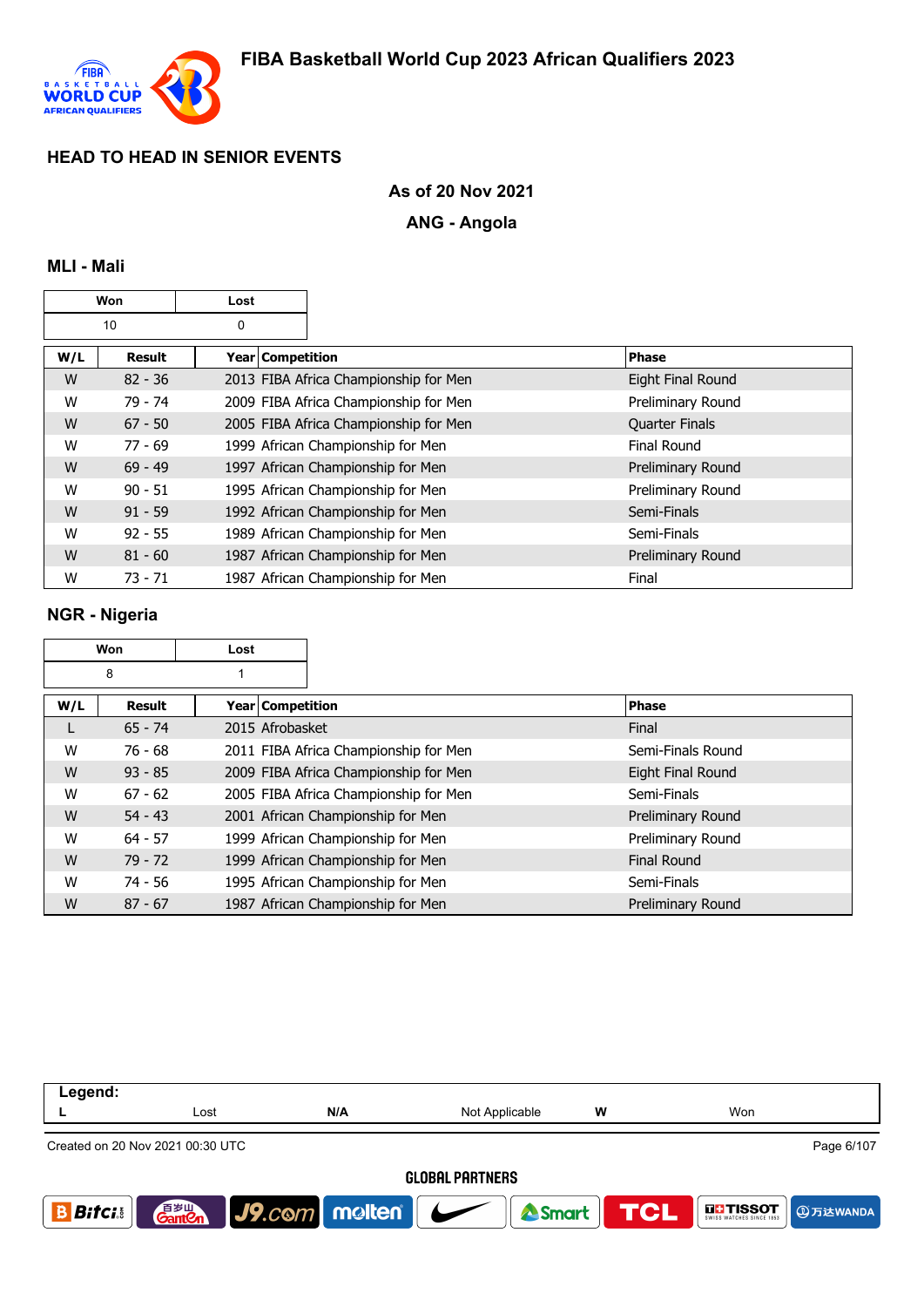

### **As of 20 Nov 2021**

**ANG - Angola**

### **RWA - Rwanda**

|     | Won        | Lost |                                       |                   |
|-----|------------|------|---------------------------------------|-------------------|
|     |            |      |                                       |                   |
| W/L | Result     |      | <b>Year Competition</b>               | <b>Phase</b>      |
|     | $68 - 71$  |      | 2021 FIBA AfroBasket                  | Group Phase       |
| W   | $109 - 66$ |      | 2007 FIBA Africa Championship for Men | Preliminary Round |

#### **SEN - Senegal**

ľ

|     | Won       | Lost                 |                                       |                       |
|-----|-----------|----------------------|---------------------------------------|-----------------------|
|     | 9         | 5                    |                                       |                       |
| W/L | Result    | Year   Competition   |                                       | <b>Phase</b>          |
| L   | $74 - 79$ | 2021 FIBA AfroBasket |                                       | <b>Quarter-Finals</b> |
|     | $57 - 66$ | 2017 FIBA AfroBasket |                                       | Quarter Finals        |
|     | $73 - 74$ | 2015 Afrobasket      |                                       | Group Phase           |
|     | 78 - 85   |                      | 2011 FIBA Africa Championship for Men | Preliminary Round     |
| W   | $67 - 59$ |                      | 2005 FIBA Africa Championship for Men | Preliminary Round     |
| W   | $70 - 61$ |                      | 2005 FIBA Africa Championship for Men | <b>Final Round</b>    |
| W   | $68 - 60$ |                      | 2001 African Championship for Men     | Preliminary Round     |
| L   | $47 - 53$ |                      | 1997 African Championship for Men     | Semi-Finals           |
| W   | $73 - 51$ |                      | 1995 African Championship for Men     | Preliminary Round     |
| W   | $68 - 55$ |                      | 1995 African Championship for Men     | Final                 |
| W   | $91 - 80$ |                      | 1993 African Championship for Men     | Semi-Finals           |
| W   | $68 - 64$ |                      | 1992 African Championship for Men     | Preliminary Round     |
| W   | $71 - 66$ |                      | 1992 African Championship for Men     | Final                 |
| W   | $68 - 61$ |                      | 1983 African Championship for Men     | Semi-Finals           |

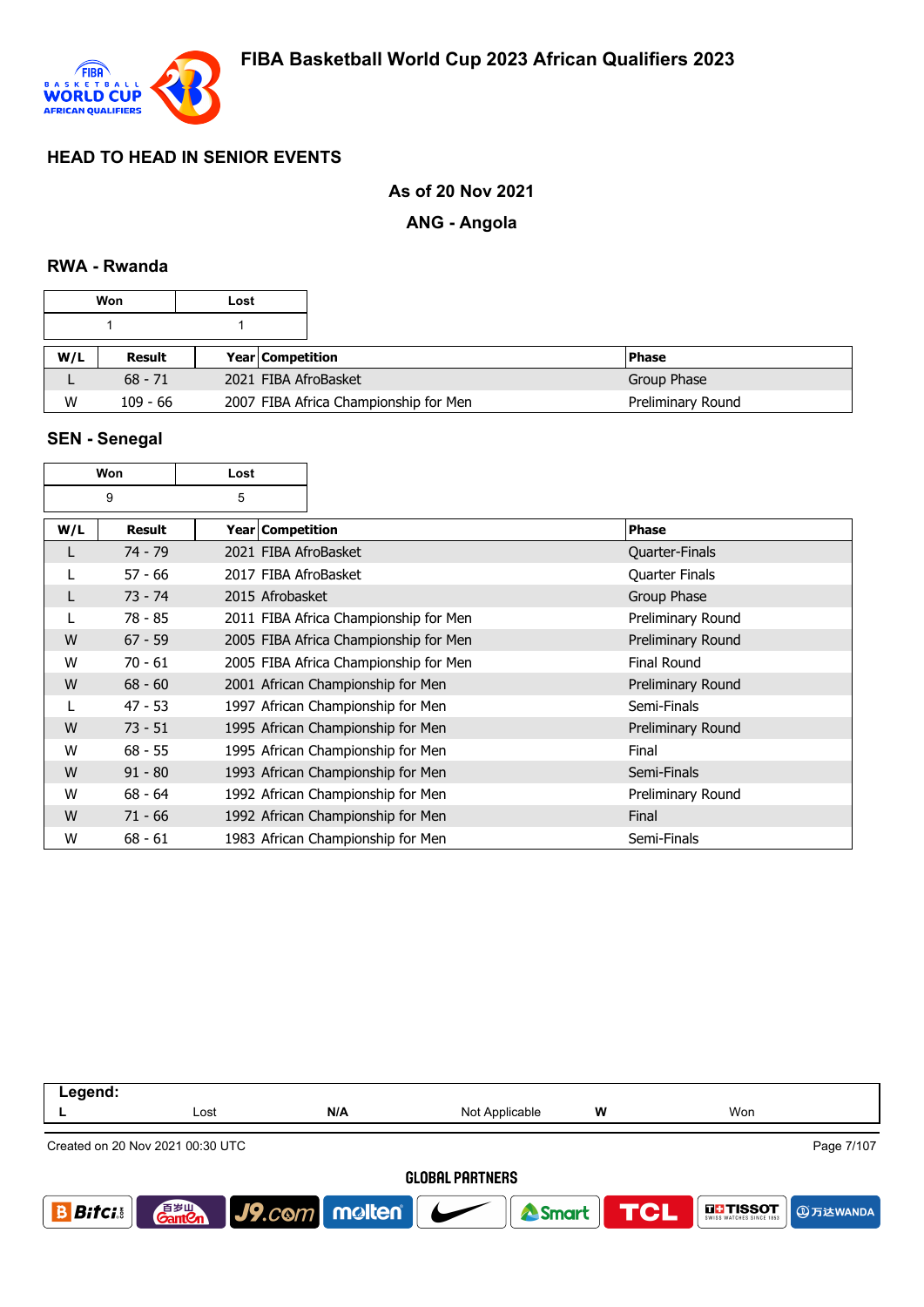

### **As of 20 Nov 2021**

#### **ANG - Angola**

### **TUN - Tunisia**

|     | Won        | Lost               |                                                        |                            |
|-----|------------|--------------------|--------------------------------------------------------|----------------------------|
|     | 9          | 4                  |                                                        |                            |
| W/L | Result     | Year   Competition |                                                        | <b>Phase</b>               |
| W   | $69 - 63$  |                    | 2019 FIBA Basketball World Cup 2019 African Qualifiers | 2nd Round                  |
|     | $64 - 84$  |                    | 2019 FIBA Basketball World Cup 2019 African Qualifiers | 2nd Round                  |
|     | $84 - 86$  |                    | 2019 FIBA Basketball World Cup                         | Classification Round 17-32 |
| W   | $58 - 51$  | 2015 Afrobasket    |                                                        | Semi-Finals                |
| L   | $56 - 67$  |                    | 2011 FIBA Africa Championship for Men                  | <b>Finals Round</b>        |
| W   | $79 - 69$  |                    | 2009 FIBA Africa Championship for Men                  | Semi-Final Round           |
| W   | $79 - 48$  |                    | 1999 African Championship for Men                      | Preliminary Round          |
| W   | $121 - 72$ |                    | 1993 African Championship for Men                      | Preliminary Round          |
| W   | $91 - 68$  |                    | 1992 African Championship for Men                      | Preliminary Round          |
| W   | $83 - 66$  |                    | 1989 African Championship for Men                      | Preliminary Round          |
| W   | $69 - 60$  |                    | 1987 African Championship for Men                      | Preliminary Round          |
| W   | $76 - 42$  |                    | 1985 African Championship for Men                      | Preliminary Round          |
|     | $54 - 56$  |                    | 1981 African Championship for Men                      | Preliminary Round          |

### **UGA - Uganda**

|     | Won           | Lost |                         |  |              |
|-----|---------------|------|-------------------------|--|--------------|
|     |               |      |                         |  |              |
| W/L | <b>Result</b> |      | <b>Year Competition</b> |  | <b>Phase</b> |
| W   | $94 - 89$     |      | 2017 FIBA AfroBasket    |  | Group Phase  |

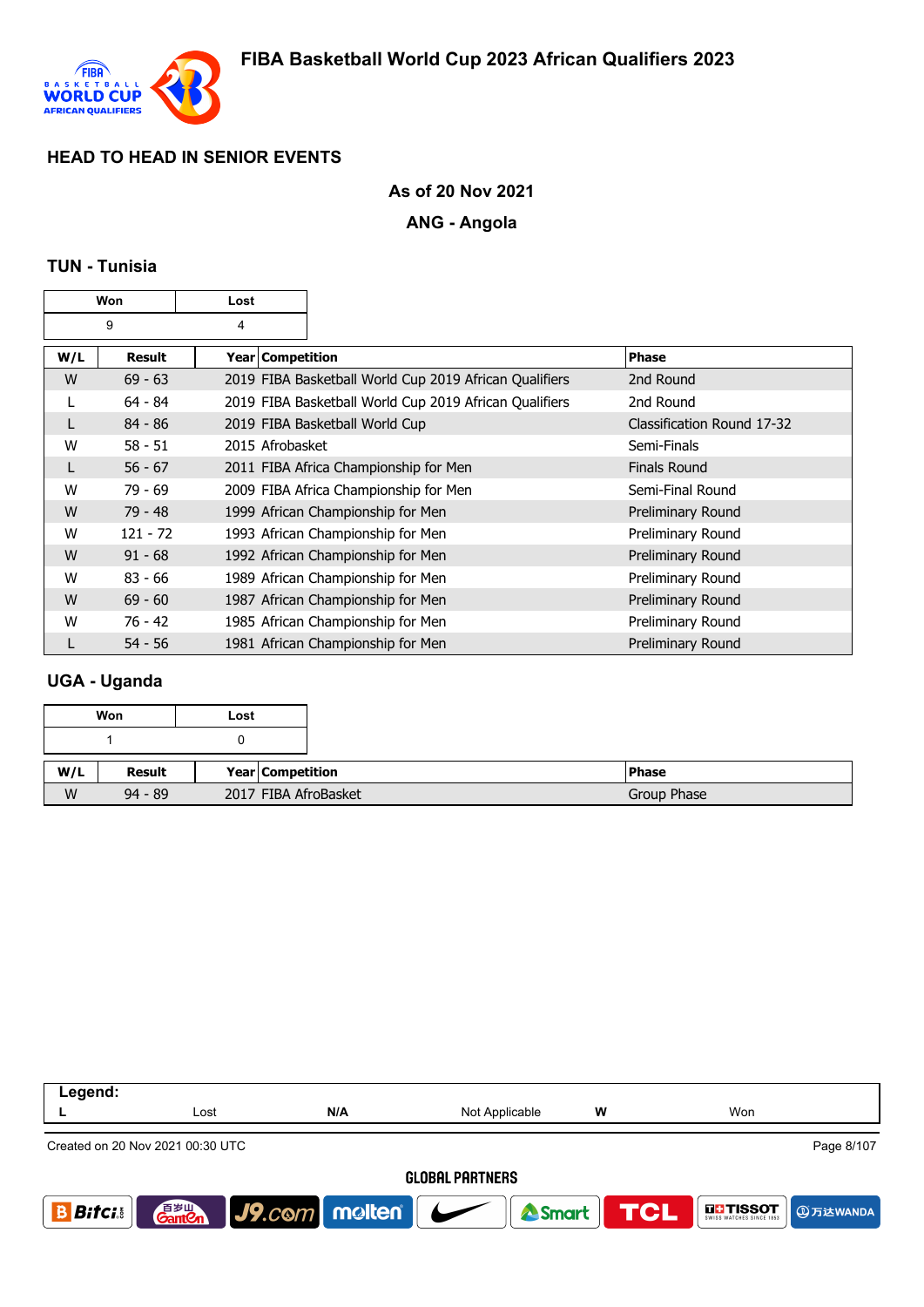

### **As of 20 Nov 2021**

### **CAF - Central African Republic**

| <b>Total Summary</b>             |             |                |               |                |              |                |
|----------------------------------|-------------|----------------|---------------|----------------|--------------|----------------|
| <b>Team Name</b>                 | Win %       | <b>Played</b>  | Won           | Lost           | For          | <b>Against</b> |
| Cote d'Ivoire                    | 100         | 7              | 7             | $\mathbf 0$    | 547          | 455            |
| Kenya                            | 100         | $\mathbf{1}$   | 1             | 0              | 75           | 67             |
| Rwanda                           | 100         | $\overline{4}$ | 4             | $\mathbf 0$    | 319          | 255            |
| Guinea                           | 100         | 1              | 1             | 0              | 61           | 60             |
| Uganda                           | 100         | $\overline{2}$ | 2             | $\mathbf 0$    | 117          | 110            |
| Cameroon                         | 80          | 5              | 4             | 1              | 297          | 255            |
| Mali                             | 77          | 9              | 7             | $\overline{2}$ | 645          | 631            |
| Democratic Republic of the Congo | 77          | 9              | 7             | 2              | 628          | 554            |
| Morocco                          | 62          | 8              | 5             | 3              | 594          | 553            |
| Egypt                            | 57          | 7              | 4             | 3              | 527          | 529            |
| Tunisia                          | 44          | 9              | 4             | 5              | 655          | 667            |
| Senegal                          | 14          | 14             | $\mathcal{P}$ | 12             | 1004         | 1064           |
| Angola                           | 10          | 10             | 1             | 9              | 628          | 774            |
| Nigeria                          | 0           | 12             | 0             | 12             | 764          | 1015           |
| Cape Verde                       | $\mathbf 0$ | $\mathbf{1}$   | $\mathbf{0}$  | $\mathbf{1}$   | 82           | 90             |
| South Sudan                      | N/A         | 0              | 0             | 0              | $\mathbf{0}$ | $\mathbf{0}$   |
| Total                            | 49          | 99             | 49            | 50             | 6943         | 7079           |

**Overview per opponent**

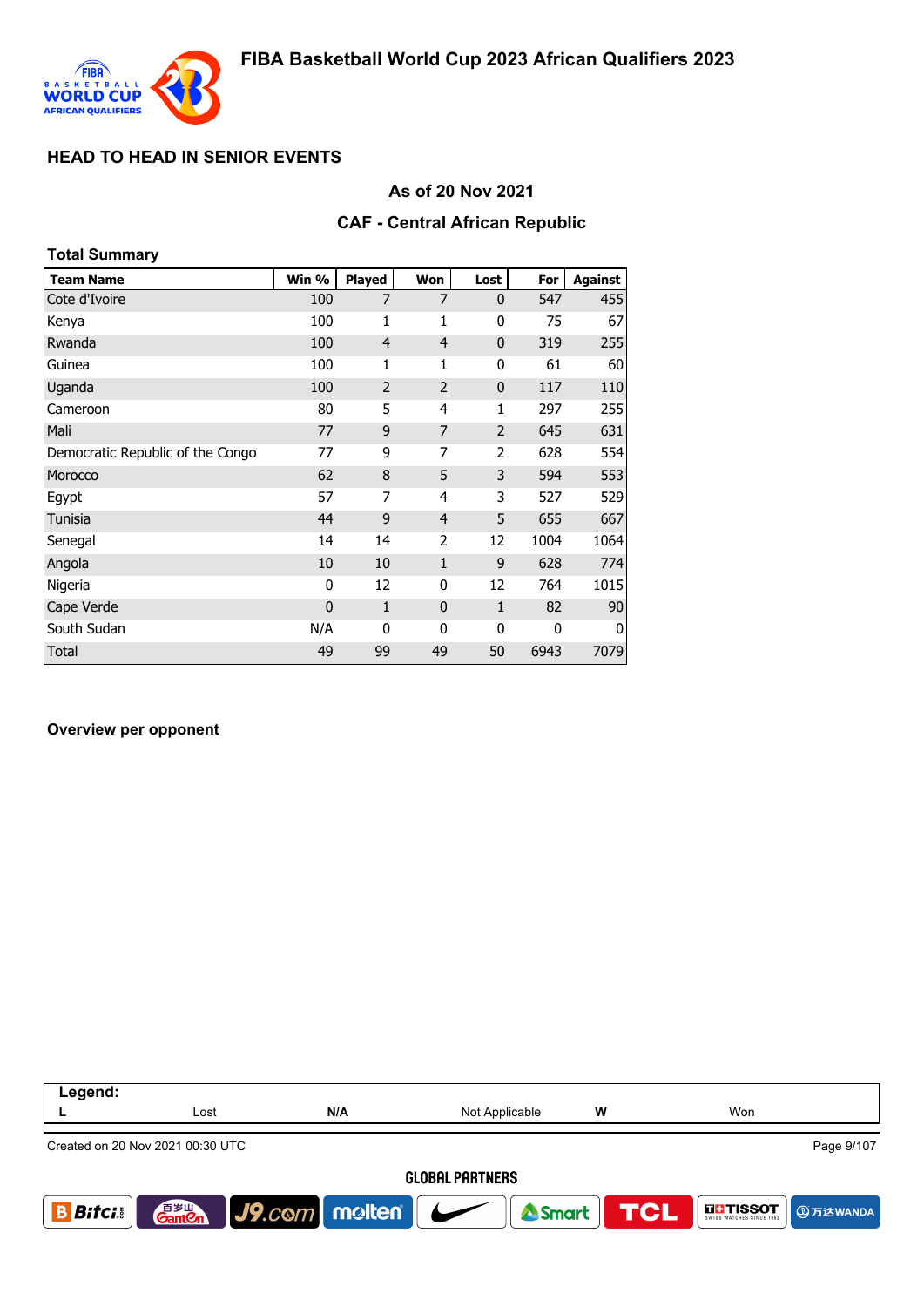

### **As of 20 Nov 2021**

## **CAF - Central African Republic**

#### **ANG - Angola**

|     | Won        | Lost                 |                                       |                     |
|-----|------------|----------------------|---------------------------------------|---------------------|
|     |            | 9                    |                                       |                     |
| W/L | Result     | Year   Competition   |                                       | <b>Phase</b>        |
|     | $44 - 66$  | 2017 FIBA AfroBasket |                                       | Group Phase         |
|     | $61 - 62$  | 2015 Afrobasket      |                                       | Round of 16         |
| L   | $80 - 85$  |                      | 2013 FIBA Africa Championship for Men | Preliminary Round   |
|     | $63 - 84$  |                      | 2009 FIBA Africa Championship for Men | Quarter Final Round |
|     | $51 - 78$  |                      | 2007 FIBA Africa Championship for Men | Quarter Final Round |
|     | $46 - 77$  |                      | 2005 FIBA Africa Championship for Men | Preliminary Round   |
|     | $57 - 71$  |                      | 2001 African Championship for Men     | Preliminary Round   |
|     | $62 - 71$  |                      | 1992 African Championship for Men     | Preliminary Round   |
|     | $84 - 102$ |                      | 1985 African Championship for Men     | Preliminary Round   |
| W   | $80 - 78$  |                      | 1983 African Championship for Men     | Preliminary Round   |

#### **CIV - Cote d'Ivoire**

|     | Won       | Lost |                  |                                                        |                    |
|-----|-----------|------|------------------|--------------------------------------------------------|--------------------|
|     |           | 0    |                  |                                                        |                    |
| W/L | Result    |      | Year Competition |                                                        | <b>Phase</b>       |
| W   | $69 - 60$ |      |                  | 2019 FIBA Basketball World Cup 2019 African Qualifiers | 1st Round          |
| W   | $63 - 62$ |      |                  | 2019 FIBA Basketball World Cup 2019 African Qualifiers | 1st Round          |
| W   | $69 - 63$ |      |                  | 2007 FIBA Africa Championship for Men                  | <b>Final Round</b> |
| W   | $87 - 58$ |      |                  | 1997 African Championship for Men                      | Preliminary Round  |
| W   | $84 - 68$ |      |                  | 1987 African Championship for Men                      | Preliminary Round  |
| W   | $92 - 76$ |      |                  | 1985 African Championship for Men                      | Preliminary Round  |
| W   | $83 - 68$ |      |                  | 1972 African Championship for Men                      | Preliminary Round  |

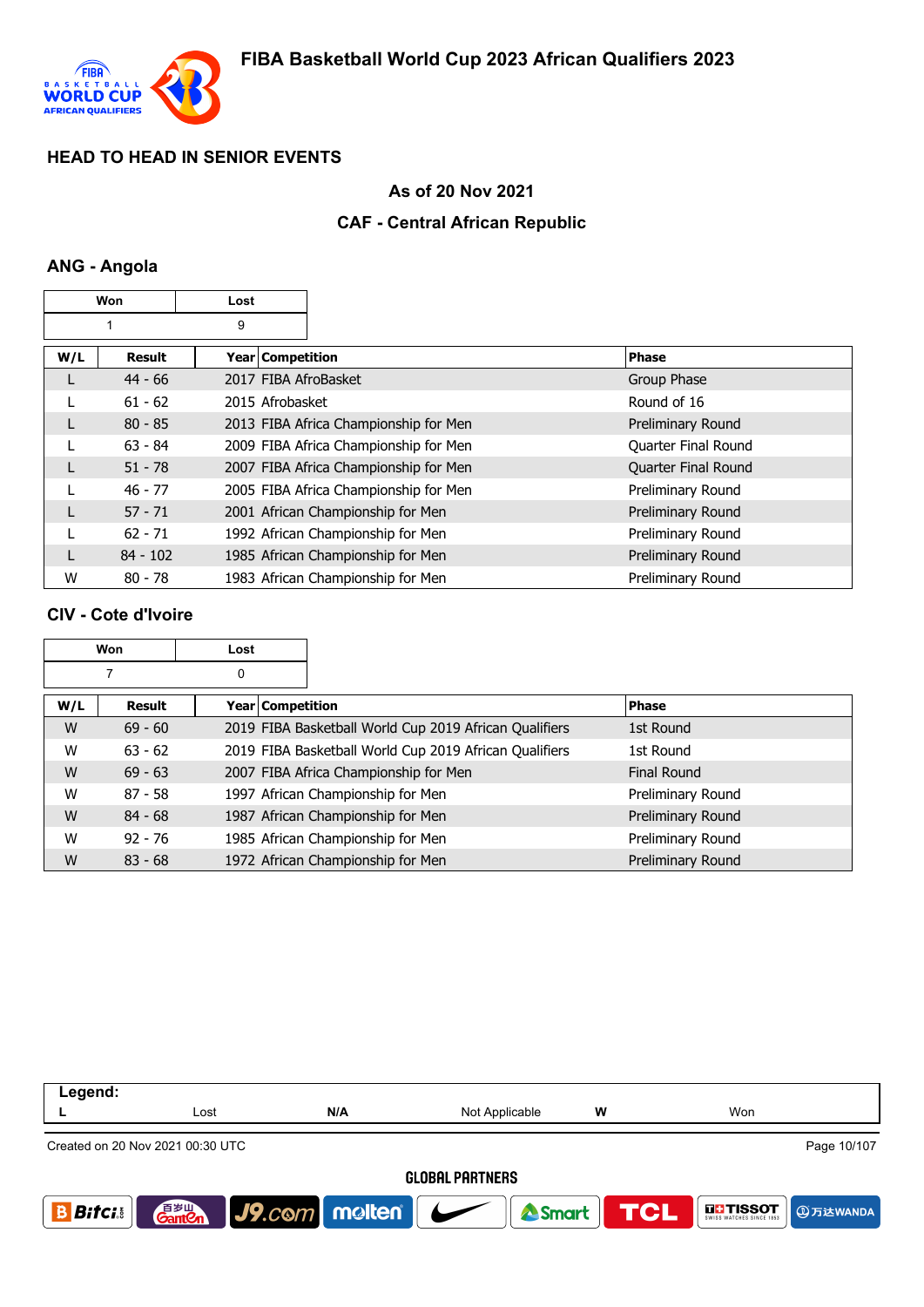

# **As of 20 Nov 2021**

## **CAF - Central African Republic**

#### **CMR - Cameroon**

|     | Won       | Lost |                                       |  |                   |
|-----|-----------|------|---------------------------------------|--|-------------------|
|     | 4         |      |                                       |  |                   |
| W/L | Result    |      | Year Competition                      |  | <b>Phase</b>      |
| W   | $79 - 58$ |      | 2013 FIBA Africa Championship for Men |  | Qualifying Round  |
| W   | $63 - 54$ |      | 2013 FIBA Africa Championship for Men |  | Qualifying Round  |
| W   | $20 - 0$  |      | 2011 FIBA Africa Championship for Men |  | Semi-Finals Round |
|     | $69 - 79$ |      | 2009 FIBA Africa Championship for Men |  | Preliminary Round |
| W   | $66 - 64$ |      | 1974 African Championship for Men     |  | Preliminary Round |

# **COD - Democratic Republic of the Congo**

|     | Won           | Lost               |                                                          |                   |
|-----|---------------|--------------------|----------------------------------------------------------|-------------------|
|     | 7             | 2                  |                                                          |                   |
| W/L | <b>Result</b> | Year   Competition |                                                          | <b>Phase</b>      |
|     | $64 - 85$     |                    | 2017 FIBA AfroBasket - Preliminaries                     | Zone 4 - Group 2  |
| W   | $80 - 76$     |                    | 2017 FIBA AfroBasket - Preliminaries                     | Zone 4 - Group 2  |
|     | $69 - 77$     |                    | 2013 FIBA Africa Championship for Men                    | Qualifying Round  |
| W   | 74 - 68       |                    | 2013 FIBA Africa Championship for Men                    | Qualifying Round  |
| W   | $83 - 42$     |                    | 2009 FIBA Africa Championship for Men                    | Qualifying Round  |
| W   | $66 - 51$     |                    | 2009 FIBA Africa Championship for Men                    | Qualifying Round  |
| W   | $66 - 58$     |                    | 2007 FIBA Africa Championship for Men                    | Preliminary Round |
| W   | $64 - 55$     |                    | 2005 FIBA Africa Championship for Men - Qualifying Round | Group Phase       |
| W   | $62 - 42$     |                    | 2005 FIBA Africa Championship for Men - Qualifying Round | Group Phase       |

# **CPV - Cape Verde**

|     | Won       | Lost |                                       |
|-----|-----------|------|---------------------------------------|
|     |           |      |                                       |
| W/L | Result    |      | Year Competition                      |
|     | $82 - 90$ |      | 2013 FIBA Africa Championship for Men |

| Lost                   | N/A                                                      | Not Applicable | w                                        | Won                                            |  |
|------------------------|----------------------------------------------------------|----------------|------------------------------------------|------------------------------------------------|--|
|                        |                                                          |                |                                          | Page 11/107                                    |  |
| <b>GLOBAL PARTNERS</b> |                                                          |                |                                          |                                                |  |
|                        |                                                          |                |                                          | <b>TCL</b><br><b>THESOT</b><br><b>4万达WANDA</b> |  |
|                        | Created on 20 Nov 2021 00:30 UTC<br>百岁山<br><b>Ganten</b> |                | $\bigcup$ <i>J9.com</i> molten $\bigcup$ | <b>Smart</b>                                   |  |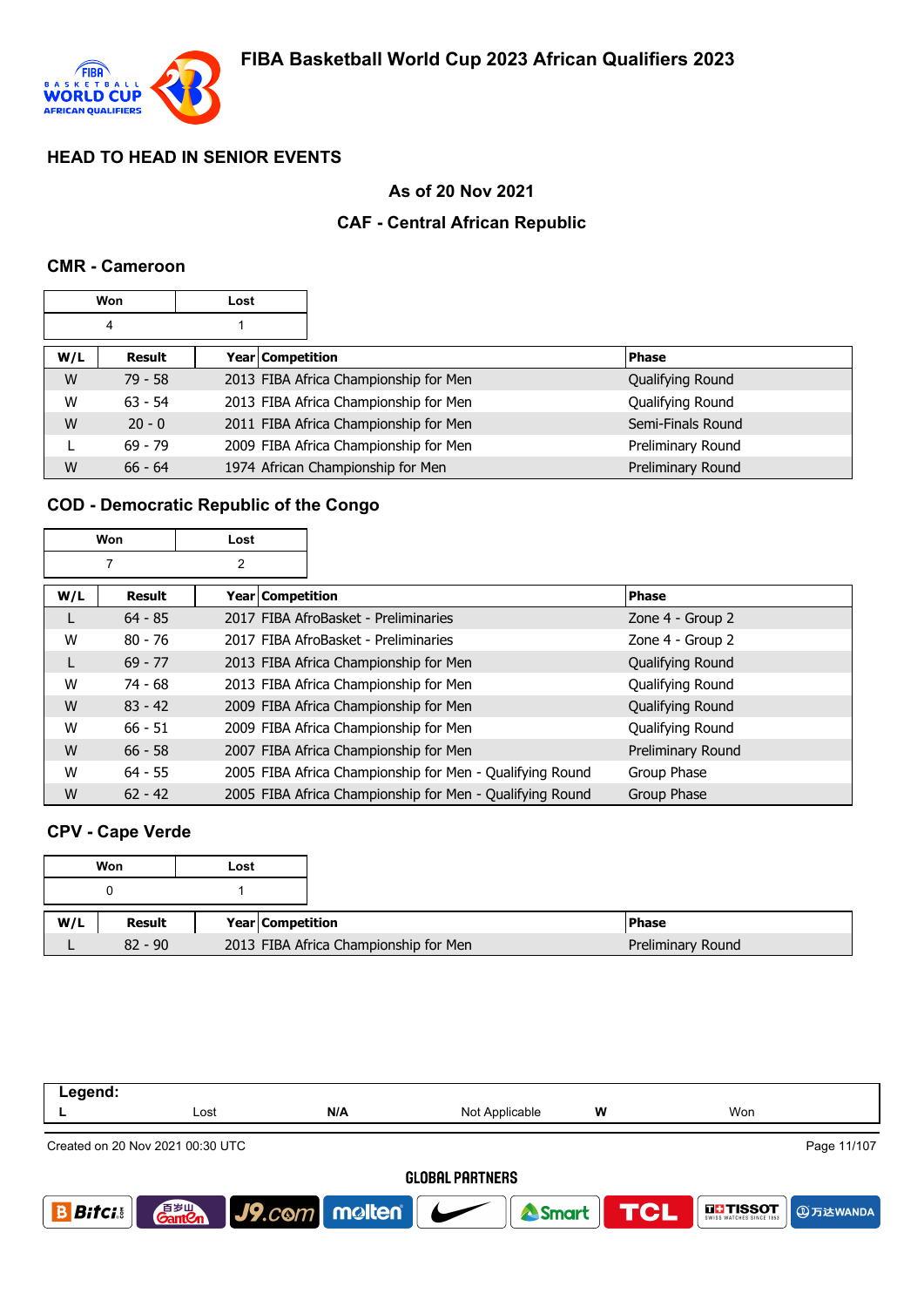

### **As of 20 Nov 2021**

# **CAF - Central African Republic**

### **EGY - Egypt**

|     | Won       | Lost |                    |                                        |  |                             |
|-----|-----------|------|--------------------|----------------------------------------|--|-----------------------------|
|     | 4         | 3    |                    |                                        |  |                             |
| W/L | Result    |      | Year   Competition |                                        |  | <b>Phase</b>                |
| L   | $56 - 72$ |      |                    | 2021 FIBA AfroBasket                   |  | Group Phase                 |
| W   | $71 - 66$ |      |                    | 2011 FIBA Africa Championship for Men  |  | Eight Finals Round          |
| W   | $63 - 57$ |      |                    | 1988 Olympic Games: Tournament for Men |  | <b>Classification Round</b> |
| W   | $85 - 80$ |      |                    | 1987 African Championship for Men      |  | Preliminary Round           |
| W   | $94 - 87$ |      |                    | 1987 African Championship for Men      |  | Final                       |
|     | $70 - 71$ |      |                    | 1983 African Championship for Men      |  | Preliminary Round           |
|     | $88 - 96$ |      |                    | 1972 African Championship for Men      |  | Preliminary Round           |

#### **GUI - Guinea**

|     | Won       | Lost |                      |
|-----|-----------|------|----------------------|
|     |           | U    |                      |
| W/L | Result    |      | Year Competition     |
|     |           |      |                      |
| W   | $61 - 60$ |      | 2021 FIBA AfroBasket |

#### **KEN - Kenya**

|     | Won       | Lost |                                   |                   |
|-----|-----------|------|-----------------------------------|-------------------|
|     |           |      |                                   |                   |
| W/L | Result    |      | <b>Year Competition</b>           | <b>IPhase</b>     |
| W   | $75 - 67$ |      | 1985 African Championship for Men | Preliminary Round |

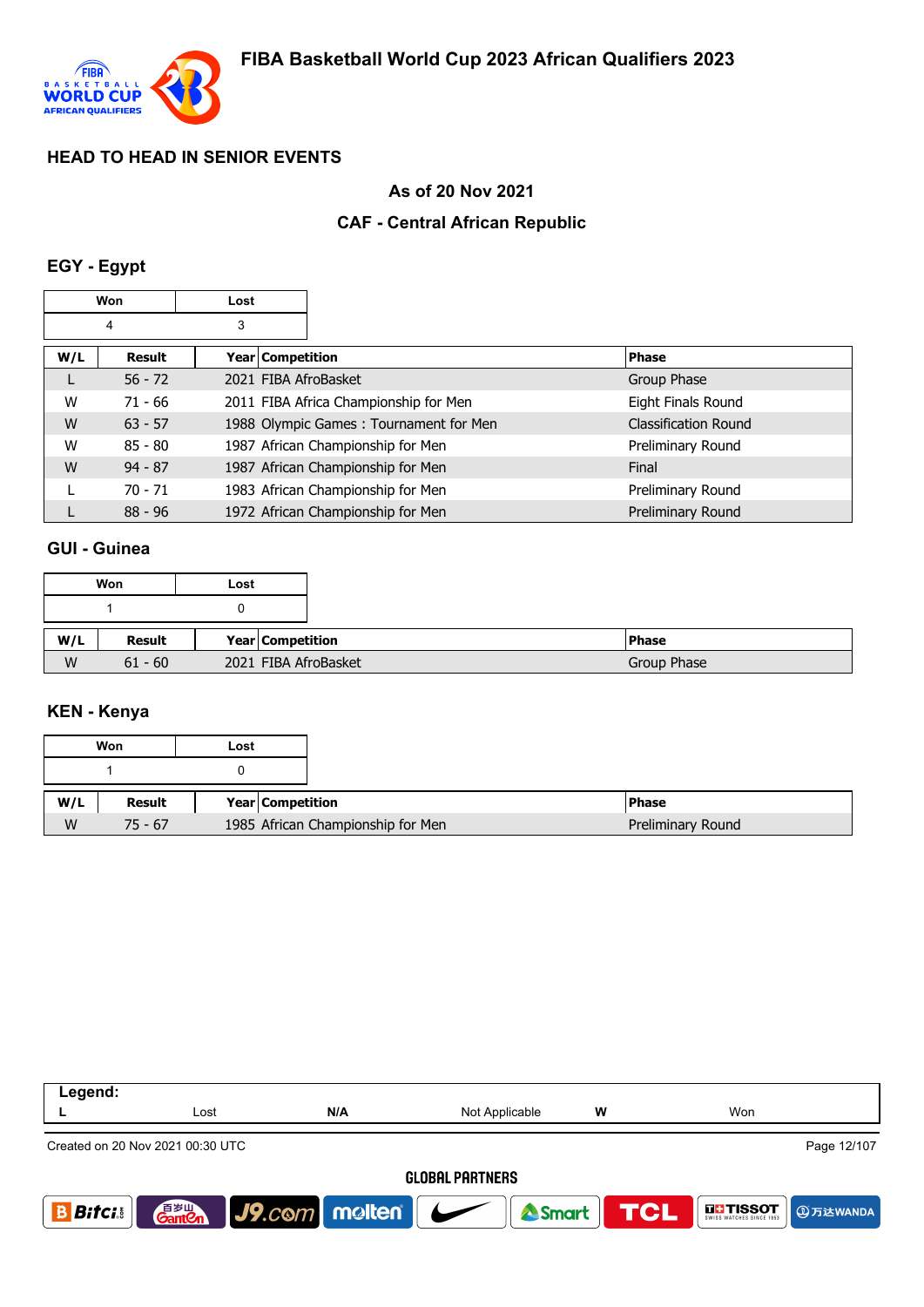

### **As of 20 Nov 2021**

## **CAF - Central African Republic**

#### **MAR - Morocco**

|     | Won           | Lost                 |                                       |                      |
|-----|---------------|----------------------|---------------------------------------|----------------------|
|     | 5             | 3                    |                                       |                      |
| W/L | <b>Result</b> | Year Competition     |                                       | <b>Phase</b>         |
|     | $66 - 76$     | 2017 FIBA AfroBasket |                                       | Group Phase          |
|     | 74 - 86       | 2015 Afrobasket      |                                       | Classification 13-14 |
| W   | $81 - 73$     |                      | 2009 FIBA Africa Championship for Men | Eight Final Round    |
| W   | $60 - 49$     |                      | 2005 FIBA Africa Championship for Men | Preliminary Round    |
| W   | $86 - 60$     |                      | 2005 FIBA Africa Championship for Men | <b>Final Round</b>   |
| W   | $74 - 54$     |                      | 1992 African Championship for Men     | Preliminary Round    |
| W   | $95 - 88$     |                      | 1972 African Championship for Men     | Preliminary Round    |
|     | $58 - 67$     |                      | 1968 African Championship for Men     | Semi-Finals          |

#### **MLI - Mali**

|     | Won<br>Lost |                    |                                                        |                    |
|-----|-------------|--------------------|--------------------------------------------------------|--------------------|
|     |             | 2                  |                                                        |                    |
| W/L | Result      | Year   Competition |                                                        | <b>Phase</b>       |
| W   | $75 - 57$   |                    | 2019 FIBA Basketball World Cup 2019 African Qualifiers | 2nd Round          |
|     | $65 - 66$   |                    | 2019 FIBA Basketball World Cup 2019 African Qualifiers | 2nd Round          |
| W   | $80 - 74$   |                    | 2009 FIBA Africa Championship for Men                  | Semi-Final Round   |
| W   | $68 - 64$   |                    | 2005 FIBA Africa Championship for Men                  | Semi-Finals        |
| W   | $66 - 64$   |                    | 1997 African Championship for Men                      | Final              |
| W   | $67 - 66$   |                    | 1989 African Championship for Men                      | Preliminary Round  |
| W   | 74 - 73     |                    | 1987 African Championship for Men                      | Semi-Finals        |
|     | $74 - 107$  |                    | 1972 African Championship for Men                      | <b>Final Round</b> |
| W   | $76 - 60$   |                    | 1968 African Championship for Men                      | <b>Final Round</b> |

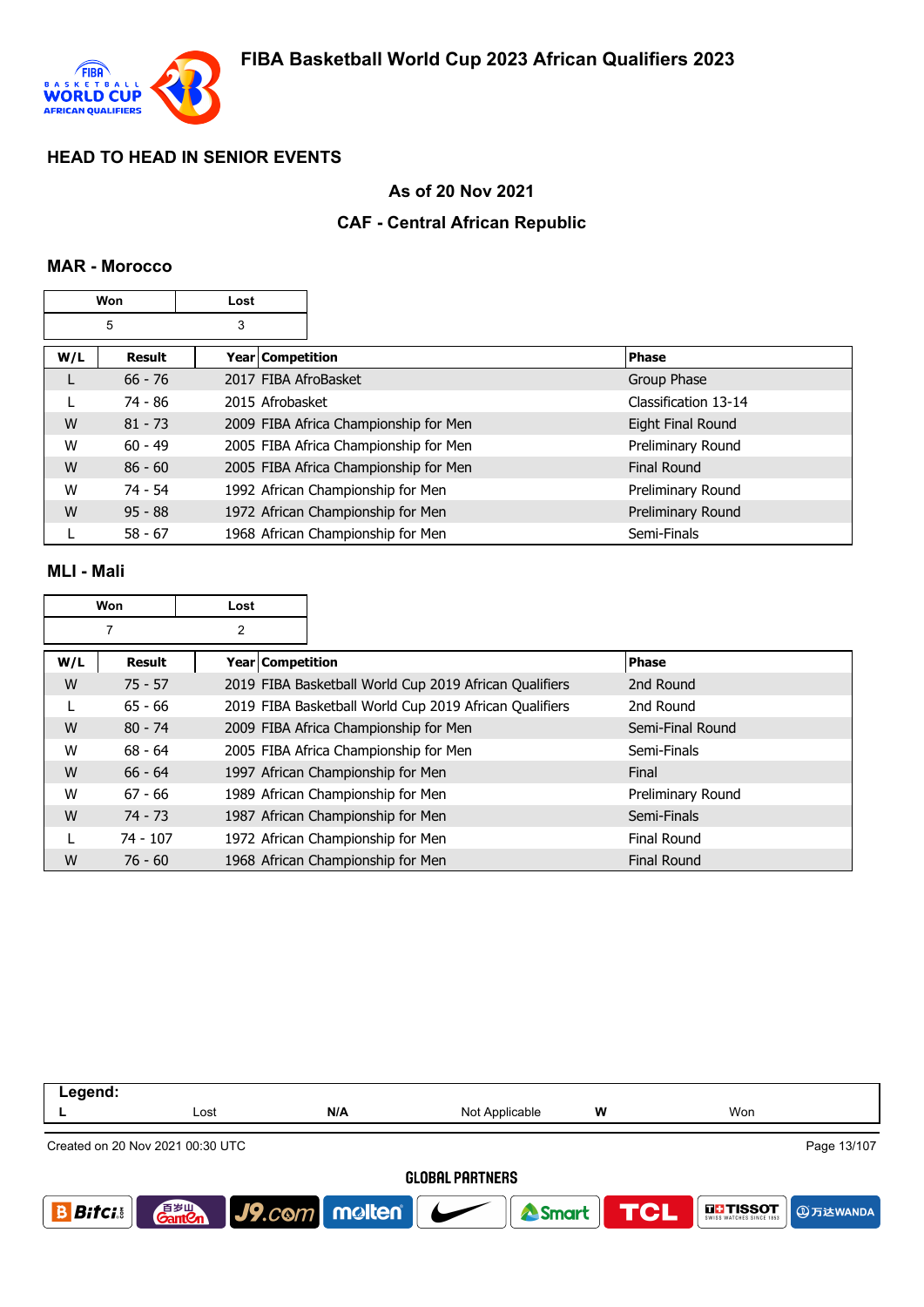

### **As of 20 Nov 2021**

## **CAF - Central African Republic**

### **NGR - Nigeria**

| Won<br>Lost |            |                    |                                                        |                       |
|-------------|------------|--------------------|--------------------------------------------------------|-----------------------|
|             | 0          | 12                 |                                                        |                       |
| W/L         | Result     | Year   Competition |                                                        | <b>Phase</b>          |
| L           | $59 - 72$  |                    | 2019 FIBA Basketball World Cup 2019 African Qualifiers | 2nd Round             |
| L           | $69 - 114$ |                    | 2019 FIBA Basketball World Cup 2019 African Qualifiers | 2nd Round             |
| L           | $63 - 88$  | 2015 Afrobasket    |                                                        | Group Phase           |
|             | $75 - 112$ |                    | 2013 FIBA Africa Championship for Men                  | Eight Final Round     |
|             | $86 - 94$  |                    | 2011 FIBA Africa Championship for Men                  | Quarter Finals Round  |
|             | $71 - 80$  |                    | 2009 FIBA Africa Championship for Men                  | Final Round           |
| L           | $54 - 77$  |                    | 2007 FIBA Africa Championship for Men                  | Preliminary Round     |
|             | $46 - 80$  |                    | 2007 FIBA Africa Championship for Men                  | Semi Final Round      |
| L           | $51 - 63$  |                    | 2005 FIBA Africa Championship for Men                  | <b>Quarter Finals</b> |
|             | $56 - 59$  |                    | 2001 African Championship for Men                      | Preliminary Round     |
| L           | $57 - 77$  |                    | 1997 African Championship for Men                      | Preliminary Round     |
|             | $77 - 99$  |                    | 1992 African Championship for Men                      | Final                 |

### **RWA - Rwanda**

| <b>Won</b><br>Lost |           |  |                         |                                                        |                   |
|--------------------|-----------|--|-------------------------|--------------------------------------------------------|-------------------|
| 4                  |           |  |                         |                                                        |                   |
| W/L                | Result    |  | <b>Year Competition</b> |                                                        | l Phase           |
| W                  | $77 - 69$ |  |                         | 2019 FIBA Basketball World Cup 2019 African Qualifiers | 2nd Round         |
| W                  | $68 - 61$ |  |                         | 2019 FIBA Basketball World Cup 2019 African Qualifiers | 2nd Round         |
| W                  | $89 - 61$ |  |                         | 2011 FIBA Africa Championship for Men                  | Preliminary Round |
| W                  | $85 - 64$ |  |                         | 2009 FIBA Africa Championship for Men                  | Eight Final Round |

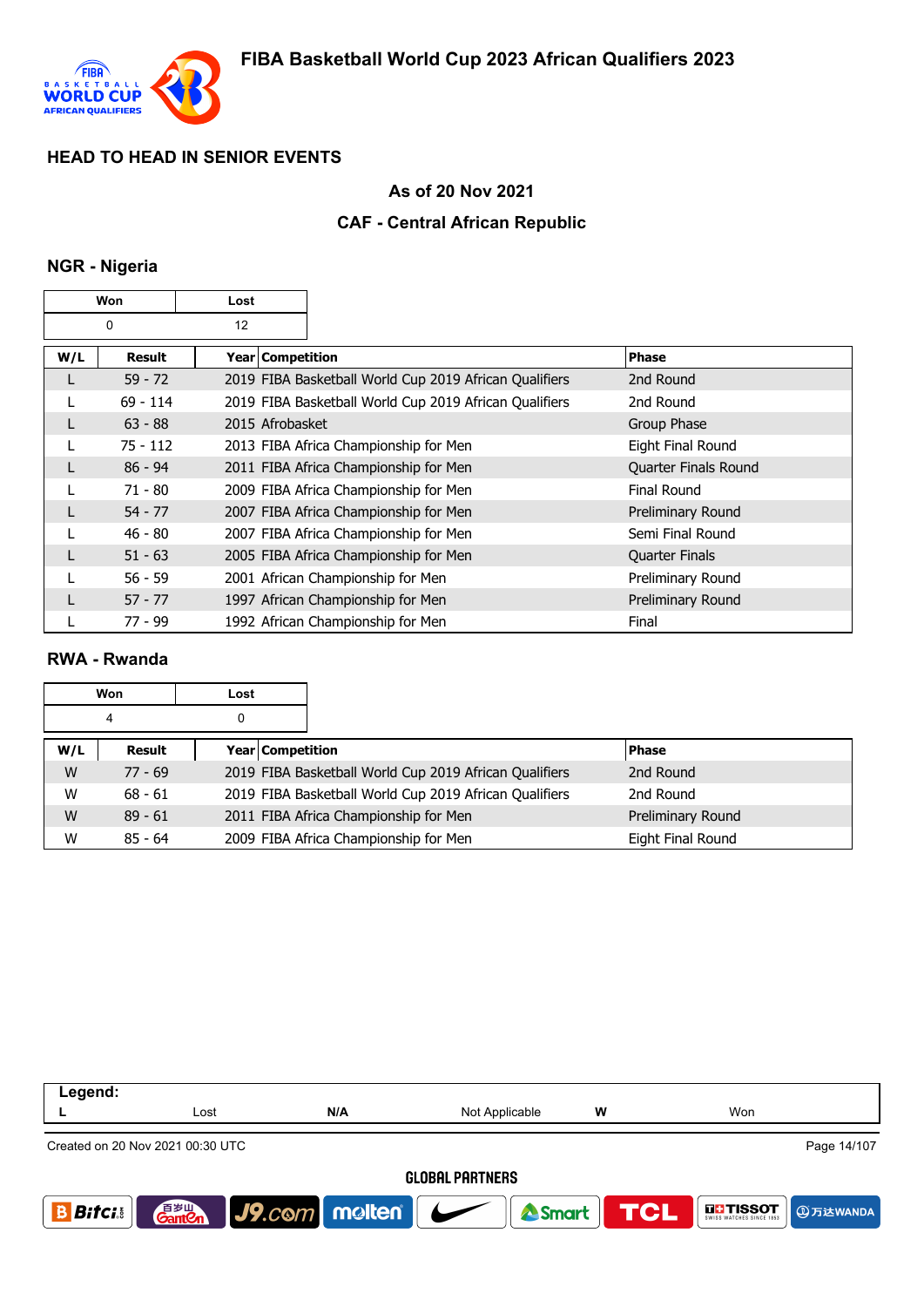

# **As of 20 Nov 2021**

# **CAF - Central African Republic**

# **SEN - Senegal**

| Won<br>Lost |                |    |                  |                                                        |                    |
|-------------|----------------|----|------------------|--------------------------------------------------------|--------------------|
|             | $\overline{2}$ | 12 |                  |                                                        |                    |
| W/L         | <b>Result</b>  |    | Year Competition |                                                        | <b>Phase</b>       |
|             | $65 - 70$      |    |                  | 2019 FIBA Basketball World Cup 2019 African Qualifiers | 1st Round          |
|             | $82 - 91$      |    |                  | 2019 FIBA Basketball World Cup 2019 African Qualifiers | 1st Round          |
|             | $71 - 93$      |    |                  | 2011 FIBA Africa Championship for Men                  | Finals Round       |
|             | $69 - 82$      |    |                  | 2009 FIBA Africa Championship for Men                  | Preliminary Round  |
|             | $42 - 50$      |    |                  | 2005 FIBA Africa Championship for Men                  | Preliminary Round  |
|             | $49 - 104$     |    |                  | 2001 African Championship for Men                      | Preliminary Round  |
|             | $57 - 70$      |    |                  | 1997 African Championship for Men                      | Preliminary Round  |
|             | 76 - 78        |    |                  | 1992 African Championship for Men                      | Preliminary Round  |
|             | $74 - 85$      |    |                  | 1989 African Championship for Men                      | Preliminary Round  |
| W           | $71 - 57$      |    |                  | 1987 African Championship for Men                      | Preliminary Round  |
| W           | $172 - 67$     |    |                  | 1974 African Championship for Men                      | <b>Final Round</b> |
|             | $66 - 77$      |    |                  | 1972 African Championship for Men                      | Semi-Finals        |
|             | $57 - 66$      |    |                  | 1970 African Championship for Men                      | Semi-Finals        |
|             | $53 - 74$      |    |                  | 1968 African Championship for Men                      | Preliminary Round  |

### **TUN - Tunisia**

|     | Won        | Lost                 |                                       |                    |
|-----|------------|----------------------|---------------------------------------|--------------------|
|     | 4          | 5                    |                                       |                    |
| W/L | Result     | Year Competition     |                                       | <b>Phase</b>       |
|     | $51 - 68$  | 2021 FIBA AfroBasket |                                       | Group Phase        |
|     | $52 - 68$  | 2015 Afrobasket      |                                       | Group Phase        |
|     | $52 - 65$  |                      | 2011 FIBA Africa Championship for Men | Preliminary Round  |
|     | $75 - 76$  |                      | 2009 FIBA Africa Championship for Men | Eight Final Round  |
| W   | $77 - 70$  |                      | 1992 African Championship for Men     | Preliminary Round  |
| W   | $110 - 99$ |                      | 1989 African Championship for Men     | Final              |
| W   | $93 - 68$  |                      | 1985 African Championship for Men     | Preliminary Round  |
| W   | $89 - 80$  |                      | 1974 African Championship for Men     | Semi-Finals        |
|     | $56 - 73$  |                      | 1970 African Championship for Men     | <b>Final Round</b> |

| Legend:      |                                    |                                       |                |            |                                      |  |
|--------------|------------------------------------|---------------------------------------|----------------|------------|--------------------------------------|--|
|              | Lost                               | N/A                                   | Not Applicable | w          | Won                                  |  |
|              | Created on 20 Nov 2021 00:30 UTC   |                                       |                |            | Page 15/107                          |  |
|              | <b>GLOBAL PARTNERS</b>             |                                       |                |            |                                      |  |
| <b>Bitci</b> | 音 <sub>岁Ⅲ</sub><br>Gant <b>C</b> n | $\bigcup$ J9.com   molten   $\bigcup$ | Smart          | <b>TCL</b> | <b>THE TISSOT</b><br><b>9万达WANDA</b> |  |
|              |                                    |                                       |                |            |                                      |  |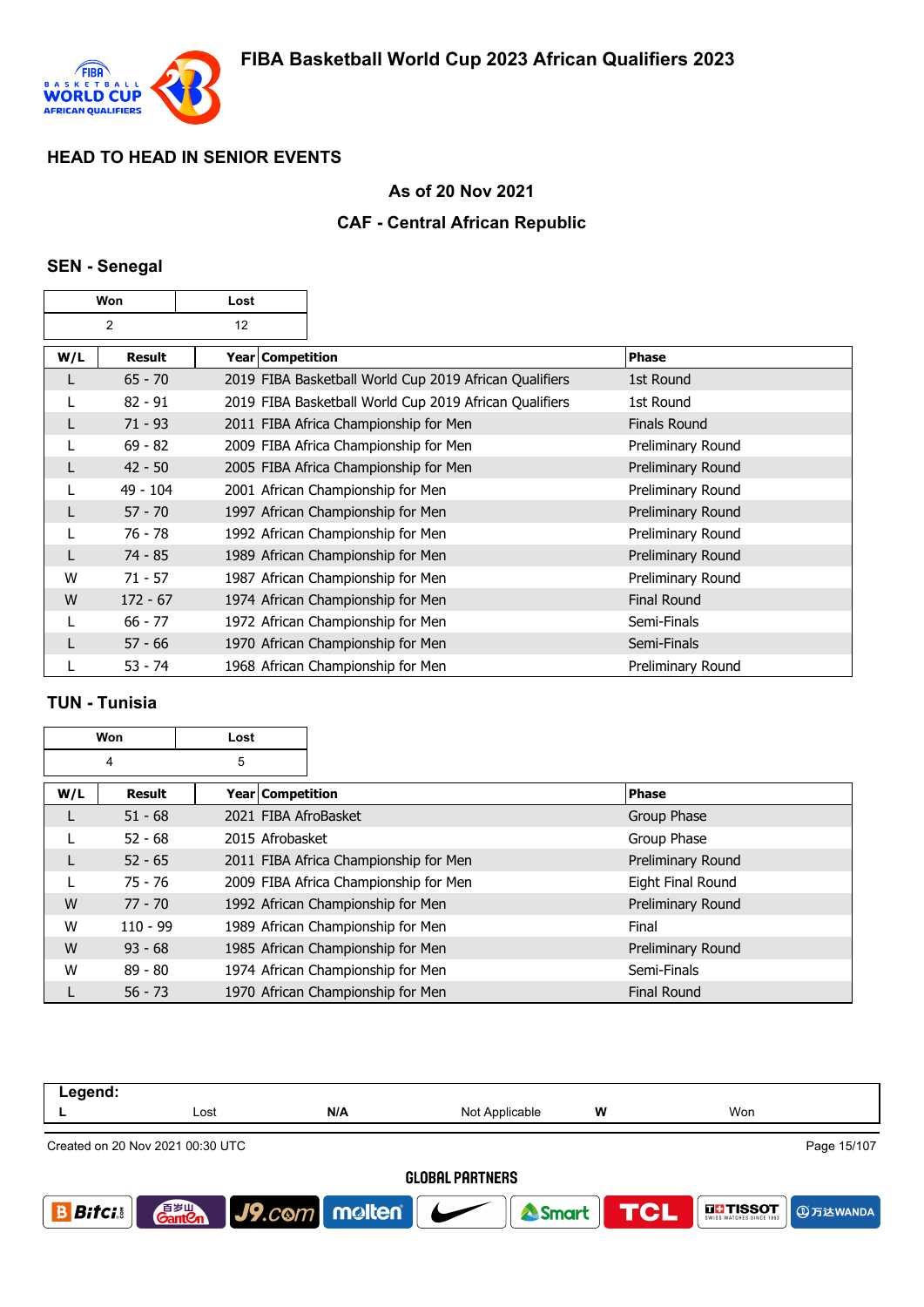

### **As of 20 Nov 2021**

# **CAF - Central African Republic**

### **UGA - Uganda**

|     | Won       | Lost |                      |              |
|-----|-----------|------|----------------------|--------------|
|     | າ         | 0    |                      |              |
| W/L | Result    |      | Year Competition     | <b>Phase</b> |
| W   | $57 - 54$ |      | 2017 FIBA AfroBasket | Group Phase  |
| W   | $60 - 56$ |      | 2015 Afrobasket      | Group Phase  |

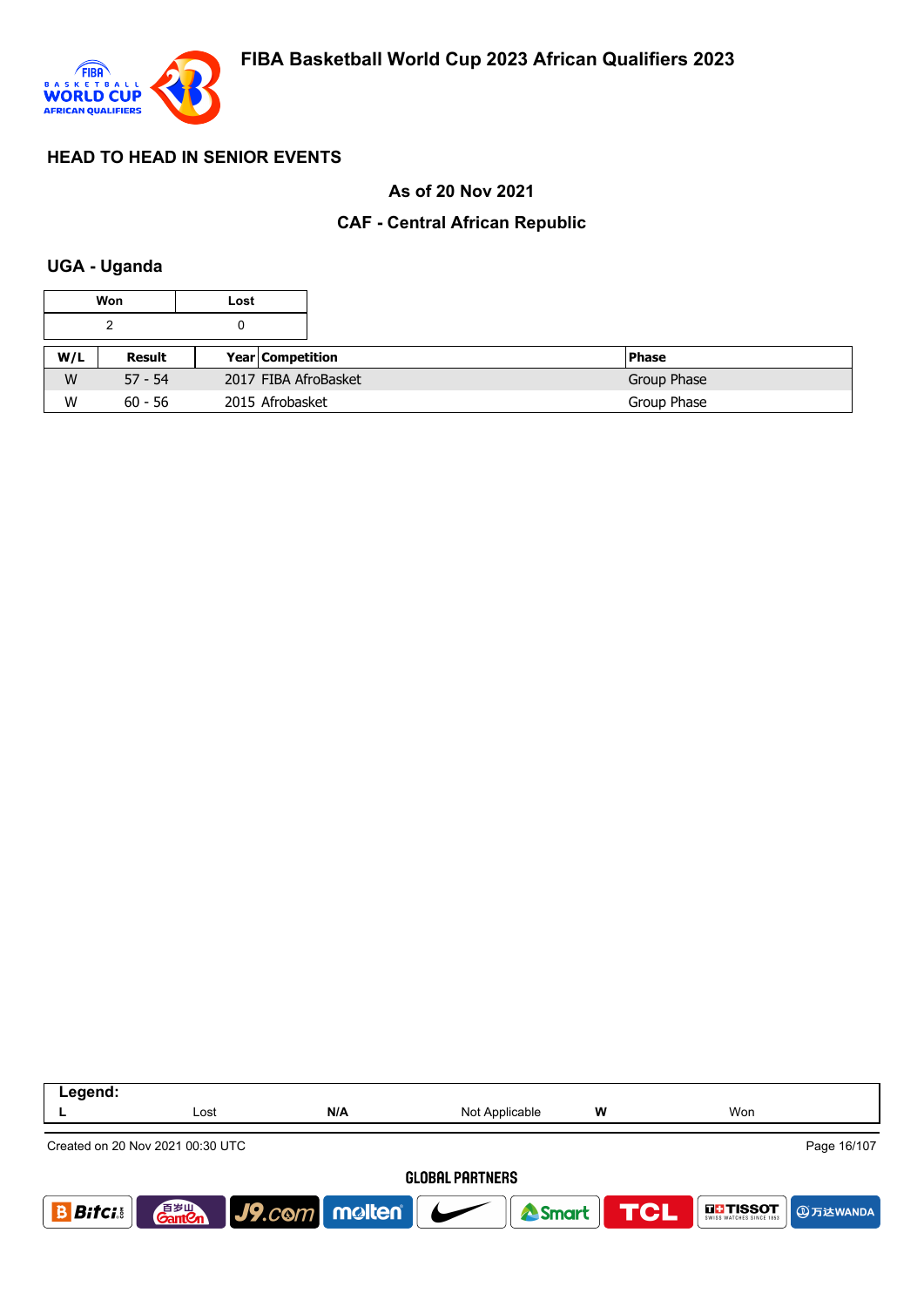

### **As of 20 Nov 2021**

### **CIV - Cote d'Ivoire**

| <b>Total Summary</b> |  |
|----------------------|--|
|----------------------|--|

| <b>Team Name</b>                 | Win %        | <b>Played</b>  | Won            | Lost           | For          | Against |
|----------------------------------|--------------|----------------|----------------|----------------|--------------|---------|
| Kenya                            | 100          | 3              | 3              | $\mathbf{0}$   | 291          | 208     |
| Rwanda                           | 100          | 3              | 3              | 0              | 238          | 185     |
| Guinea                           | 100          | 3              | 3              | $\mathbf{0}$   | 336          | 205     |
| Democratic Republic of the Congo | 50           | 2              | 1              | 1              | 147          | 144     |
| Morocco                          | 50           | 6              | 3              | 3              | 463          | 455     |
| Mali                             | 45           | 11             | 5              | 6              | 749          | 782     |
| Cameroon                         | 40           | 5              | $\overline{2}$ | 3              | 348          | 364     |
| Tunisia                          | 40           | 10             | 4              | 6              | 661          | 694     |
| Senegal                          | 36           | 19             | 7              | 12             | 1380         | 1428    |
| Egypt                            | 35           | 14             | 5              | 9              | 1050         | 1088    |
| Angola                           | 33           | 9              | 3              | 6              | 637          | 693     |
| Nigeria                          | 27           | 18             | 5              | 13             | 1226         | 1344    |
| Central African Republic         | $\mathbf{0}$ | $\overline{7}$ | $\mathbf{0}$   | $\overline{7}$ | 455          | 547     |
| Cape Verde                       | 0            | 2              | 0              | 2              | 104          | 144     |
| South Sudan                      | N/A          | $\bf{0}$       | $\mathbf{0}$   | 0              | $\mathbf{0}$ | 0       |
| Uganda                           | N/A          | 0              | $\mathbf{0}$   | 0              | 0            | 0       |
| Total                            | 39           | 112            | 44             | 68             | 8085         | 8281    |

#### **Overview per opponent**

### **ANG - Angola**

|     | Won       | Lost             |                                       |                   |
|-----|-----------|------------------|---------------------------------------|-------------------|
|     | 3         | 6                |                                       |                   |
| W/L | Result    | Year Competition |                                       | <b>Phase</b>      |
|     | $59 - 66$ |                  | 2013 FIBA Africa Championship for Men | Semi Final Round  |
|     | $72 - 82$ |                  | 2009 FIBA Africa Championship for Men | Final Round       |
|     | $61 - 88$ |                  | 2009 FIBA Africa Championship for Men | Eight Final Round |
|     | 74 - 98   |                  | 1999 African Championship for Men     | Preliminary Round |
|     | $53 - 78$ |                  | 1993 African Championship for Men     | Preliminary Round |
|     | $57 - 72$ |                  | 1989 African Championship for Men     | Preliminary Round |
| W   | $92 - 77$ |                  | 1985 African Championship for Men     | Preliminary Round |
| W   | $84 - 73$ |                  | 1985 African Championship for Men     | Final             |
| W   | $85 - 59$ |                  | 1980 African Championship for Men     | Preliminary Round |

| . —— 1914 — |      |     |                          |   |     |
|-------------|------|-----|--------------------------|---|-----|
|             | Lost | N/A | NMt<br>"cable"<br>$\sim$ | W | Won |
|             |      |     |                          |   |     |

Created on 20 Nov 2021 00:30 UTC

Page 17/107

**GLOBAL PARTNERS** 

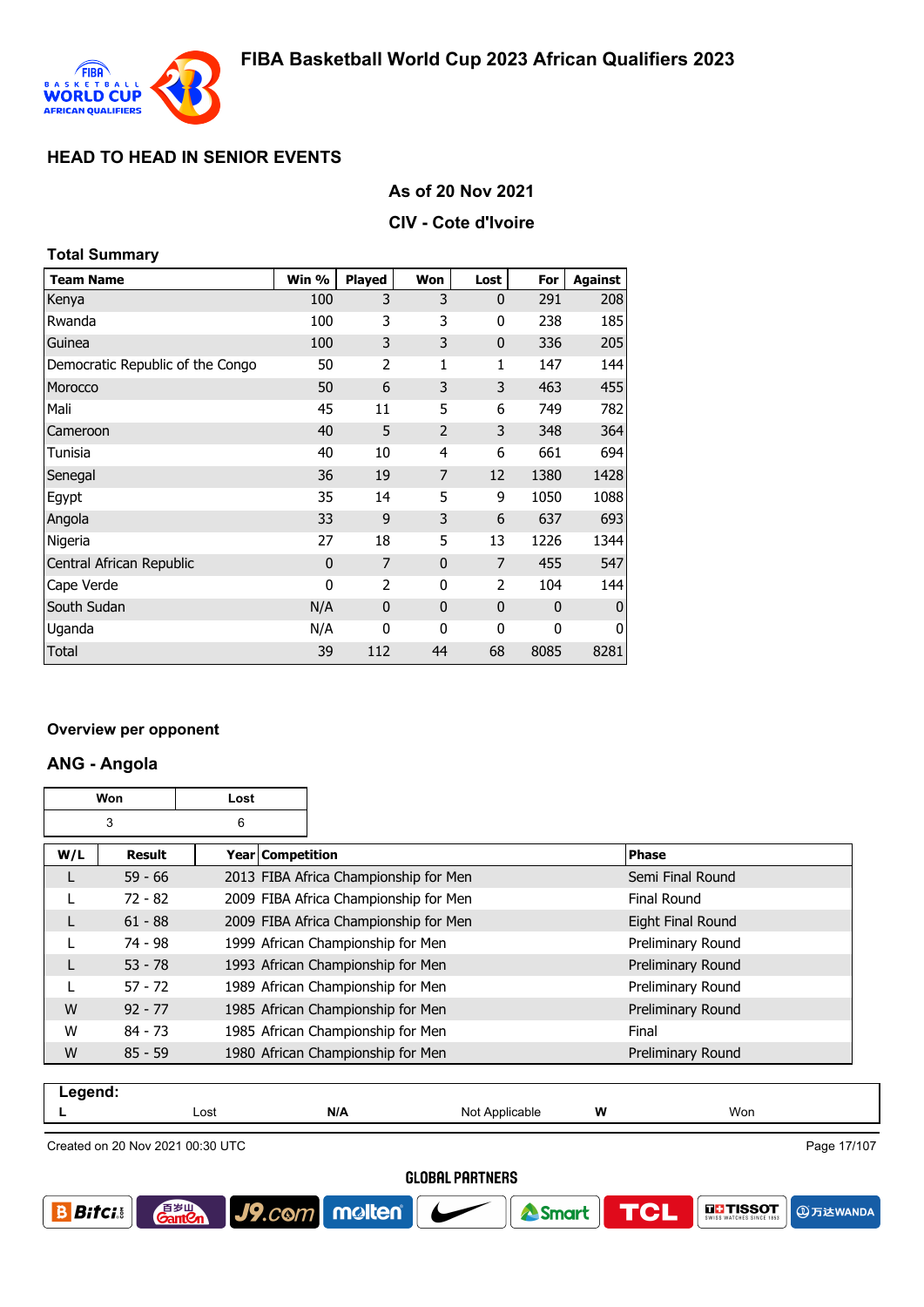

### **As of 20 Nov 2021**

### **CIV - Cote d'Ivoire**

#### **CAF - Central African Republic**

| Won<br>Lost |           |  |                                                        |                    |
|-------------|-----------|--|--------------------------------------------------------|--------------------|
|             | 0         |  |                                                        |                    |
| W/L         | Result    |  | Year Competition                                       | <b>Phase</b>       |
|             | $60 - 69$ |  | 2019 FIBA Basketball World Cup 2019 African Qualifiers | 1st Round          |
|             | $62 - 63$ |  | 2019 FIBA Basketball World Cup 2019 African Qualifiers | 1st Round          |
|             | $63 - 69$ |  | 2007 FIBA Africa Championship for Men                  | <b>Final Round</b> |
|             | $58 - 87$ |  | 1997 African Championship for Men                      | Preliminary Round  |
|             | $68 - 84$ |  | 1987 African Championship for Men                      | Preliminary Round  |
|             | $76 - 92$ |  | 1985 African Championship for Men                      | Preliminary Round  |
|             | $68 - 83$ |  | 1972 African Championship for Men                      | Preliminary Round  |

#### **CMR - Cameroon**

|        | <b>Won</b><br>Lost         |  |  |                                       |                     |
|--------|----------------------------|--|--|---------------------------------------|---------------------|
| 3<br>2 |                            |  |  |                                       |                     |
| W/L    | Year Competition<br>Result |  |  | <b>Phase</b>                          |                     |
| W      | $71 - 56$                  |  |  | 2013 FIBA Africa Championship for Men | Quarter Final Round |
|        | 70 - 76                    |  |  | 2011 FIBA Africa Championship for Men | Preliminary Round   |
| W      | $68 - 61$                  |  |  | 2009 FIBA Africa Championship for Men | Semi-Final Round    |
|        | $56 - 76$                  |  |  | 2007 FIBA Africa Championship for Men | Quarter Final Round |
|        | $83 - 95$                  |  |  | 1992 African Championship for Men     | Preliminary Round   |

### **COD - Democratic Republic of the Congo**

|     | Won       | Lost |                         |                                   |                   |
|-----|-----------|------|-------------------------|-----------------------------------|-------------------|
|     |           |      |                         |                                   |                   |
| W/L | Result    |      | <b>Year Competition</b> |                                   | <b>Phase</b>      |
|     | $60 - 81$ |      |                         | 2017 FIBA AfroBasket              | Group Phase       |
| W   | $87 - 63$ |      |                         | 1995 African Championship for Men | Preliminary Round |

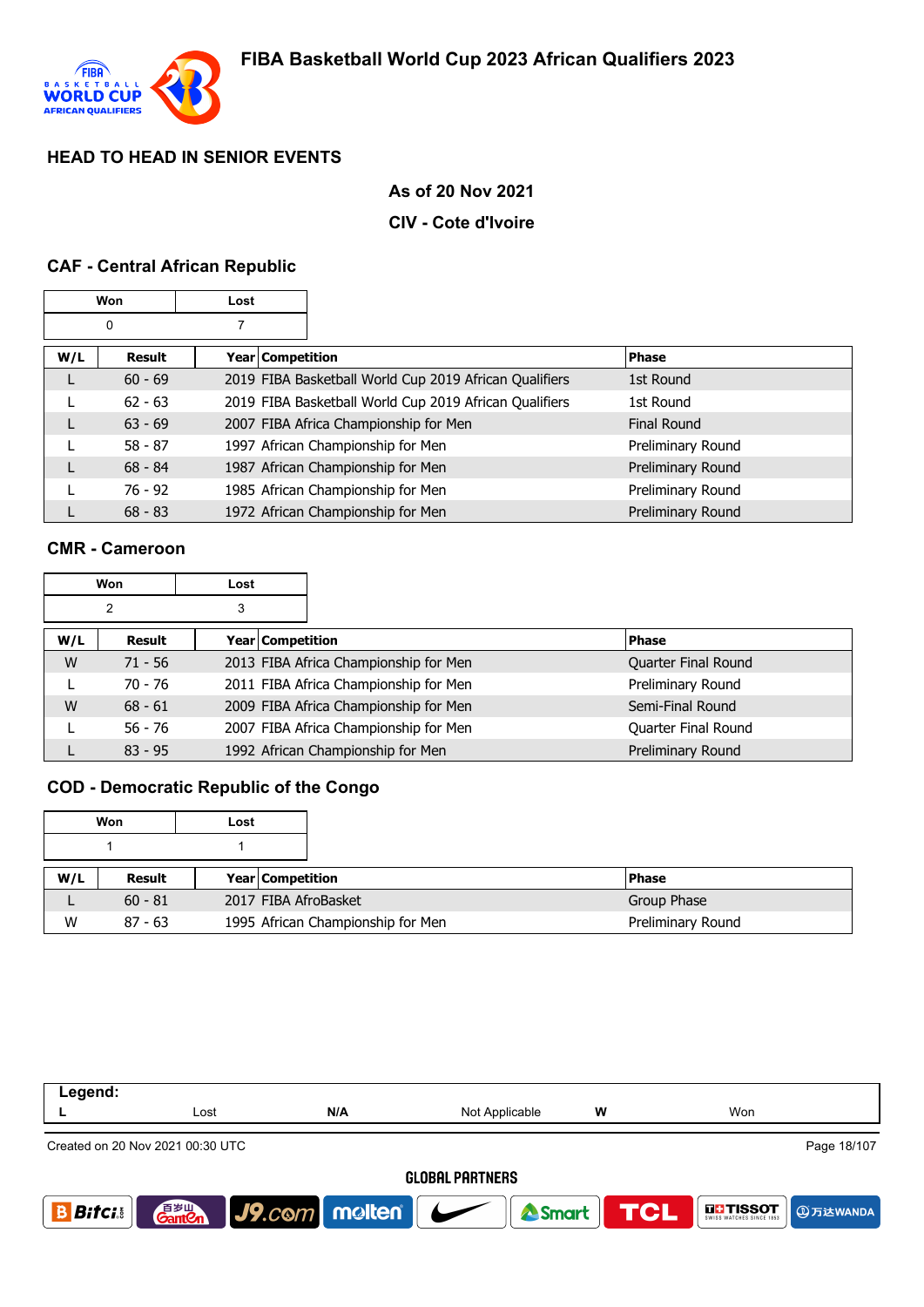

### **As of 20 Nov 2021**

### **CIV - Cote d'Ivoire**

### **CPV - Cape Verde**

|     | Won       | Lost |                  |                                   |  |              |
|-----|-----------|------|------------------|-----------------------------------|--|--------------|
|     |           |      |                  |                                   |  |              |
| W/L | Result    |      | Year Competition |                                   |  | <b>Phase</b> |
|     | $56 - 76$ |      | 2015 Afrobasket  |                                   |  | Group Phase  |
|     | $48 - 68$ |      |                  | 1997 African Championship for Men |  | Final        |

# **EGY - Egypt**

| Won<br>Lost |               |                    |                                       |                   |
|-------------|---------------|--------------------|---------------------------------------|-------------------|
| 5<br>9      |               |                    |                                       |                   |
| W/L         | <b>Result</b> | Year   Competition |                                       | <b>Phase</b>      |
| W           | $69 - 62$     |                    | 2013 FIBA Africa Championship for Men | Preliminary Round |
|             | $75 - 82$     |                    | 2011 FIBA Africa Championship for Men | Preliminary Round |
| W           | $80 - 64$     |                    | 2009 FIBA Africa Championship for Men | Eight Final Round |
|             | $65 - 73$     |                    | 2007 FIBA Africa Championship for Men | Preliminary Round |
|             | $81 - 83$     |                    | 2001 African Championship for Men     | Preliminary Round |
|             | $68 - 84$     |                    | 1993 African Championship for Men     | Preliminary Round |
|             | $90 - 98$     |                    | 1992 African Championship for Men     | Preliminary Round |
|             | $81 - 91$     |                    | 1989 African Championship for Men     | Preliminary Round |
|             | $66 - 71$     |                    | 1987 African Championship for Men     | Preliminary Round |
|             | $68 - 84$     |                    | 1983 African Championship for Men     | Semi-Finals       |
| W           | $66 - 62$     |                    | 1981 African Championship for Men     | Preliminary Round |
| W           | $81 - 65$     |                    | 1981 African Championship for Men     | Final             |
| W           | $102 - 93$    |                    | 1978 African Championship for Men     | Semi-Finals       |
|             | $58 - 76$     |                    | 1972 African Championship for Men     | Preliminary Round |

### **GUI - Guinea**

|     | Won         | Lost |                                   |                   |
|-----|-------------|------|-----------------------------------|-------------------|
|     | 3           | 0    |                                   |                   |
| W/L | Result      |      | <b>Year Competition</b>           | <b>Phase</b>      |
| W   | $98 - 50$   |      | 2021 FIBA AfroBasket              | Quarter-Finals    |
| W   | $99 - 55$   |      | 1983 African Championship for Men | Preliminary Round |
| W   | $139 - 100$ |      | 1980 African Championship for Men | Preliminary Round |

| Legend:        | Lost                               | N/A                                           | Not Applicable         | w | Won                                   |
|----------------|------------------------------------|-----------------------------------------------|------------------------|---|---------------------------------------|
|                | Created on 20 Nov 2021 00:30 UTC   |                                               |                        |   | Page 19/107                           |
|                |                                    |                                               |                        |   |                                       |
|                |                                    |                                               | <b>GLOBAL PARTNERS</b> |   |                                       |
| <b>Bitci</b> & | 音 <sub>岁皿</sub><br>Gant <b>C</b> n | $\vert$ J9.com molten $\vert$ $\vert$ $\vert$ |                        |   | Smart <b>TCL FETISSOT</b><br>9万达WANDA |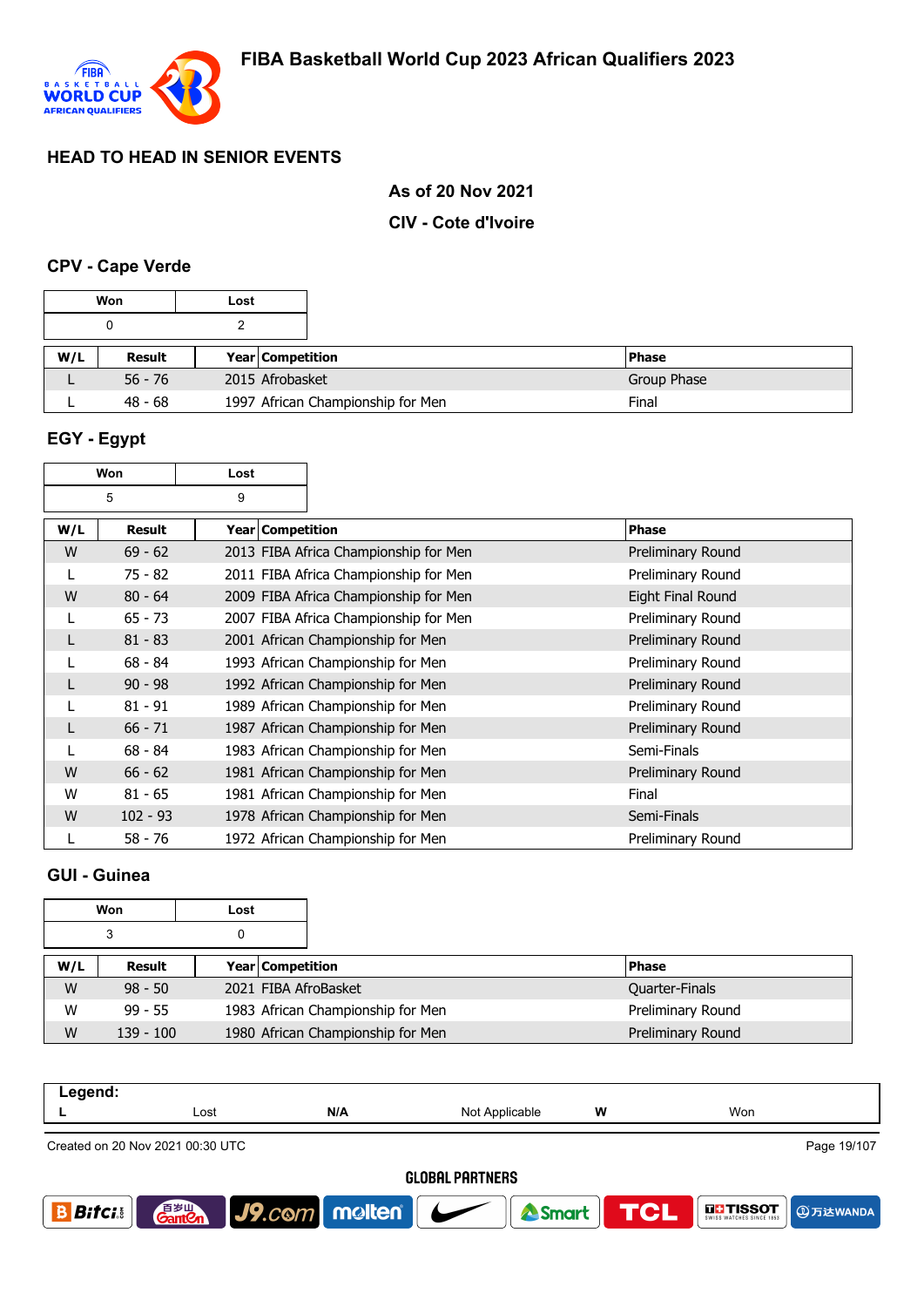

### **As of 20 Nov 2021**

### **CIV - Cote d'Ivoire**

### **KEN - Kenya**

|     | Won        | Lost |                  |                                   |                   |
|-----|------------|------|------------------|-----------------------------------|-------------------|
|     | 3          | 0    |                  |                                   |                   |
| W/L | Result     |      | Year Competition |                                   | <b>Phase</b>      |
| W   | $88 - 70$  |      |                  | 2021 FIBA AfroBasket              | Group Phase       |
| W   | $97 - 79$  |      |                  | 1989 African Championship for Men | Preliminary Round |
| W   | $106 - 59$ |      |                  | 1985 African Championship for Men | Preliminary Round |

#### **MAR - Morocco**

|     | <b>Won</b> | Lost |                         |                                   |                   |
|-----|------------|------|-------------------------|-----------------------------------|-------------------|
| 3   |            | 3    |                         |                                   |                   |
| W/L | Result     |      | <b>Year Competition</b> |                                   | <b>Phase</b>      |
| W   | $80 - 67$  |      |                         | 2001 African Championship for Men | Preliminary Round |
|     | $77 - 85$  |      |                         | 1995 African Championship for Men | Preliminary Round |
| W   | $93 - 78$  |      |                         | 1989 African Championship for Men | Preliminary Round |
| W   | $96 - 72$  |      |                         | 1980 African Championship for Men | Preliminary Round |
|     | $58 - 87$  |      |                         | 1972 African Championship for Men | Preliminary Round |
|     | $59 - 66$  |      |                         | 1968 African Championship for Men | Preliminary Round |

#### **MLI - Mali**

|        | Won<br>Lost |                      |                                                        |                   |
|--------|-------------|----------------------|--------------------------------------------------------|-------------------|
| 5<br>6 |             |                      |                                                        |                   |
| W/L    | Result      | Year Competition     |                                                        | <b>Phase</b>      |
| W      | $90 - 67$   | 2021 FIBA AfroBasket |                                                        | Group Phase       |
| W      | $69 - 49$   |                      | 2019 FIBA Basketball World Cup 2019 African Qualifiers | 2nd Round         |
| W      | $69 - 59$   |                      | 2019 FIBA Basketball World Cup 2019 African Qualifiers | 2nd Round         |
|        | $63 - 92$   | 2017 FIBA AfroBasket |                                                        | Group Phase       |
|        | $57 - 76$   | 2015 Afrobasket      |                                                        | Round of 16       |
|        | $58 - 71$   |                      | 2009 FIBA Africa Championship for Men                  | Eight Final Round |
| W      | $65 - 63$   |                      | 2007 FIBA Africa Championship for Men                  | Preliminary Round |
|        | $71 - 87$   |                      | 2005 FIBA Africa Championship for Men                  | Preliminary Round |
|        | $71 - 79$   |                      | 2001 African Championship for Men                      | Preliminary Round |
| W      | 74 - 58     |                      | 1992 African Championship for Men                      | Preliminary Round |
|        | $62 - 81$   |                      | 1968 African Championship for Men                      | Preliminary Round |

| Legend: |                                  |     |                |   |     |             |
|---------|----------------------------------|-----|----------------|---|-----|-------------|
| -       | Lost                             | N/A | Not Applicable | W | Won |             |
|         |                                  |     |                |   |     | Page 20/107 |
|         | Created on 20 Nov 2021 00:30 UTC |     |                |   |     |             |

Created on 20 Nov 2021 00:30 UTC

**Gant C** 

J9.com molten

**GLOBAL PARTNERS** 

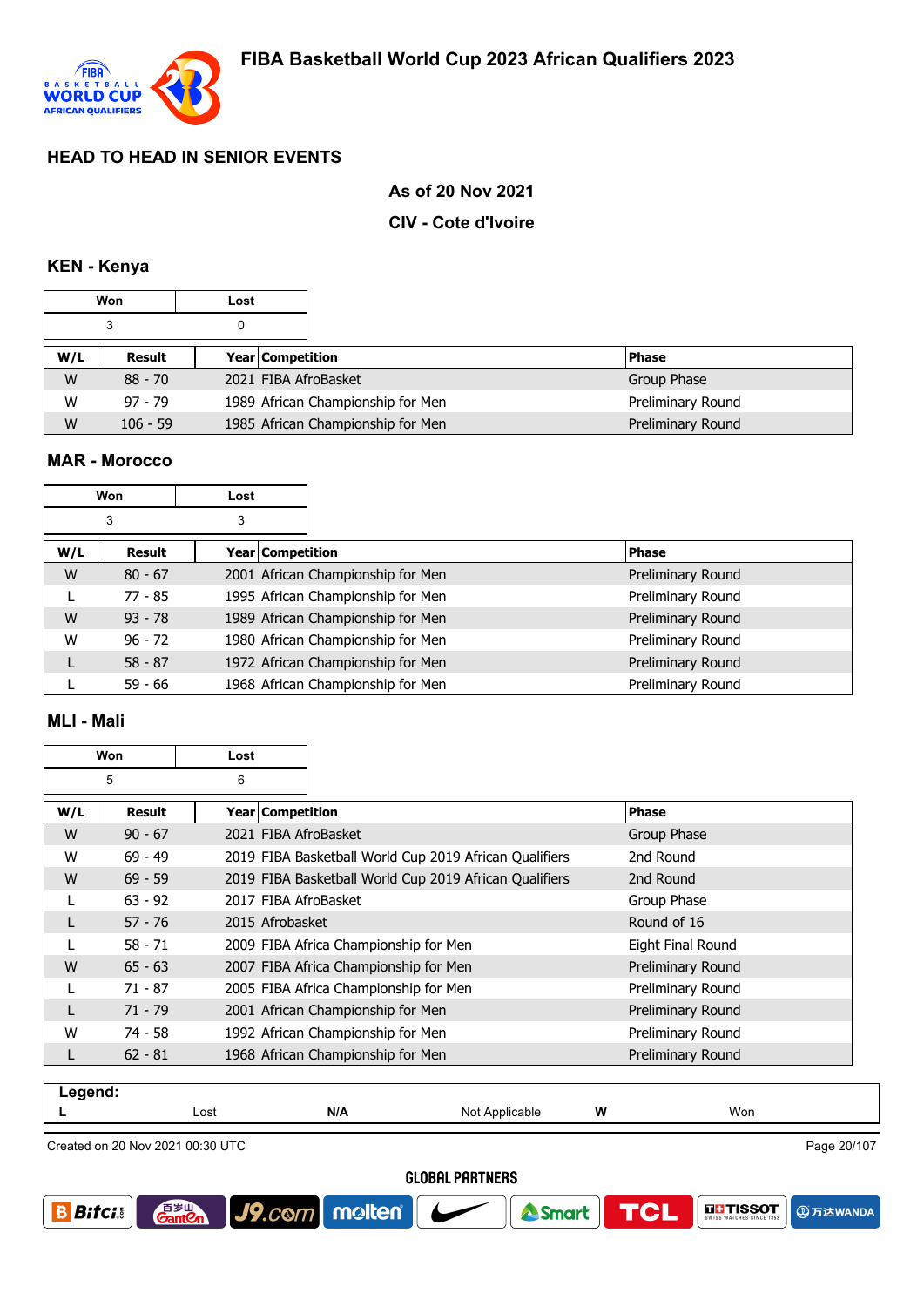

### **As of 20 Nov 2021**

### **CIV - Cote d'Ivoire**

### **NGR - Nigeria**

| Won<br>Lost |               |  |                  |                                                        |                            |
|-------------|---------------|--|------------------|--------------------------------------------------------|----------------------------|
| 5<br>13     |               |  |                  |                                                        |                            |
| W/L         | <b>Result</b> |  | Year Competition |                                                        | <b>Phase</b>               |
| W           | $77 - 68$     |  |                  | 2021 FIBA AfroBasket                                   | Group Phase                |
|             | $73 - 84$     |  |                  | 2019 FIBA Basketball World Cup 2019 African Qualifiers | 2nd Round                  |
| W           | $72 - 46$     |  |                  | 2019 FIBA Basketball World Cup 2019 African Qualifiers | 2nd Round                  |
|             | $66 - 83$     |  |                  | 2019 FIBA Basketball World Cup                         | Classification Round 17-32 |
| L           | $77 - 78$     |  |                  | 2017 FIBA AfroBasket                                   | Group Phase                |
|             | $65 - 75$     |  |                  | 2011 FIBA Africa Championship for Men                  | Qualifying Round           |
| L           | $52 - 72$     |  |                  | 2011 FIBA Africa Championship for Men                  | Qualifying Round           |
|             | $67 - 77$     |  |                  | 2011 FIBA Africa Championship for Men                  | <b>Finals Round</b>        |
| L           | $45 - 55$     |  |                  | 2009 FIBA Africa Championship for Men                  | Qualifying Round           |
| W           | $58 - 52$     |  |                  | 2009 FIBA Africa Championship for Men                  | Qualifying Round           |
| L           | $84 - 93$     |  |                  | 2009 FIBA Africa Championship for Men                  | Preliminary Round          |
|             | $56 - 87$     |  |                  | 2005 FIBA Africa Championship for Men                  | Preliminary Round          |
| L           | $69 - 80$     |  |                  | 1999 African Championship for Men                      | Preliminary Round          |
|             | $59 - 93$     |  |                  | 1997 African Championship for Men                      | Preliminary Round          |
| L           | $57 - 61$     |  |                  | 1995 African Championship for Men                      | Preliminary Round          |
| L           | $68 - 75$     |  |                  | 1992 African Championship for Men                      | Preliminary Round          |
| W           | $89 - 77$     |  |                  | 1987 African Championship for Men                      | Final                      |
| W           | $92 - 88$     |  |                  | 1978 African Championship for Men                      | Preliminary Round          |

### **RWA - Rwanda**

|     | Won       | Lost |                         |                                                        |                    |
|-----|-----------|------|-------------------------|--------------------------------------------------------|--------------------|
|     | 3         |      |                         |                                                        |                    |
| W/L | Result    |      | <b>Year Competition</b> |                                                        | <b>Phase</b>       |
| W   | $87 - 60$ |      |                         | 2019 FIBA Basketball World Cup 2019 African Qualifiers | 2nd Round          |
| W   | $71 - 53$ |      |                         | 2019 FIBA Basketball World Cup 2019 African Qualifiers | 2nd Round          |
| W   | $80 - 72$ |      |                         | 2011 FIBA Africa Championship for Men                  | Eight Finals Round |

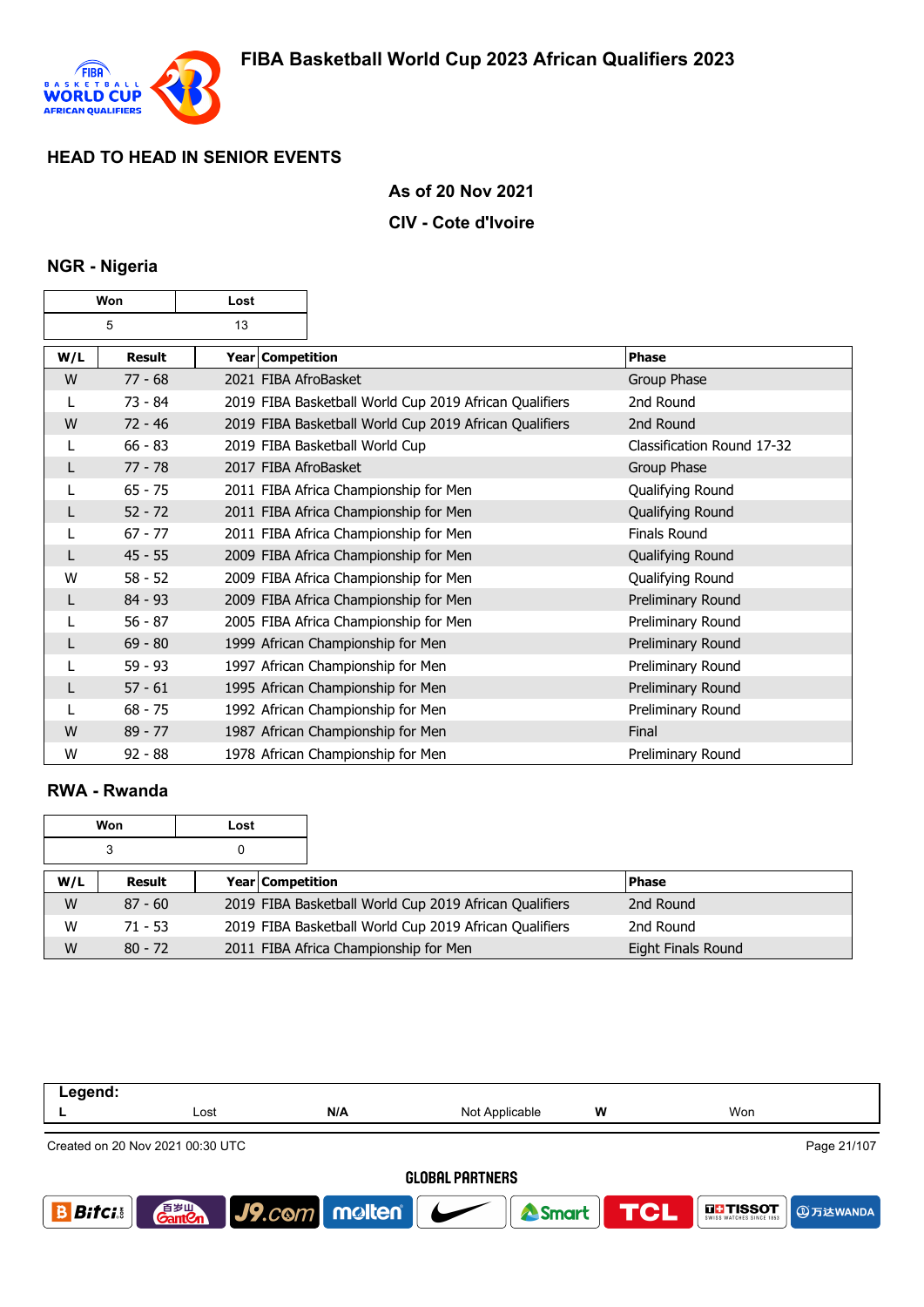

### **As of 20 Nov 2021**

### **CIV - Cote d'Ivoire**

### **SEN - Senegal**

| <b>Won</b>           |               | Lost                 |                                                        |                             |
|----------------------|---------------|----------------------|--------------------------------------------------------|-----------------------------|
| $\overline{7}$<br>12 |               |                      |                                                        |                             |
| W/L                  | <b>Result</b> | Year Competition     |                                                        | Phase                       |
| W                    | $75 - 65$     | 2021 FIBA AfroBasket |                                                        | Semi-Finals                 |
| W                    | $67 - 60$     |                      | 2019 FIBA Basketball World Cup 2019 African Qualifiers | 1st Round                   |
| L                    | $61 - 66$     |                      | 2019 FIBA Basketball World Cup 2019 African Qualifiers | 1st Round                   |
| W                    | 74 - 46       |                      | 2013 FIBA Africa Championship for Men                  | Preliminary Round           |
| L                    | $56 - 57$     |                      | 2013 FIBA Africa Championship for Men                  | <b>Final Round</b>          |
| W                    | $75 - 59$     |                      | 2011 FIBA Africa Championship for Men                  | Quarter Finals Round        |
| W                    | $84 - 78$     |                      | 2009 FIBA Africa Championship for Men                  | Quarter Final Round         |
| W                    | $65 - 63$     |                      | 2007 FIBA Africa Championship for Men                  | Preliminary Round           |
| L                    | $60 - 73$     |                      | 2001 African Championship for Men                      | <b>Classification Round</b> |
| L                    | $70 - 87$     |                      | 1999 African Championship for Men                      | <b>Classification Round</b> |
| L                    | $78 - 95$     |                      | 1997 African Championship for Men                      | Preliminary Round           |
|                      | $72 - 80$     |                      | 1987 African Championship for Men                      | Preliminary Round           |
| W                    | $92 - 79$     |                      | 1985 African Championship for Men                      | Semi-Finals                 |
| L                    | $66 - 70$     |                      | 1983 African Championship for Men                      | Preliminary Round           |
| L                    | $71 - 78$     |                      | 1983 African Championship for Men                      | Final                       |
|                      | 79 - 86       |                      | 1981 African Championship for Men                      | Preliminary Round           |
| L                    | $90 - 96$     |                      | 1980 African Championship for Men                      | Finals                      |
|                      | $73 - 87$     |                      | 1978 African Championship for Men                      | Preliminary Round           |
|                      | $72 - 103$    |                      | 1978 African Championship for Men                      | <b>Final Round</b>          |

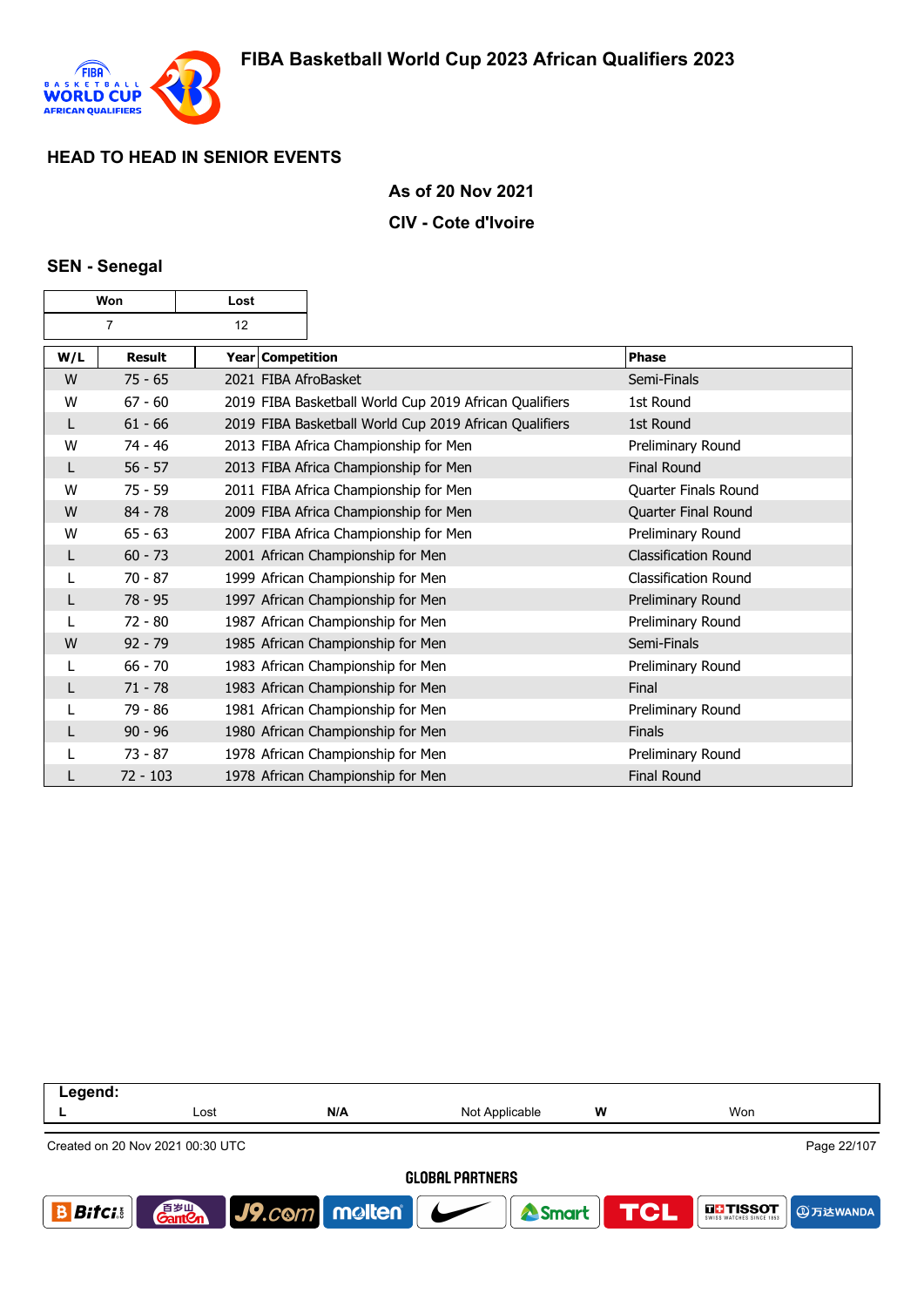

### **As of 20 Nov 2021**

### **CIV - Cote d'Ivoire**

#### **TUN - Tunisia**

|     | Won           | Lost                 |                                       |                   |
|-----|---------------|----------------------|---------------------------------------|-------------------|
| 4   |               | 6                    |                                       |                   |
| W/L | <b>Result</b> | Year Competition     |                                       | <b>Phase</b>      |
| L   | $75 - 78$     | 2021 FIBA AfroBasket |                                       | Final             |
|     | $57 - 60$     |                      | 2011 FIBA Africa Championship for Men | Semi-Finals Round |
|     | $63 - 74$     |                      | 2007 FIBA Africa Championship for Men | Semi Final Round  |
| W   | $69 - 65$     |                      | 2005 FIBA Africa Championship for Men | Preliminary Round |
| L   | $58 - 68$     |                      | 2001 African Championship for Men     | Preliminary Round |
|     | $0 - 20$      |                      | 1999 African Championship for Men     | Preliminary Round |
| W   | $93 - 92$     |                      | 1993 African Championship for Men     | Preliminary Round |
| W   | $86 - 85$     |                      | 1989 African Championship for Men     | Preliminary Round |
|     | $86 - 98$     |                      | 1989 African Championship for Men     | Preliminary Round |
| W   | $74 - 54$     |                      | 1985 African Championship for Men     | Preliminary Round |

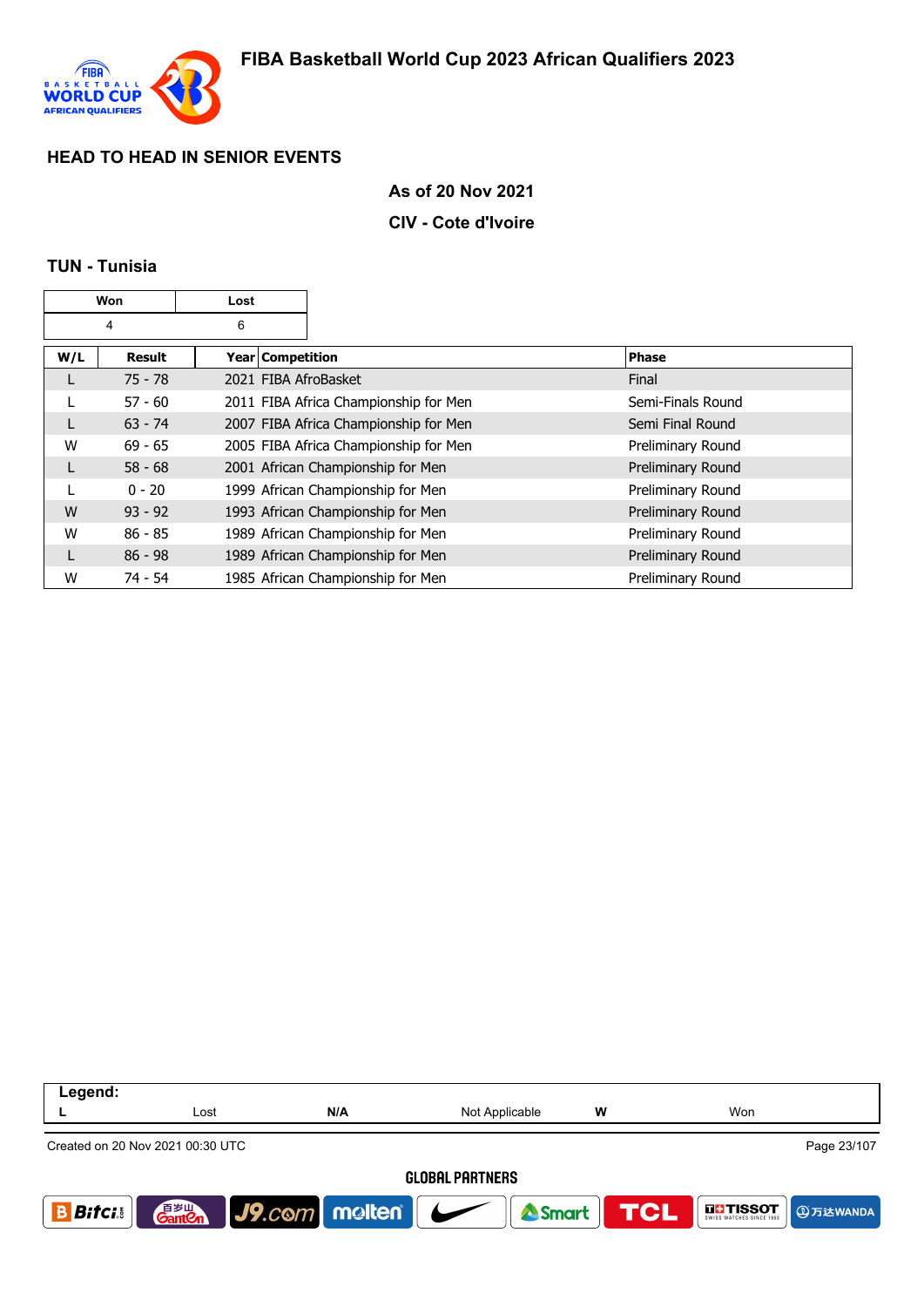

### **As of 20 Nov 2021**

### **CMR - Cameroon**

| <b>Total Summary</b>             |              |                |                |                |              |         |
|----------------------------------|--------------|----------------|----------------|----------------|--------------|---------|
| <b>Team Name</b>                 | Win %        | <b>Played</b>  | Won            | Lost           | For          | Against |
| Guinea                           | 100          | 3              | 3              | $\mathbf{0}$   | 277          | 180     |
| Cape Verde                       | 100          | 2              | 2              | 0              | 162          | 119     |
| Morocco                          | 83           | 6              | 5              | $\mathbf{1}$   | 436          | 390     |
| Democratic Republic of the Congo | 75           | 4              | 3              | 1              | 228          | 203     |
| Cote d'Ivoire                    | 60           | 5              | 3              | 2              | 364          | 348     |
| Egypt                            | 50           | 6              | 3              | 3              | 418          | 413     |
| Mali                             | 50           | 4              | $\overline{2}$ | 2              | 296          | 251     |
| Rwanda                           | 50           | 2              | 1              | 1              | 150          | 159     |
| Nigeria                          | 40           | 5              | $\overline{2}$ | 3              | 426          | 397     |
| Central African Republic         | 20           | 5              | 1              | $\overline{4}$ | 255          | 297     |
| Tunisia                          | 11           | 9              | 1              | 8              | 571          | 658     |
| Uganda                           | 0            | 1              | 0              | 1              | 66           | 80      |
| South Sudan                      | $\mathbf{0}$ | $\mathbf{1}$   | $\mathbf{0}$   | $\mathbf{1}$   | $\mathbf{0}$ | 20      |
| Angola                           | 0            | 4              | 0              | 4              | 304          | 330     |
| Senegal                          | $\mathbf 0$  | $\overline{4}$ | $\mathbf{0}$   | $\overline{4}$ | 255          | 314     |
| Kenya                            | N/A          | $\mathbf 0$    | $\Omega$       | $\mathbf 0$    | 0            | 0       |
| Total                            | 43           | 61             | 26             | 35             | 4208         | 4159    |

#### **Overview per opponent**

# **ANG - Angola**

|     | Won<br>Lost |   |                  |                                                        |                      |
|-----|-------------|---|------------------|--------------------------------------------------------|----------------------|
| 0   |             | 4 |                  |                                                        |                      |
| W/L | Result      |   | Year Competition |                                                        | <b>Phase</b>         |
|     | $73 - 77$   |   |                  | 2019 FIBA Basketball World Cup 2019 African Qualifiers | 2nd Round            |
|     | 76 - 83     |   |                  | 2019 FIBA Basketball World Cup 2019 African Qualifiers | 2nd Round            |
| L   | $83 - 84$   |   |                  | 2011 FIBA Africa Championship for Men                  | Quarter Finals Round |
|     | 72 - 86     |   |                  | 2007 FIBA Africa Championship for Men                  | <b>Final Round</b>   |

| Legend:      |                                  |                                                                                                                                                                                                                                                                                                                     |                        |                  |                   |
|--------------|----------------------------------|---------------------------------------------------------------------------------------------------------------------------------------------------------------------------------------------------------------------------------------------------------------------------------------------------------------------|------------------------|------------------|-------------------|
|              | Lost                             | N/A                                                                                                                                                                                                                                                                                                                 | Not Applicable         | w                | Won               |
|              | Created on 20 Nov 2021 00:30 UTC |                                                                                                                                                                                                                                                                                                                     |                        |                  | Page 24/107       |
|              |                                  |                                                                                                                                                                                                                                                                                                                     | <b>GLOBAL PARTNERS</b> |                  |                   |
| <b>Bifci</b> |                                  | $\frac{1}{2}$ $\frac{1}{2}$ $\frac{1}{2}$ $\frac{1}{2}$ $\frac{1}{2}$ $\frac{1}{2}$ $\frac{1}{2}$ $\frac{1}{2}$ $\frac{1}{2}$ $\frac{1}{2}$ $\frac{1}{2}$ $\frac{1}{2}$ $\frac{1}{2}$ $\frac{1}{2}$ $\frac{1}{2}$ $\frac{1}{2}$ $\frac{1}{2}$ $\frac{1}{2}$ $\frac{1}{2}$ $\frac{1}{2}$ $\frac{1}{2}$ $\frac{1}{2}$ |                        | Smart <b>TCL</b> | <b>THE TISSOT</b> |
|              |                                  |                                                                                                                                                                                                                                                                                                                     |                        |                  |                   |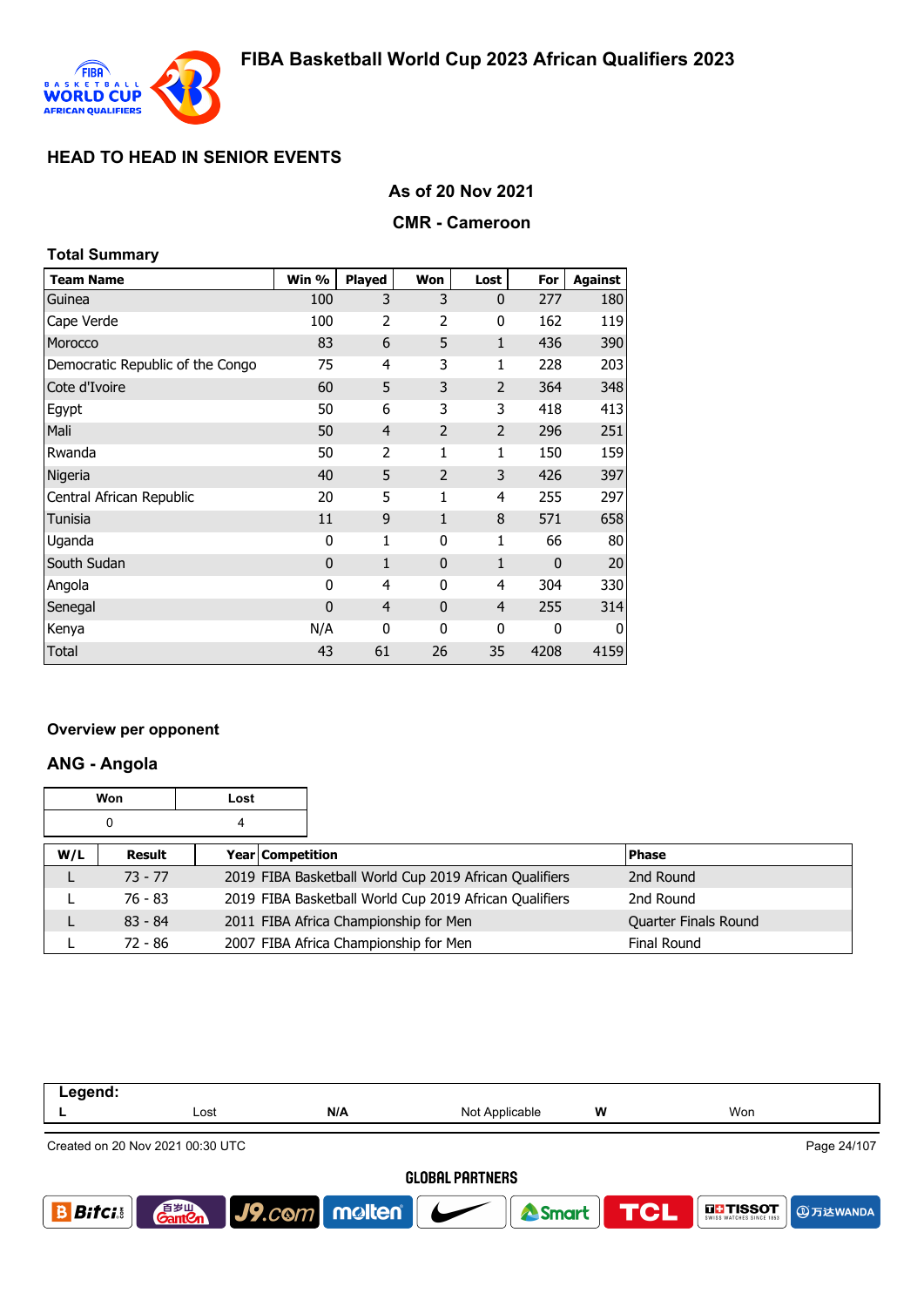

### **As of 20 Nov 2021**

#### **CMR - Cameroon**

### **CAF - Central African Republic**

|     | Won                        | Lost |  |                                       |                   |
|-----|----------------------------|------|--|---------------------------------------|-------------------|
|     |                            | 4    |  |                                       |                   |
| W/L | Year Competition<br>Result |      |  | <b>Phase</b>                          |                   |
|     | $58 - 79$                  |      |  | 2013 FIBA Africa Championship for Men | Qualifying Round  |
|     | $54 - 63$                  |      |  | 2013 FIBA Africa Championship for Men | Qualifying Round  |
|     | $0 - 20$                   |      |  | 2011 FIBA Africa Championship for Men | Semi-Finals Round |
| W   | $79 - 69$                  |      |  | 2009 FIBA Africa Championship for Men | Preliminary Round |
|     | $64 - 66$                  |      |  | 1974 African Championship for Men     | Preliminary Round |

### **CIV - Cote d'Ivoire**

|     | Won                        | Lost |                                   |                                       |                     |
|-----|----------------------------|------|-----------------------------------|---------------------------------------|---------------------|
| 3   |                            | 2    |                                   |                                       |                     |
| W/L | Year Competition<br>Result |      |                                   | <b>Phase</b>                          |                     |
| L   | $56 - 71$                  |      |                                   | 2013 FIBA Africa Championship for Men | Quarter Final Round |
| W   | $76 - 70$                  |      |                                   | 2011 FIBA Africa Championship for Men | Preliminary Round   |
| L   | $61 - 68$                  |      |                                   | 2009 FIBA Africa Championship for Men | Semi-Final Round    |
| W   | 76 - 56                    |      |                                   | 2007 FIBA Africa Championship for Men | Quarter Final Round |
| W   | $95 - 83$                  |      | 1992 African Championship for Men | Preliminary Round                     |                     |

### **COD - Democratic Republic of the Congo**

|     | Won       | Lost             |                                       |                  |
|-----|-----------|------------------|---------------------------------------|------------------|
|     | 3         |                  |                                       |                  |
| W/L | Result    | Year Competition |                                       | <b>Phase</b>     |
| W   | $2 - 0$   | 2015 Afrobasket  |                                       | <b>GROUP F</b>   |
| W   | $87 - 63$ |                  | 2013 FIBA Africa Championship for Men | Qualifying Round |
| W   | $67 - 64$ |                  | 2013 FIBA Africa Championship for Men | Qualifying Round |
|     | 72 - 76   |                  | 2007 FIBA Africa Championship for Men | Zone 4           |

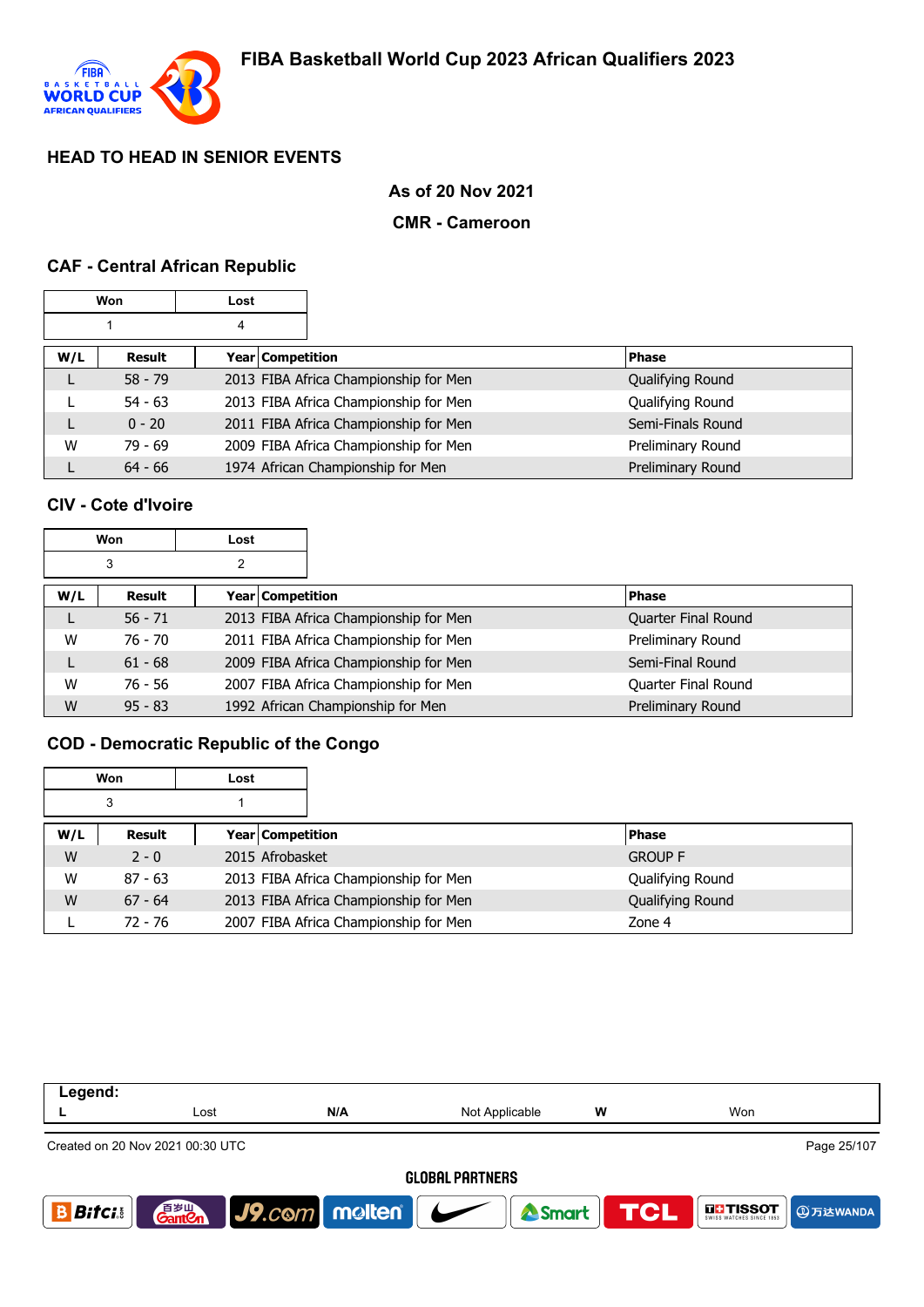

### **As of 20 Nov 2021**

#### **CMR - Cameroon**

### **CPV - Cape Verde**

|     | Won       | Lost |                                       |                     |
|-----|-----------|------|---------------------------------------|---------------------|
|     |           |      |                                       |                     |
| W/L | Result    |      | <b>Year Competition</b>               | <b>Phase</b>        |
| W   | $88 - 66$ |      | 2015 Afrobasket                       | Classification 9-10 |
| W   | 74 - 53   |      | 2013 FIBA Africa Championship for Men | Final Round         |

# **EGY - Egypt**

 $\overline{\Gamma}$ 

|     | <b>Won</b> | Lost |                                                        |                   |
|-----|------------|------|--------------------------------------------------------|-------------------|
|     | 3          | 3    |                                                        |                   |
| W/L | Result     |      | Year Competition                                       | <b>Phase</b>      |
| W   | $80 - 60$  |      | 2019 FIBA Basketball World Cup 2019 African Qualifiers | 2nd Round         |
|     | $58 - 62$  |      | 2019 FIBA Basketball World Cup 2019 African Qualifiers | 2nd Round         |
|     | $77 - 83$  |      | 2015 Afrobasket                                        | Group Phase       |
| W   | $96 - 81$  |      | 2011 FIBA Africa Championship for Men                  | Preliminary Round |
| W   | $58 - 52$  |      | 2007 FIBA Africa Championship for Men                  | Semi Final Round  |
|     | $49 - 75$  |      | 1992 African Championship for Men                      | Preliminary Round |

### **GUI - Guinea**

|     | Won        | Lost |                                                        |               |  |
|-----|------------|------|--------------------------------------------------------|---------------|--|
|     | 3          |      |                                                        |               |  |
| W/L | Result     |      | <b>Year Competition</b>                                | <b>IPhase</b> |  |
| W   | $116 - 78$ |      | 2019 FIBA Basketball World Cup 2019 African Qualifiers | 1st Round     |  |
| W   | $65 - 48$  |      | 2019 FIBA Basketball World Cup 2019 African Qualifiers | 1st Round     |  |
| W   | $96 - 54$  |      | 2017 FIBA AfroBasket                                   | Group Phase   |  |

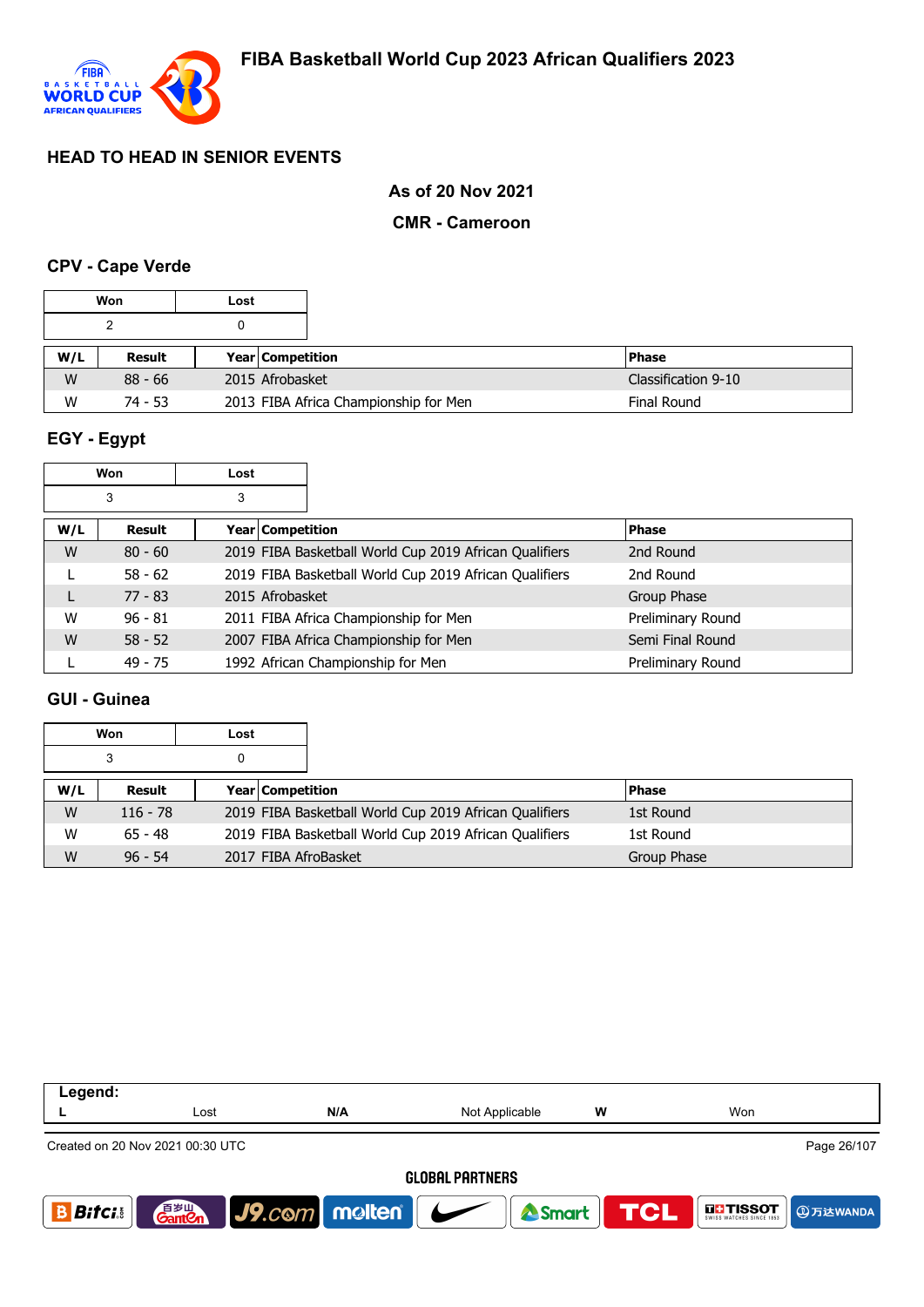

## **As of 20 Nov 2021**

### **CMR - Cameroon**

#### **MAR - Morocco**

|     | Won<br>Lost |  |                  |                                                        |                    |  |
|-----|-------------|--|------------------|--------------------------------------------------------|--------------------|--|
|     | 5           |  |                  |                                                        |                    |  |
| W/L | Result      |  | Year Competition |                                                        | <b>Phase</b>       |  |
| W   | $63 - 57$   |  |                  | 2019 FIBA Basketball World Cup 2019 African Qualifiers | 2nd Round          |  |
| W   | $84 - 74$   |  |                  | 2019 FIBA Basketball World Cup 2019 African Qualifiers | 2nd Round          |  |
| W   | $79 - 76$   |  |                  | 2013 FIBA Africa Championship for Men                  | Semi Final Round   |  |
| W   | $69 - 67$   |  |                  | 2011 FIBA Africa Championship for Men                  | Finals Round       |  |
| W   | $80 - 54$   |  |                  | 2009 FIBA Africa Championship for Men                  | Eight Final Round  |  |
|     | $61 - 62$   |  |                  | 1972 African Championship for Men                      | <b>Final Round</b> |  |

### **MLI - Mali**

|     | Won       | Lost |                  |                                       |  |                   |
|-----|-----------|------|------------------|---------------------------------------|--|-------------------|
|     | 2         | 2    |                  |                                       |  |                   |
| W/L | Result    |      | Year Competition |                                       |  | <b>Phase</b>      |
| W   | $70 - 56$ |      | 2015 Afrobasket  |                                       |  | Group Phase       |
| W   | $89 - 35$ |      |                  | 2013 FIBA Africa Championship for Men |  | Preliminary Round |
|     | $61 - 65$ |      |                  | 1992 African Championship for Men     |  | Preliminary Round |
|     | $76 - 95$ |      |                  | 1972 African Championship for Men     |  | Preliminary Round |

# **NGR - Nigeria**

| <b>Won</b><br>Lost |            |  |                  |                                       |                       |
|--------------------|------------|--|------------------|---------------------------------------|-----------------------|
| 3<br>$\mathcal{P}$ |            |  |                  |                                       |                       |
| W/L                | Result     |  | Year Competition |                                       | <b>Phase</b>          |
|                    | $91 - 106$ |  |                  | 2017 FIBA AfroBasket                  | <b>Quarter Finals</b> |
|                    | $84 - 91$  |  |                  | 2013 FIBA Africa Championship for Men | Preliminary Round     |
| W                  | $84 - 80$  |  |                  | 2009 FIBA Africa Championship for Men | Quarter Final Round   |
|                    | $66 - 70$  |  |                  | 1992 African Championship for Men     | Preliminary Round     |
| W                  | $101 - 50$ |  |                  | 1972 African Championship for Men     | Preliminary Round     |

| Legend:                |                                                 |                 |                |            |                           |  |  |  |
|------------------------|-------------------------------------------------|-----------------|----------------|------------|---------------------------|--|--|--|
|                        | Lost                                            | N/A             | Not Applicable | W          | Won                       |  |  |  |
|                        | Page 27/107<br>Created on 20 Nov 2021 00:30 UTC |                 |                |            |                           |  |  |  |
| <b>GLOBAL PARTNERS</b> |                                                 |                 |                |            |                           |  |  |  |
| <b>Bitci</b>           | 音 <sub>岁Ⅲ</sub><br>Gant <b>C</b> n              | J9.com molten V | Smart          | <b>TCL</b> | <b>THESOT</b><br>9万达WANDA |  |  |  |
|                        |                                                 |                 |                |            |                           |  |  |  |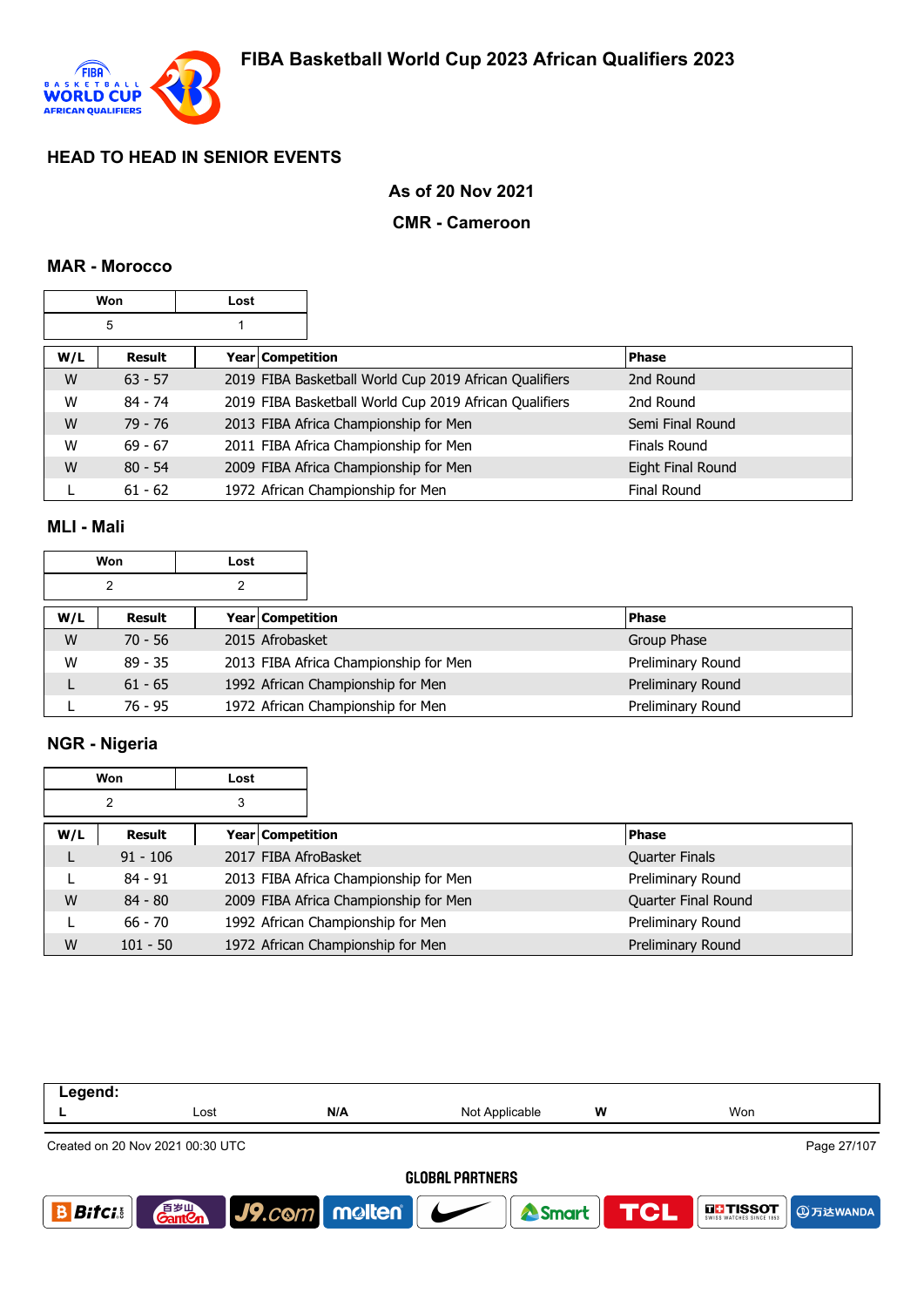

### **As of 20 Nov 2021**

### **CMR - Cameroon**

#### **RWA - Rwanda**

|     | Won       | Lost |                                       |                   |
|-----|-----------|------|---------------------------------------|-------------------|
|     |           |      |                                       |                   |
| W/L | Result    |      | <b>Year Competition</b>               | l Phase           |
| W   | $81 - 77$ |      | 2017 FIBA AfroBasket                  | Group Phase       |
|     | $69 - 82$ |      | 2009 FIBA Africa Championship for Men | Eight Final Round |

#### **SEN - Senegal**

| Won    |           | Lost |                                       |                   |
|--------|-----------|------|---------------------------------------|-------------------|
| 0<br>4 |           |      |                                       |                   |
| W/L    | Result    |      | Year Competition                      | <b>Phase</b>      |
|        | $65 - 98$ |      | 2021 FIBA AfroBasket                  | Group Phase       |
|        | $65 - 67$ |      | 2009 FIBA Africa Championship for Men | Preliminary Round |
|        | 78 - 84   |      | 1974 African Championship for Men     | Semi-Finals       |
|        | $47 - 65$ |      | 1972 African Championship for Men     | Preliminary Round |

#### **SSD - South Sudan**

| Won |          | Lost |                         |
|-----|----------|------|-------------------------|
|     |          |      |                         |
| W/L | Result   |      | <b>Year Competition</b> |
|     | $0 - 20$ |      | 2021 FIBA AfroBasket    |

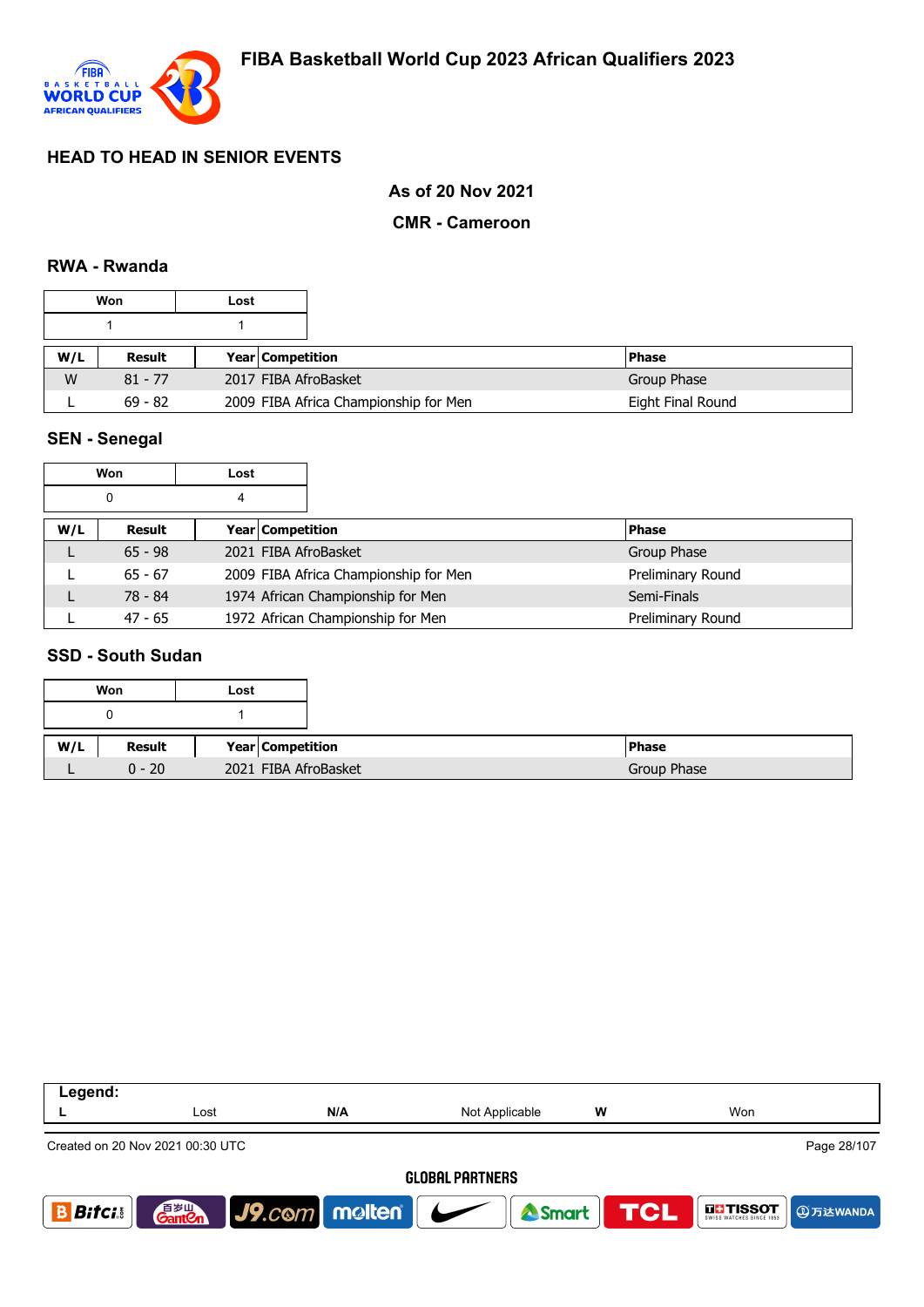

#### **As of 20 Nov 2021**

#### **CMR - Cameroon**

### **TUN - Tunisia**

| Won<br>Lost |           |                      |                                                        |                   |
|-------------|-----------|----------------------|--------------------------------------------------------|-------------------|
|             |           | 8                    |                                                        |                   |
| W/L         | Result    | Year   Competition   |                                                        | <b>Phase</b>      |
| L           | $53 - 56$ |                      | 2019 FIBA Basketball World Cup 2019 African Qualifiers | 1st Round         |
|             | $66 - 67$ |                      | 2019 FIBA Basketball World Cup 2019 African Qualifiers | 1st Round         |
| L           | $51 - 68$ | 2017 FIBA AfroBasket |                                                        | Group Phase       |
|             | $68 - 83$ |                      | 2009 FIBA Africa Championship for Men                  | Final Round       |
| L           | $66 - 68$ |                      | 2009 FIBA Africa Championship for Men                  | Eight Final Round |
| W           | $75 - 70$ |                      | 2007 FIBA Africa Championship for Men                  | Preliminary Round |
| L           | $61 - 80$ |                      | 1992 African Championship for Men                      | Final             |
|             | 72 - 82   |                      | 1974 African Championship for Men                      | Final Round       |
|             | $59 - 84$ |                      | 1972 African Championship for Men                      | Preliminary Round |

### **UGA - Uganda**

| Won |           | Lost                 |
|-----|-----------|----------------------|
|     |           |                      |
| W/L | Result    | Year   Competition   |
|     | $66 - 80$ | 2021 FIBA AfroBasket |

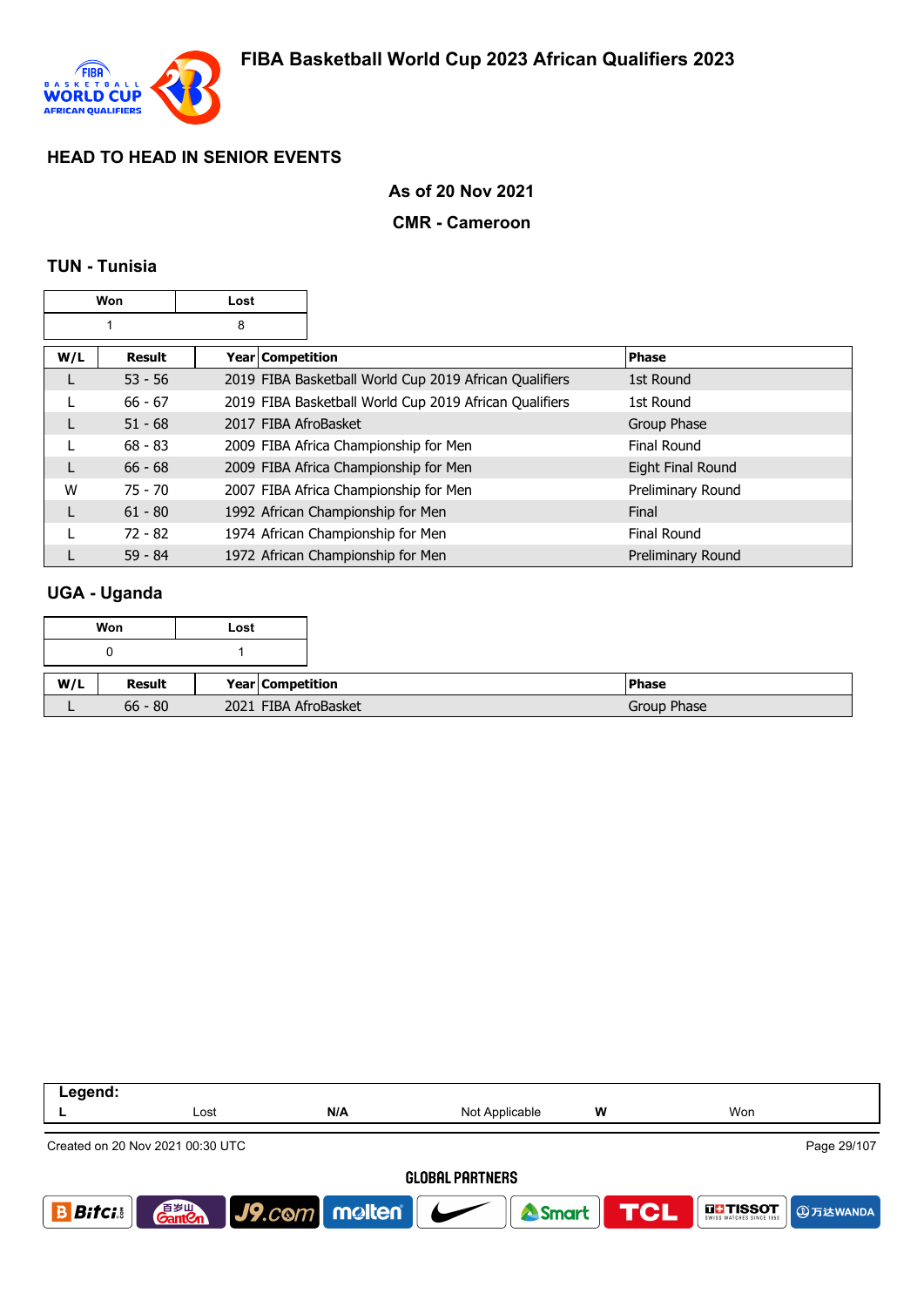

### **As of 20 Nov 2021**

### **COD - Democratic Republic of the Congo**

| <b>Total Summary</b>     |             |                |                |                          |              |                |
|--------------------------|-------------|----------------|----------------|--------------------------|--------------|----------------|
| <b>Team Name</b>         | Win %       | <b>Played</b>  | Won            | Lost                     | For          | <b>Against</b> |
| Cape Verde               | 100         | 1              | 1              | $\mathbf{0}$             | 70           | 66             |
| Cote d'Ivoire            | 50          | 2              | 1              | 1                        | 144          | 147            |
| Egypt                    | 50          | $\overline{2}$ | 1              | $\mathbf{1}$             | 138          | 128            |
| Angola                   | 33          | 3              | 1              | $\overline{2}$           | 188          | 202            |
| Nigeria                  | 33          | 3              | $\mathbf{1}$   | $\overline{2}$           | 209          | 237            |
| Cameroon                 | 25          | 4              | 1              | 3                        | 203          | 228            |
| Central African Republic | 22          | 9              | $\overline{2}$ | 7                        | 554          | 628            |
| Rwanda                   | 0           | 2              | 0              | $\overline{\phantom{a}}$ | 155          | 171            |
| Tunisia                  | $\mathbf 0$ | $\mathbf{1}$   | $\mathbf{0}$   | $\mathbf{1}$             | 60           | 81             |
| Mali                     | 0           | $\mathbf{1}$   | 0              | 1                        | 82           | 87             |
| Morocco                  | $\mathbf 0$ | 3              | $\mathbf 0$    | 3                        | 207          | 220            |
| Guinea                   | N/A         | $\mathbf{0}$   | 0              | $\mathbf 0$              | 0            | 0              |
| South Sudan              | N/A         | $\mathbf 0$    | $\overline{0}$ | $\mathbf{0}$             | $\mathbf{0}$ | $\mathbf 0$    |
| Kenya                    | N/A         | 0              | 0              | $\mathbf 0$              | $\mathbf 0$  | 0              |
| Uganda                   | N/A         | $\mathbf 0$    | $\mathbf{0}$   | $\mathbf{0}$             | $\mathbf{0}$ | $\bf{0}$       |
| Senegal                  | N/A         | $\mathbf{0}$   | 0              | $\mathbf 0$              | $\mathbf 0$  | 0              |
| <b>Total</b>             | 26          | 31             | 8              | 23                       | 2010         | 2195           |

#### **Overview per opponent**

#### **ANG - Angola**

| Won<br>Lost |           |                                                        |              |
|-------------|-----------|--------------------------------------------------------|--------------|
|             |           |                                                        |              |
| W/L         | Result    | <b>Year Competition</b>                                | <b>Phase</b> |
| ┗           | $58 - 73$ | 2021 FIBA AfroBasket                                   | Group Phase  |
| W           | $66 - 56$ | 2019 FIBA Basketball World Cup 2019 African Qualifiers | 1st Round    |
|             | $64 - 73$ | 2019 FIBA Basketball World Cup 2019 African Qualifiers | 1st Round    |

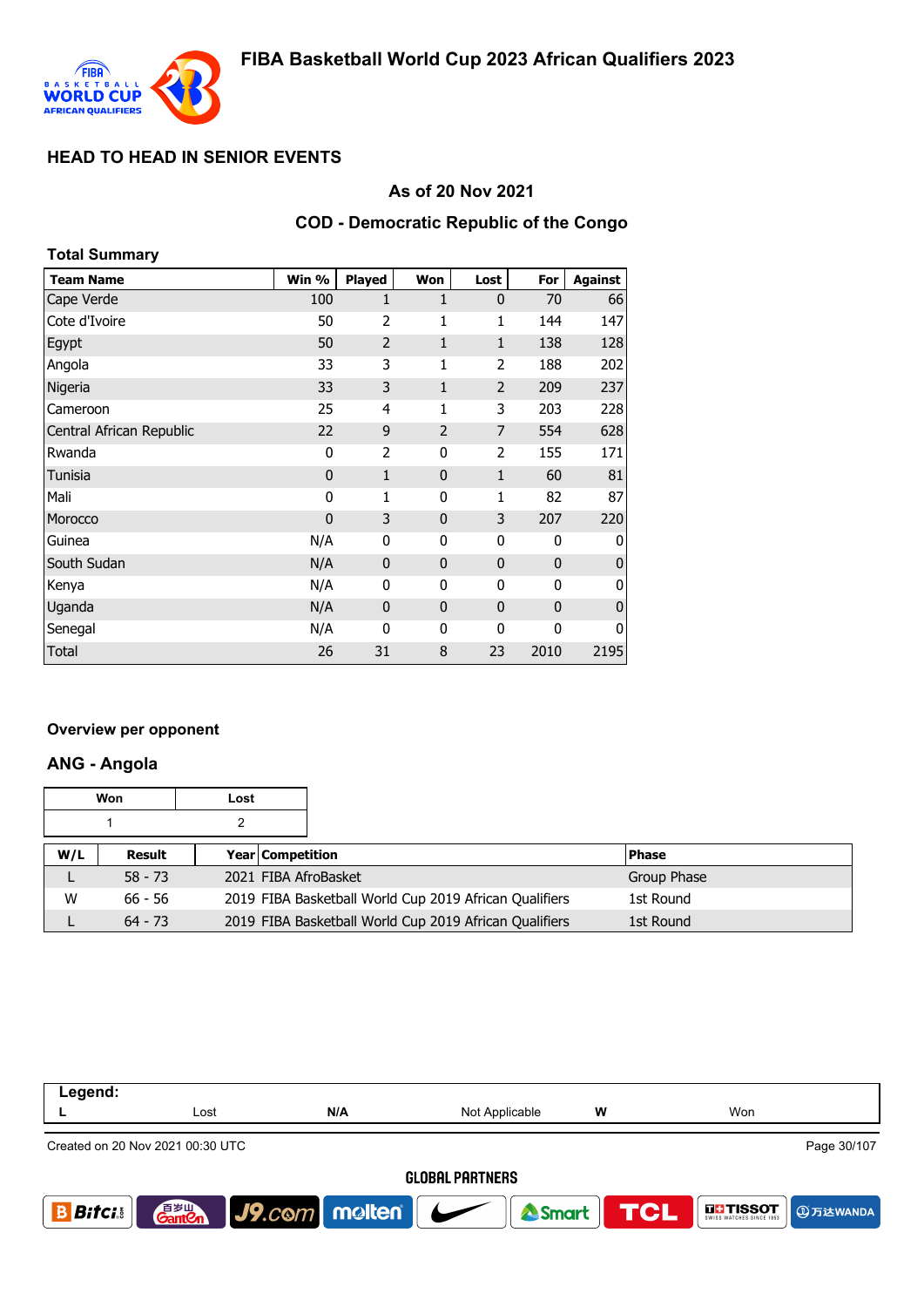

# **As of 20 Nov 2021**

### **COD - Democratic Republic of the Congo**

# **CAF - Central African Republic**

| Won<br>Lost |                |                    |                                                          |                   |
|-------------|----------------|--------------------|----------------------------------------------------------|-------------------|
|             | $\overline{2}$ |                    |                                                          |                   |
| W/L         | Result         | Year   Competition |                                                          | <b>Phase</b>      |
| W           | $85 - 64$      |                    | 2017 FIBA AfroBasket - Preliminaries                     | Zone 4 - Group 2  |
|             | $76 - 80$      |                    | 2017 FIBA AfroBasket - Preliminaries                     | Zone 4 - Group 2  |
| W           | $77 - 69$      |                    | 2013 FIBA Africa Championship for Men                    | Qualifying Round  |
|             | $68 - 74$      |                    | 2013 FIBA Africa Championship for Men                    | Qualifying Round  |
| L           | $42 - 83$      |                    | 2009 FIBA Africa Championship for Men                    | Qualifying Round  |
|             | $51 - 66$      |                    | 2009 FIBA Africa Championship for Men                    | Qualifying Round  |
|             | $58 - 66$      |                    | 2007 FIBA Africa Championship for Men                    | Preliminary Round |
|             | $55 - 64$      |                    | 2005 FIBA Africa Championship for Men - Qualifying Round | Group Phase       |
|             | $42 - 62$      |                    | 2005 FIBA Africa Championship for Men - Qualifying Round | Group Phase       |

### **CIV - Cote d'Ivoire**

| Won |           | Lost |                  |                                   |                   |
|-----|-----------|------|------------------|-----------------------------------|-------------------|
|     |           |      |                  |                                   |                   |
| W/L | Result    |      | Year Competition |                                   | <b>Phase</b>      |
| W   | $81 - 60$ |      |                  | 2017 FIBA AfroBasket              | Group Phase       |
|     | $63 - 87$ |      |                  | 1995 African Championship for Men | Preliminary Round |

### **CMR - Cameroon**

| Won<br>Lost |           |   |                                       |                                       |                  |
|-------------|-----------|---|---------------------------------------|---------------------------------------|------------------|
|             |           | 3 |                                       |                                       |                  |
| W/L         | Result    |   | Year Competition                      |                                       | <b>Phase</b>     |
|             | $0 - 2$   |   | 2015 Afrobasket                       |                                       | <b>GROUP F</b>   |
|             | $63 - 87$ |   | 2013 FIBA Africa Championship for Men |                                       | Qualifying Round |
|             | $64 - 67$ |   |                                       | 2013 FIBA Africa Championship for Men | Qualifying Round |
| W           | $76 - 72$ |   |                                       | 2007 FIBA Africa Championship for Men | Zone 4           |

| Legend:                |                                                 |               |                |                  |               |  |  |  |
|------------------------|-------------------------------------------------|---------------|----------------|------------------|---------------|--|--|--|
|                        | Lost                                            | N/A           | Not Applicable | w                | Won           |  |  |  |
|                        | Page 31/107<br>Created on 20 Nov 2021 00:30 UTC |               |                |                  |               |  |  |  |
| <b>GLOBAL PARTNERS</b> |                                                 |               |                |                  |               |  |  |  |
| <b>Bitci</b>           | 音罗山<br><b>Gant Cn</b>                           | J9.com molten |                | Smart <b>TCL</b> | <b>THESOT</b> |  |  |  |
|                        |                                                 |               |                |                  |               |  |  |  |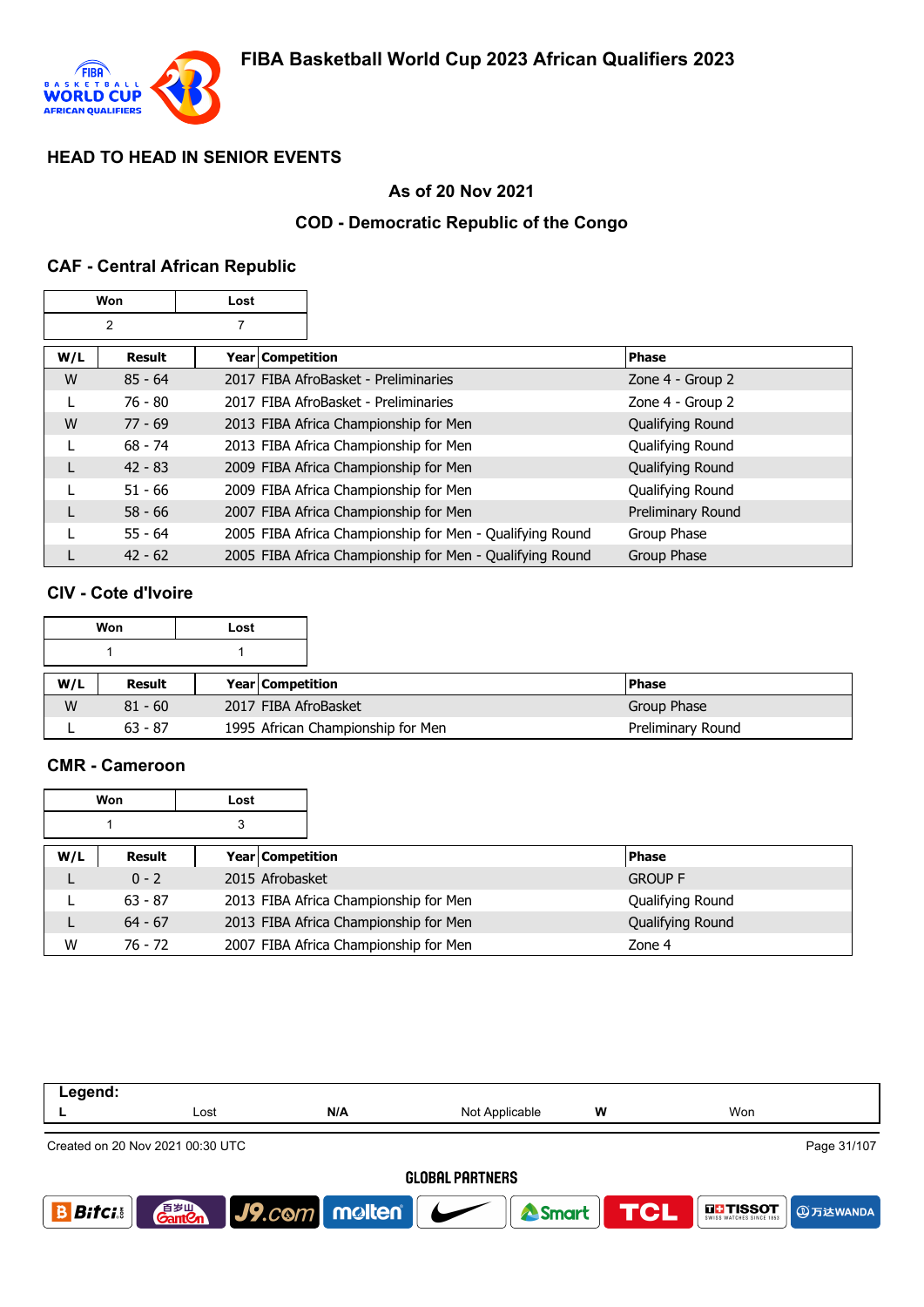

# **As of 20 Nov 2021**

## **COD - Democratic Republic of the Congo**

# **CPV - Cape Verde**

|     | Won       | Lost                    |
|-----|-----------|-------------------------|
|     |           |                         |
| W/L | Result    | <b>Year Competition</b> |
| W   | $70 - 66$ | 2021 FIBA AfroBasket    |

# **EGY - Egypt**

| Won |           | Lost |                         |                                                        |              |
|-----|-----------|------|-------------------------|--------------------------------------------------------|--------------|
|     |           |      |                         |                                                        |              |
| W/L | Result    |      | <b>Year Competition</b> |                                                        | <b>Phase</b> |
|     | $61 - 65$ |      |                         | 2019 FIBA Basketball World Cup 2019 African Qualifiers | 1st Round    |
| W   | $77 - 63$ |      |                         | 2019 FIBA Basketball World Cup 2019 African Qualifiers | 1st Round    |

#### **MAR - Morocco**

|     | Won       | Lost |                                                        |                   |
|-----|-----------|------|--------------------------------------------------------|-------------------|
| 0   |           |      |                                                        |                   |
| W/L | Result    |      | <b>Year Competition</b>                                | <b>Phase</b>      |
|     | $81 - 88$ |      | 2019 FIBA Basketball World Cup 2019 African Qualifiers | 1st Round         |
|     | $58 - 61$ |      | 2019 FIBA Basketball World Cup 2019 African Qualifiers | 1st Round         |
|     | $68 - 71$ |      | 1995 African Championship for Men                      | Preliminary Round |

# **MLI - Mali**

|     | Won<br>Lost |  |                         |
|-----|-------------|--|-------------------------|
|     |             |  |                         |
| W/L | Result      |  | <b>Year Competition</b> |
|     | $82 - 87$   |  | 2017 FIBA AfroBasket    |

| Legend:                                         |                                    |                                 |                |   |                                                    |  |  |
|-------------------------------------------------|------------------------------------|---------------------------------|----------------|---|----------------------------------------------------|--|--|
|                                                 | Lost                               | N/A                             | Not Applicable | W | Won                                                |  |  |
| Page 32/107<br>Created on 20 Nov 2021 00:30 UTC |                                    |                                 |                |   |                                                    |  |  |
| <b>GLOBAL PARTNERS</b>                          |                                    |                                 |                |   |                                                    |  |  |
| <b>Bifci</b>                                    | 音 <sub>岁Ⅲ</sub><br>Gant <b>C</b> n | $ $ J9. $com$ molten $ $ $\sim$ | <b>Smart</b>   |   | <b>TCL</b><br><b>THE TISSOT</b><br><b>4万达WANDA</b> |  |  |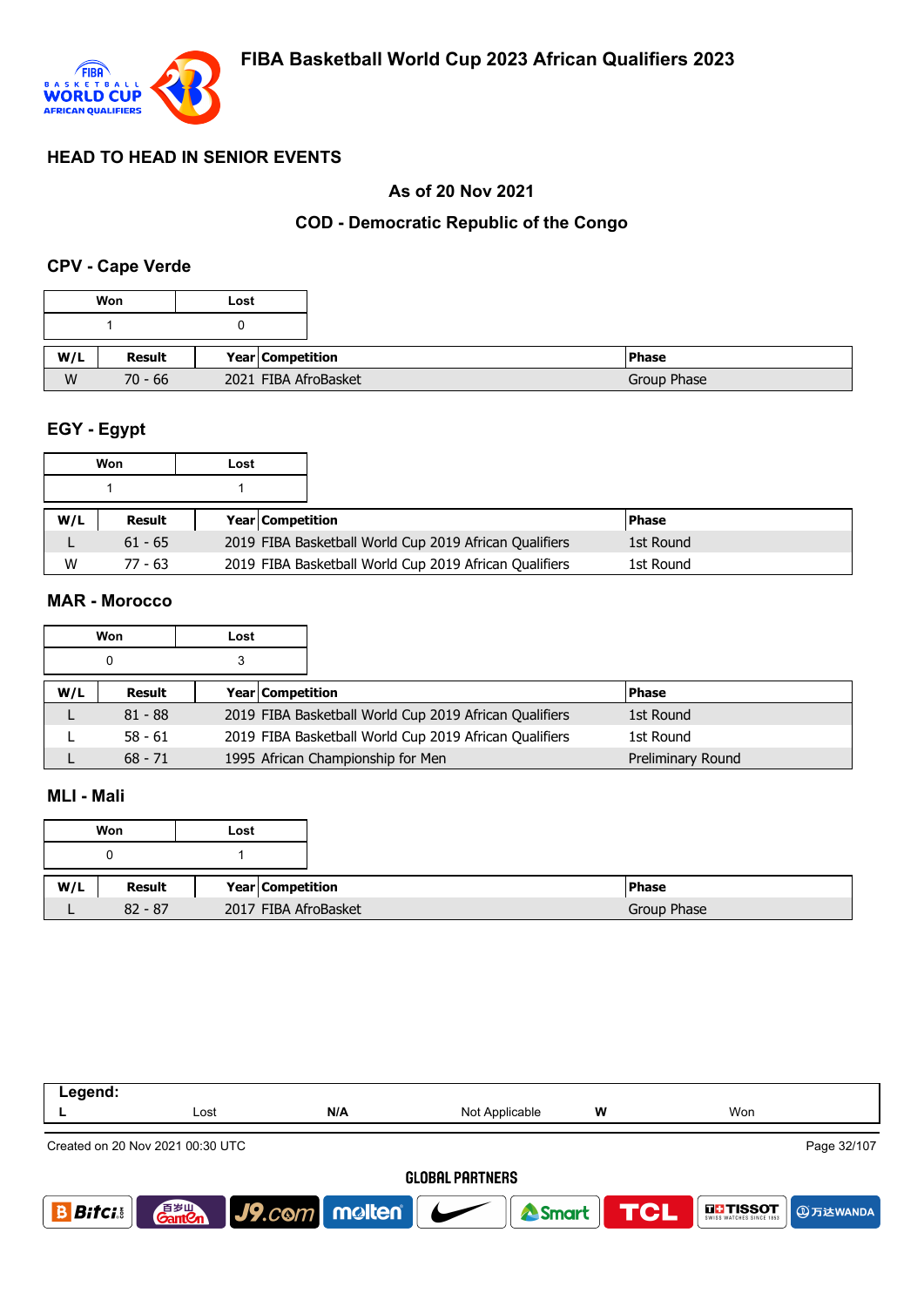

### **As of 20 Nov 2021**

## **COD - Democratic Republic of the Congo**

### **NGR - Nigeria**

|     | Won       | Lost |                  |                                       |                   |
|-----|-----------|------|------------------|---------------------------------------|-------------------|
|     |           |      |                  |                                       |                   |
| W/L | Result    |      | Year Competition |                                       | <b>Phase</b>      |
| W   | $83 - 77$ |      |                  | 2017 FIBA AfroBasket                  | Group Phase       |
|     | $74 - 90$ |      |                  | 2007 FIBA Africa Championship for Men | Preliminary Round |
|     | $52 - 70$ |      |                  | 1995 African Championship for Men     | Preliminary Round |

### **RWA - Rwanda**

|     | Won       | Lost |                         |                                       |                     |
|-----|-----------|------|-------------------------|---------------------------------------|---------------------|
|     |           |      |                         |                                       |                     |
| W/L | Result    |      | <b>Year Competition</b> |                                       | <b>Phase</b>        |
|     | $68 - 82$ |      |                         | 2021 FIBA AfroBasket                  | Group Phase         |
|     | $87 - 89$ |      |                         | 2007 FIBA Africa Championship for Men | Quarter Final Round |

#### **TUN - Tunisia**

|     | Won       | Lost |                      |  |                |
|-----|-----------|------|----------------------|--|----------------|
|     | 0         |      |                      |  |                |
| W/L | Result    |      | Year Competition     |  | <b>Phase</b>   |
|     | $60 - 81$ |      | 2017 FIBA AfroBasket |  | Quarter Finals |

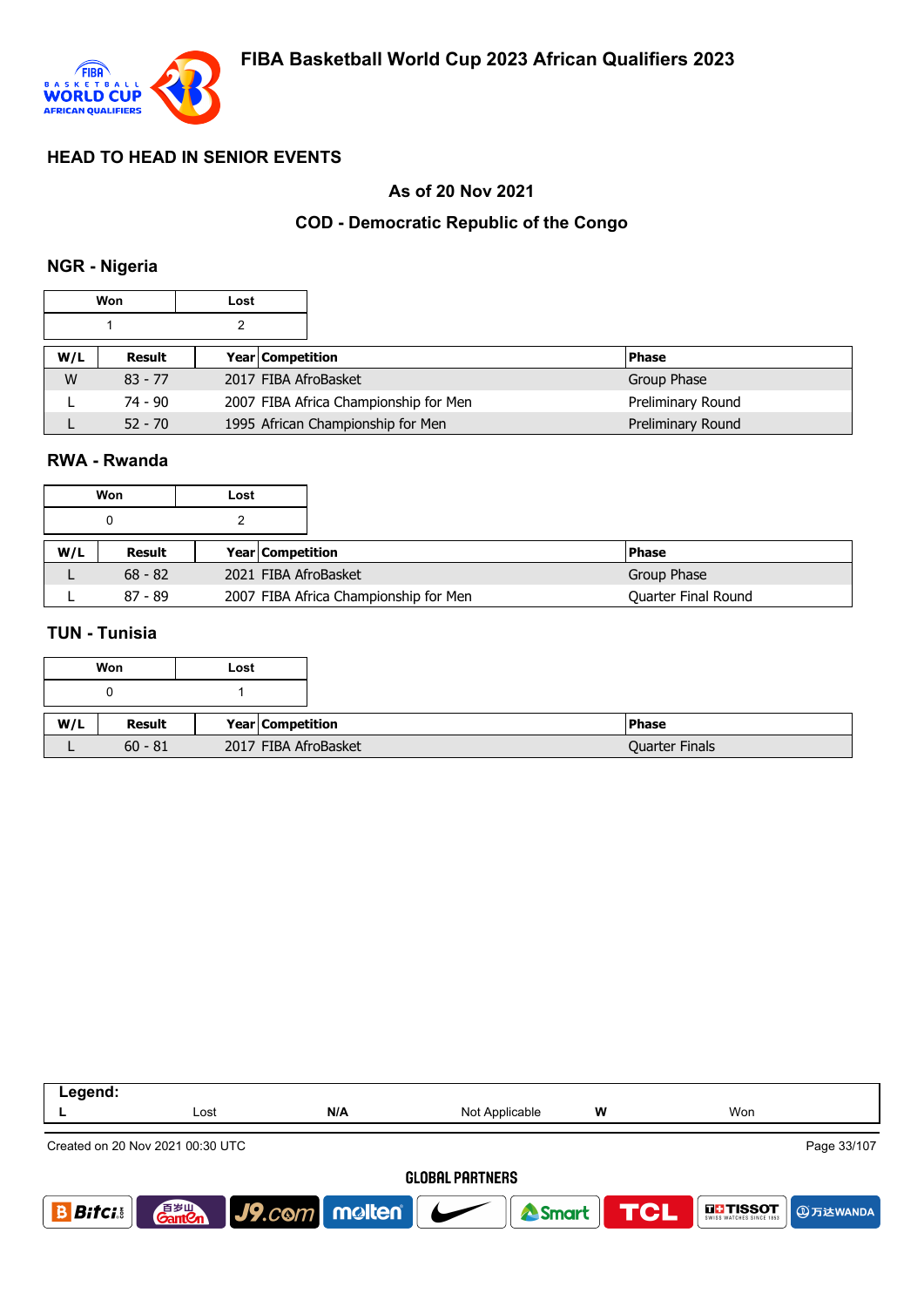

### **As of 20 Nov 2021**

#### **CPV - Cape Verde**

| <b>Total Summary</b>             |       |                |                |                |      |                |  |  |
|----------------------------------|-------|----------------|----------------|----------------|------|----------------|--|--|
| <b>Team Name</b>                 | Win % | <b>Played</b>  | Won            | Lost           | For  | <b>Against</b> |  |  |
| Central African Republic         | 100   | 1              | 1              | $\mathbf 0$    | 90   | 82             |  |  |
| Cote d'Ivoire                    | 100   | $\overline{2}$ | $\overline{2}$ | $\mathbf 0$    | 144  | 104            |  |  |
| Nigeria                          | 100   | $\overline{2}$ | 2              | $\mathbf 0$    | 141  | 129            |  |  |
| Uganda                           | 100   | 1              | 1              | 0              | 79   | 71             |  |  |
| South Sudan                      | 100   | $\mathbf{1}$   | 1              | $\bf{0}$       | 91   | 85             |  |  |
| Guinea                           | 80    | 5              | 4              | 1              | 334  | 291            |  |  |
| Rwanda                           | 66    | 3              | 2              | $\mathbf{1}$   | 220  | 213            |  |  |
| Morocco                          | 66    | 3              | 2              | 1              | 241  | 237            |  |  |
| Tunisia                          | 50    | $\overline{2}$ | $\mathbf{1}$   | $\mathbf{1}$   | 136  | 127            |  |  |
| Mali                             | 44    | 9              | 4              | 5              | 566  | 605            |  |  |
| Egypt                            | 25    | $\overline{4}$ | 1              | 3              | 234  | 243            |  |  |
| Angola                           | 20    | 5              | 1              | 4              | 274  | 406            |  |  |
| Senegal                          | 12    | 8              | $\mathbf{1}$   | 7              | 526  | 620            |  |  |
| Cameroon                         | 0     | $\overline{2}$ | $\Omega$       | $\overline{2}$ | 119  | 162            |  |  |
| Democratic Republic of the Congo | 0     | $\mathbf{1}$   | $\mathbf{0}$   | $\mathbf{1}$   | 66   | 70             |  |  |
| Kenya                            | N/A   | $\mathbf 0$    | $\Omega$       | $\mathbf 0$    | 0    | 0              |  |  |
| Total                            | 47    | 49             | 23             | 26             | 3261 | 3445           |  |  |

#### **Overview per opponent**

#### **ANG - Angola**

|     | Won        | Lost |                                       |                   |
|-----|------------|------|---------------------------------------|-------------------|
|     |            | 4    |                                       |                   |
| W/L | Result     |      | Year Competition                      | <b>Phase</b>      |
| W   | $77 - 71$  |      | 2021 FIBA AfroBasket                  | Group Phase       |
|     | $50 - 75$  |      | 2013 FIBA Africa Championship for Men | Preliminary Round |
|     | $44 - 100$ |      | 2007 FIBA Africa Championship for Men | Preliminary Round |
|     | $60 - 93$  |      | 2007 FIBA Africa Championship for Men | Semi Final Round  |
|     | $43 - 67$  |      | 1997 African Championship for Men     | Preliminary Round |

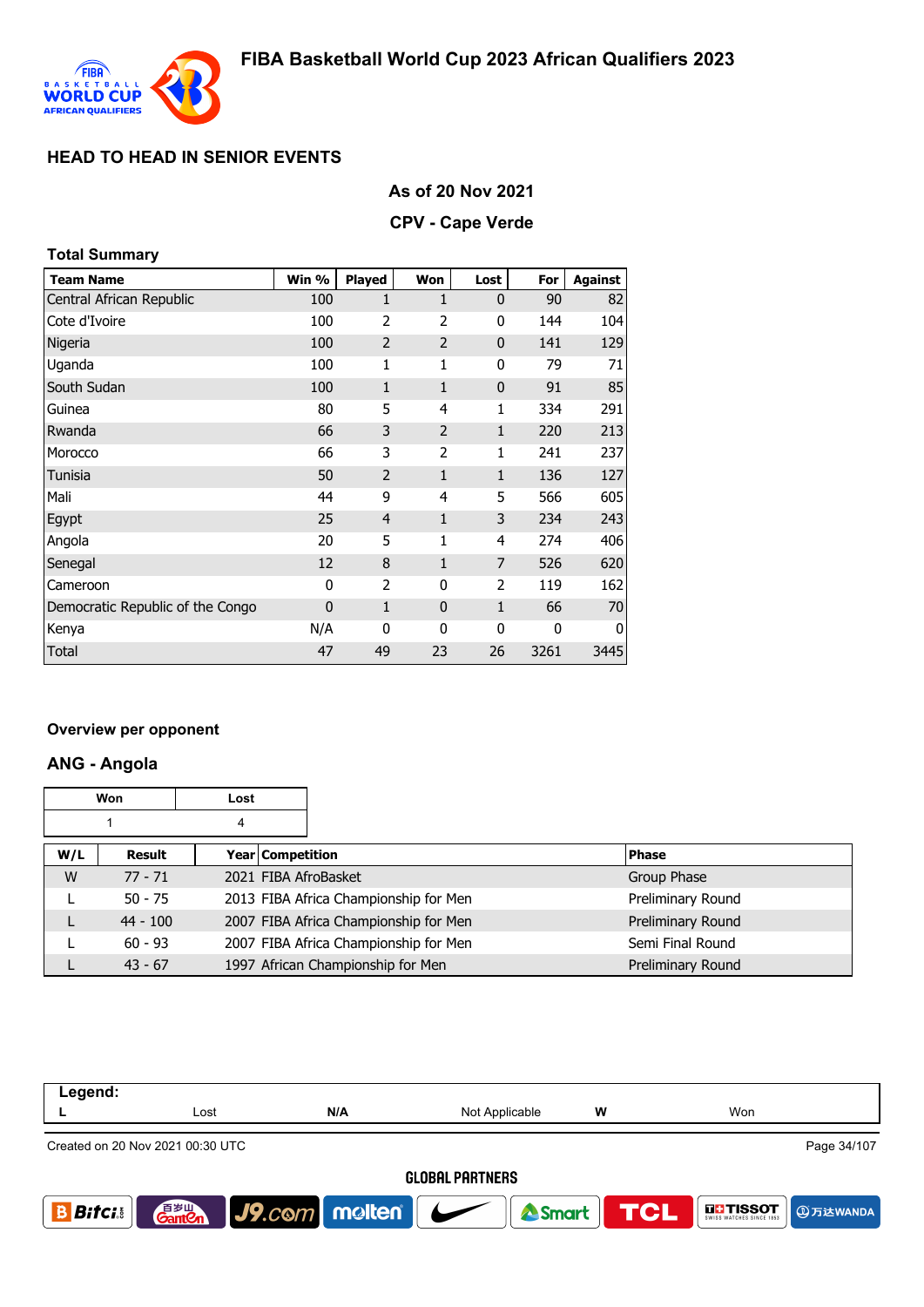

### **As of 20 Nov 2021**

### **CPV - Cape Verde**

### **CAF - Central African Republic**

#### **CIV - Cote d'Ivoire**

|     | Won       | Lost |                         |                                            |
|-----|-----------|------|-------------------------|--------------------------------------------|
|     |           | 0    |                         |                                            |
| W/L | Result    |      | <b>Year Competition</b> | <b>Phase</b>                               |
| W   | 76 - 56   |      | 2015 Afrobasket         | Group Phase                                |
| W   | $68 - 48$ |      |                         | 1997 African Championship for Men<br>Final |

#### **CMR - Cameroon**

|     | Won       | Lost |                         |                                       |                     |
|-----|-----------|------|-------------------------|---------------------------------------|---------------------|
|     |           |      |                         |                                       |                     |
| W/L | Result    |      | <b>Year Competition</b> |                                       | l Phase             |
|     | $66 - 88$ |      | 2015 Afrobasket         |                                       | Classification 9-10 |
|     | $53 - 74$ |      |                         | 2013 FIBA Africa Championship for Men | <b>Final Round</b>  |

### **COD - Democratic Republic of the Congo**

|     | Won       | Lost |                      |
|-----|-----------|------|----------------------|
|     |           |      |                      |
| W/L | Result    |      | Year Competition     |
|     | $66 - 70$ |      | 2021 FIBA AfroBasket |

| Legend:                |                                                 |                                   |                |   |                                                |  |
|------------------------|-------------------------------------------------|-----------------------------------|----------------|---|------------------------------------------------|--|
|                        | Lost                                            | N/A                               | Not Applicable | w | Won                                            |  |
|                        | Page 35/107<br>Created on 20 Nov 2021 00:30 UTC |                                   |                |   |                                                |  |
| <b>GLOBAL PARTNERS</b> |                                                 |                                   |                |   |                                                |  |
| <b>Bitci</b> s         | 音 <sub>罗山</sub><br>Gant <b>C</b> n              | $\vert$ J9.com   molten   $\vert$ | <b>A</b> Smart |   | <b>TCL</b><br>$\overline{\mathbf{u}}$ : TISSOT |  |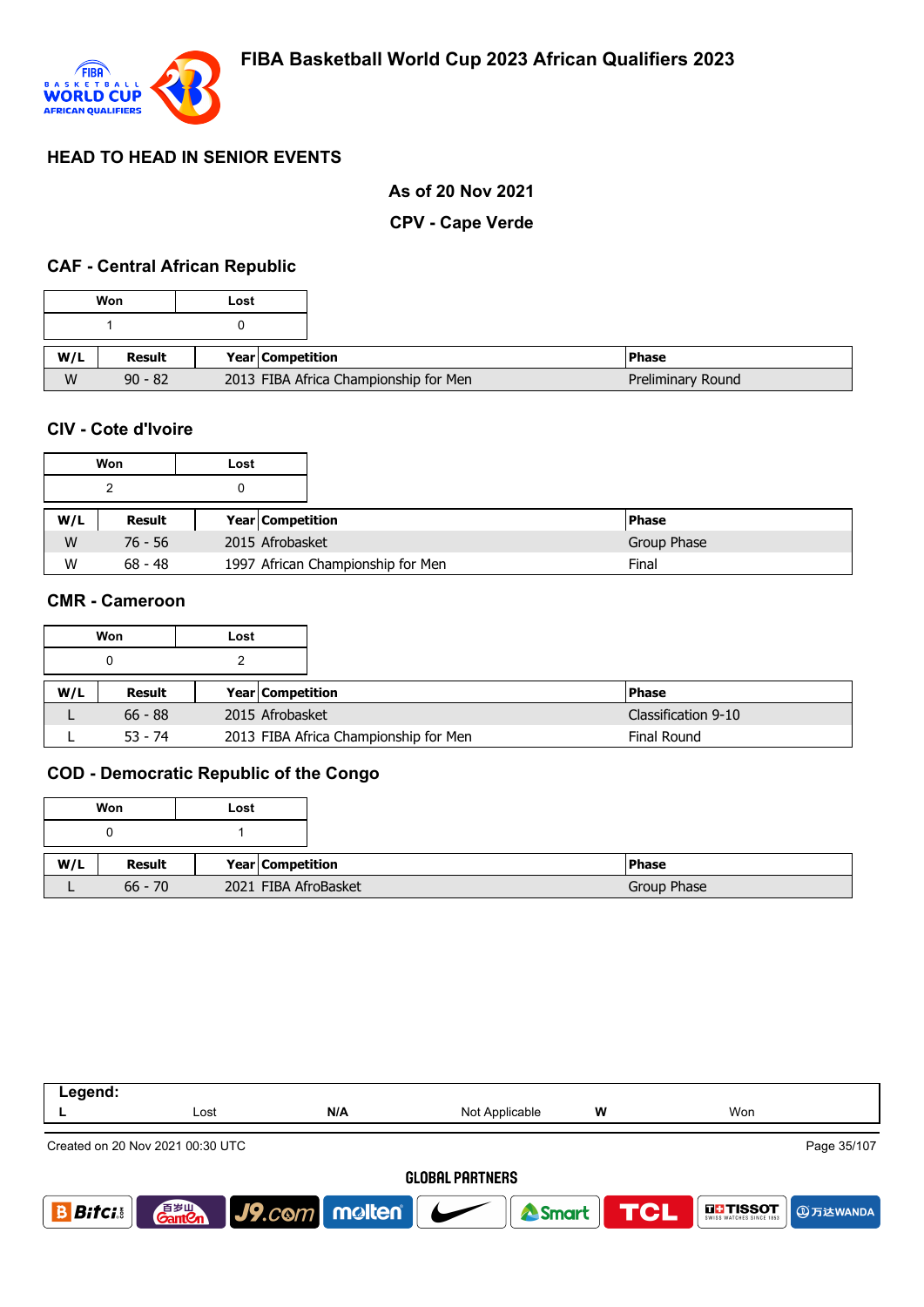

### **As of 20 Nov 2021**

### **CPV - Cape Verde**

# **EGY - Egypt**

|     | <b>Won</b> | Lost |                  |                                       |                     |
|-----|------------|------|------------------|---------------------------------------|---------------------|
|     |            | 3    |                  |                                       |                     |
| W/L | Result     |      | Year Competition |                                       | <b>Phase</b>        |
|     | $73 - 74$  |      |                  | 2013 FIBA Africa Championship for Men | Quarter Final Round |
| W   | $53 - 51$  |      |                  | 2007 FIBA Africa Championship for Men | <b>Final Round</b>  |
|     | $57 - 60$  |      |                  | 1999 African Championship for Men     | Preliminary Round   |
|     | $51 - 58$  |      |                  | 1997 African Championship for Men     | Preliminary Round   |

## **GUI - Guinea**

|     | Won       | Lost             |                                                          |                |
|-----|-----------|------------------|----------------------------------------------------------|----------------|
|     | 4         |                  |                                                          |                |
| W/L | Result    | Year Competition |                                                          | <b>Phase</b>   |
|     | $60 - 67$ |                  | 2017 FIBA AfroBasket - Preliminaries                     | Zone 2         |
| W   | $62 - 56$ |                  | 2017 FIBA AfroBasket - Preliminaries                     | Zone 2         |
| W   | $71 - 60$ | 2015 Afrobasket  |                                                          | <b>GROUP C</b> |
| W   | $70 - 42$ | 2015 Afrobasket  |                                                          | <b>GROUP C</b> |
| W   | $71 - 66$ |                  | 2005 FIBA Africa Championship for Men - Qualifying Round | Group Phase    |

#### **MAR - Morocco**

| Won |           | Lost             |                                       |                   |
|-----|-----------|------------------|---------------------------------------|-------------------|
|     |           |                  |                                       |                   |
| W/L | Result    | Year Competition |                                       | l Phase           |
|     | $83 - 86$ |                  | 2009 FIBA Africa Championship for Men | Preliminary Round |
| W   | $85 - 80$ |                  | 2007 FIBA Africa Championship for Men | Preliminary Round |
| W   | $73 - 71$ |                  | 1999 African Championship for Men     | Preliminary Round |

| Legend:                                         |                                    |                                 |                |   |                                             |  |  |  |  |
|-------------------------------------------------|------------------------------------|---------------------------------|----------------|---|---------------------------------------------|--|--|--|--|
|                                                 | Lost                               | N/A                             | Not Applicable | w | Won                                         |  |  |  |  |
| Page 36/107<br>Created on 20 Nov 2021 00:30 UTC |                                    |                                 |                |   |                                             |  |  |  |  |
| <b>GLOBAL PARTNERS</b>                          |                                    |                                 |                |   |                                             |  |  |  |  |
| <b>Bifci</b>                                    | 音 <sub>罗山</sub><br>Gant <b>C</b> n | $ $ J9. $com$ melten $ $ $\sim$ | <b>A</b> Smart |   | <b>TCL</b><br><b>THE TISSOT</b><br>9万达WANDA |  |  |  |  |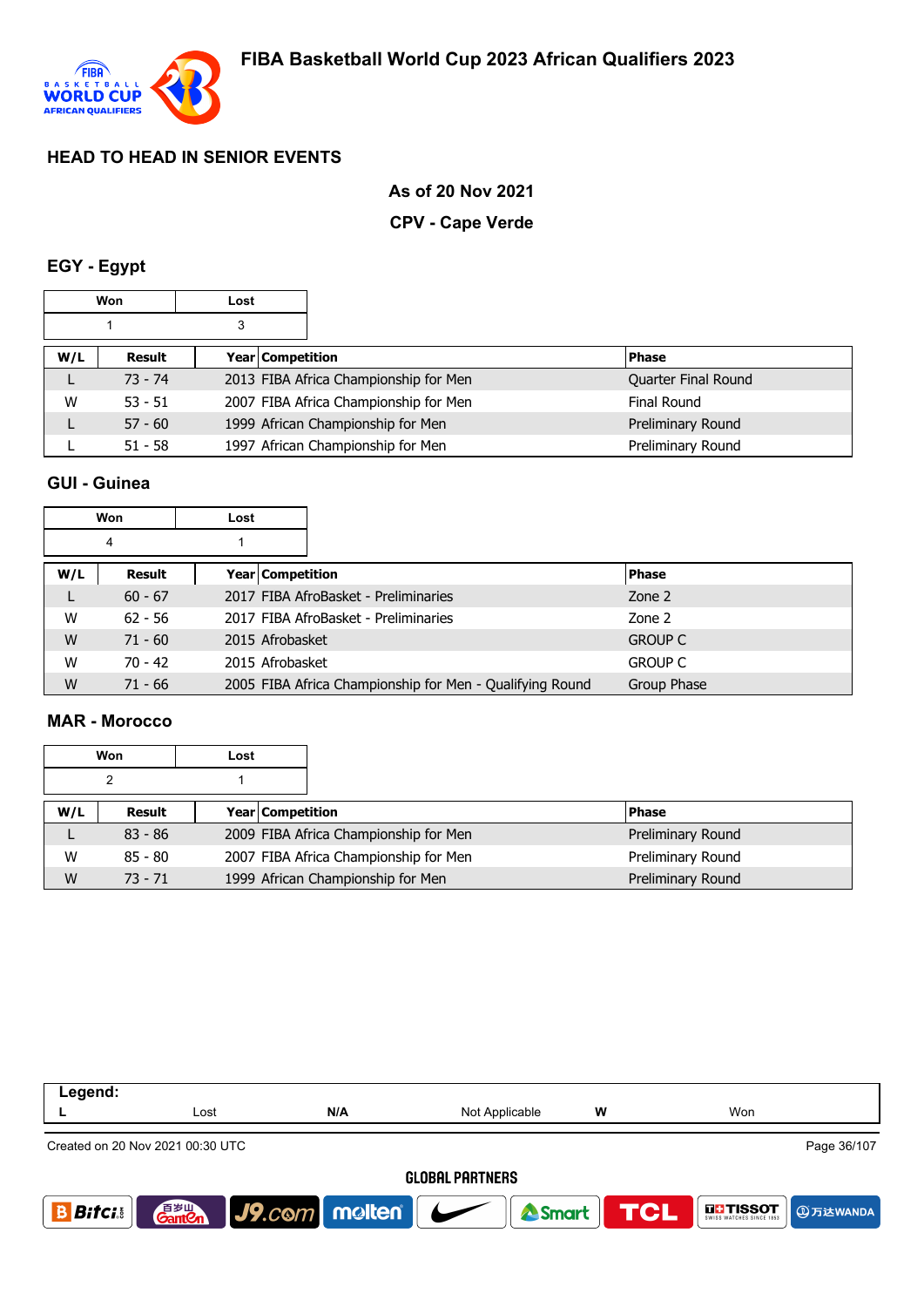

### **As of 20 Nov 2021**

### **CPV - Cape Verde**

### **MLI - Mali**

| Won |               | Lost               |                                                          |                   |
|-----|---------------|--------------------|----------------------------------------------------------|-------------------|
| 4   |               | 5                  |                                                          |                   |
| W/L | <b>Result</b> | Year   Competition |                                                          | <b>Phase</b>      |
| L   | $54 - 61$     |                    | 2017 FIBA AfroBasket - Preliminaries                     | Zone 2            |
| W   | $64 - 58$     |                    | 2017 FIBA AfroBasket - Preliminaries                     | Zone 2            |
| W   | $80 - 63$     |                    | 2013 FIBA Africa Championship for Men                    | Qualifying Round  |
|     | $60 - 70$     |                    | 2013 FIBA Africa Championship for Men                    | Qualifying Round  |
| L   | $62 - 73$     |                    | 2011 FIBA Africa Championship for Men                    | Qualifying Round  |
| W   | $78 - 71$     |                    | 2011 FIBA Africa Championship for Men                    | Qualifying Round  |
| L   | $64 - 88$     |                    | 2005 FIBA Africa Championship for Men - Qualifying Round | Group Phase       |
| W   | $64 - 60$     |                    | 1999 African Championship for Men                        | Preliminary Round |
|     | $40 - 61$     |                    | 1997 African Championship for Men                        | Preliminary Round |

### **NGR - Nigeria**

|     | Won       | Lost |                         |                                       |  |                     |
|-----|-----------|------|-------------------------|---------------------------------------|--|---------------------|
|     |           |      |                         |                                       |  |                     |
| W/L | Result    |      | <b>Year Competition</b> |                                       |  | <b>Phase</b>        |
| W   | 79 - 76   |      |                         | 2013 FIBA Africa Championship for Men |  | Semi Final Round    |
| W   | $62 - 53$ |      |                         | 2007 FIBA Africa Championship for Men |  | Quarter Final Round |

### **RWA - Rwanda**

|     | Won       | Lost |                  |                                       |  |                   |
|-----|-----------|------|------------------|---------------------------------------|--|-------------------|
|     | ົ         |      |                  |                                       |  |                   |
| W/L | Result    |      | Year Competition |                                       |  | <b>Phase</b>      |
| W   | $82 - 74$ |      |                  | 2021 FIBA AfroBasket                  |  | Group Phase       |
|     | $67 - 77$ |      |                  | 2009 FIBA Africa Championship for Men |  | Preliminary Round |
| W   | $71 - 62$ |      |                  | 2007 FIBA Africa Championship for Men |  | Preliminary Round |

| Legend:      |                                                 |                                 |     |                |       |            |                   |                 |
|--------------|-------------------------------------------------|---------------------------------|-----|----------------|-------|------------|-------------------|-----------------|
|              | Lost                                            |                                 | N/A | Not Applicable |       | w          | Won               |                 |
|              | Page 37/107<br>Created on 20 Nov 2021 00:30 UTC |                                 |     |                |       |            |                   |                 |
|              | <b>GLOBAL PARTNERS</b>                          |                                 |     |                |       |            |                   |                 |
| <b>Bitci</b> | 音 <sub>罗山</sub><br>Gant <b>C</b> n              | $ $ J9. $com$ molten $ $ $\sim$ |     |                | Smart | <b>TCL</b> | <b>THE TISSOT</b> | <b>4万达WANDA</b> |
|              |                                                 |                                 |     |                |       |            |                   |                 |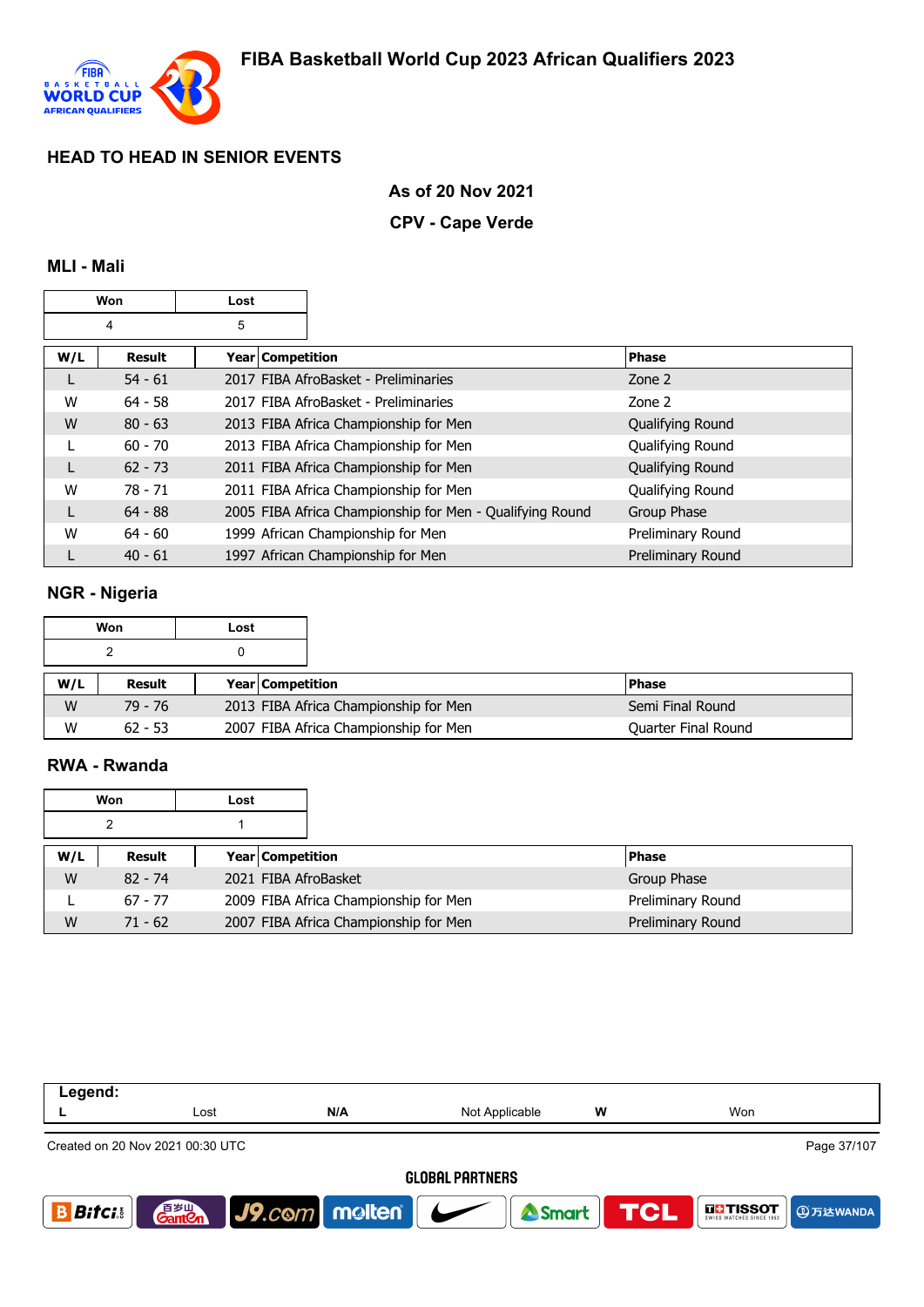

#### **As of 20 Nov 2021**

### **CPV - Cape Verde**

#### **SEN - Senegal**

| Won<br>Lost |           |                      |                                       |                   |
|-------------|-----------|----------------------|---------------------------------------|-------------------|
|             |           |                      |                                       |                   |
| W/L         | Result    | Year Competition     |                                       | <b>Phase</b>      |
|             | $73 - 86$ | 2021 FIBA AfroBasket |                                       | 3rd Place Game    |
|             | $64 - 78$ |                      | 2017 FIBA AfroBasket - Preliminaries  | Zone 2            |
| L           | $66 - 76$ |                      | 2017 FIBA AfroBasket - Preliminaries  | Zone 2            |
|             | $52 - 68$ |                      | 2013 FIBA Africa Championship for Men | Qualifying Round  |
| W           | $92 - 82$ |                      | 2013 FIBA Africa Championship for Men | Qualifying Round  |
|             | $60 - 89$ |                      | 2011 FIBA Africa Championship for Men | Qualifying Round  |
|             | $65 - 84$ |                      | 2011 FIBA Africa Championship for Men | Qualifying Round  |
|             | $54 - 57$ |                      | 1999 African Championship for Men     | Preliminary Round |

#### **SSD - South Sudan**

|     | Won       | Lost |                  |                                               |
|-----|-----------|------|------------------|-----------------------------------------------|
|     |           |      |                  |                                               |
|     |           |      |                  |                                               |
| W/L | Result    |      | Year Competition |                                               |
| W   | $91 - 85$ |      |                  | 2020 FIBA Afrobasket 2021 - Preliminary Phase |

### **TUN - Tunisia**

|     | Won       | Lost |                         |                                       |
|-----|-----------|------|-------------------------|---------------------------------------|
|     |           |      |                         |                                       |
| W/L | Result    |      | <b>Year Competition</b> |                                       |
|     | $65 - 75$ |      |                         | 2021 FIBA AfroBasket                  |
| W   | 71 - 52   |      |                         | 2009 FIBA Africa Championship for Men |

# **UGA - Uganda**

|     | Won       | Lost |                      |
|-----|-----------|------|----------------------|
|     |           |      |                      |
| W/L | Result    |      | Year   Competition   |
| W   | $79 - 71$ |      | 2021 FIBA AfroBasket |

| Legend:                |                                                 |                                     |                |     |                                      |  |  |  |
|------------------------|-------------------------------------------------|-------------------------------------|----------------|-----|--------------------------------------|--|--|--|
|                        | Lost                                            | N/A                                 | Not Applicable | w   | Won                                  |  |  |  |
|                        | Page 38/107<br>Created on 20 Nov 2021 00:30 UTC |                                     |                |     |                                      |  |  |  |
| <b>GLOBAL PARTNERS</b> |                                                 |                                     |                |     |                                      |  |  |  |
| <b>Bitcis</b>          | 音 <sub>罗山</sub><br>Gant <b>C</b> n              | $\big $ J9.com   molten   $\bigcup$ | Smart          | TCL | <b>THE TISSOT</b><br><b>4万达WANDA</b> |  |  |  |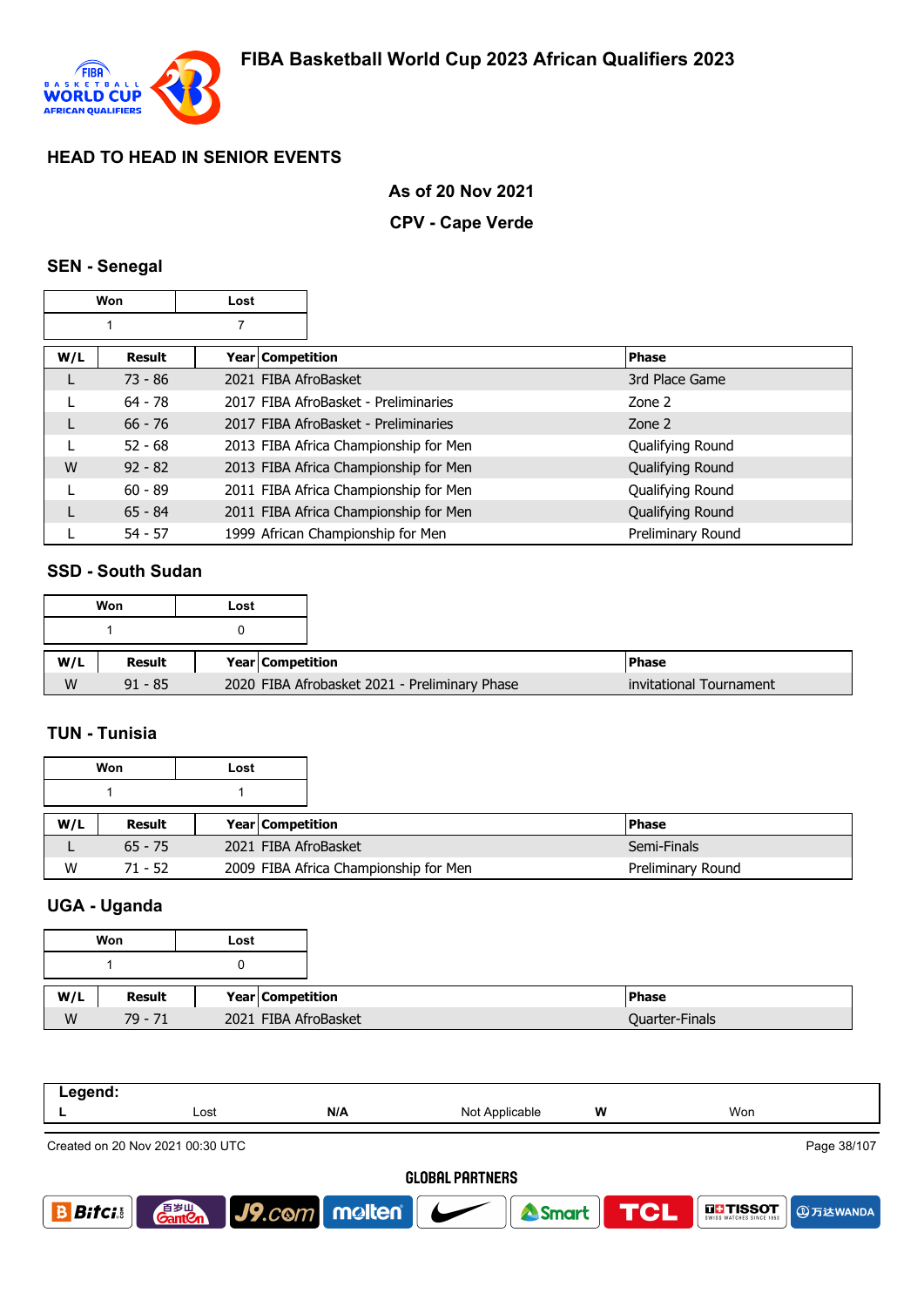

#### **As of 20 Nov 2021**

**EGY - Egypt**

| <b>Total Summary</b>             |       |                |                |                |      |                |
|----------------------------------|-------|----------------|----------------|----------------|------|----------------|
| <b>Team Name</b>                 | Win % | <b>Played</b>  | Won            | Lost           | For  | <b>Against</b> |
| Uganda                           | 100   | 5              | 5              | $\mathbf{0}$   | 428  | 333            |
| South Sudan                      | 100   | 1              | 1              | 0              | 87   | 76             |
| Kenya                            | 87    | 8              | 7              | $\mathbf{1}$   | 705  | 475            |
| Mali                             | 81    | 11             | 9              | $\overline{2}$ | 839  | 714            |
| Tunisia                          | 80    | 10             | 8              | $\overline{2}$ | 767  | 720            |
| Rwanda                           | 77    | 9              | 7              | $\overline{2}$ | 682  | 607            |
| Morocco                          | 77    | 9              | 7              | $\overline{2}$ | 707  | 601            |
| Cape Verde                       | 75    | 4              | 3              | $\mathbf{1}$   | 243  | 234            |
| Cote d'Ivoire                    | 64    | 14             | 9              | 5              | 1088 | 1050           |
| Senegal                          | 61    | 13             | 8              | 5              | 903  | 914            |
| Democratic Republic of the Congo | 50    | $\overline{2}$ | $\mathbf{1}$   | $\mathbf{1}$   | 128  | 138            |
| Guinea                           | 50    | 2              | 1              | 1              | 181  | 147            |
| Cameroon                         | 50    | 6              | 3              | 3              | 413  | 418            |
| Central African Republic         | 42    | 7              | 3              | 4              | 529  | 527            |
| Nigeria                          | 40    | 5              | $\overline{2}$ | 3              | 376  | 353            |
| Angola                           | 22    | 18             | 4              | 14             | 1175 | 1326           |
| <b>Total</b>                     | 63    | 124            | 78             | 46             | 9251 | 8633           |

#### **Overview per opponent**

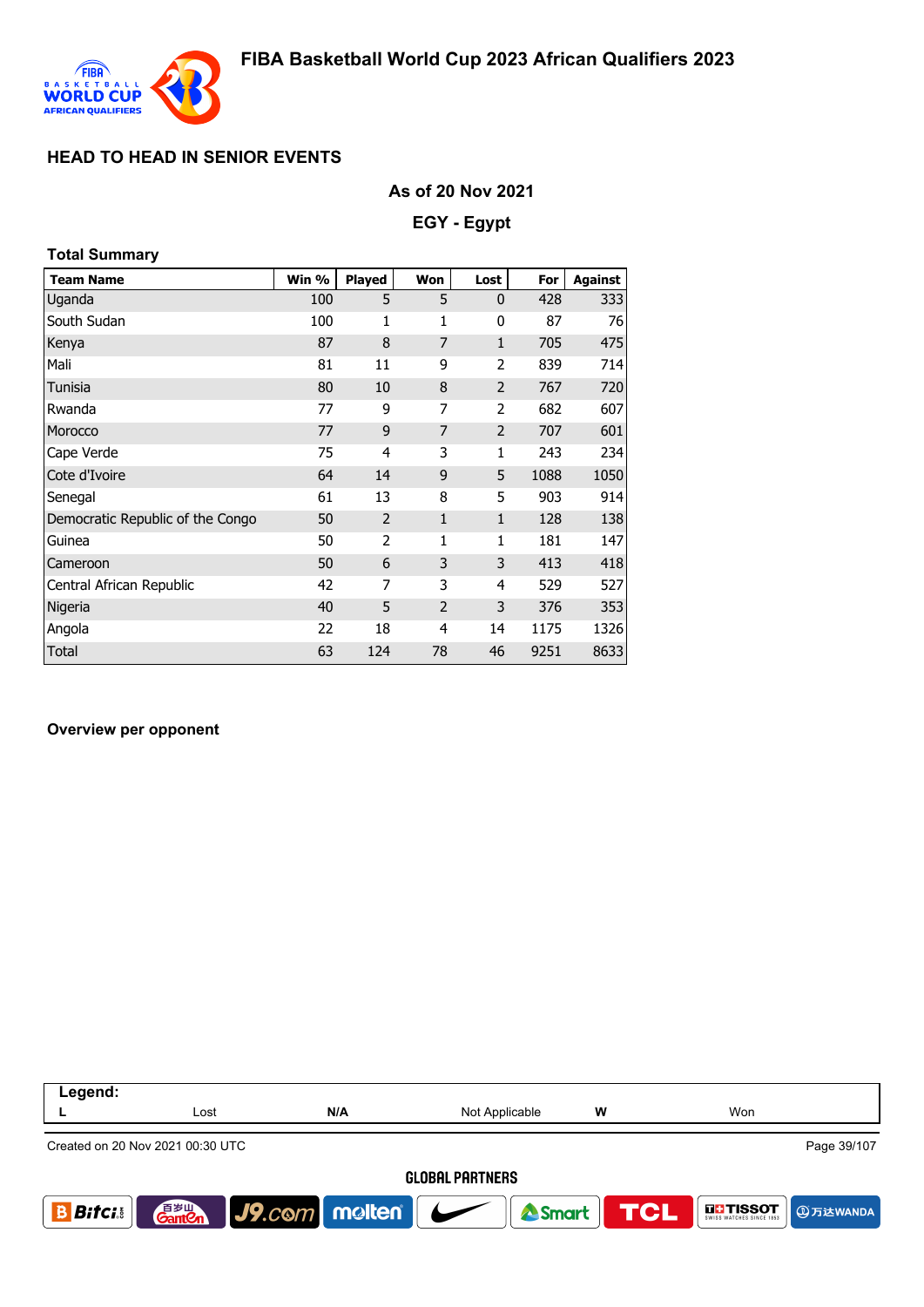

### **As of 20 Nov 2021**

**EGY - Egypt**

### **ANG - Angola**

| Won     |               | Lost                 |                                                        |                             |
|---------|---------------|----------------------|--------------------------------------------------------|-----------------------------|
| 4<br>14 |               |                      |                                                        |                             |
| W/L     | <b>Result</b> | Year Competition     |                                                        | Phase                       |
|         | $62 - 70$     | 2021 FIBA AfroBasket |                                                        | Qualif. to 1/4              |
|         | $58 - 65$     |                      | 2019 FIBA Basketball World Cup 2019 African Qualifiers | 1st Round                   |
| L       | $64 - 68$     |                      | 2019 FIBA Basketball World Cup 2019 African Qualifiers | 1st Round                   |
|         | $63 - 83$     | 2015 Afrobasket      |                                                        | Quarter-Finals              |
|         | $40 - 57$     |                      | 2013 FIBA Africa Championship for Men                  | <b>Final Round</b>          |
|         | $69 - 79$     |                      | 2009 FIBA Africa Championship for Men                  | Preliminary Round           |
| L       | $60 - 72$     |                      | 2001 African Championship for Men                      | <b>Classification Round</b> |
|         | $43 - 62$     |                      | 1997 African Championship for Men                      | Preliminary Round           |
|         | $55 - 79$     |                      | 1997 African Championship for Men                      | Final                       |
| W       | $82 - 79$     |                      | 1993 African Championship for Men                      | Preliminary Round           |
| L       | $61 - 69$     |                      | 1993 African Championship for Men                      | Final                       |
|         | $70 - 83$     |                      | 1990 World Championship for Men                        | Classification Round        |
|         | $61 - 71$     |                      | 1989 African Championship for Men                      | Preliminary Round           |
|         | $62 - 89$     |                      | 1989 African Championship for Men                      | Final                       |
| W       | $83 - 77$     |                      | 1987 African Championship for Men                      | Semi-Finals                 |
| L       | $69 - 83$     |                      | 1985 African Championship for Men                      | Semi-Finals                 |
| W       | $79 - 72$     |                      | 1983 African Championship for Men                      | Preliminary Round           |
| W       | $94 - 68$     |                      | 1983 African Championship for Men                      | Final                       |

### **CAF - Central African Republic**

|     | Won       | Lost                 |                                        |                             |
|-----|-----------|----------------------|----------------------------------------|-----------------------------|
|     | 3         | 4                    |                                        |                             |
| W/L | Result    | Year Competition     |                                        | <b>Phase</b>                |
| W   | $72 - 56$ | 2021 FIBA AfroBasket |                                        | Group Phase                 |
|     | $66 - 71$ |                      | 2011 FIBA Africa Championship for Men  | Eight Finals Round          |
|     | $57 - 63$ |                      | 1988 Olympic Games: Tournament for Men | <b>Classification Round</b> |
|     | $80 - 85$ |                      | 1987 African Championship for Men      | Preliminary Round           |
|     | $87 - 94$ |                      | 1987 African Championship for Men      | Final                       |
| W   | $71 - 70$ |                      | 1983 African Championship for Men      | Preliminary Round           |
| W   | $96 - 88$ |                      | 1972 African Championship for Men      | Preliminary Round           |

| Legend:                                         |                                    |                  |                |   |                             |  |  |
|-------------------------------------------------|------------------------------------|------------------|----------------|---|-----------------------------|--|--|
|                                                 | Lost                               | N/A              | Not Applicable | W | Won                         |  |  |
| Page 40/107<br>Created on 20 Nov 2021 00:30 UTC |                                    |                  |                |   |                             |  |  |
| <b>GLOBAL PARTNERS</b>                          |                                    |                  |                |   |                             |  |  |
| <b>Bitcis</b>                                   | 音 <sub>罗山</sub><br>Gant <b>C</b> n | $J9$ .com melten |                |   | Smart <b>TCL</b> FIGITISSOT |  |  |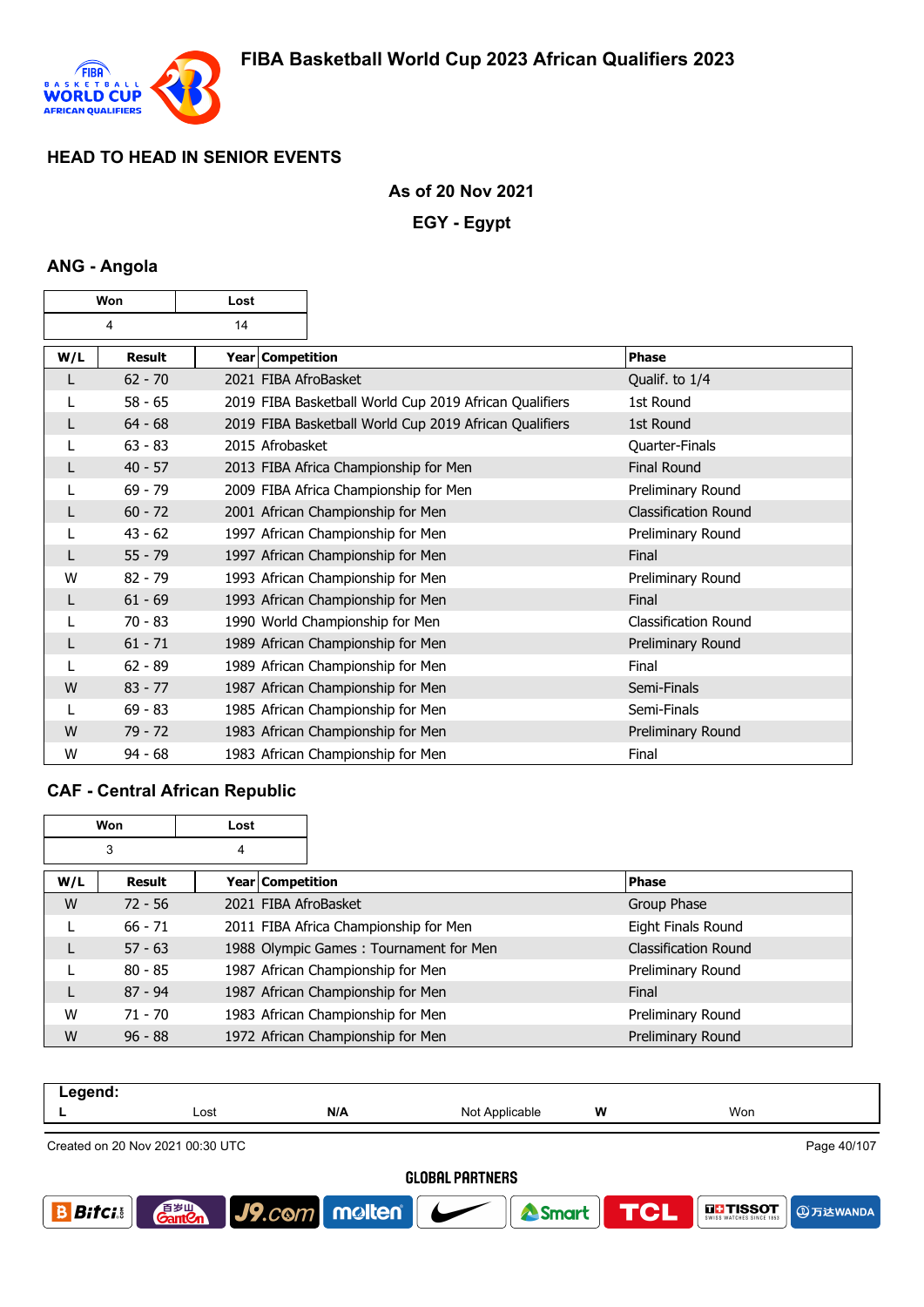

### **As of 20 Nov 2021**

**EGY - Egypt**

### **CIV - Cote d'Ivoire**

| Won |            | Lost |                    |                                       |                   |
|-----|------------|------|--------------------|---------------------------------------|-------------------|
|     | 9          | 5    |                    |                                       |                   |
| W/L | Result     |      | Year   Competition |                                       | <b>Phase</b>      |
| L   | $62 - 69$  |      |                    | 2013 FIBA Africa Championship for Men | Preliminary Round |
| W   | $82 - 75$  |      |                    | 2011 FIBA Africa Championship for Men | Preliminary Round |
| L   | $64 - 80$  |      |                    | 2009 FIBA Africa Championship for Men | Eight Final Round |
| W   | $73 - 65$  |      |                    | 2007 FIBA Africa Championship for Men | Preliminary Round |
| W   | $83 - 81$  |      |                    | 2001 African Championship for Men     | Preliminary Round |
| W   | $84 - 68$  |      |                    | 1993 African Championship for Men     | Preliminary Round |
| W   | $98 - 90$  |      |                    | 1992 African Championship for Men     | Preliminary Round |
| W   | $91 - 81$  |      |                    | 1989 African Championship for Men     | Preliminary Round |
| W   | $71 - 66$  |      |                    | 1987 African Championship for Men     | Preliminary Round |
| W   | $84 - 68$  |      |                    | 1983 African Championship for Men     | Semi-Finals       |
| L   | $62 - 66$  |      |                    | 1981 African Championship for Men     | Preliminary Round |
|     | $65 - 81$  |      |                    | 1981 African Championship for Men     | Final             |
| L   | $93 - 102$ |      |                    | 1978 African Championship for Men     | Semi-Finals       |
| W   | $76 - 58$  |      |                    | 1972 African Championship for Men     | Preliminary Round |

### **CMR - Cameroon**

| Won    |               | Lost |                  |                                                        |                   |
|--------|---------------|------|------------------|--------------------------------------------------------|-------------------|
| 3<br>3 |               |      |                  |                                                        |                   |
| W/L    | <b>Result</b> |      | Year Competition |                                                        | <b>Phase</b>      |
| L      | $60 - 80$     |      |                  | 2019 FIBA Basketball World Cup 2019 African Qualifiers | 2nd Round         |
| W      | $62 - 58$     |      |                  | 2019 FIBA Basketball World Cup 2019 African Qualifiers | 2nd Round         |
| W      | $83 - 77$     |      | 2015 Afrobasket  |                                                        | Group Phase       |
|        | $81 - 96$     |      |                  | 2011 FIBA Africa Championship for Men                  | Preliminary Round |
|        | $52 - 58$     |      |                  | 2007 FIBA Africa Championship for Men                  | Semi Final Round  |
| W      | $75 - 49$     |      |                  | 1992 African Championship for Men                      | Preliminary Round |

| Legend:                                         |                                    |                                       |                |            |                                      |  |  |
|-------------------------------------------------|------------------------------------|---------------------------------------|----------------|------------|--------------------------------------|--|--|
|                                                 | Lost                               | N/A                                   | Not Applicable | w          | Won                                  |  |  |
| Page 41/107<br>Created on 20 Nov 2021 00:30 UTC |                                    |                                       |                |            |                                      |  |  |
| <b>GLOBAL PARTNERS</b>                          |                                    |                                       |                |            |                                      |  |  |
| <b>Bitci</b>                                    | 音 <sub>岁Ⅲ</sub><br>Gant <b>C</b> n | $\bigcup$ J9.com   melten   $\bigcup$ | <b>A</b> Smart | <b>TCL</b> | <b>THE TISSOT</b><br><b>4万达WANDA</b> |  |  |
|                                                 |                                    |                                       |                |            |                                      |  |  |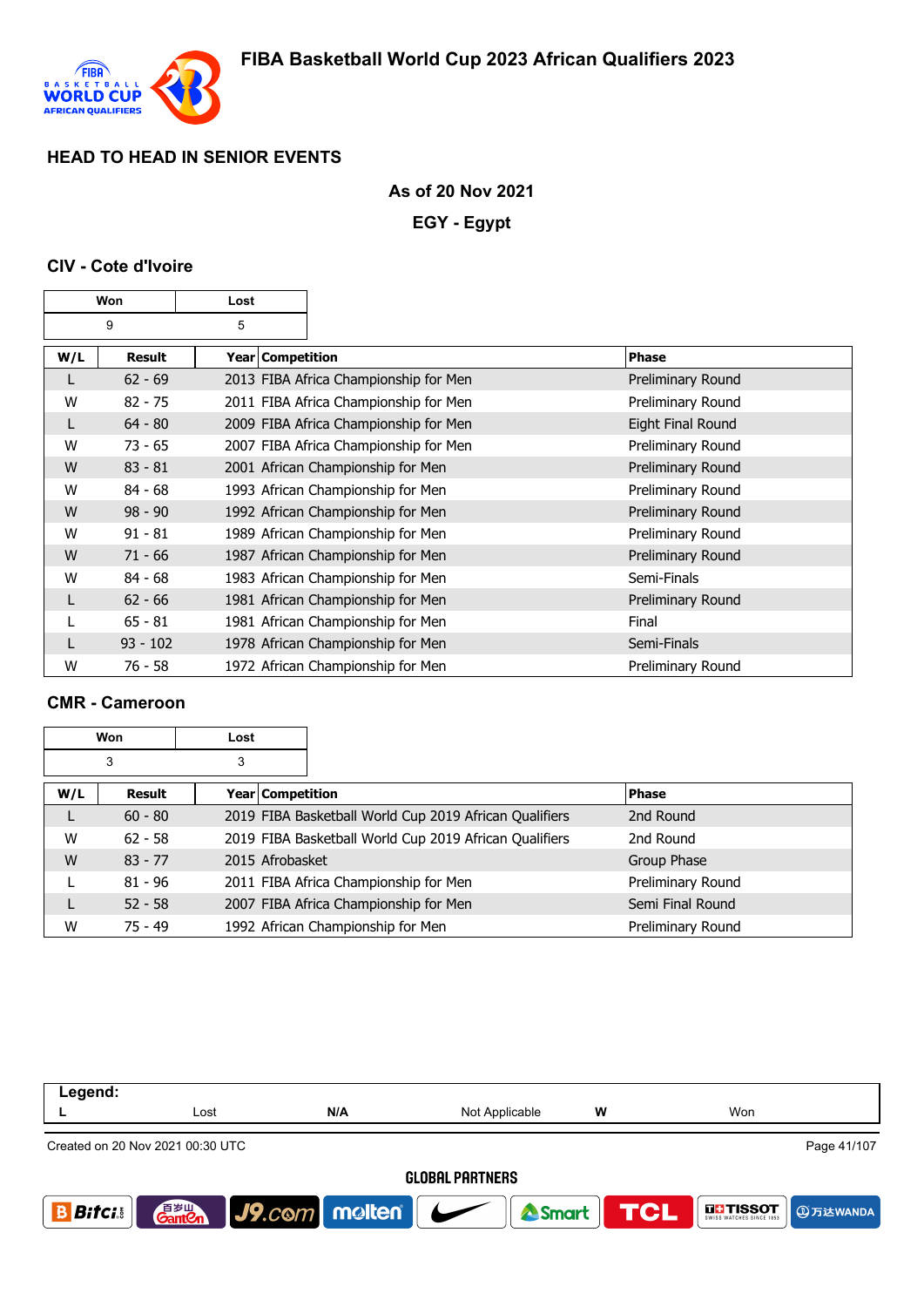

#### **As of 20 Nov 2021**

**EGY - Egypt**

#### **COD - Democratic Republic of the Congo**

|     | Won       | Lost |                         |                                                        |              |
|-----|-----------|------|-------------------------|--------------------------------------------------------|--------------|
|     |           |      |                         |                                                        |              |
| W/L | Result    |      | <b>Year Competition</b> |                                                        | <b>Phase</b> |
| W   | $65 - 61$ |      |                         | 2019 FIBA Basketball World Cup 2019 African Qualifiers | 1st Round    |
|     | $63 - 77$ |      |                         | 2019 FIBA Basketball World Cup 2019 African Qualifiers | 1st Round    |

#### **CPV - Cape Verde**

|     | Won       | Lost |                                       |                     |
|-----|-----------|------|---------------------------------------|---------------------|
| 3   |           |      |                                       |                     |
| W/L | Result    |      | Year Competition                      | <b>Phase</b>        |
| W   | $74 - 73$ |      | 2013 FIBA Africa Championship for Men | Quarter Final Round |
|     | $51 - 53$ |      | 2007 FIBA Africa Championship for Men | Final Round         |
| W   | $60 - 57$ |      | 1999 African Championship for Men     | Preliminary Round   |
| W   | $58 - 51$ |      | 1997 African Championship for Men     | Preliminary Round   |

#### **GUI - Guinea**

|     | Won     | Lost |                      |              |
|-----|---------|------|----------------------|--------------|
|     |         |      |                      |              |
| W/L | Result  |      | Year   Competition   | <b>Phase</b> |
|     | 78 - 86 |      | 2021 FIBA AfroBasket | Group Phase  |
|     |         |      |                      |              |

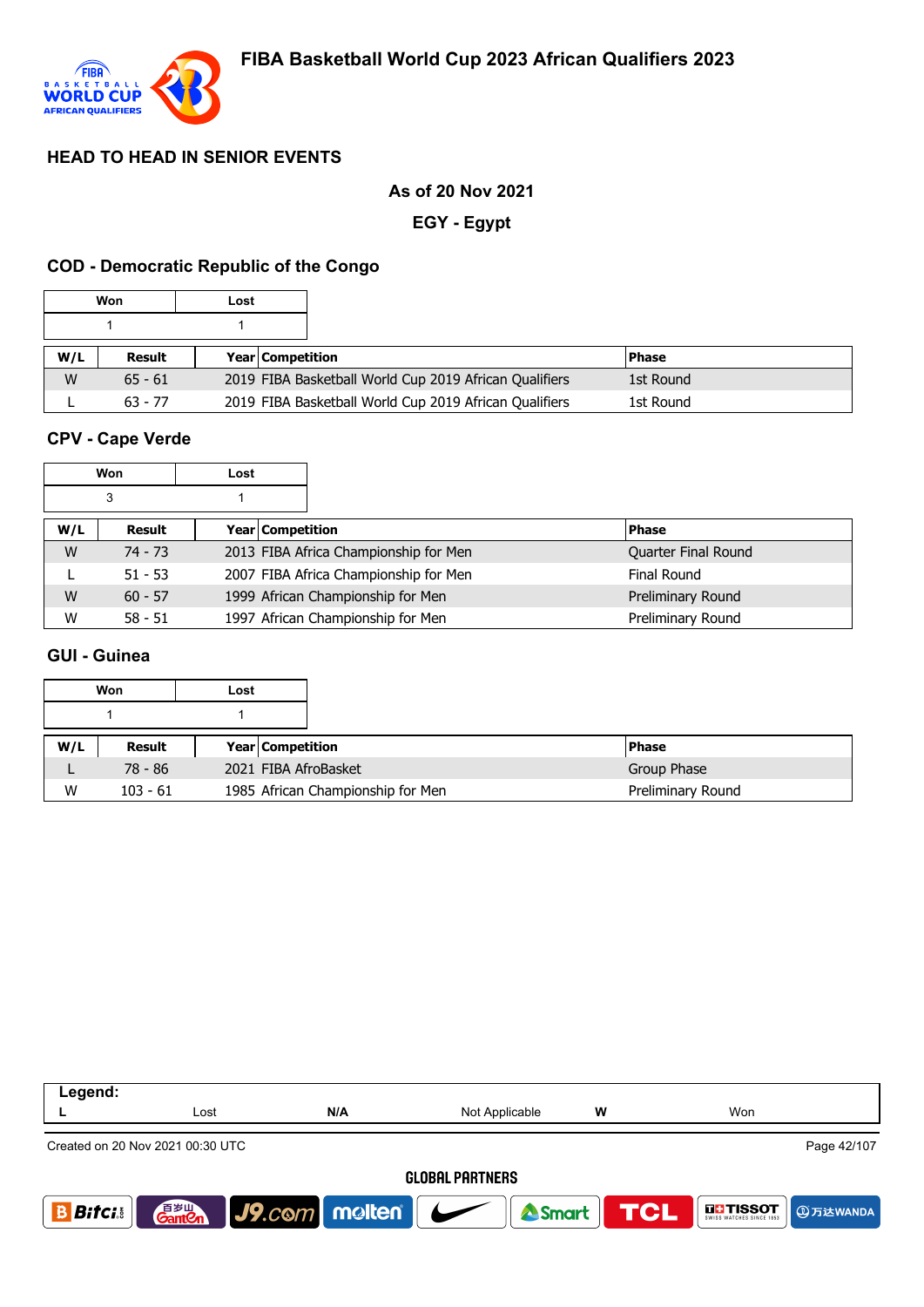

#### **As of 20 Nov 2021**

**EGY - Egypt**

#### **KEN - Kenya**

|     | Won        | Lost             |                                       |                     |
|-----|------------|------------------|---------------------------------------|---------------------|
|     |            |                  |                                       |                     |
| W/L | Result     | Year Competition |                                       | <b>Phase</b>        |
| L   | $79 - 97$  |                  | 2019 FIBA AfroCan - Qualifiers        | Group Phase         |
| W   | $86 - 47$  |                  | 2017 FIBA AfroBasket - Preliminaries  | Zone 5 - Qualifiers |
| W   | $85 - 53$  | 2015 Afrobasket  |                                       | <b>GROUP H</b>      |
| W   | $88 - 41$  |                  | 2013 FIBA Africa Championship for Men | Qualifying Round    |
| W   | $101 - 39$ |                  | 2009 FIBA Africa Championship for Men | Qualifying Round    |
| W   | $92 - 71$  |                  | 2007 FIBA Africa Championship for Men | Zone 5              |
| W   | $79 - 56$  |                  | 1993 African Championship for Men     | Semi-Finals         |
| W   | $95 - 71$  |                  | 1989 African Championship for Men     | Preliminary Round   |

#### **MAR - Morocco**

|     | Won        | Lost                 |                                                        |                        |
|-----|------------|----------------------|--------------------------------------------------------|------------------------|
|     | 7          | 2                    |                                                        |                        |
| W/L | Result     | Year Competition     |                                                        | <b>IPhase</b>          |
| W   | $59 - 53$  |                      | 2019 FIBA Basketball World Cup 2019 African Qualifiers | 1st Round              |
| W   | $67 - 63$  |                      | 2019 FIBA Basketball World Cup 2019 African Qualifiers | 1st Round              |
| L   | $62 - 66$  | 2017 FIBA AfroBasket |                                                        | <b>Quarter Finals</b>  |
| W   | $88 - 62$  |                      | 2009 FIBA Africa Championship for Men                  | Classification Round I |
| L   | $82 - 88$  |                      | 2001 African Championship for Men                      | Preliminary Round      |
| W   | $73 - 42$  |                      | 1999 African Championship for Men                      | Preliminary Round      |
| W   | $89 - 69$  |                      | 1989 African Championship for Men                      | Preliminary Round      |
| W   | $107 - 89$ |                      | 1978 African Championship for Men                      | Preliminary Round      |
| W   | $80 - 69$  |                      | 1972 African Championship for Men                      | Preliminary Round      |

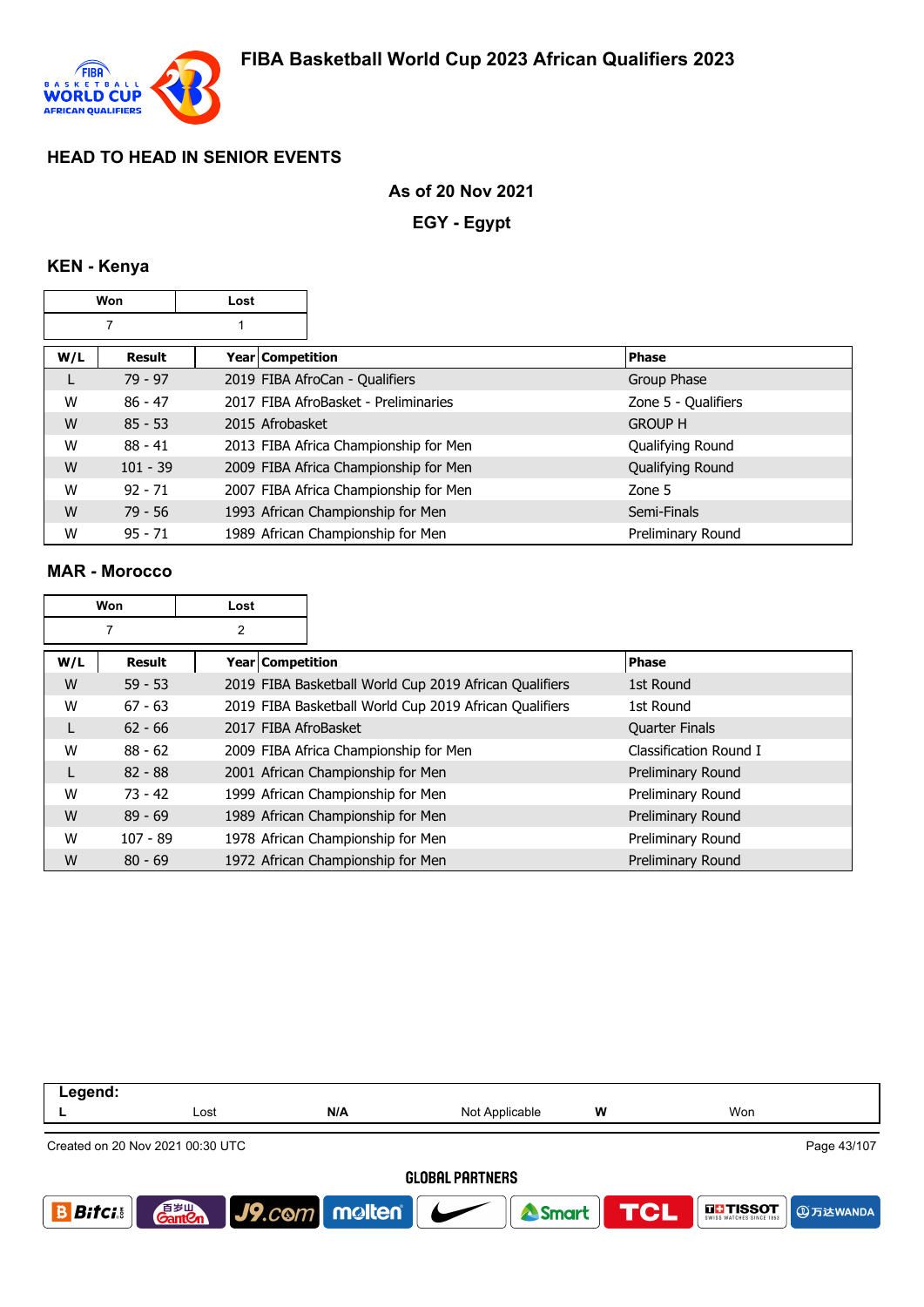

#### **As of 20 Nov 2021**

**EGY - Egypt**

#### **MLI - Mali**

|     | Won<br>Lost |   |                    |                                       |                    |
|-----|-------------|---|--------------------|---------------------------------------|--------------------|
|     | 9           | 2 |                    |                                       |                    |
| W/L | Result      |   | Year   Competition |                                       | <b>Phase</b>       |
| W   | $55 - 49$   |   | 2015 Afrobasket    |                                       | Group Phase        |
| W   | $74 - 51$   |   | 2015 Afrobasket    |                                       | Classification 5-8 |
| L   | $47 - 67$   |   |                    | 2009 FIBA Africa Championship for Men | Preliminary Round  |
| L   | $66 - 73$   |   |                    | 2007 FIBA Africa Championship for Men | Preliminary Round  |
| W   | $77 - 69$   |   |                    | 2001 African Championship for Men     | Preliminary Round  |
| W   | $70 - 55$   |   |                    | 1999 African Championship for Men     | Preliminary Round  |
| W   | $75 - 63$   |   |                    | 1999 African Championship for Men     | <b>Final Round</b> |
| W   | $83 - 82$   |   |                    | 1997 African Championship for Men     | Preliminary Round  |
| W   | $108 - 56$  |   |                    | 1992 African Championship for Men     | Preliminary Round  |
| W   | $97 - 81$   |   |                    | 1992 African Championship for Men     | Final              |
| W   | $87 - 68$   |   |                    | 1972 African Championship for Men     | Semi-Finals        |

#### **NGR - Nigeria**

| Won<br>Lost |            |                  |                                       |                    |
|-------------|------------|------------------|---------------------------------------|--------------------|
| 2<br>3      |            |                  |                                       |                    |
| W/L         | Result     | Year Competition |                                       | <b>Phase</b>       |
|             | $77 - 87$  |                  | 2009 FIBA Africa Championship for Men | Eight Final Round  |
|             | $54 - 69$  |                  | 1999 African Championship for Men     | <b>Final Round</b> |
|             | $51 - 61$  |                  | 1997 African Championship for Men     | Semi-Finals        |
| W           | $89 - 85$  |                  | 1992 African Championship for Men     | Preliminary Round  |
| W           | $105 - 51$ |                  | 1985 African Championship for Men     | Preliminary Round  |

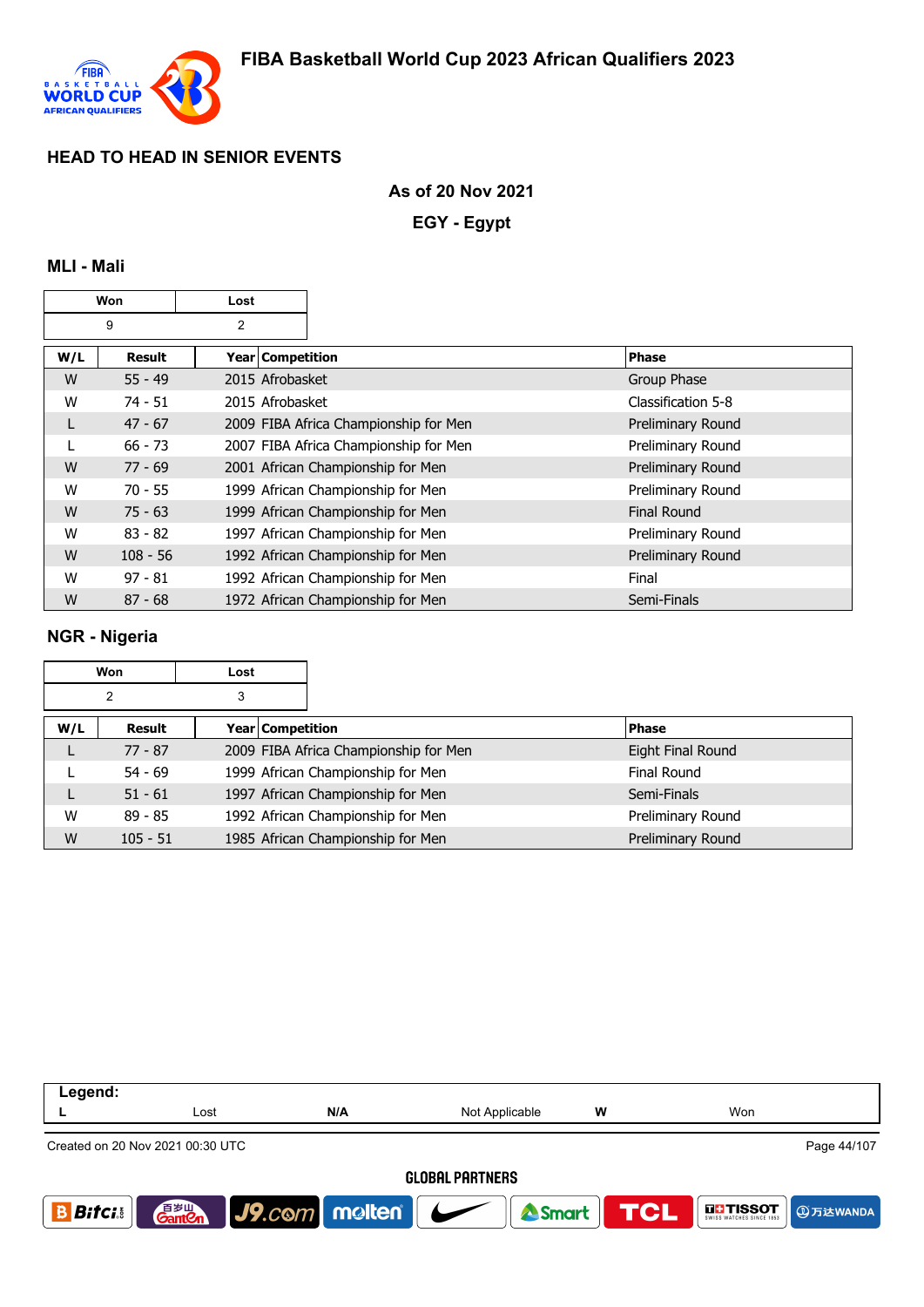

### **As of 20 Nov 2021**

**EGY - Egypt**

### **RWA - Rwanda**

|     | Won<br>Lost |                    |                                       |                         |
|-----|-------------|--------------------|---------------------------------------|-------------------------|
|     | 2           |                    |                                       |                         |
| W/L | Result      | Year   Competition |                                       | <b>Phase</b>            |
| W   | $68 - 59$   |                    | 2019 FIBA AfroCan - Qualifiers        | Group Phase             |
| W   | $83 - 71$   |                    | 2017 FIBA AfroBasket - Preliminaries  | Zone 5 - Qualifiers     |
| W   | $79 - 63$   | 2015 Afrobasket    |                                       | <b>GROUP H</b>          |
| W   | $82 - 76$   |                    | 2013 FIBA Africa Championship for Men | Qualifying Round        |
| W   | $96 - 57$   |                    | 2013 FIBA Africa Championship for Men | Qualifying Round        |
| W   | $76 - 66$   |                    | 2011 FIBA Africa Championship for Men | Classification          |
| L   | $41 - 71$   |                    | 2009 FIBA Africa Championship for Men | Qualifying Round        |
|     | $75 - 78$   |                    | 2009 FIBA Africa Championship for Men | Classification Round II |
| W   | $82 - 66$   |                    | 2007 FIBA Africa Championship for Men | Zone 5                  |

# **SEN - Senegal**

| Won |           | Lost                 |                                                       |                    |
|-----|-----------|----------------------|-------------------------------------------------------|--------------------|
|     | 8         | 5                    |                                                       |                    |
| W/L | Result    | Year   Competition   |                                                       | <b>Phase</b>       |
|     | $52 - 87$ | 2017 FIBA AfroBasket |                                                       | Group Phase        |
| L   | $70 - 72$ |                      | 2013 FIBA Africa Championship for Men                 | Preliminary Round  |
| W   | $70 - 63$ |                      | 2013 FIBA Africa Championship for Men                 | Semi Final Round   |
| W   | $66 - 63$ |                      | 2007 FIBA Africa Championship for Men                 | Preliminary Round  |
| W   | $62 - 53$ |                      | 1999 African Championship for Men                     | Preliminary Round  |
|     | $83 - 99$ |                      | 1992 African Championship for Men                     | Semi-Finals        |
| W   | $81 - 68$ |                      | 1989 African Championship for Men                     | Semi-Finals        |
| W   | $76 - 69$ |                      | 1987 African Championship for Men                     | Preliminary Round  |
|     | $74 - 75$ |                      | 1985 African Championship for Men                     | Preliminary Round  |
| W   | 74 - 73   |                      | 1985 African Championship for Men                     | Final              |
| W   | $71 - 70$ |                      | 1981 African Championship for Men                     | Preliminary Round  |
| W   | $70 - 61$ |                      | 1975 African Championship for Men - Preliminary Round | Group Phase        |
|     | $54 - 61$ |                      | 1972 African Championship for Men                     | <b>Final Round</b> |

| Legend:                          |                                    |                                     |                |                  |                   |  |
|----------------------------------|------------------------------------|-------------------------------------|----------------|------------------|-------------------|--|
|                                  | Lost                               | N/A                                 | Not Applicable | W                | Won               |  |
| Created on 20 Nov 2021 00:30 UTC |                                    |                                     |                |                  | Page 45/107       |  |
| <b>GLOBAL PARTNERS</b>           |                                    |                                     |                |                  |                   |  |
| <b>Bifci</b>                     | 音 <sub>罗山</sub><br>Gant <b>C</b> n | $\big $ J9.com   molten   $\bigcup$ |                | Smart <b>TCL</b> | <b>THE TISSOT</b> |  |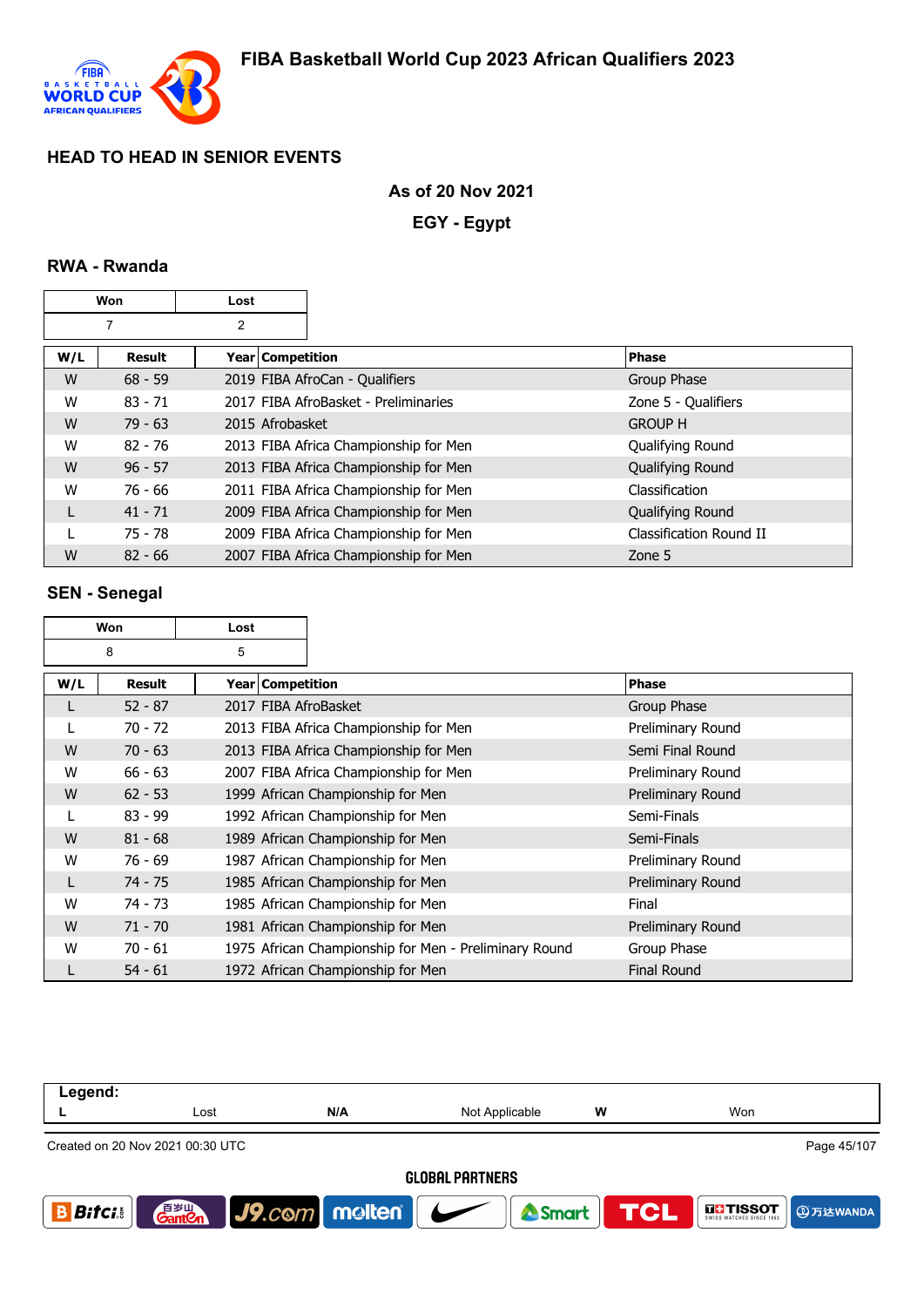

### **As of 20 Nov 2021**

**EGY - Egypt**

### **SSD - South Sudan**

|     | Won       | Lost |                                      |                     |  |
|-----|-----------|------|--------------------------------------|---------------------|--|
|     |           |      |                                      |                     |  |
| W/L | Result    |      | <b>Year Competition</b>              | <b>Phase</b>        |  |
| W   | $87 - 76$ |      | 2017 FIBA AfroBasket - Preliminaries | Zone 5 - Qualifiers |  |

### **TUN - Tunisia**

| Won |            | Lost                 |                                                        |                     |
|-----|------------|----------------------|--------------------------------------------------------|---------------------|
| 8   |            | 2                    |                                                        |                     |
| W/L | Result     | Year   Competition   |                                                        | <b>Phase</b>        |
|     | $81 - 87$  | 2021 FIBA AfroBasket |                                                        | Group Phase         |
| W   | $73 - 64$  |                      | 2019 FIBA Basketball World Cup 2019 African Qualifiers | 2nd Round           |
| L   | $47 - 69$  |                      | 2019 FIBA Basketball World Cup 2019 African Qualifiers | 2nd Round           |
| W   | $77 - 67$  |                      | 2013 FIBA Africa Championship for Men                  | Eight Final Round   |
| W   | $67 - 57$  |                      | 2007 FIBA Africa Championship for Men                  | Quarter Final Round |
| W   | $84 - 77$  |                      | 2001 African Championship for Men                      | Preliminary Round   |
| W   | $77 - 71$  |                      | 2001 African Championship for Men                      | <b>Finals</b>       |
| W   | $103 - 86$ |                      | 1993 African Championship for Men                      | Preliminary Round   |
| W   | $83 - 72$  |                      | 1989 African Championship for Men                      | Preliminary Round   |
| W   | $75 - 70$  |                      | 1975 African Championship for Men - Preliminary Round  | Group Phase         |

# **UGA - Uganda**

|     | Won       | Lost               |                                       |                      |
|-----|-----------|--------------------|---------------------------------------|----------------------|
|     | 5         | 0                  |                                       |                      |
| W/L | Result    | Year   Competition |                                       | <b>Phase</b>         |
| W   | $73 - 64$ |                    | 2019 FIBA AfroCan - Qualifiers        | Group Phase          |
| W   | $95 - 72$ |                    | 2017 FIBA AfroBasket - Preliminaries  | Zone 5 - Final Round |
| W   | $85 - 77$ | 2015 Afrobasket    |                                       | <b>GROUP H</b>       |
| W   | $80 - 67$ |                    | 2013 FIBA Africa Championship for Men | Qualifying Round     |
| W   | $95 - 53$ |                    | 2009 FIBA Africa Championship for Men | Qualifying Round     |

| Legend:                |                                  |                                     |                |                  |                   |  |
|------------------------|----------------------------------|-------------------------------------|----------------|------------------|-------------------|--|
|                        | Lost                             | N/A                                 | Not Applicable | w                | Won               |  |
|                        | Created on 20 Nov 2021 00:30 UTC |                                     |                |                  | Page 46/107       |  |
| <b>GLOBAL PARTNERS</b> |                                  |                                     |                |                  |                   |  |
| <b>Bitci</b>           | 百岁山<br><b>Gant Cn</b>            | $\big $ J9.com   molten   $\bigcup$ |                | Smart <b>TCL</b> | <b>THE TISSOT</b> |  |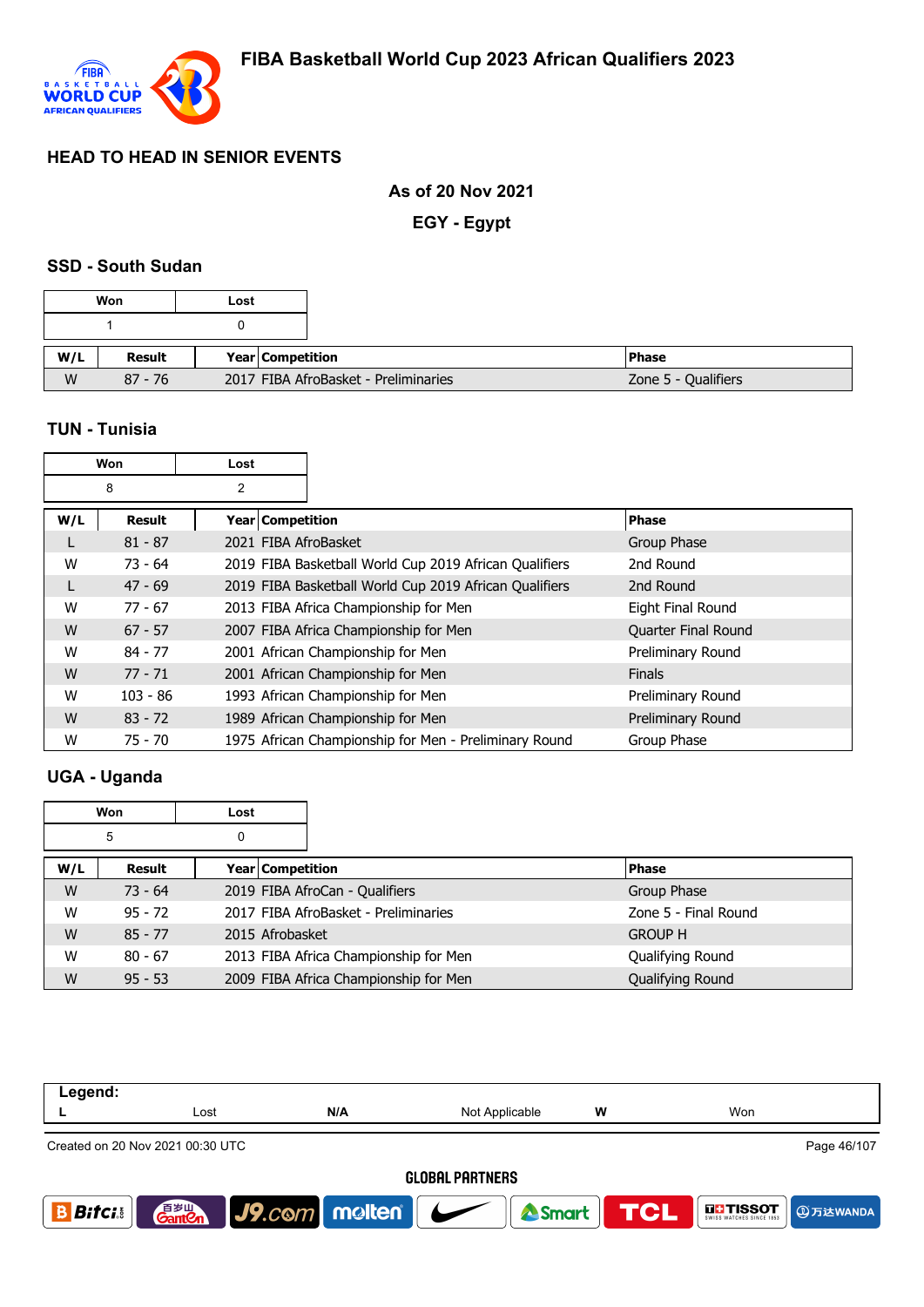

#### **As of 20 Nov 2021**

#### **GUI - Guinea**

| <b>Total Summary</b>             |              |                |              |                |              |         |
|----------------------------------|--------------|----------------|--------------|----------------|--------------|---------|
| <b>Team Name</b>                 | Win %        | <b>Played</b>  | Won          | Lost           | For          | Against |
| Kenya                            | 100          | 1              | 1            | $\mathbf 0$    | 80           | 68      |
| Rwanda                           | 50           | 2              | 1            | 1              | 127          | 143     |
| Egypt                            | 50           | $\overline{2}$ | 1            | $\mathbf{1}$   | 147          | 181     |
| Mali                             | 33           | 3              | 1            | 2              | 169          | 197     |
| Senegal                          | 25           | $\overline{4}$ | 1            | 3              | 243          | 326     |
| Cape Verde                       | 20           | 5              | 1            | 4              | 291          | 334     |
| Tunisia                          | $\mathbf{0}$ | $\overline{4}$ | $\mathbf{0}$ | $\overline{4}$ | 215          | 336     |
| Morocco                          | 0            | 2              | 0            | 2              | 145          | 174     |
| Nigeria                          | $\mathbf 0$  | $\mathbf{1}$   | $\mathbf{0}$ | $\mathbf{1}$   | 68           | 87      |
| Angola                           | 0            | 1              | 0            | 1              | 88           | 102     |
| Cameroon                         | $\mathbf 0$  | 3              | $\mathbf{0}$ | 3              | 180          | 277     |
| Central African Republic         | 0            | 1              | 0            | 1              | 60           | 61      |
| Cote d'Ivoire                    | $\mathbf{0}$ | 3              | $\mathbf{0}$ | 3              | 205          | 336     |
| South Sudan                      | N/A          | 0              | 0            | 0              | 0            | 0       |
| Democratic Republic of the Congo | N/A          | $\mathbf 0$    | $\mathbf{0}$ | $\mathbf 0$    | $\mathbf 0$  | 0       |
| Uganda                           | N/A          | $\mathbf{0}$   | 0            | $\mathbf 0$    | $\mathbf{0}$ | 0       |
| <b>Total</b>                     | 19           | 32             | 6            | 26             | 2018         | 2622    |

#### **Overview per opponent**

### **ANG - Angola**

|     | Won        | Lost |                  |                                   |                   |
|-----|------------|------|------------------|-----------------------------------|-------------------|
|     |            |      |                  |                                   |                   |
| W/L | Result     |      | Year Competition |                                   | <b>Phase</b>      |
|     | $88 - 102$ |      |                  | 1980 African Championship for Men | Preliminary Round |

#### **CAF - Central African Republic**

|     | Won       | Lost                 |
|-----|-----------|----------------------|
|     |           |                      |
| W/L | Result    | Year Competition     |
|     | $60 - 61$ | 2021 FIBA AfroBasket |

| ---<br>$\sim$ |      |     |        |                  |  |
|---------------|------|-----|--------|------------------|--|
|               | ∟ost | N/A | w<br>. | Wor.<br>$\cdots$ |  |
|               |      |     |        |                  |  |

Created on 20 Nov 2021 00:30 UTC

Page 47/107

**4万达WANDA** 

**THE TISSOT** 

#### **GLOBAL PARTNERS**

<sup>2</sup>Smart

**TCL** 



J9.com molten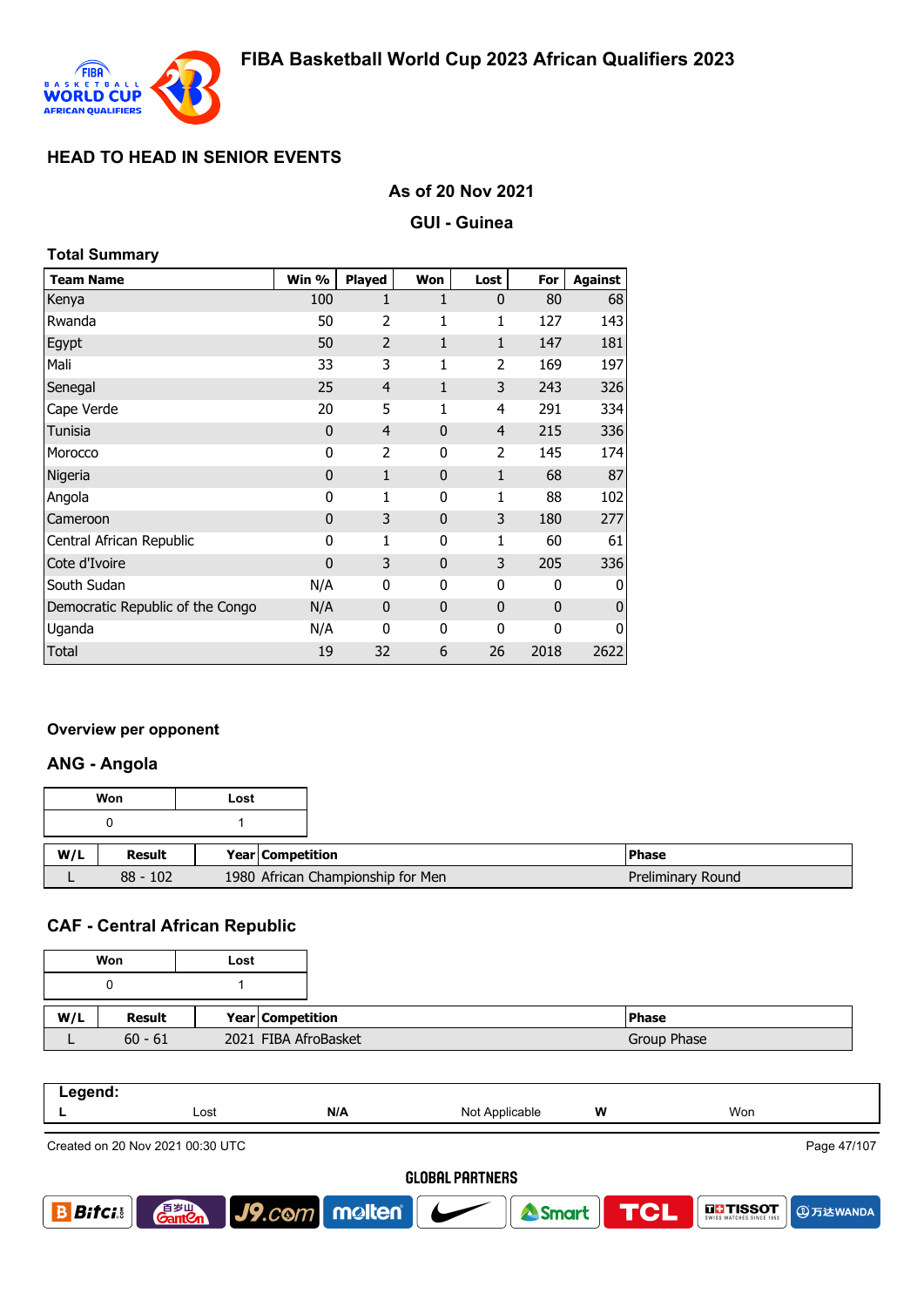

### **As of 20 Nov 2021**

**GUI - Guinea**

### **CIV - Cote d'Ivoire**

|     | Won         | Lost |                                   |                   |
|-----|-------------|------|-----------------------------------|-------------------|
|     |             |      |                                   |                   |
| W/L | Result      |      | Year Competition                  | <b>Phase</b>      |
|     | $50 - 98$   |      | 2021 FIBA AfroBasket              | Quarter-Finals    |
|     | $55 - 99$   |      | 1983 African Championship for Men | Preliminary Round |
|     | $100 - 139$ |      | 1980 African Championship for Men | Preliminary Round |

#### **CMR - Cameroon**

|     | Won       | Lost |                  |                                                        |              |
|-----|-----------|------|------------------|--------------------------------------------------------|--------------|
|     | 0         |      |                  |                                                        |              |
| W/L | Result    |      | Year Competition |                                                        | <b>Phase</b> |
|     | 78 - 116  |      |                  | 2019 FIBA Basketball World Cup 2019 African Qualifiers | 1st Round    |
|     | $48 - 65$ |      |                  | 2019 FIBA Basketball World Cup 2019 African Qualifiers | 1st Round    |
|     | $54 - 96$ |      |                  | 2017 FIBA AfroBasket                                   | Group Phase  |

### **CPV - Cape Verde**

|     | Won       | Lost |                  |                                                          |                |
|-----|-----------|------|------------------|----------------------------------------------------------|----------------|
|     |           | 4    |                  |                                                          |                |
| W/L | Result    |      | Year Competition |                                                          | <b>Phase</b>   |
| W   | $67 - 60$ |      |                  | 2017 FIBA AfroBasket - Preliminaries                     | Zone 2         |
|     | $56 - 62$ |      |                  | 2017 FIBA AfroBasket - Preliminaries                     | Zone 2         |
|     | $60 - 71$ |      | 2015 Afrobasket  |                                                          | <b>GROUP C</b> |
|     | $42 - 70$ |      | 2015 Afrobasket  |                                                          | <b>GROUP C</b> |
|     | $66 - 71$ |      |                  | 2005 FIBA Africa Championship for Men - Qualifying Round | Group Phase    |

# **EGY - Egypt**

|     | Won           | Lost |                         |                                   |                   |
|-----|---------------|------|-------------------------|-----------------------------------|-------------------|
|     |               |      |                         |                                   |                   |
| W/L | <b>Result</b> |      | <b>Year Competition</b> |                                   | <b>Phase</b>      |
| W   | $86 - 78$     |      | 2021 FIBA AfroBasket    |                                   | Group Phase       |
|     | $61 - 103$    |      |                         | 1985 African Championship for Men | Preliminary Round |

| Legend:                                         |                                    |                         |                |   |                             |  |  |  |
|-------------------------------------------------|------------------------------------|-------------------------|----------------|---|-----------------------------|--|--|--|
|                                                 | Lost                               | N/A                     | Not Applicable | w | Won                         |  |  |  |
| Page 48/107<br>Created on 20 Nov 2021 00:30 UTC |                                    |                         |                |   |                             |  |  |  |
| <b>GLOBAL PARTNERS</b>                          |                                    |                         |                |   |                             |  |  |  |
| <b>Bitci</b>                                    | 音 <sub>罗山</sub><br>Gant <b>C</b> n | $ $ J9. $c$ om   molten | <b>A</b> Smart |   | <b>TCL</b><br><b>THESOT</b> |  |  |  |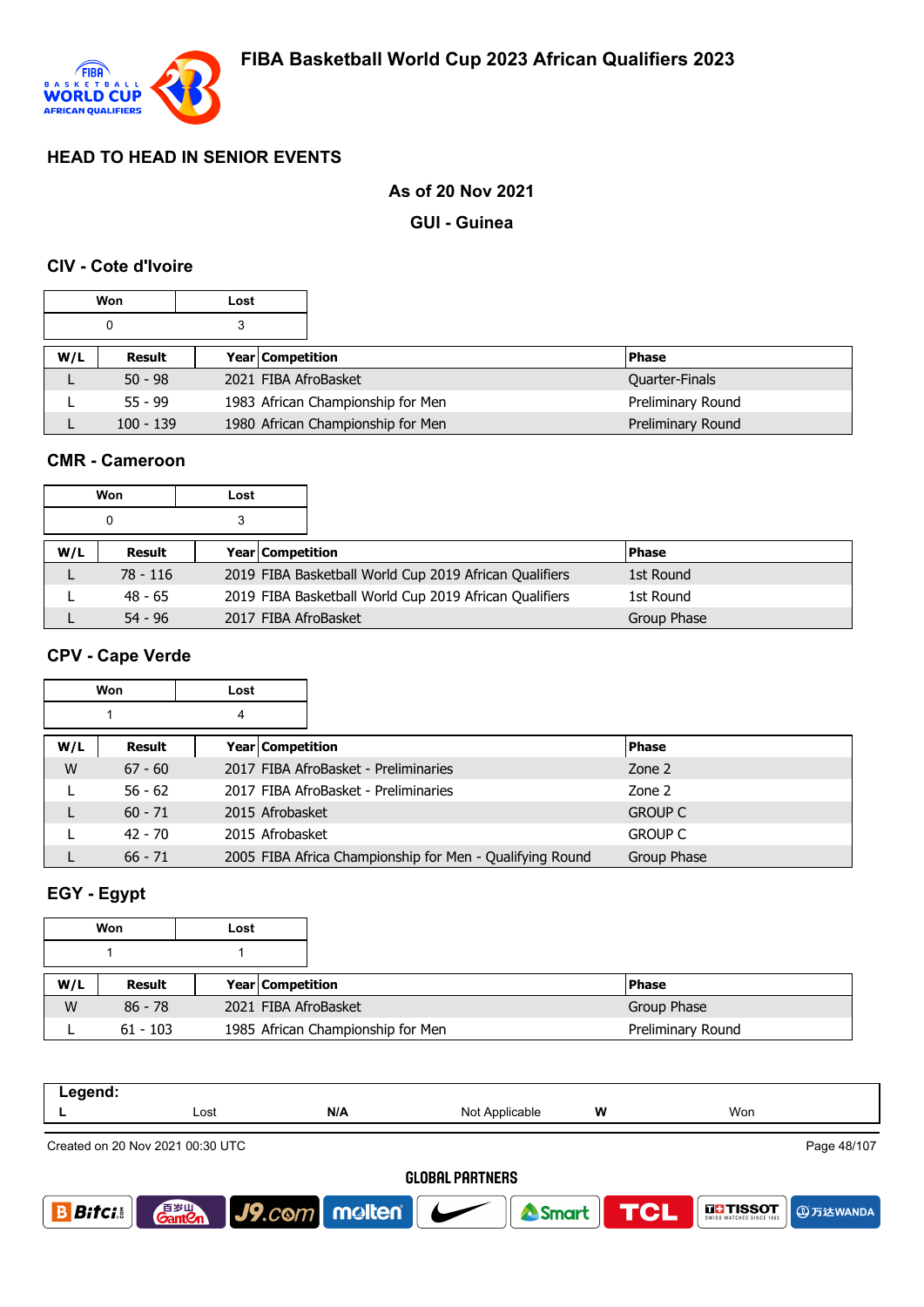

### **As of 20 Nov 2021**

**GUI - Guinea**

# **KEN - Kenya**

|     | Won       | Lost |                                   |  |
|-----|-----------|------|-----------------------------------|--|
|     |           |      |                                   |  |
|     |           |      |                                   |  |
| W/L | Result    |      | Year Competition                  |  |
| W   | $80 - 68$ |      | 1985 African Championship for Men |  |

#### **MAR - Morocco**

|     | Won         | Lost |                         |                                                       |                   |
|-----|-------------|------|-------------------------|-------------------------------------------------------|-------------------|
|     |             |      |                         |                                                       |                   |
| W/L | Result      |      | <b>Year Competition</b> |                                                       | l Phase           |
|     | $101 - 111$ |      |                         | 1980 African Championship for Men                     | Preliminary Round |
|     | $44 - 63$   |      |                         | 1962 African Championship for Men - Preliminary Round | Group Phase       |

#### **MLI - Mali**

|     | Won       | Lost |                                                          |              |
|-----|-----------|------|----------------------------------------------------------|--------------|
|     |           |      |                                                          |              |
| W/L | Result    |      | <b>Year Competition</b>                                  | <b>Phase</b> |
| W   | $62 - 58$ |      | 2017 FIBA AfroBasket - Preliminaries                     | Zone 2       |
|     | $43 - 64$ |      | 2017 FIBA AfroBasket - Preliminaries                     | Zone 2       |
|     | $64 - 75$ |      | 2005 FIBA Africa Championship for Men - Qualifying Round | Group Phase  |

# **NGR - Nigeria**

|     | Won       | Lost |                                   |  |
|-----|-----------|------|-----------------------------------|--|
|     |           |      |                                   |  |
| W/L | Result    |      | Year Competition                  |  |
|     | $68 - 87$ |      | 1985 African Championship for Men |  |

| Legend:                |                                                 |                 |                |   |                                 |  |  |  |
|------------------------|-------------------------------------------------|-----------------|----------------|---|---------------------------------|--|--|--|
|                        | Lost                                            | N/A             | Not Applicable | w | Won                             |  |  |  |
|                        | Page 49/107<br>Created on 20 Nov 2021 00:30 UTC |                 |                |   |                                 |  |  |  |
| <b>GLOBAL PARTNERS</b> |                                                 |                 |                |   |                                 |  |  |  |
| <b>Bitci</b>           | 音 <sub>岁Ⅲ</sub><br>Gant©n                       | J9.com molten G | <b>A</b> Smart |   | <b>TCL</b><br><b>THE TISSOT</b> |  |  |  |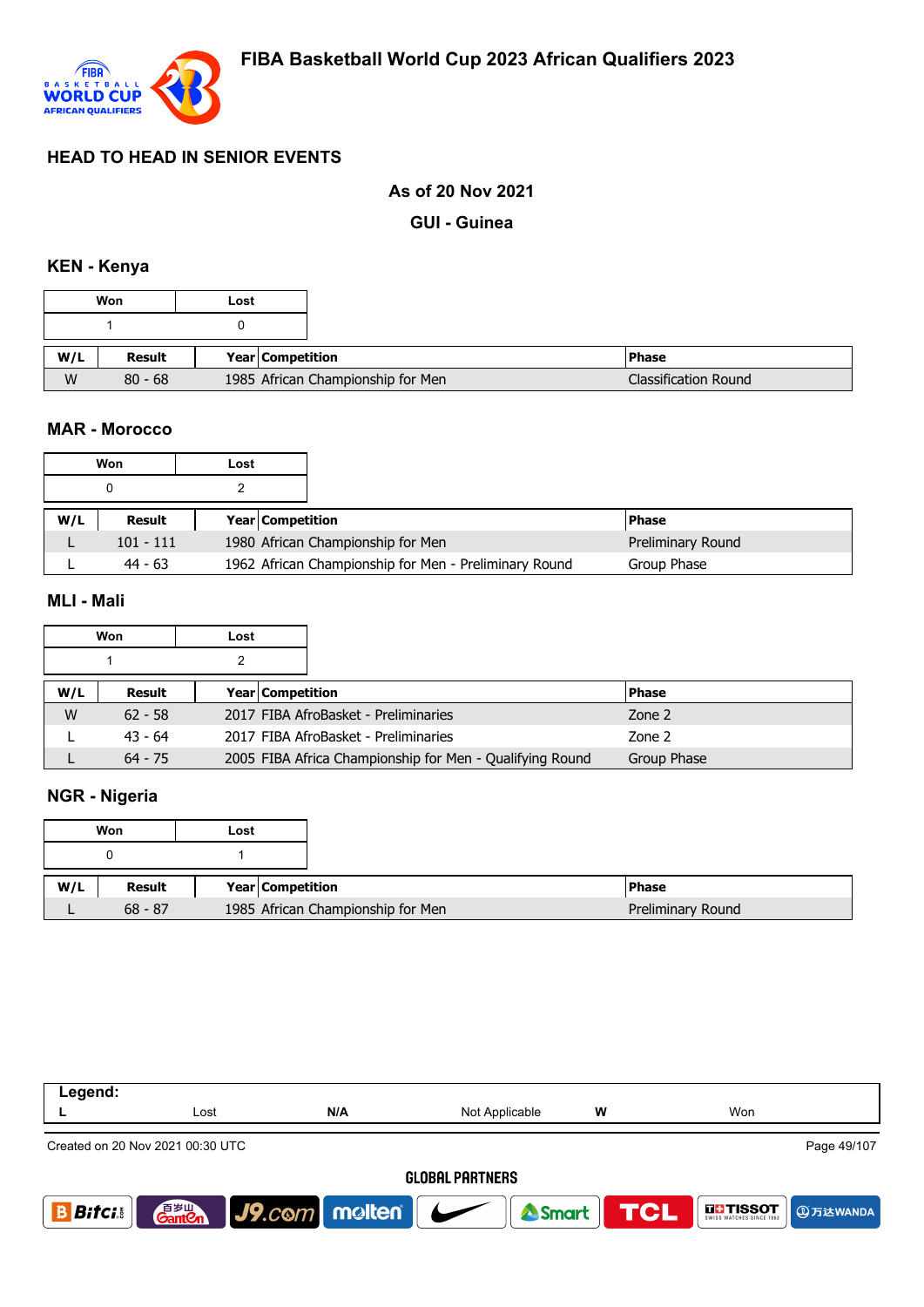

#### **As of 20 Nov 2021**

**GUI - Guinea**

#### **RWA - Rwanda**

|     | Won       | Lost |                         |                |
|-----|-----------|------|-------------------------|----------------|
|     |           |      |                         |                |
| W/L | Result    |      | <b>Year Competition</b> | <b>Phase</b>   |
| W   | $72 - 68$ |      | 2021 FIBA AfroBasket    | Qualif. to 1/4 |
|     | 55 - 75   |      | 2017 FIBA AfroBasket    | Group Phase    |

#### **SEN - Senegal**

|     | Won        | Lost |                  |                                      |                   |
|-----|------------|------|------------------|--------------------------------------|-------------------|
|     |            | 3    |                  |                                      |                   |
| W/L | Result     |      | Year Competition |                                      | <b>Phase</b>      |
| W   | $68 - 55$  |      |                  | 2017 FIBA AfroBasket - Preliminaries | Zone 2            |
|     | $49 - 67$  |      |                  | 2017 FIBA AfroBasket - Preliminaries | Zone 2            |
|     | $60 - 102$ |      |                  | 1985 African Championship for Men    | Preliminary Round |
|     | $66 - 102$ |      |                  | 1983 African Championship for Men    | Preliminary Round |

#### **TUN - Tunisia**

|     | Won       | Lost                    |                                                        |              |
|-----|-----------|-------------------------|--------------------------------------------------------|--------------|
|     | 0         | 4                       |                                                        |              |
| W/L | Result    | <b>Year Competition</b> |                                                        | <b>Phase</b> |
|     | $46 - 82$ | 2021 FIBA AfroBasket    |                                                        | Group Phase  |
|     | $56 - 96$ |                         | 2019 FIBA Basketball World Cup 2019 African Qualifiers | 1st Round    |
|     | $54 - 94$ |                         | 2019 FIBA Basketball World Cup 2019 African Qualifiers | 1st Round    |
|     | $59 - 64$ | 2017 FIBA AfroBasket    |                                                        | Group Phase  |

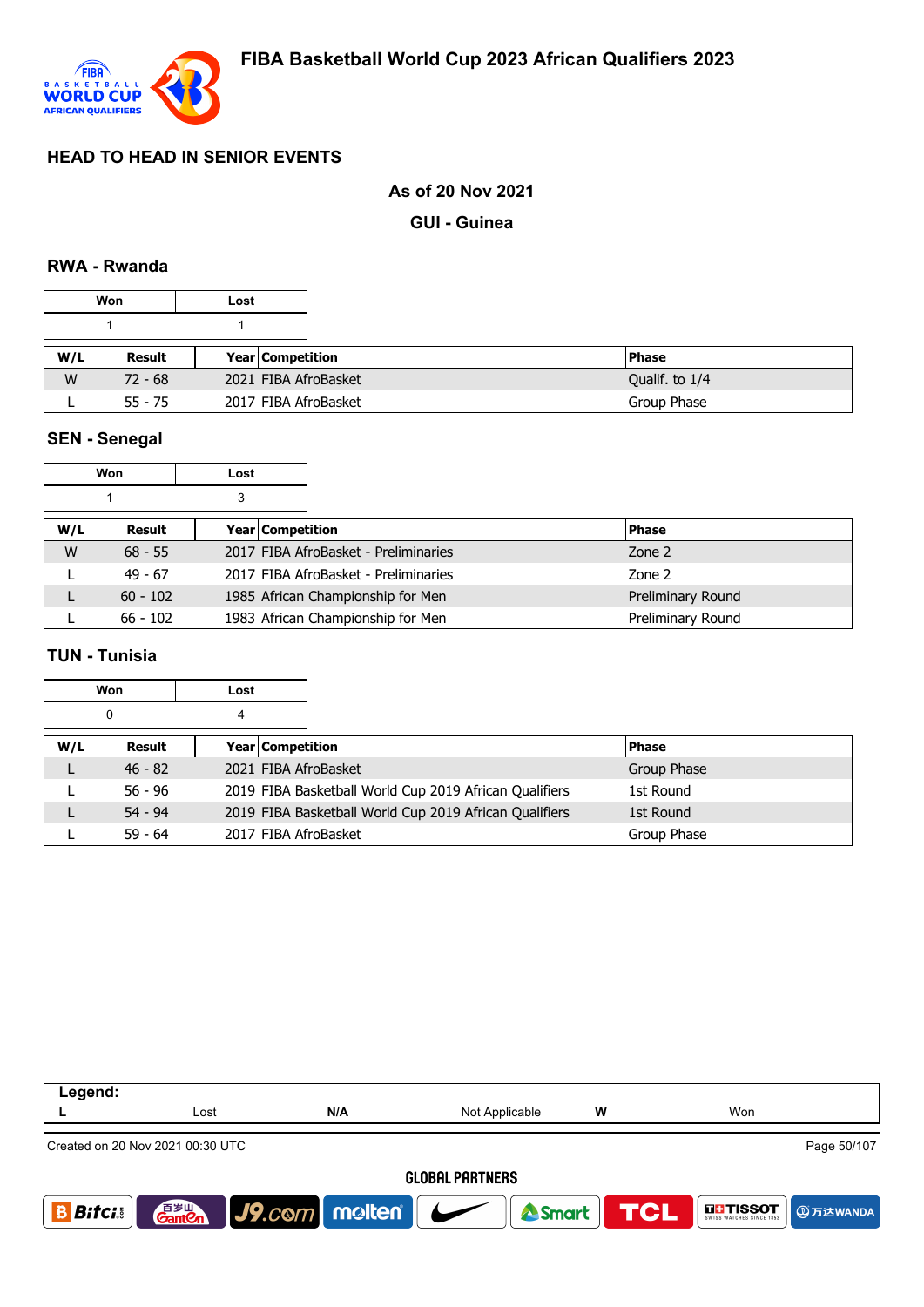

#### **As of 20 Nov 2021**

#### **KEN - Kenya**

| <b>Total Summary</b>             |              |                |              |                |              |                |
|----------------------------------|--------------|----------------|--------------|----------------|--------------|----------------|
| <b>Team Name</b>                 | Win %        | <b>Played</b>  | Won          | Lost           | For          | <b>Against</b> |
| Uganda                           | 75           | 4              | 3            | 1              | 313          | 288            |
| Mali                             | 50           | $\overline{2}$ | 1            | 1              | 142          | 144            |
| South Sudan                      | 25           | $\overline{4}$ | $\mathbf{1}$ | 3              | 282          | 285            |
| Egypt                            | 12           | 8              | 1            | 7              | 475          | 705            |
| Angola                           | $\mathbf 0$  | $\overline{2}$ | $\mathbf{0}$ | $\overline{2}$ | 104          | 185            |
| Central African Republic         | 0            | 1              | 0            | 1              | 67           | 75             |
| Cote d'Ivoire                    | $\mathbf 0$  | 3              | $\mathbf{0}$ | 3              | 208          | 291            |
| Morocco                          | 0            | 1              | 0            | 1              | 86           | 87             |
| Nigeria                          | $\mathbf 0$  | 1              | 0            | 1              | 55           | 71             |
| Rwanda                           | 0            | 6              | 0            | 6              | 383          | 473            |
| Senegal                          | $\mathbf{0}$ | $\overline{2}$ | $\mathbf{0}$ | $\overline{2}$ | 134          | 181            |
| Tunisia                          | 0            | 1              | 0            | $\mathbf{1}$   | 79           | 96             |
| Guinea                           | $\mathbf{0}$ | $\mathbf{1}$   | $\mathbf{0}$ | 1              | 68           | 80             |
| Cape Verde                       | N/A          | 0              | 0            | $\Omega$       | 0            | 0              |
| Democratic Republic of the Congo | N/A          | $\mathbf{0}$   | $\mathbf{0}$ | $\mathbf{0}$   | $\mathbf{0}$ | $\mathbf 0$    |
| Cameroon                         | N/A          | 0              | 0            | $\Omega$       | 0            | 0              |
| Total                            | 17           | 36             | 6            | 30             | 2396         | 2961           |

#### **Overview per opponent**

#### **ANG - Angola**

|     | Won        | Lost |                         |                                   |                   |
|-----|------------|------|-------------------------|-----------------------------------|-------------------|
|     |            |      |                         |                                   |                   |
| W/L | Result     |      | <b>Year Competition</b> |                                   | <b>Phase</b>      |
|     | $40 - 110$ |      |                         | 1989 African Championship for Men | Preliminary Round |
|     | $64 - 75$  |      |                         | 1985 African Championship for Men | Preliminary Round |

### **CAF - Central African Republic**

| Won<br>Lost |           |  |                                   |                   |
|-------------|-----------|--|-----------------------------------|-------------------|
|             |           |  |                                   |                   |
| W/L         | Result    |  | Year Competition                  | <b>IPhase</b>     |
|             | $67 - 75$ |  | 1985 African Championship for Men | Preliminary Round |

| $-0.000$<br>-- -<br>____ |      |     |                           |   |     |
|--------------------------|------|-----|---------------------------|---|-----|
|                          | Lost | N/A | N <sub>IO</sub><br>1.1011 | W | Won |
|                          |      |     |                           |   |     |

Created on 20 Nov 2021 00:30 UTC

Page 51/107

#### **GLOBAL PARTNERS**



J9.com molten

<sup>2</sup>Smart

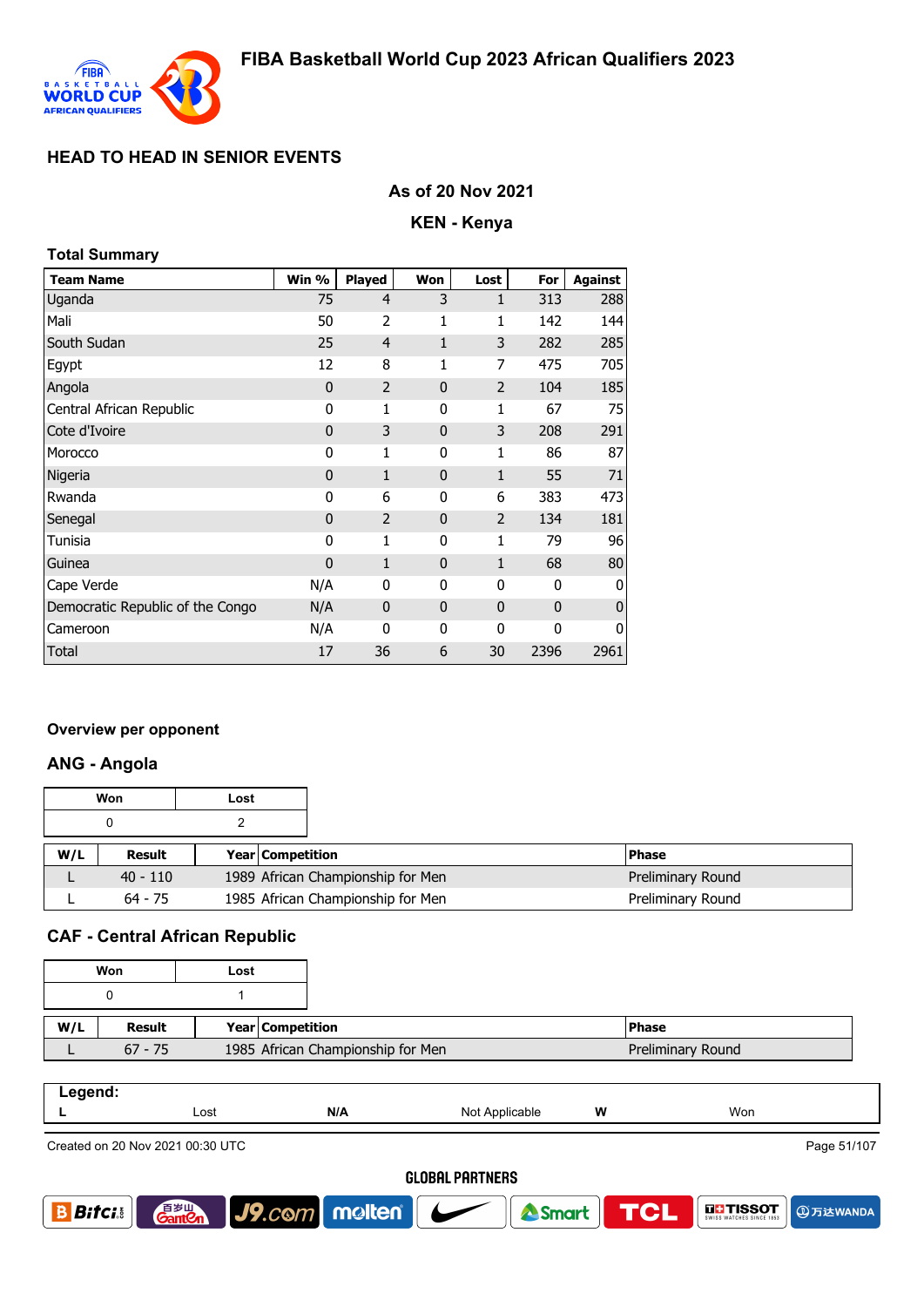

### **As of 20 Nov 2021**

**KEN - Kenya**

#### **CIV - Cote d'Ivoire**

|     | Won        | Lost |                                   |  |                   |
|-----|------------|------|-----------------------------------|--|-------------------|
|     | 0          |      |                                   |  |                   |
| W/L | Result     |      | Year Competition                  |  | <b>Phase</b>      |
|     | $70 - 88$  |      | 2021 FIBA AfroBasket              |  | Group Phase       |
|     | $79 - 97$  |      | 1989 African Championship for Men |  | Preliminary Round |
|     | $59 - 106$ |      | 1985 African Championship for Men |  | Preliminary Round |

# **EGY - Egypt**

|     | Won        | Lost               |                                       |                     |
|-----|------------|--------------------|---------------------------------------|---------------------|
|     |            |                    |                                       |                     |
| W/L | Result     | Year   Competition |                                       | <b>Phase</b>        |
| W   | $97 - 79$  |                    | 2019 FIBA AfroCan - Qualifiers        | Group Phase         |
|     | $47 - 86$  |                    | 2017 FIBA AfroBasket - Preliminaries  | Zone 5 - Qualifiers |
| L   | $53 - 85$  | 2015 Afrobasket    |                                       | <b>GROUP H</b>      |
| L   | $41 - 88$  |                    | 2013 FIBA Africa Championship for Men | Qualifying Round    |
| L   | $39 - 101$ |                    | 2009 FIBA Africa Championship for Men | Qualifying Round    |
|     | $71 - 92$  |                    | 2007 FIBA Africa Championship for Men | Zone 5              |
|     | $56 - 79$  |                    | 1993 African Championship for Men     | Semi-Finals         |
|     | $71 - 95$  |                    | 1989 African Championship for Men     | Preliminary Round   |

### **GUI - Guinea**

|     | Won       | Lost |                  |                                                                  |
|-----|-----------|------|------------------|------------------------------------------------------------------|
|     |           |      |                  |                                                                  |
| W/L | Result    |      | Year Competition | <b>Phase</b>                                                     |
|     | $68 - 80$ |      |                  | 1985 African Championship for Men<br><b>Classification Round</b> |

#### **MAR - Morocco**

| Legend: |      |     |                                |   |     |  |
|---------|------|-----|--------------------------------|---|-----|--|
| -       | Lost | N/A | NM+<br>Annlicable<br>1 Y V L . | W | Won |  |
|         |      |     |                                |   |     |  |

Created on 20 Nov 2021 00:30 UTC

Page 52/107

**A**万达WANDA

**THE TISSOT** 

#### **GLOBAL PARTNERS**

<sup>2</sup>Smart

**TCL** 



J9.com molten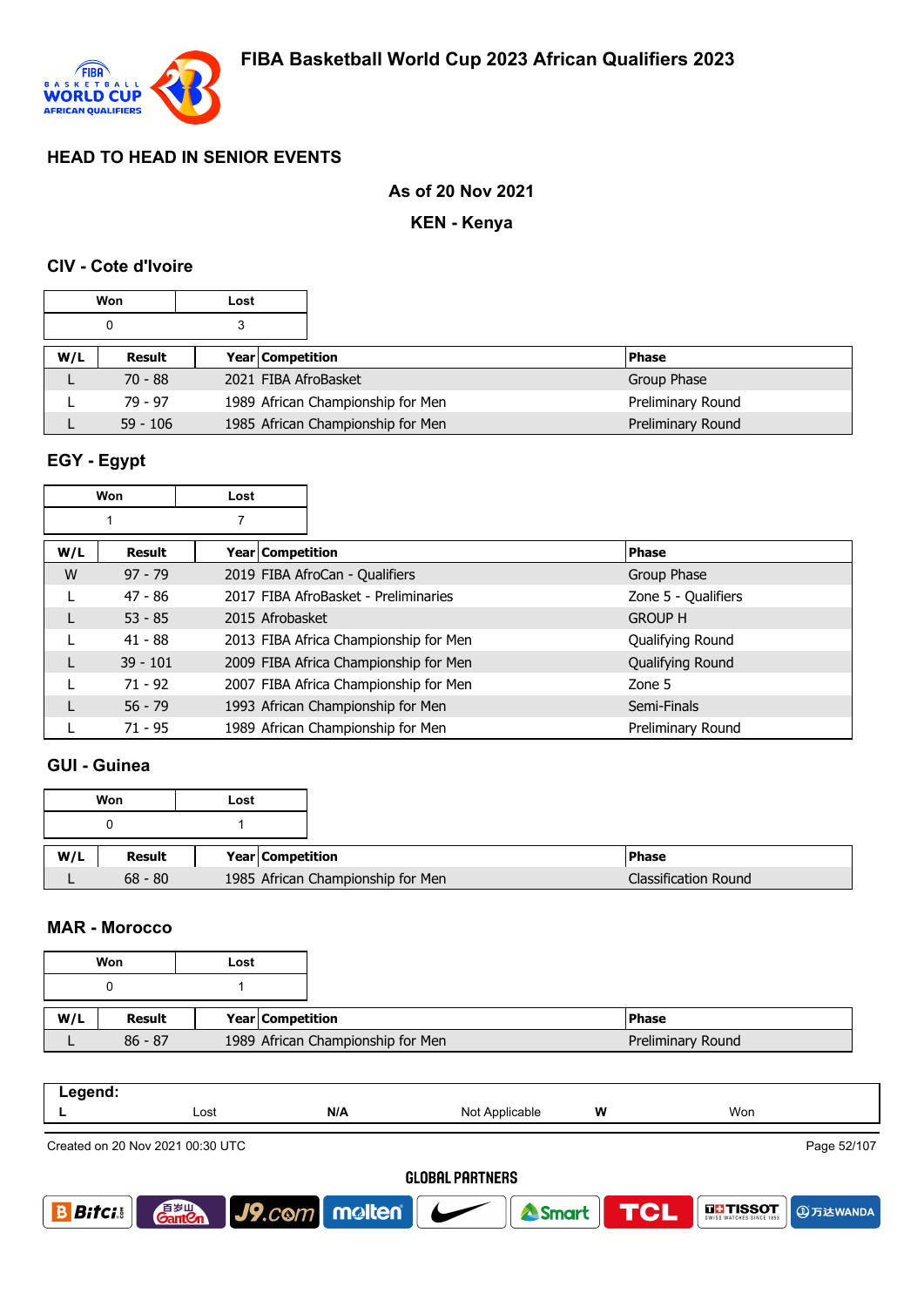

### **As of 20 Nov 2021**

**KEN - Kenya**

### **MLI - Mali**

|     | Won       | Lost |                      |                                   |                   |
|-----|-----------|------|----------------------|-----------------------------------|-------------------|
|     |           |      |                      |                                   |                   |
| W/L | Result    |      | Year   Competition   |                                   | <b>IPhase</b>     |
| W   | $72 - 66$ |      | 2021 FIBA AfroBasket |                                   | Group Phase       |
|     | 70 - 78   |      |                      | 1993 African Championship for Men | Preliminary Round |

# **NGR - Nigeria**

| Won |           | Lost |                      |
|-----|-----------|------|----------------------|
|     |           |      |                      |
| W/L | Result    |      | Year Competition     |
|     | $55 - 71$ |      | 2021 FIBA AfroBasket |

#### **RWA - Rwanda**

|     | Won       | Lost |                  |                                       |                     |
|-----|-----------|------|------------------|---------------------------------------|---------------------|
|     | 6<br>0    |      |                  |                                       |                     |
| W/L | Result    |      | Year Competition |                                       | <b>Phase</b>        |
|     | $69 - 85$ |      |                  | 2019 FIBA AfroCan - Qualifiers        | Group Phase         |
|     | $60 - 76$ |      |                  | 2017 FIBA AfroBasket - Preliminaries  | Zone 5 - Qualifiers |
|     | $77 - 82$ |      | 2015 Afrobasket  |                                       | <b>GROUP H</b>      |
|     | $46 - 74$ |      |                  | 2011 FIBA Africa Championship for Men | Qualifying Round    |
|     | $67 - 81$ |      |                  | 2009 FIBA Africa Championship for Men | Qualifying Round    |
|     | $64 - 75$ |      |                  | 2007 FIBA Africa Championship for Men | Zone 5              |

# **SEN - Senegal**

|     | Won       | Lost |                         |                                   |                   |
|-----|-----------|------|-------------------------|-----------------------------------|-------------------|
|     |           |      |                         |                                   |                   |
| W/L | Result    |      | <b>Year Competition</b> |                                   | <b>Phase</b>      |
|     | $58 - 91$ |      |                         | 1993 African Championship for Men | Preliminary Round |
|     | $76 - 90$ |      |                         | 1993 African Championship for Men | Final             |

| Legend:      |                                    |                                   |                        |            |                               |
|--------------|------------------------------------|-----------------------------------|------------------------|------------|-------------------------------|
|              | Lost                               | N/A                               | Not Applicable         | W          | Won                           |
|              | Created on 20 Nov 2021 00:30 UTC   |                                   |                        |            | Page 53/107                   |
|              |                                    |                                   | <b>GLOBAL PARTNERS</b> |            |                               |
| <b>Bitci</b> | 音 <sub>岁Ⅲ</sub><br>Gant <b>C</b> n | $\vert$ J9.com   molten   $\vert$ | Smart                  | <b>TCL</b> | <b>THE TISSOT</b><br>9万达WANDA |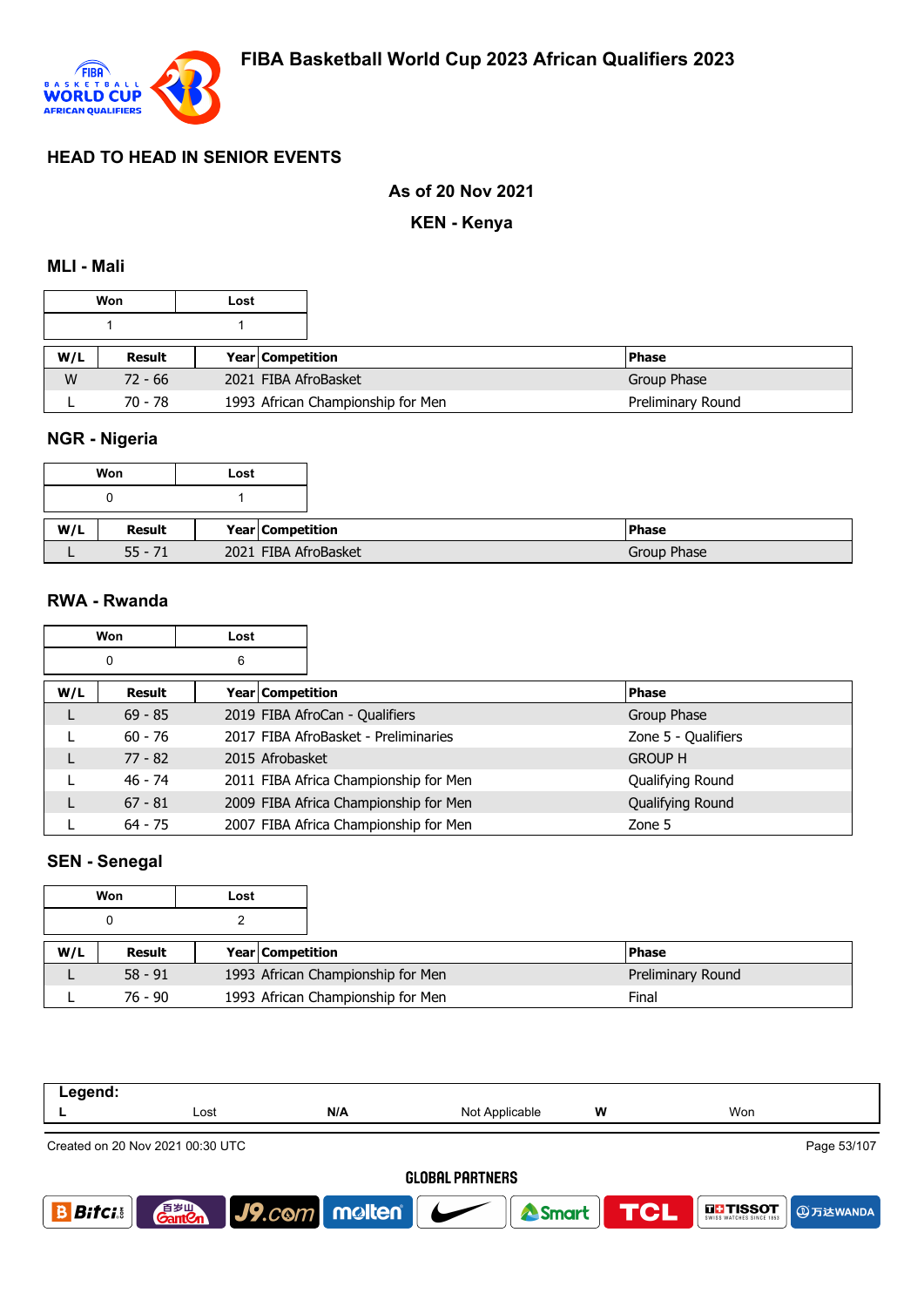

#### **As of 20 Nov 2021**

#### **KEN - Kenya**

#### **SSD - South Sudan**

| Won<br>Lost |           |  |                  |                                               |  |                         |
|-------------|-----------|--|------------------|-----------------------------------------------|--|-------------------------|
| 3           |           |  |                  |                                               |  |                         |
| W/L         | Result    |  | Year Competition |                                               |  | <b>Phase</b>            |
|             | $58 - 60$ |  |                  | 2021 FIBA AfroBasket                          |  | Qualif. to 1/4          |
| W           | 74 - 68   |  |                  | 2020 FIBA Afrobasket 2021 - Preliminary Phase |  | Group D                 |
|             | $66 - 68$ |  |                  | 2017 FIBA AfroBasket - Preliminaries          |  | Zone 5 - Qualifiers     |
|             | $84 - 89$ |  |                  | 2017 FIBA AfroBasket - Preliminaries          |  | Zone 5 - Classification |

### **TUN - Tunisia**

|     | Won       | Lost |                                   |                   |
|-----|-----------|------|-----------------------------------|-------------------|
|     |           |      |                                   |                   |
| W/L | Result    |      | Year Competition                  | <b>Phase</b>      |
|     | $79 - 96$ |      | 1985 African Championship for Men | Preliminary Round |

### **UGA - Uganda**

| Won<br>Lost |           |                                       |                                       |                  |
|-------------|-----------|---------------------------------------|---------------------------------------|------------------|
|             | 3         |                                       |                                       |                  |
| W/L         | Result    | <b>Year Competition</b>               |                                       | <b>Phase</b>     |
| W           | $70 - 61$ |                                       | 2019 FIBA AfroCan - Qualifiers        | Group Phase      |
|             | $71 - 83$ | 2015 Afrobasket                       |                                       | <b>GROUP H</b>   |
| W           | $76 - 61$ | 2011 FIBA Africa Championship for Men |                                       | Qualifying Round |
| W           | $96 - 83$ |                                       | 2009 FIBA Africa Championship for Men | Qualifying Round |

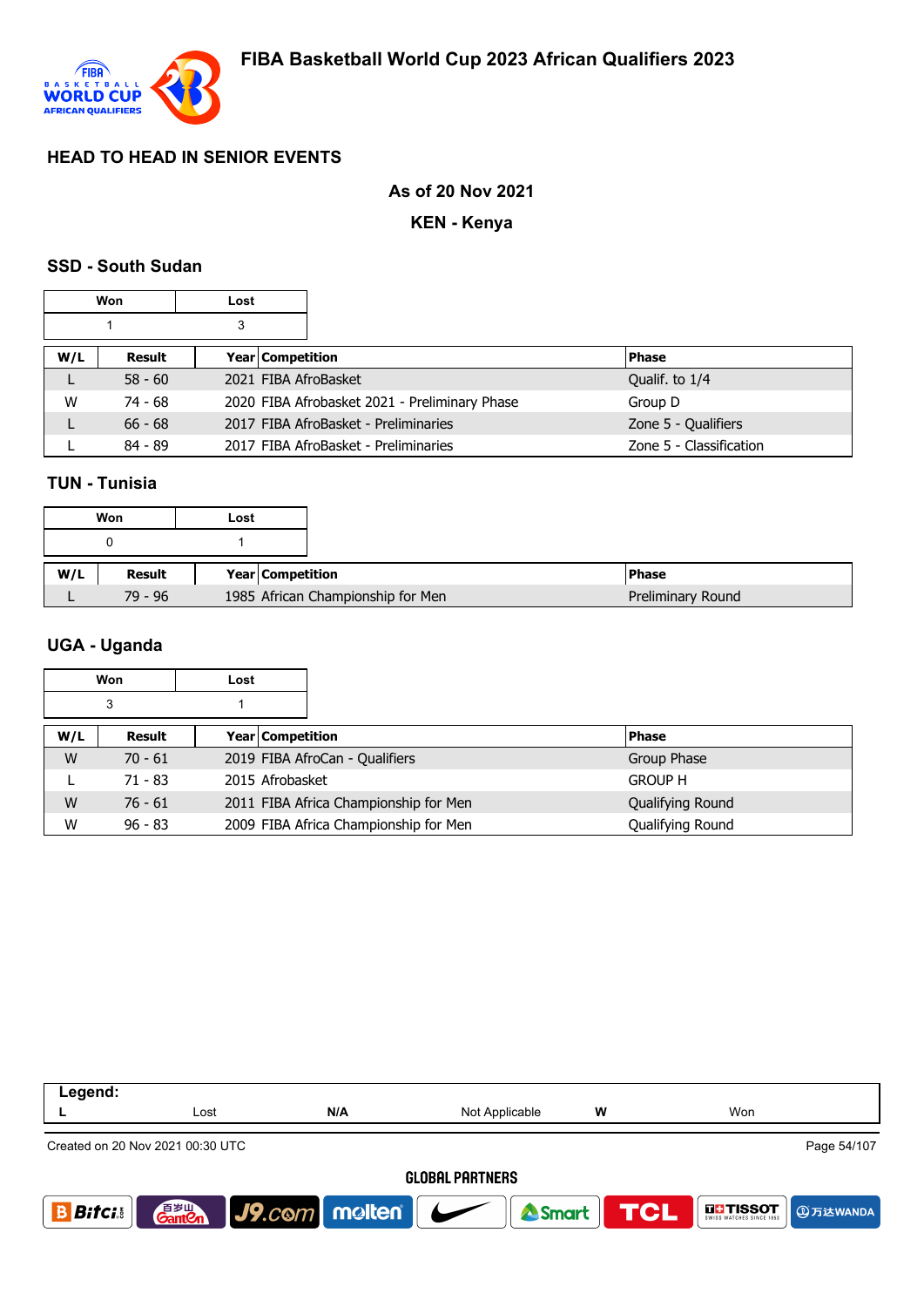

#### **As of 20 Nov 2021**

#### **MAR - Morocco**

| <b>Total Summary</b>             |       |               |                |                |      |                |
|----------------------------------|-------|---------------|----------------|----------------|------|----------------|
| <b>Team Name</b>                 | Win % | <b>Played</b> | Won            | Lost           | For  | <b>Against</b> |
| Kenya                            | 100   | 1             | 1              | $\mathbf{0}$   | 87   | 86             |
| Rwanda                           | 100   | 3             | 3              | 0              | 246  | 209            |
| Democratic Republic of the Congo | 100   | 3             | 3              | $\mathbf 0$    | 220  | 207            |
| Guinea                           | 100   | 2             | 2              | 0              | 174  | 145            |
| Uganda                           | 100   | $\mathbf{1}$  | $\mathbf{1}$   | $\mathbf 0$    | 79   | 70             |
| Mali                             | 71    | 7             | 5              | 2              | 539  | 479            |
| Cote d'Ivoire                    | 50    | 6             | 3              | 3              | 455  | 463            |
| Central African Republic         | 37    | 8             | 3              | 5              | 553  | 594            |
| Cape Verde                       | 33    | 3             | $\mathbf{1}$   | 2              | 237  | 241            |
| Tunisia                          | 31    | 19            | 6              | 13             | 1192 | 1306           |
| Angola                           | 27    | 11            | 3              | 8              | 671  | 822            |
| Nigeria                          | 25    | 4             | 1              | 3              | 303  | 341            |
| Egypt                            | 22    | 9             | $\overline{2}$ | $\overline{7}$ | 601  | 707            |
| Senegal                          | 21    | 14            | 3              | 11             | 892  | 1020           |
| Cameroon                         | 16    | 6             | $\mathbf{1}$   | 5              | 390  | 436            |
| South Sudan                      | N/A   | $\mathbf{0}$  | 0              | $\mathbf 0$    | 0    | 0              |
| <b>Total</b>                     | 39    | 97            | 38             | 59             | 6639 | 7126           |

#### **Overview per opponent**

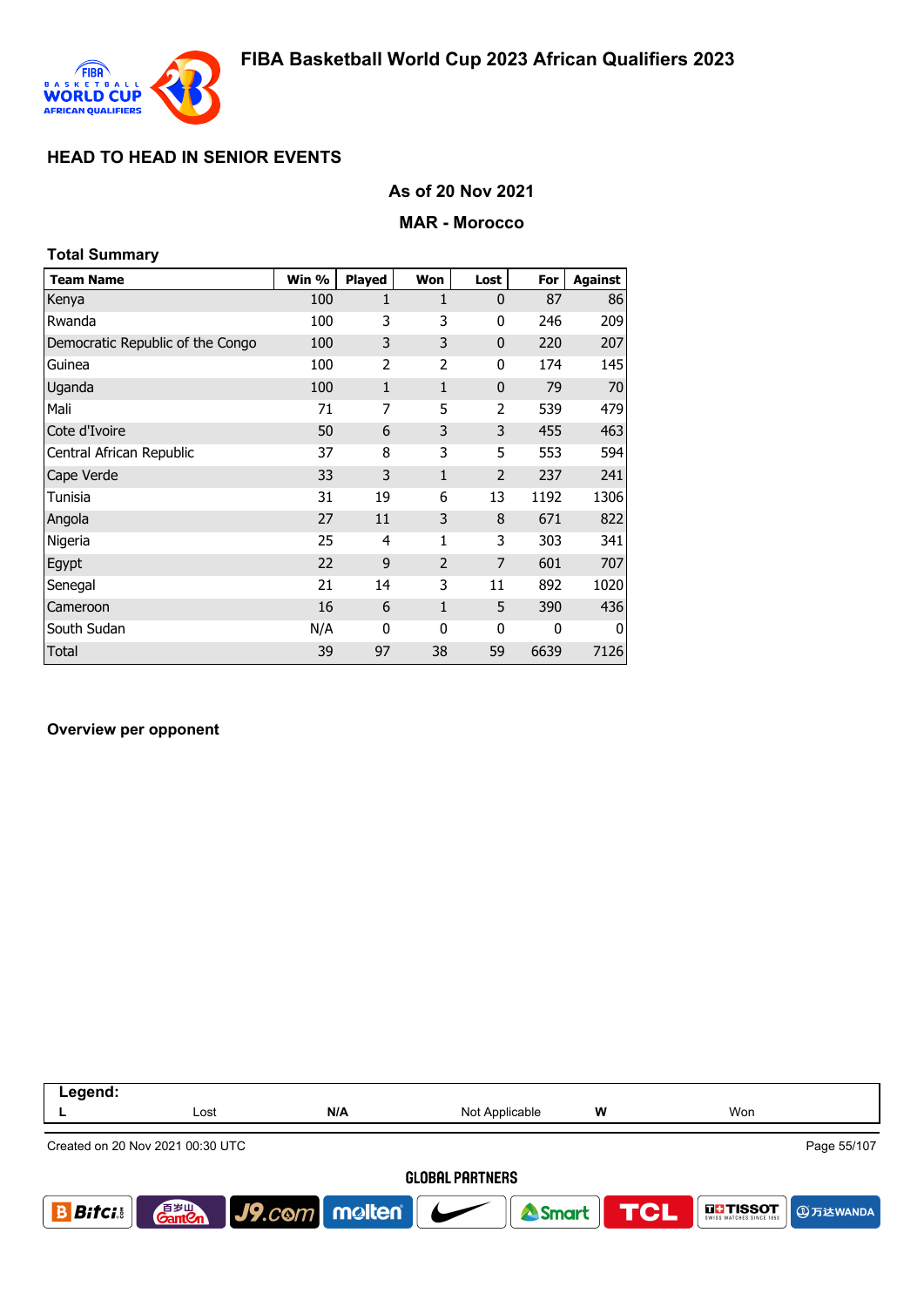

### **As of 20 Nov 2021**

### **MAR - Morocco**

#### **ANG - Angola**

|     | Won        | Lost |                    |                                                        |                     |
|-----|------------|------|--------------------|--------------------------------------------------------|---------------------|
|     | 3          | 8    |                    |                                                        |                     |
| W/L | Result     |      | Year   Competition |                                                        | <b>Phase</b>        |
| L   | $56 - 62$  |      |                    | 2019 FIBA Basketball World Cup 2019 African Qualifiers | 1st Round           |
| W   | $61 - 47$  |      |                    | 2019 FIBA Basketball World Cup 2019 African Qualifiers | 1st Round           |
| W   | $60 - 53$  |      |                    | 2017 FIBA AfroBasket                                   | Group Phase         |
| L   | $67 - 68$  |      | 2015 Afrobasket    |                                                        | Group Phase         |
| L   | $73 - 95$  |      |                    | 2013 FIBA Africa Championship for Men                  | Quarter Final Round |
|     | $61 - 75$  |      |                    | 2011 FIBA Africa Championship for Men                  | Preliminary Round   |
| L   | $58 - 108$ |      |                    | 2007 FIBA Africa Championship for Men                  | Preliminary Round   |
|     | $43 - 75$  |      |                    | 2005 FIBA Africa Championship for Men                  | Preliminary Round   |
| L   | $61 - 82$  |      |                    | 1992 African Championship for Men                      | Preliminary Round   |
|     | $50 - 90$  |      |                    | 1989 African Championship for Men                      | Preliminary Round   |
| W   | $81 - 67$  |      |                    | 1980 African Championship for Men                      | Preliminary Round   |

### **CAF - Central African Republic**

|     | Won       | Lost                 |                                       |                      |
|-----|-----------|----------------------|---------------------------------------|----------------------|
|     | 3         | 5                    |                                       |                      |
| W/L | Result    | Year Competition     |                                       | <b>Phase</b>         |
| W   | $76 - 66$ | 2017 FIBA AfroBasket |                                       | Group Phase          |
| W   | $86 - 74$ | 2015 Afrobasket      |                                       | Classification 13-14 |
| L   | $73 - 81$ |                      | 2009 FIBA Africa Championship for Men | Eight Final Round    |
|     | $49 - 60$ |                      | 2005 FIBA Africa Championship for Men | Preliminary Round    |
| L   | $60 - 86$ |                      | 2005 FIBA Africa Championship for Men | Final Round          |
|     | $54 - 74$ |                      | 1992 African Championship for Men     | Preliminary Round    |
| L   | $88 - 95$ |                      | 1972 African Championship for Men     | Preliminary Round    |
| W   | $67 - 58$ |                      | 1968 African Championship for Men     | Semi-Finals          |

| Legend:      |                                    |                                         |                        |            |                                  |
|--------------|------------------------------------|-----------------------------------------|------------------------|------------|----------------------------------|
|              | Lost                               | N/A                                     | Not Applicable         | w          | Won                              |
|              | Created on 20 Nov 2021 00:30 UTC   |                                         |                        |            | Page 56/107                      |
|              |                                    |                                         | <b>GLOBAL PARTNERS</b> |            |                                  |
| <b>Bitci</b> | 音 <sub>岁Ⅲ</sub><br>Gant <b>C</b> n | $\big $ J9.com molten $\big $ $\bigcup$ | Smart                  | <b>TCL</b> | <b>THESOT</b><br><b>4万达WANDA</b> |
|              |                                    |                                         |                        |            |                                  |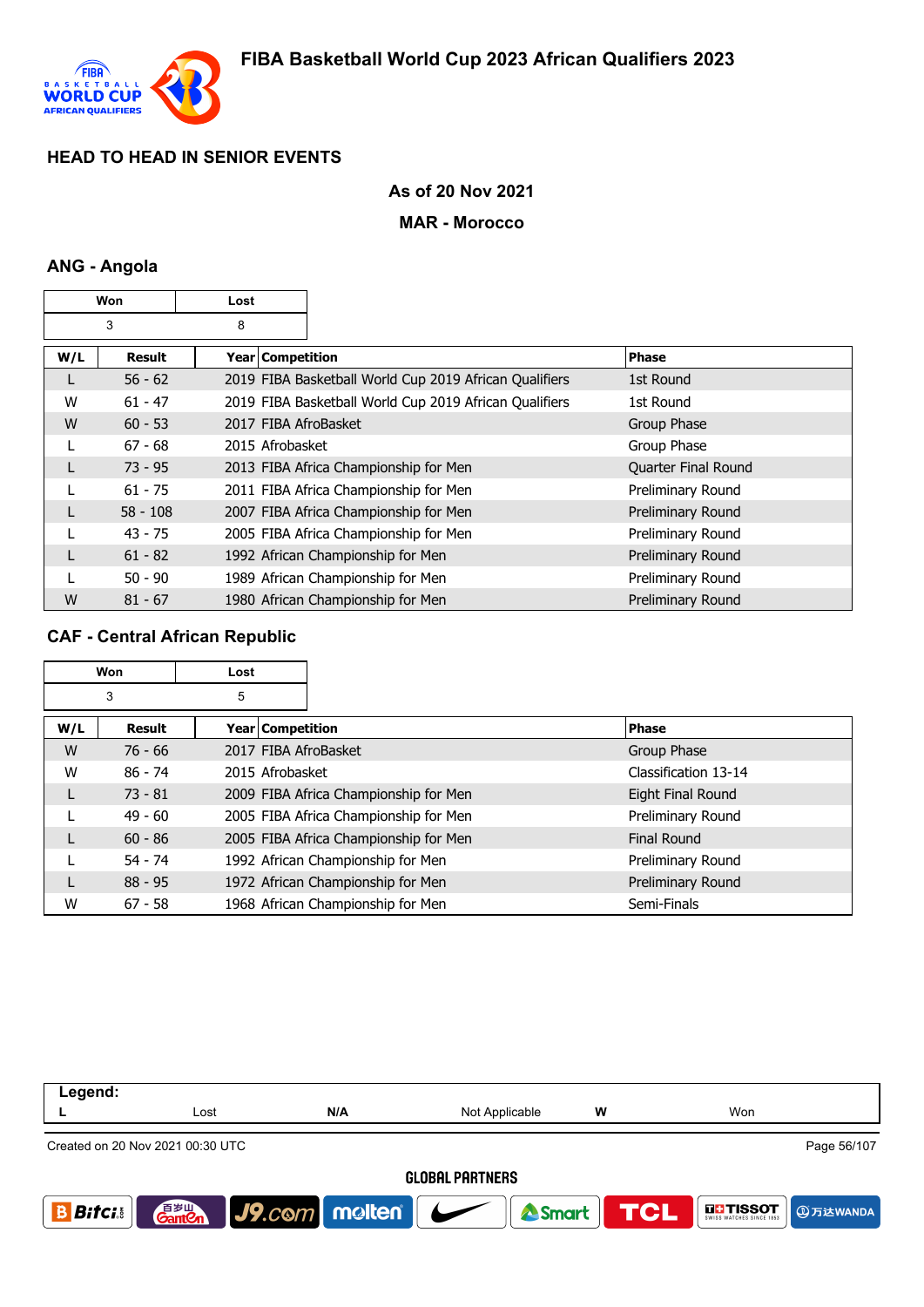

### **As of 20 Nov 2021**

#### **MAR - Morocco**

### **CIV - Cote d'Ivoire**

|     | Won       | Lost |                    |                                   |                   |
|-----|-----------|------|--------------------|-----------------------------------|-------------------|
|     | 3         | 3    |                    |                                   |                   |
| W/L | Result    |      | Year   Competition |                                   | <b>Phase</b>      |
|     | $67 - 80$ |      |                    | 2001 African Championship for Men | Preliminary Round |
| W   | $85 - 77$ |      |                    | 1995 African Championship for Men | Preliminary Round |
|     | $78 - 93$ |      |                    | 1989 African Championship for Men | Preliminary Round |
|     | $72 - 96$ |      |                    | 1980 African Championship for Men | Preliminary Round |
| W   | $87 - 58$ |      |                    | 1972 African Championship for Men | Preliminary Round |
| W   | $66 - 59$ |      |                    | 1968 African Championship for Men | Preliminary Round |

### **CMR - Cameroon**

|     | Won           | Lost |                                                        |                    |
|-----|---------------|------|--------------------------------------------------------|--------------------|
|     |               | 5    |                                                        |                    |
| W/L | <b>Result</b> |      | Year Competition                                       | <b>Phase</b>       |
|     | $57 - 63$     |      | 2019 FIBA Basketball World Cup 2019 African Qualifiers | 2nd Round          |
|     | 74 - 84       |      | 2019 FIBA Basketball World Cup 2019 African Qualifiers | 2nd Round          |
|     | $76 - 79$     |      | 2013 FIBA Africa Championship for Men                  | Semi Final Round   |
|     | $67 - 69$     |      | 2011 FIBA Africa Championship for Men                  | Finals Round       |
|     | $54 - 80$     |      | 2009 FIBA Africa Championship for Men                  | Eight Final Round  |
| W   | $62 - 61$     |      | 1972 African Championship for Men                      | <b>Final Round</b> |

# **COD - Democratic Republic of the Congo**

|        | Won       | Lost |                                                        |                                                        |                   |
|--------|-----------|------|--------------------------------------------------------|--------------------------------------------------------|-------------------|
| 3<br>0 |           |      |                                                        |                                                        |                   |
| W/L    | Result    |      | Year Competition                                       |                                                        | <b>Phase</b>      |
| W      | $88 - 81$ |      |                                                        | 2019 FIBA Basketball World Cup 2019 African Qualifiers | 1st Round         |
| W      | $61 - 58$ |      | 2019 FIBA Basketball World Cup 2019 African Qualifiers |                                                        | 1st Round         |
| W      | $71 - 68$ |      |                                                        | 1995 African Championship for Men                      | Preliminary Round |

| Legend:      |                                    |                                 |                        |            |                                  |
|--------------|------------------------------------|---------------------------------|------------------------|------------|----------------------------------|
|              | Lost                               | N/A                             | Not Applicable         | w          | Won                              |
|              | Created on 20 Nov 2021 00:30 UTC   |                                 |                        |            | Page 57/107                      |
|              |                                    |                                 | <b>GLOBAL PARTNERS</b> |            |                                  |
| <b>Bifci</b> | 音 <sub>岁Ⅲ</sub><br>Gant <b>C</b> n | $ $ J9. $com$ molten $ $ $\sim$ | Smart                  | <b>TCL</b> | <b>THESOT</b><br><b>4万达WANDA</b> |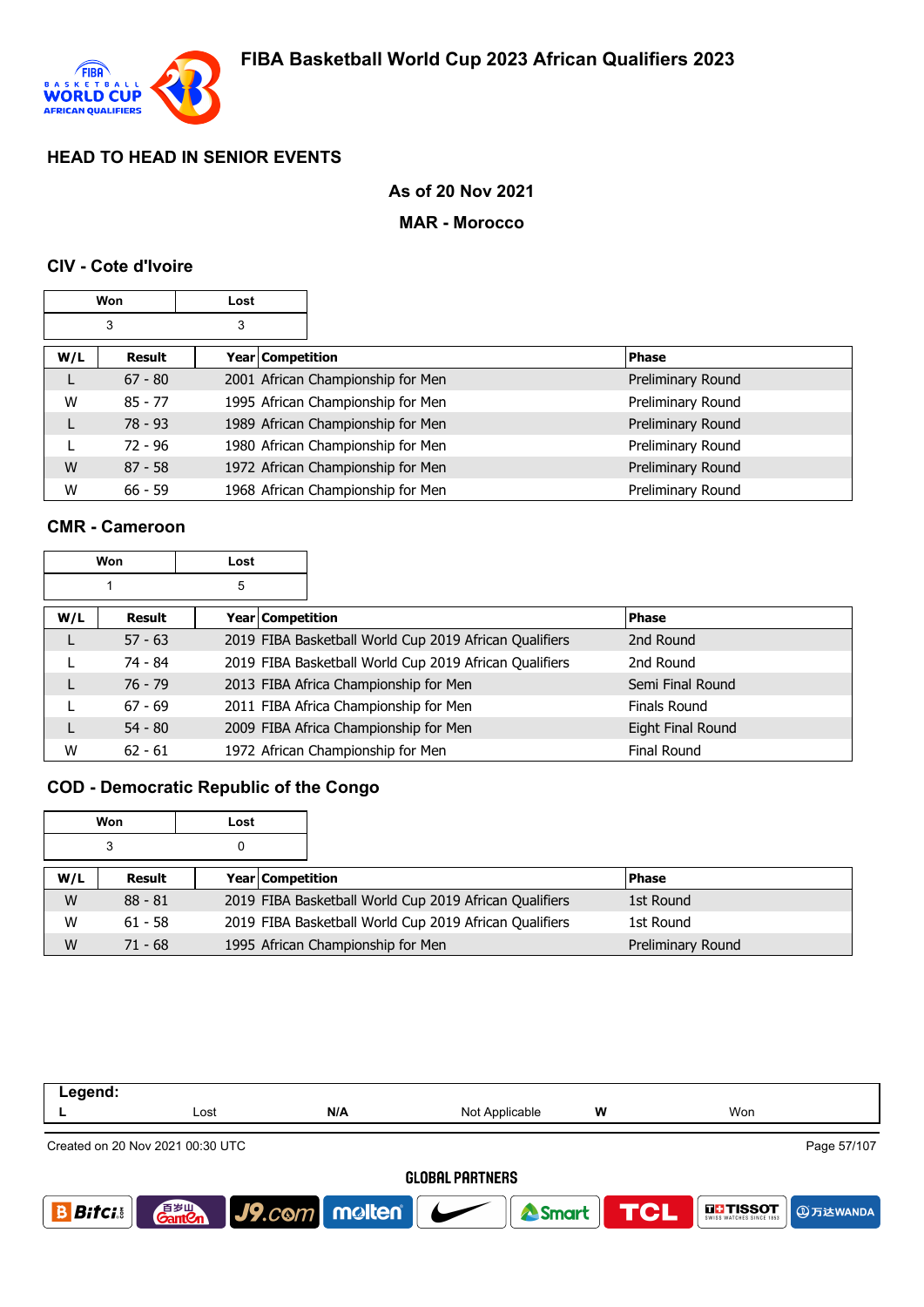

### **As of 20 Nov 2021**

#### **MAR - Morocco**

### **CPV - Cape Verde**

| Won |           | Lost |                                       |                   |
|-----|-----------|------|---------------------------------------|-------------------|
|     |           |      |                                       |                   |
| W/L | Result    |      | Year Competition                      | <b>Phase</b>      |
| W   | $86 - 83$ |      | 2009 FIBA Africa Championship for Men | Preliminary Round |
|     | $80 - 85$ |      | 2007 FIBA Africa Championship for Men | Preliminary Round |
|     | $71 - 73$ |      | 1999 African Championship for Men     | Preliminary Round |

# **EGY - Egypt**

| Won |            | Lost                    |                                                        |                        |
|-----|------------|-------------------------|--------------------------------------------------------|------------------------|
|     | 2          | 7                       |                                                        |                        |
| W/L | Result     | <b>Year Competition</b> |                                                        | <b>Phase</b>           |
| L   | $53 - 59$  |                         | 2019 FIBA Basketball World Cup 2019 African Qualifiers | 1st Round              |
|     | $63 - 67$  |                         | 2019 FIBA Basketball World Cup 2019 African Qualifiers | 1st Round              |
| W   | $66 - 62$  | 2017 FIBA AfroBasket    |                                                        | <b>Quarter Finals</b>  |
| L   | $62 - 88$  |                         | 2009 FIBA Africa Championship for Men                  | Classification Round I |
| W   | $88 - 82$  |                         | 2001 African Championship for Men                      | Preliminary Round      |
|     | $42 - 73$  |                         | 1999 African Championship for Men                      | Preliminary Round      |
| L   | $69 - 89$  |                         | 1989 African Championship for Men                      | Preliminary Round      |
|     | $89 - 107$ |                         | 1978 African Championship for Men                      | Preliminary Round      |
|     | $69 - 80$  |                         | 1972 African Championship for Men                      | Preliminary Round      |

### **GUI - Guinea**

|     | Won         | Lost |                  |                                                       |                   |
|-----|-------------|------|------------------|-------------------------------------------------------|-------------------|
|     |             |      |                  |                                                       |                   |
| W/L | Result      |      | Year Competition |                                                       | <b>Phase</b>      |
| W   | $111 - 101$ |      |                  | 1980 African Championship for Men                     | Preliminary Round |
| W   | $63 - 44$   |      |                  | 1962 African Championship for Men - Preliminary Round | Group Phase       |

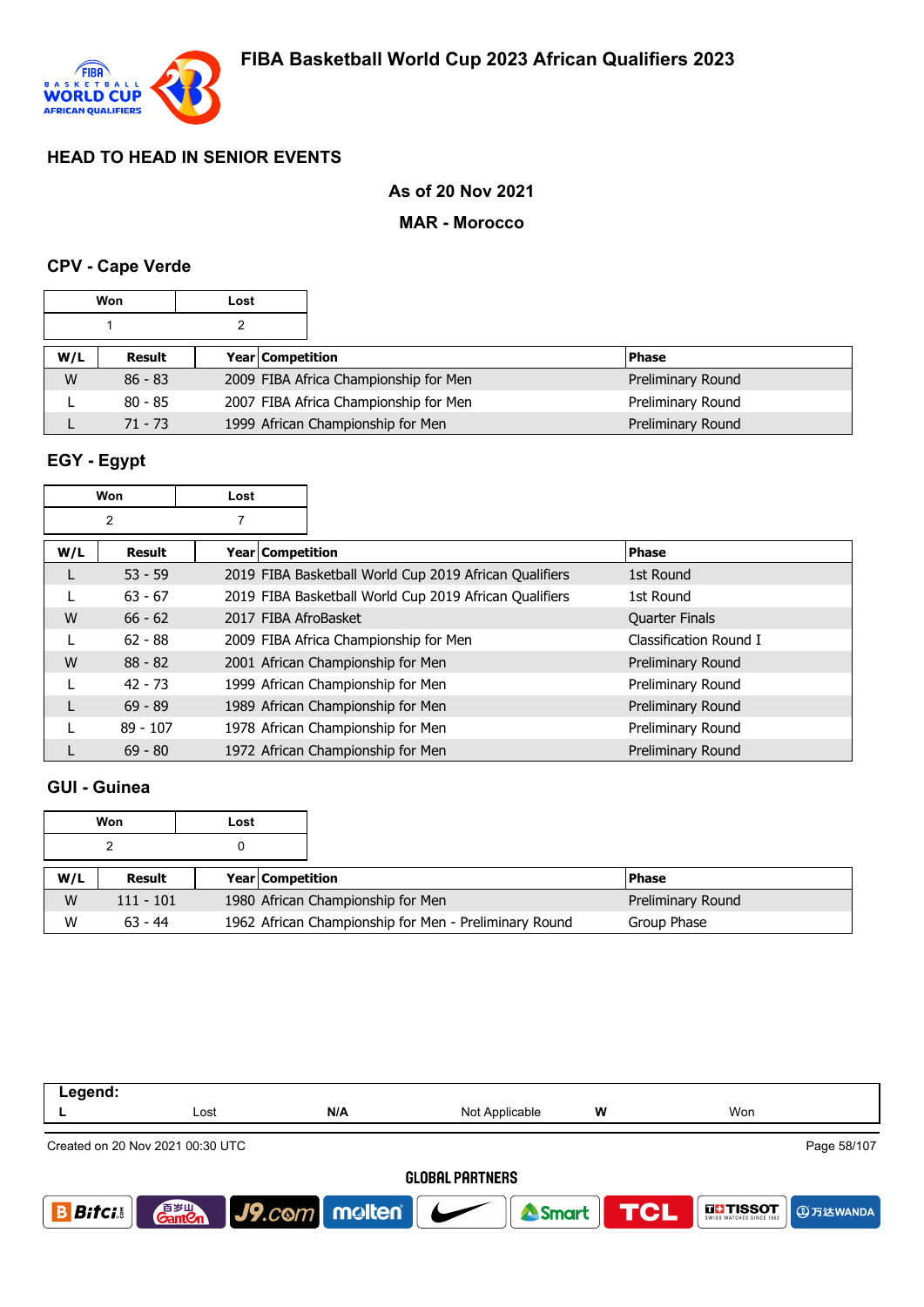

### **As of 20 Nov 2021**

**MAR - Morocco**

# **KEN - Kenya**

|     | Won       | Lost |                                   |
|-----|-----------|------|-----------------------------------|
|     |           |      |                                   |
| W/L | Result    |      | Year   Competition                |
| W   | $87 - 86$ |      | 1989 African Championship for Men |

#### **MLI - Mali**

| Won |           | Lost             |                                                       |                    |
|-----|-----------|------------------|-------------------------------------------------------|--------------------|
|     | 5         | 2                |                                                       |                    |
| W/L | Result    | Year Competition |                                                       | <b>Phase</b>       |
| W   | $80 - 59$ |                  | 2011 FIBA Africa Championship for Men                 | Eight Finals Round |
| W   | $86 - 76$ |                  | 2007 FIBA Africa Championship for Men                 | Semi Final Round   |
| W   | $88 - 83$ |                  | 2001 African Championship for Men                     | Preliminary Round  |
|     | $60 - 68$ |                  | 1999 African Championship for Men                     | Preliminary Round  |
|     | $71 - 77$ |                  | 1995 African Championship for Men                     | Final              |
| W   | $79 - 68$ |                  | 1968 African Championship for Men                     | Preliminary Round  |
| W   | $75 - 48$ |                  | 1964 African Championship for Men - Preliminary Round | Group Phase        |

# **NGR - Nigeria**

| Won |            | Lost |                  |                                       |                             |
|-----|------------|------|------------------|---------------------------------------|-----------------------------|
| 3   |            |      |                  |                                       |                             |
| W/L | Result     |      | Year Competition |                                       | <b>Phase</b>                |
|     | $87 - 105$ |      |                  | 2013 FIBA Africa Championship for Men | <b>Final Round</b>          |
|     | $66 - 79$  |      |                  | 2001 African Championship for Men     | <b>Classification Round</b> |
|     | $52 - 63$  |      |                  | 1995 African Championship for Men     | Preliminary Round           |
| W   | $98 - 94$  |      |                  | 1978 African Championship for Men     | <b>Final Round</b>          |

|                        | Legend:                                         |                             |     |                |                |     |                   |  |
|------------------------|-------------------------------------------------|-----------------------------|-----|----------------|----------------|-----|-------------------|--|
|                        |                                                 | Lost                        | N/A | Not Applicable |                | w   | Won               |  |
|                        | Page 59/107<br>Created on 20 Nov 2021 00:30 UTC |                             |     |                |                |     |                   |  |
| <b>GLOBAL PARTNERS</b> |                                                 |                             |     |                |                |     |                   |  |
|                        | <b>Bitci</b> s                                  | <b>Ganten</b> J9.com molten |     |                | <b>A</b> Smart | TCL | <b>THE TISSOT</b> |  |
|                        |                                                 |                             |     |                |                |     |                   |  |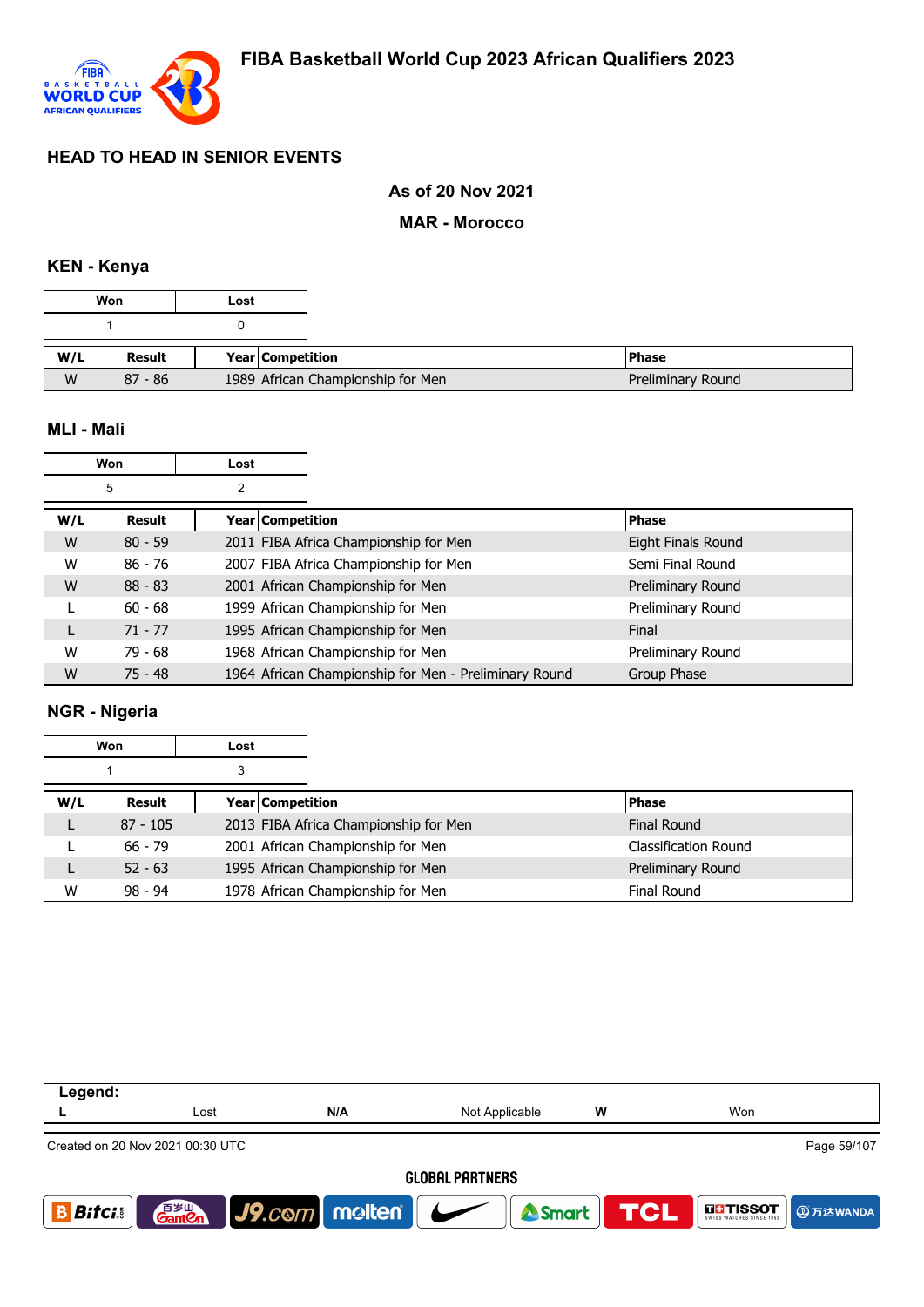

#### **As of 20 Nov 2021**

**MAR - Morocco**

### **RWA - Rwanda**

| Won |           | Lost |                                       |                   |
|-----|-----------|------|---------------------------------------|-------------------|
|     | 3         | 0    |                                       |                   |
| W/L | Result    |      | <b>Year Competition</b>               | <b>Phase</b>      |
| W   | $87 - 57$ |      | 2013 FIBA Africa Championship for Men | Preliminary Round |
| W   | $85 - 84$ |      | 2009 FIBA Africa Championship for Men | Preliminary Round |
| W   | $74 - 68$ |      | 2007 FIBA Africa Championship for Men | Preliminary Round |

### **SEN - Senegal**

| Won |            | Lost             |  |                                                       |                    |
|-----|------------|------------------|--|-------------------------------------------------------|--------------------|
|     | 3          | 11               |  |                                                       |                    |
| W/L | Result     | Year Competition |  |                                                       | <b>Phase</b>       |
|     | $62 - 73$  |                  |  | 2017 FIBA AfroBasket                                  | 3rd Place Game     |
|     | $71 - 77$  | 2015 Afrobasket  |  |                                                       | Group Phase        |
|     | $65 - 79$  |                  |  | 2011 FIBA Africa Championship for Men                 | Preliminary Round  |
|     | $75 - 96$  |                  |  | 2011 FIBA Africa Championship for Men                 | Semi-Finals Round  |
| W   | $75 - 73$  |                  |  | 2009 FIBA Africa Championship for Men                 | Eight Final Round  |
| L   | $68 - 79$  |                  |  | 2007 FIBA Africa Championship for Men                 | <b>Final Round</b> |
| L   | $60 - 70$  |                  |  | 2005 FIBA Africa Championship for Men                 | Preliminary Round  |
|     | $57 - 74$  |                  |  | 1999 African Championship for Men                     | Preliminary Round  |
|     | $57 - 66$  |                  |  | 1992 African Championship for Men                     | Preliminary Round  |
|     | $87 - 126$ |                  |  | 1980 African Championship for Men                     | Semi-Finals        |
|     | $60 - 67$  |                  |  | 1968 African Championship for Men                     | <b>Final Round</b> |
|     | $38 - 42$  |                  |  | 1968 Olympic Games: Tournament for Men                | <b>Final Round</b> |
| W   | $59 - 44$  |                  |  | 1965 African Championship for Men - Preliminary Round | Group Phase        |
| W   | $58 - 54$  |                  |  | 1964 African Championship for Men - Preliminary Round | Group Phase        |

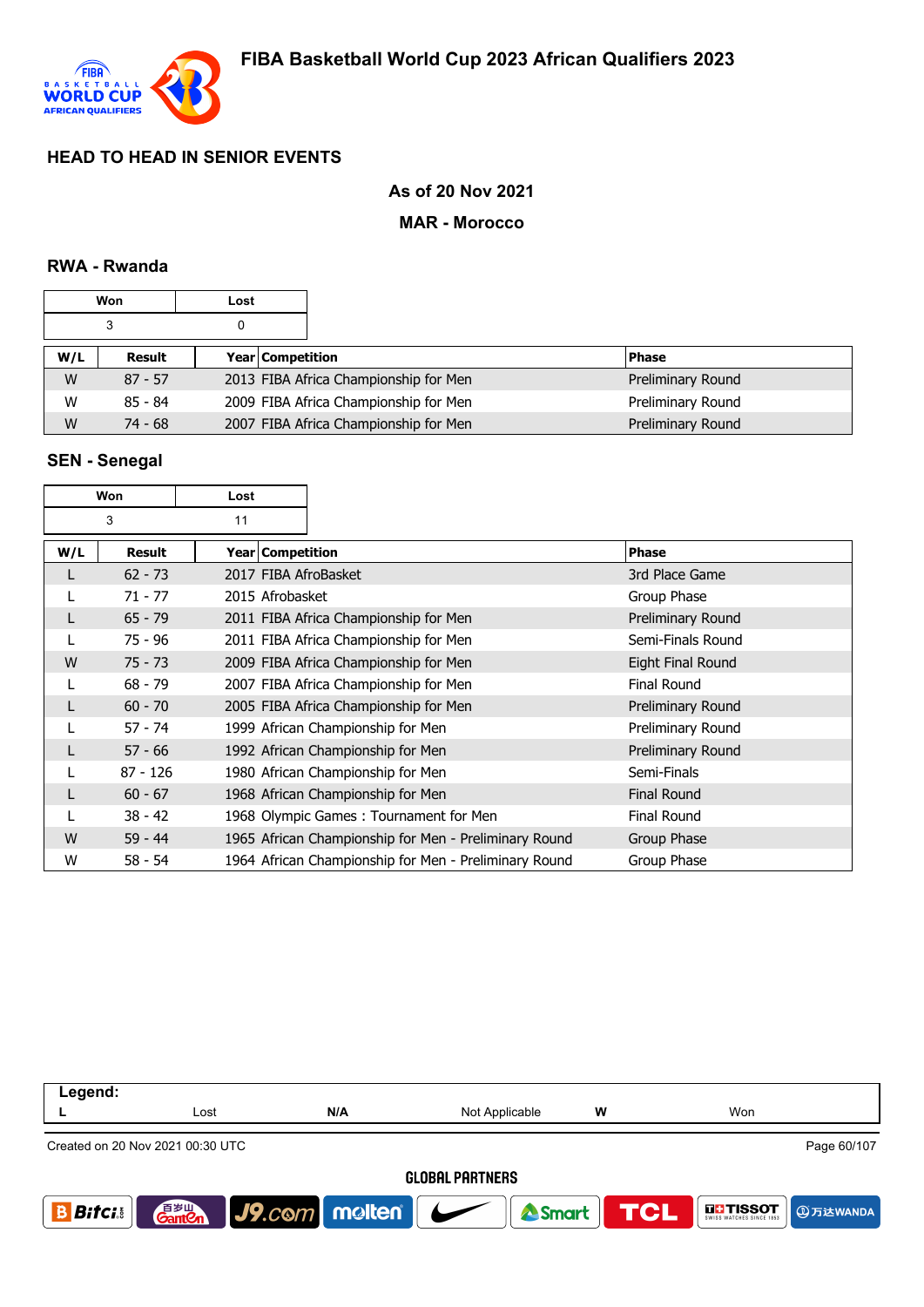

### **As of 20 Nov 2021**

### **MAR - Morocco**

#### **TUN - Tunisia**

| Won |               | Lost                    |                                                          |                      |
|-----|---------------|-------------------------|----------------------------------------------------------|----------------------|
|     | 6             | 13                      |                                                          |                      |
| W/L | <b>Result</b> | <b>Year Competition</b> |                                                          | Phase                |
|     | $50 - 65$     |                         | 2019 FIBA Basketball World Cup 2019 African Qualifiers   | 2nd Round            |
|     | $51 - 89$     |                         | 2019 FIBA Basketball World Cup 2019 African Qualifiers   | 2nd Round            |
| L   | $67 - 79$     |                         | 2017 FIBA AfroBasket - Preliminaries                     | Zone 1               |
| L   | $57 - 71$     |                         | 2017 FIBA AfroBasket - Preliminaries                     | Zone 1               |
| L   | $52 - 60$     | 2017 FIBA AfroBasket    |                                                          | Semi Finals          |
|     | $68 - 69$     | 2015 Afrobasket         |                                                          | Round of 16          |
| L   | $54 - 56$     |                         | 2013 FIBA Africa Championship for Men                    | Preliminary Round    |
| L   | $67 - 86$     |                         | 2011 FIBA Africa Championship for Men                    | Quarter Finals Round |
| W   | $80 - 77$     |                         | 2009 FIBA Africa Championship for Men                    | Qualifying Round     |
| L   | $71 - 82$     |                         | 2009 FIBA Africa Championship for Men                    | Qualifying Round     |
| L   | $79 - 98$     |                         | 2009 FIBA Africa Championship for Men                    | Preliminary Round    |
|     | $61 - 70$     |                         | 2005 FIBA Africa Championship for Men - Qualifying Round | Group Phase          |
| W   | $81 - 72$     |                         | 2005 FIBA Africa Championship for Men - Qualifying Round | Group Phase          |
| w   | $83 - 72$     |                         | 2005 FIBA Africa Championship for Men                    | Semi-Finals          |
| L   | $76 - 80$     |                         | 2001 African Championship for Men                        | Preliminary Round    |
| W   | $2 - 0$       |                         | 1992 African Championship for Men                        | Preliminary Round    |
| L   | $64 - 68$     |                         | 1989 African Championship for Men                        | Preliminary Round    |
| W   | $70 - 57$     |                         | 1965 African Championship for Men - Preliminary Round    | Group Phase          |
| W   | $59 - 55$     |                         | 1964 African Championship for Men - Preliminary Round    | Group Phase          |

# **UGA - Uganda**

|     | Won       | Lost                 |
|-----|-----------|----------------------|
|     |           |                      |
| W/L | Result    | Year Competition     |
| W   | $79 - 70$ | 2017 FIBA AfroBasket |

| Legend:                                         |                                    |                                                 |                |   |                                             |  |
|-------------------------------------------------|------------------------------------|-------------------------------------------------|----------------|---|---------------------------------------------|--|
|                                                 | Lost                               | N/A                                             | Not Applicable | w | Won                                         |  |
| Page 61/107<br>Created on 20 Nov 2021 00:30 UTC |                                    |                                                 |                |   |                                             |  |
| <b>GLOBAL PARTNERS</b>                          |                                    |                                                 |                |   |                                             |  |
| <b>Bitci</b>                                    | 音 <sub>罗山</sub><br>Gant <b>C</b> n | $\vert$ J9.com   molten $\vert$ $\vert$ $\vert$ | Smart          |   | <b>TCL</b><br><b>GLI TISSOT</b><br>9万达WANDA |  |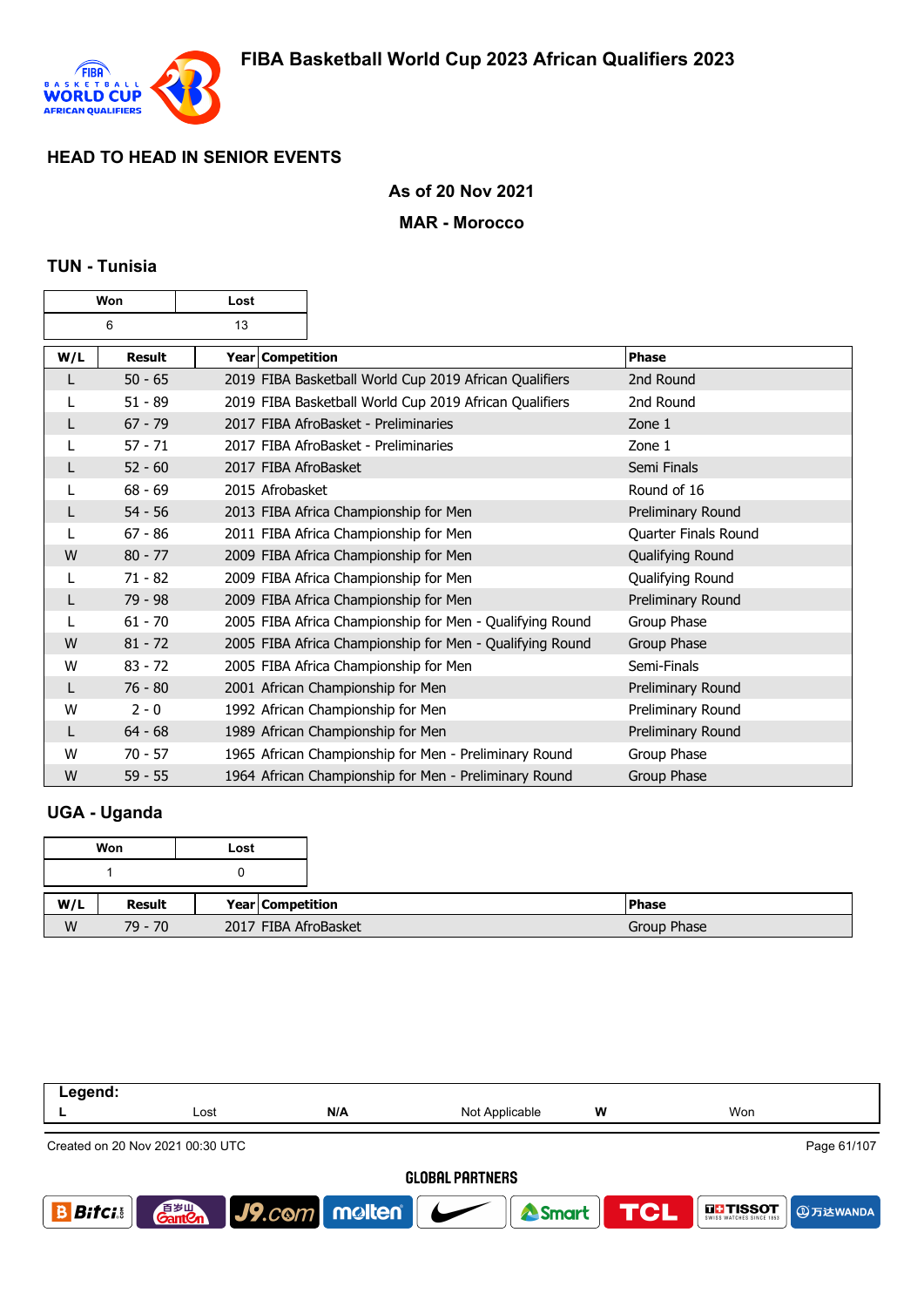

**Total Summary**

# **HEAD TO HEAD IN SENIOR EVENTS**

#### **As of 20 Nov 2021**

**MLI - Mali**

| TOLAI SUITIITIATY                |              |                |                |                |      |                |
|----------------------------------|--------------|----------------|----------------|----------------|------|----------------|
| <b>Team Name</b>                 | Win %        | <b>Played</b>  | Won            | Lost           | For  | <b>Against</b> |
| Democratic Republic of the Congo | 100          | 1              | 1              | 0              | 87   | 82             |
| Uganda                           | 100          | 2              | 2              | 0              | 174  | 156            |
| Guinea                           | 66           | 3              | $\overline{2}$ | $\mathbf{1}$   | 197  | 169            |
| Cape Verde                       | 55           | 9              | 5              | 4              | 605  | 566            |
| Cote d'Ivoire                    | 54           | 11             | 6              | 5              | 782  | 749            |
| Cameroon                         | 50           | 4              | 2              | 2              | 251  | 296            |
| Kenya                            | 50           | $\overline{2}$ | 1              | 1              | 144  | 142            |
| Tunisia                          | 44           | 9              | 4              | 5              | 651  | 654            |
| Rwanda                           | 33           | 3              | $\mathbf{1}$   | $\overline{2}$ | 220  | 230            |
| Morocco                          | 28           | 7              | 2              | 5              | 479  | 539            |
| Central African Republic         | 22           | 9              | 2              | 7              | 631  | 645            |
| Senegal                          | 21           | 23             | 5              | 18             | 1413 | 1577           |
| Nigeria                          | 18           | 11             | 2              | 9              | 761  | 840            |
| Egypt                            | 18           | 11             | 2              | 9              | 714  | 839            |
| Angola                           | $\mathbf{0}$ | 10             | $\mathbf{0}$   | 10             | 574  | 801            |
| South Sudan                      | N/A          | $\mathbf 0$    | $\Omega$       | 0              | 0    | 0              |
| Total                            | 32           | 115            | 37             | 78             | 7683 | 8285           |

#### **Overview per opponent**

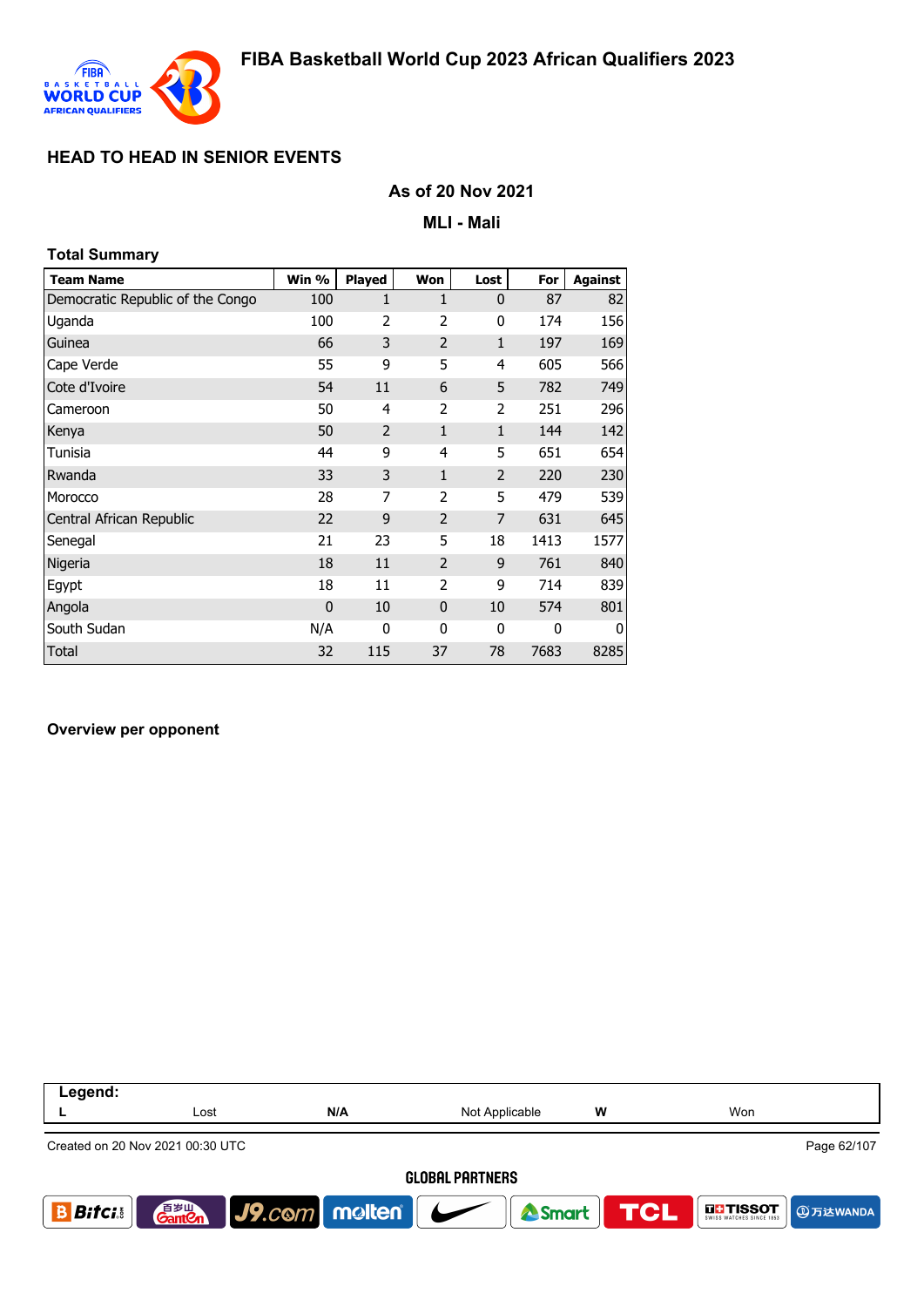

#### **As of 20 Nov 2021**

**MLI - Mali**

### **ANG - Angola**

|     | Won           | Lost             |                                                                |                   |  |
|-----|---------------|------------------|----------------------------------------------------------------|-------------------|--|
|     | 0             | 10               |                                                                |                   |  |
| W/L | <b>Result</b> | Year Competition |                                                                | <b>Phase</b>      |  |
| L   | $36 - 82$     |                  | 2013 FIBA Africa Championship for Men                          | Eight Final Round |  |
|     | $74 - 79$     |                  | 2009 FIBA Africa Championship for Men                          | Preliminary Round |  |
| L   | $50 - 67$     |                  | 2005 FIBA Africa Championship for Men<br><b>Quarter Finals</b> |                   |  |
|     | $69 - 77$     |                  | 1999 African Championship for Men                              | Final Round       |  |
|     | $49 - 69$     |                  | 1997 African Championship for Men                              | Preliminary Round |  |
|     | $51 - 90$     |                  | 1995 African Championship for Men                              | Preliminary Round |  |
| L   | $59 - 91$     |                  | 1992 African Championship for Men                              | Semi-Finals       |  |
|     | $55 - 92$     |                  | 1989 African Championship for Men<br>Semi-Finals               |                   |  |
|     | $60 - 81$     |                  | 1987 African Championship for Men                              | Preliminary Round |  |
|     | $71 - 73$     |                  | 1987 African Championship for Men                              | Final             |  |

#### **CAF - Central African Republic**

|     | Won            | Lost |                                                           |                                                        |  |                    |
|-----|----------------|------|-----------------------------------------------------------|--------------------------------------------------------|--|--------------------|
|     | $\overline{2}$ |      |                                                           |                                                        |  |                    |
| W/L | Result         |      | Year   Competition                                        |                                                        |  | <b>Phase</b>       |
|     | $57 - 75$      |      |                                                           | 2019 FIBA Basketball World Cup 2019 African Qualifiers |  | 2nd Round          |
| W   | $66 - 65$      |      |                                                           | 2019 FIBA Basketball World Cup 2019 African Qualifiers |  | 2nd Round          |
| L   | $74 - 80$      |      | 2009 FIBA Africa Championship for Men<br>Semi-Final Round |                                                        |  |                    |
|     | $64 - 68$      |      |                                                           | 2005 FIBA Africa Championship for Men                  |  | Semi-Finals        |
| L   | $64 - 66$      |      |                                                           | 1997 African Championship for Men                      |  | Final              |
|     | $66 - 67$      |      |                                                           | 1989 African Championship for Men                      |  | Preliminary Round  |
| L   | $73 - 74$      |      |                                                           | 1987 African Championship for Men                      |  | Semi-Finals        |
| W   | $107 - 74$     |      |                                                           | 1972 African Championship for Men                      |  | Final Round        |
|     | $60 - 76$      |      |                                                           | 1968 African Championship for Men                      |  | <b>Final Round</b> |

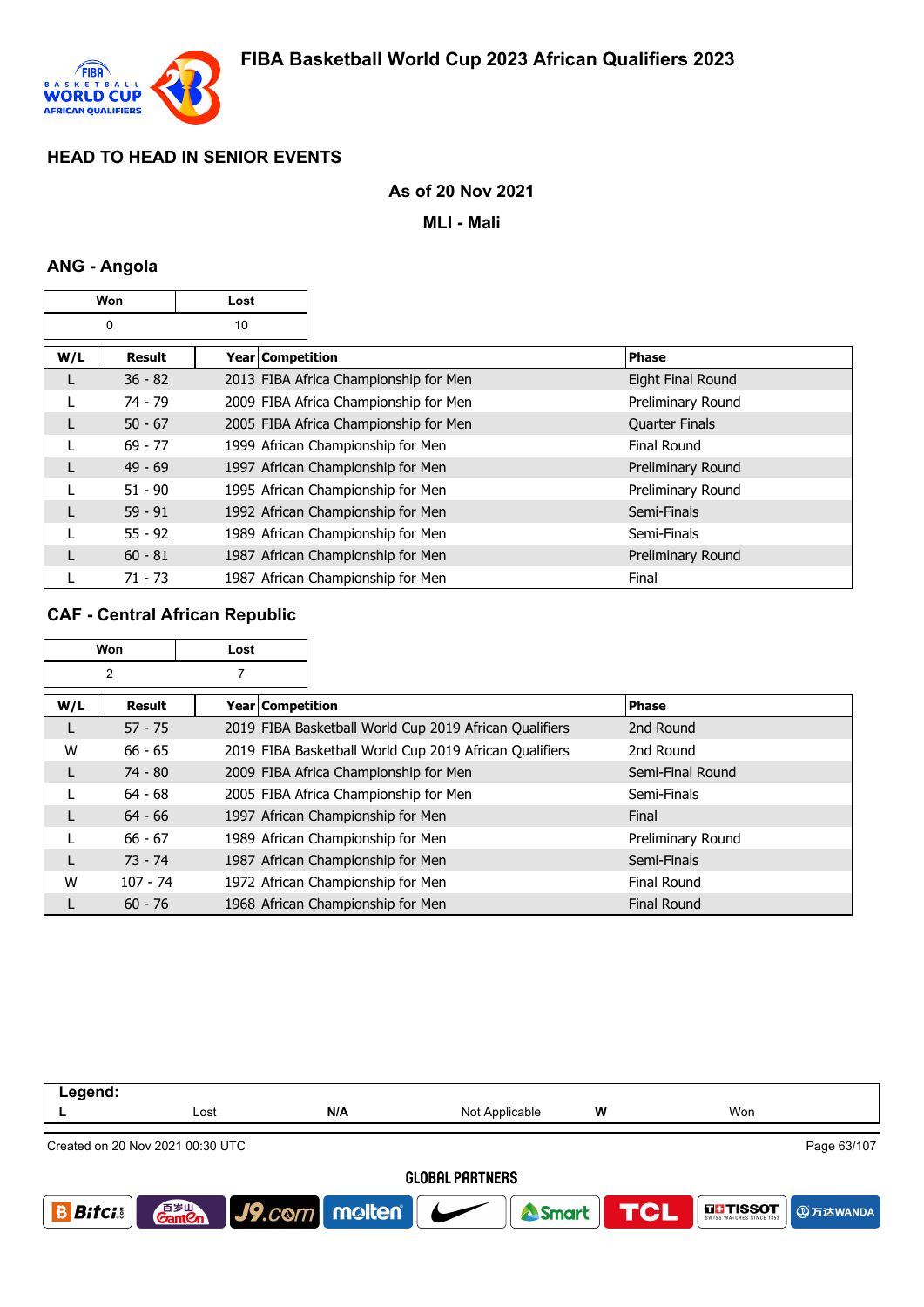

### **As of 20 Nov 2021**

**MLI - Mali**

### **CIV - Cote d'Ivoire**

|     | Won<br>Lost |                      |                                                        |                   |
|-----|-------------|----------------------|--------------------------------------------------------|-------------------|
|     | 6           | 5                    |                                                        |                   |
| W/L | Result      | Year   Competition   |                                                        | <b>Phase</b>      |
| L   | $67 - 90$   | 2021 FIBA AfroBasket |                                                        | Group Phase       |
|     | $49 - 69$   |                      | 2019 FIBA Basketball World Cup 2019 African Qualifiers | 2nd Round         |
| L   | $59 - 69$   |                      | 2019 FIBA Basketball World Cup 2019 African Qualifiers | 2nd Round         |
| W   | $92 - 63$   | 2017 FIBA AfroBasket |                                                        | Group Phase       |
| W   | $76 - 57$   | 2015 Afrobasket      |                                                        | Round of 16       |
| W   | $71 - 58$   |                      | 2009 FIBA Africa Championship for Men                  | Eight Final Round |
| L   | $63 - 65$   |                      | 2007 FIBA Africa Championship for Men                  | Preliminary Round |
| W   | $87 - 71$   |                      | 2005 FIBA Africa Championship for Men                  | Preliminary Round |
| W   | $79 - 71$   |                      | 2001 African Championship for Men                      | Preliminary Round |
| L   | $58 - 74$   |                      | 1992 African Championship for Men                      | Preliminary Round |
| W   | $81 - 62$   |                      | 1968 African Championship for Men                      | Preliminary Round |

#### **CMR - Cameroon**

|     | Won       | Lost |                                       |                   |
|-----|-----------|------|---------------------------------------|-------------------|
|     | 2         |      |                                       |                   |
| W/L | Result    |      | Year Competition                      | <b>Phase</b>      |
|     | $56 - 70$ |      | 2015 Afrobasket                       | Group Phase       |
|     | $35 - 89$ |      | 2013 FIBA Africa Championship for Men | Preliminary Round |
| W   | $65 - 61$ |      | 1992 African Championship for Men     | Preliminary Round |
| W   | $95 - 76$ |      | 1972 African Championship for Men     | Preliminary Round |

# **COD - Democratic Republic of the Congo**

|     | Won       | Lost |                         |
|-----|-----------|------|-------------------------|
|     |           |      |                         |
| W/L | Result    |      | <b>Year Competition</b> |
| W   | $87 - 82$ |      | 2017 FIBA AfroBasket    |

| Legend:      |                                  |                                   |                        |   |                                                   |
|--------------|----------------------------------|-----------------------------------|------------------------|---|---------------------------------------------------|
|              | Lost                             | N/A                               | Not Applicable         | w | Won                                               |
|              | Created on 20 Nov 2021 00:30 UTC |                                   |                        |   | Page 64/107                                       |
|              |                                  |                                   | <b>GLOBAL PARTNERS</b> |   |                                                   |
| <b>Bitci</b> | 百岁山<br><b>Gant</b> en            | $\vert$ J9.com   molten   $\vert$ |                        |   | Smart <b>TCL</b><br><b>THE TISSOT</b><br>9万达WANDA |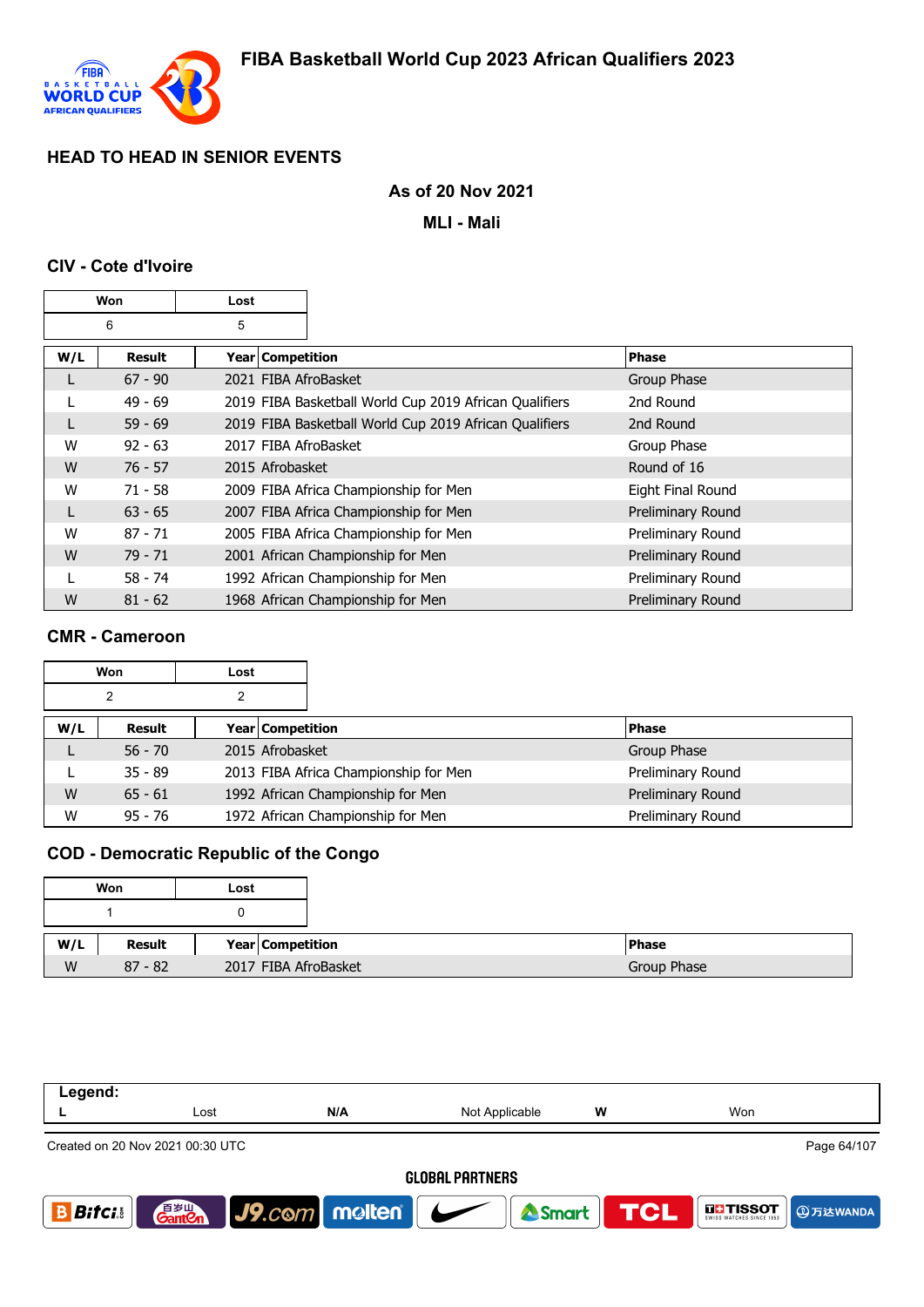

### **As of 20 Nov 2021**

**MLI - Mali**

# **CPV - Cape Verde**

|     | Won<br>Lost |                    |                                                          |                   |
|-----|-------------|--------------------|----------------------------------------------------------|-------------------|
|     | 5           | 4                  |                                                          |                   |
| W/L | Result      | Year   Competition |                                                          | <b>Phase</b>      |
| W   | $61 - 54$   |                    | 2017 FIBA AfroBasket - Preliminaries                     | Zone 2            |
|     | $58 - 64$   |                    | 2017 FIBA AfroBasket - Preliminaries                     | Zone 2            |
|     | $63 - 80$   |                    | 2013 FIBA Africa Championship for Men                    | Qualifying Round  |
| W   | $70 - 60$   |                    | 2013 FIBA Africa Championship for Men                    | Qualifying Round  |
| W   | $73 - 62$   |                    | 2011 FIBA Africa Championship for Men                    | Qualifying Round  |
|     | $71 - 78$   |                    | 2011 FIBA Africa Championship for Men                    | Qualifying Round  |
| W   | $88 - 64$   |                    | 2005 FIBA Africa Championship for Men - Qualifying Round | Group Phase       |
|     | $60 - 64$   |                    | 1999 African Championship for Men                        | Preliminary Round |
| W   | $61 - 40$   |                    | 1997 African Championship for Men                        | Preliminary Round |

# **EGY - Egypt**

| Won<br>Lost |            |                         |                                       |                    |
|-------------|------------|-------------------------|---------------------------------------|--------------------|
| 2<br>9      |            |                         |                                       |                    |
| W/L         | Result     | <b>Year Competition</b> |                                       | <b>Phase</b>       |
|             | $49 - 55$  | 2015 Afrobasket         |                                       | Group Phase        |
|             | $51 - 74$  | 2015 Afrobasket         |                                       | Classification 5-8 |
| W           | $67 - 47$  |                         | 2009 FIBA Africa Championship for Men | Preliminary Round  |
| W           | $73 - 66$  |                         | 2007 FIBA Africa Championship for Men | Preliminary Round  |
|             | $69 - 77$  |                         | 2001 African Championship for Men     | Preliminary Round  |
|             | $55 - 70$  |                         | 1999 African Championship for Men     | Preliminary Round  |
|             | $63 - 75$  |                         | 1999 African Championship for Men     | <b>Final Round</b> |
|             | $82 - 83$  |                         | 1997 African Championship for Men     | Preliminary Round  |
|             | $56 - 108$ |                         | 1992 African Championship for Men     | Preliminary Round  |
|             | $81 - 97$  |                         | 1992 African Championship for Men     | Final              |
|             | $68 - 87$  |                         | 1972 African Championship for Men     | Semi-Finals        |

| Legend:                          |      |                             |     |                        |                  |                   |             |
|----------------------------------|------|-----------------------------|-----|------------------------|------------------|-------------------|-------------|
|                                  | Lost |                             | N/A | Not Applicable         | w                | Won               |             |
| Created on 20 Nov 2021 00:30 UTC |      |                             |     |                        |                  |                   | Page 65/107 |
|                                  |      |                             |     | <b>GLOBAL PARTNERS</b> |                  |                   |             |
| <b>Bitci</b>                     |      | <b>Ganten J9.com molten</b> |     |                        | Smart <b>TCL</b> | <b>THE TISSOT</b> |             |
|                                  |      |                             |     |                        |                  |                   |             |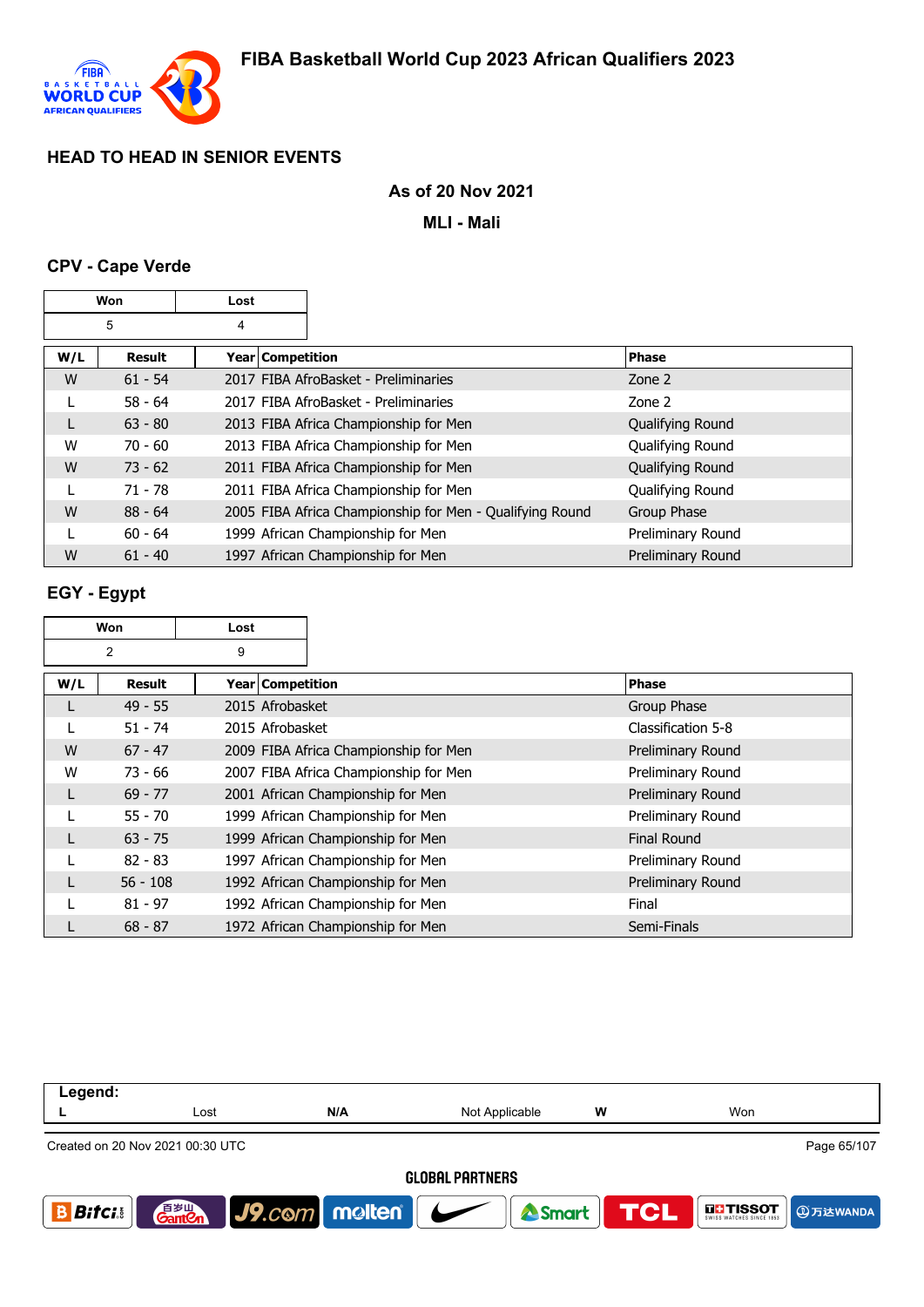

### **As of 20 Nov 2021**

**MLI - Mali**

# **GUI - Guinea**

|     | Won       | Lost |                                                          |              |
|-----|-----------|------|----------------------------------------------------------|--------------|
|     |           |      |                                                          |              |
| W/L | Result    |      | <b>Year Competition</b>                                  | <b>Phase</b> |
|     | $58 - 62$ |      | 2017 FIBA AfroBasket - Preliminaries                     | Zone 2       |
| W   | $64 - 43$ |      | 2017 FIBA AfroBasket - Preliminaries                     | Zone 2       |
| W   | $75 - 64$ |      | 2005 FIBA Africa Championship for Men - Qualifying Round | Group Phase  |

# **KEN - Kenya**

|     | Won       | Lost |                                   |                   |
|-----|-----------|------|-----------------------------------|-------------------|
|     |           |      |                                   |                   |
| W/L | Result    |      | <b>Year Competition</b>           | <b>Phase</b>      |
|     | $66 - 72$ |      | 2021 FIBA AfroBasket              | Group Phase       |
| W   | 78 - 70   |      | 1993 African Championship for Men | Preliminary Round |

#### **MAR - Morocco**

|     | Won           | Lost |                  |                                                       |                    |
|-----|---------------|------|------------------|-------------------------------------------------------|--------------------|
|     | 2             | 5    |                  |                                                       |                    |
| W/L | <b>Result</b> |      | Year Competition |                                                       | <b>Phase</b>       |
| L   | $59 - 80$     |      |                  | 2011 FIBA Africa Championship for Men                 | Eight Finals Round |
| L   | 76 - 86       |      |                  | 2007 FIBA Africa Championship for Men                 | Semi Final Round   |
| L   | $83 - 88$     |      |                  | 2001 African Championship for Men                     | Preliminary Round  |
| W   | $68 - 60$     |      |                  | 1999 African Championship for Men                     | Preliminary Round  |
| W   | $77 - 71$     |      |                  | 1995 African Championship for Men                     | Final              |
|     | $68 - 79$     |      |                  | 1968 African Championship for Men                     | Preliminary Round  |
|     | $48 - 75$     |      |                  | 1964 African Championship for Men - Preliminary Round | Group Phase        |

| Legend:      |                                                 |                                     |                           |   |                                               |  |  |
|--------------|-------------------------------------------------|-------------------------------------|---------------------------|---|-----------------------------------------------|--|--|
|              | Lost                                            | N/A                                 | Not Applicable            | W | Won                                           |  |  |
|              | Page 66/107<br>Created on 20 Nov 2021 00:30 UTC |                                     |                           |   |                                               |  |  |
|              | <b>GLOBAL PARTNERS</b>                          |                                     |                           |   |                                               |  |  |
| <b>Bifci</b> | 音 <sub>罗山</sub><br>Gant <b>C</b> n              | $ $ J9. $c$ © $m$   molten   $\sim$ | <b>A</b> Smart <b>TCL</b> |   | <b>DET TISSOT</b><br>SWASS WATCHES SINCE 1853 |  |  |
|              |                                                 |                                     |                           |   |                                               |  |  |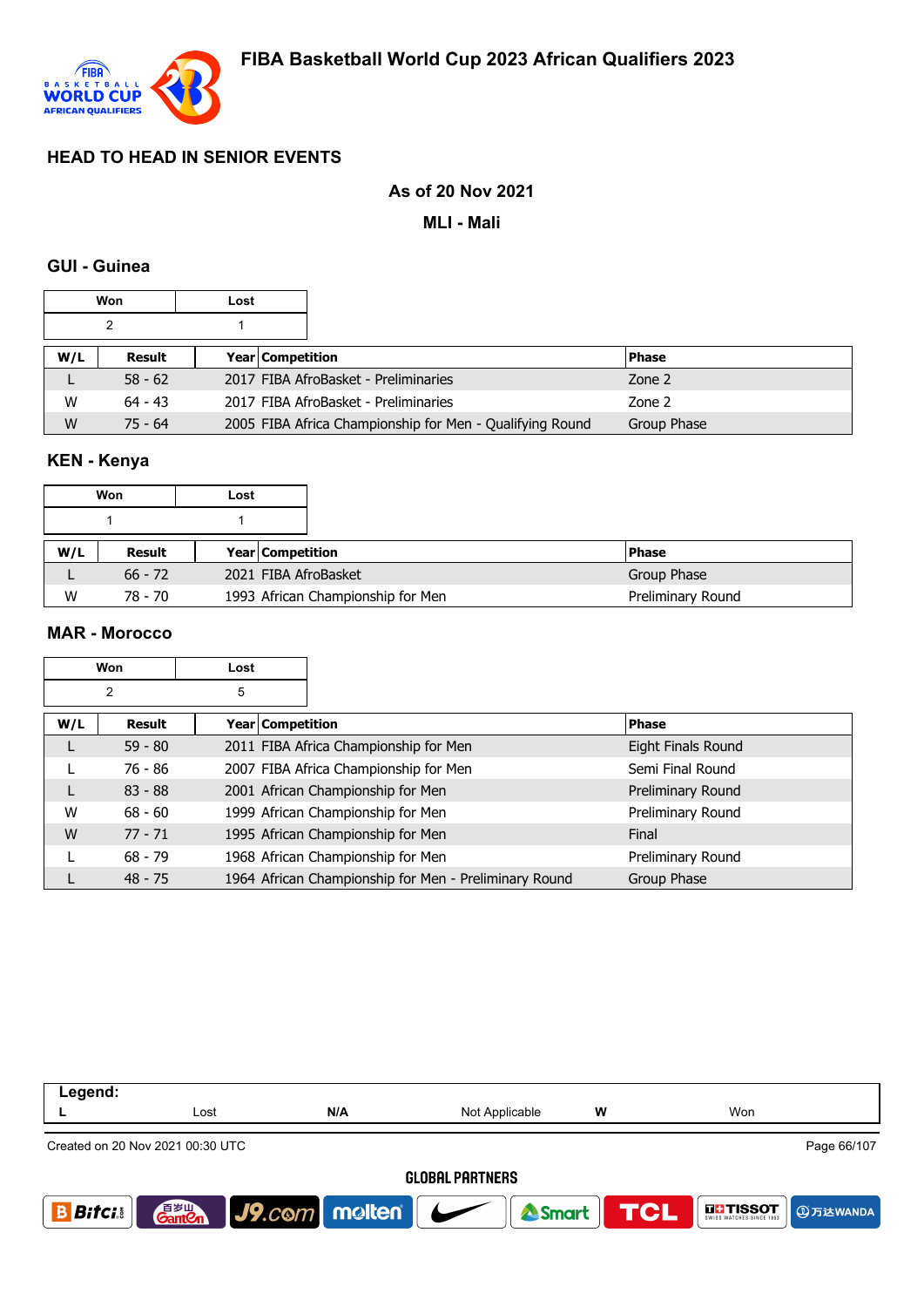

### **As of 20 Nov 2021**

**MLI - Mali**

### **NGR - Nigeria**

| Won |            | Lost                 |                                                        |                   |
|-----|------------|----------------------|--------------------------------------------------------|-------------------|
|     | 2          | 9                    |                                                        |                   |
| W/L | Result     | Year Competition     |                                                        | <b>Phase</b>      |
|     | $73 - 81$  | 2021 FIBA AfroBasket |                                                        | Group Phase       |
|     | $53 - 93$  |                      | 2019 FIBA Basketball World Cup 2019 African Qualifiers | 1st Round         |
|     | $59 - 82$  |                      | 2019 FIBA Basketball World Cup 2019 African Qualifiers | 1st Round         |
|     | $67 - 90$  | 2017 FIBA AfroBasket |                                                        | Group Phase       |
|     | $59 - 74$  |                      | 2013 FIBA Africa Championship for Men                  | Preliminary Round |
|     | $59 - 84$  |                      | 2011 FIBA Africa Championship for Men                  | Preliminary Round |
|     | $70 - 74$  |                      | 2009 FIBA Africa Championship for Men                  | Eight Final Round |
|     | $77 - 83$  |                      | 2005 FIBA Africa Championship for Men                  | Preliminary Round |
| W   | $75 - 63$  |                      | 1992 African Championship for Men                      | Preliminary Round |
|     | $68 - 71$  |                      | 1987 African Championship for Men                      | Preliminary Round |
| W   | $101 - 45$ |                      | 1972 African Championship for Men                      | Preliminary Round |

### **RWA - Rwanda**

|     | Won       | Lost                    |                                                        |                    |
|-----|-----------|-------------------------|--------------------------------------------------------|--------------------|
|     |           |                         |                                                        |                    |
| W/L | Result    | <b>Year Competition</b> |                                                        | <b>Phase</b>       |
|     | 70 - 74   |                         | 2019 FIBA Basketball World Cup 2019 African Qualifiers | 1st Round          |
|     | $72 - 82$ |                         | 2019 FIBA Basketball World Cup 2019 African Qualifiers | 1st Round          |
| W   | 78 - 74   |                         | 2007 FIBA Africa Championship for Men                  | <b>Final Round</b> |

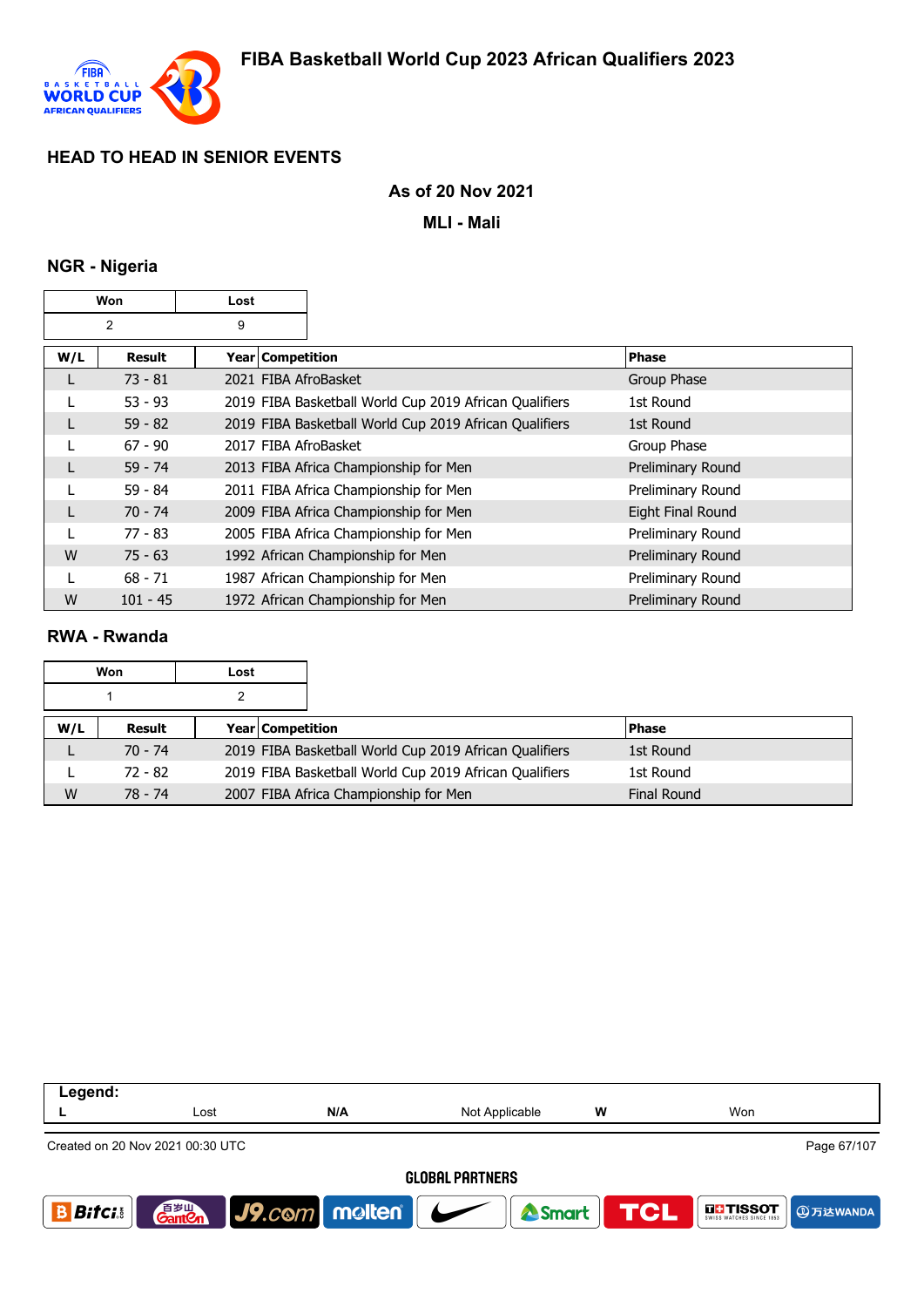

#### **As of 20 Nov 2021**

**MLI - Mali**

#### **SEN - Senegal**

Г

| Won |               | Lost             |                                                        |                    |
|-----|---------------|------------------|--------------------------------------------------------|--------------------|
|     | 5             | 18               |                                                        |                    |
| W/L | <b>Result</b> | Year Competition |                                                        | <b>Phase</b>       |
| L   | $38 - 62$     |                  | 2019 FIBA Basketball World Cup 2019 African Qualifiers | 2nd Round          |
| L   | $71 - 82$     |                  | 2019 FIBA Basketball World Cup 2019 African Qualifiers | 2nd Round          |
| L   | $72 - 79$     |                  | 2017 FIBA AfroBasket - Preliminaries                   | Zone 2             |
| W   | $82 - 37$     |                  | 2017 FIBA AfroBasket - Preliminaries                   | Zone 2             |
| W   | $65 - 43$     | 2015 Afrobasket  |                                                        | <b>GROUP B</b>     |
| W   | $50 - 47$     | 2015 Afrobasket  |                                                        | <b>GROUP B</b>     |
| L   | $54 - 68$     |                  | 2013 FIBA Africa Championship for Men                  | Qualifying Round   |
| L   | $59 - 67$     |                  | 2013 FIBA Africa Championship for Men                  | Qualifying Round   |
| L   | $66 - 71$     |                  | 2011 FIBA Africa Championship for Men                  | Qualifying Round   |
|     | $44 - 66$     |                  | 2011 FIBA Africa Championship for Men                  | Qualifying Round   |
| W   | $69 - 61$     |                  | 2009 FIBA Africa Championship for Men                  | Qualifying Round   |
| L   | $57 - 60$     |                  | 2009 FIBA Africa Championship for Men                  | Qualifying Round   |
| L   | $63 - 74$     |                  | 2009 FIBA Africa Championship for Men                  | <b>Final Round</b> |
| L   | $70 - 85$     |                  | 2007 FIBA Africa Championship for Men                  | Preliminary Round  |
| W   | $78 - 74$     |                  | 1999 African Championship for Men                      | Preliminary Round  |
|     | $76 - 96$     |                  | 1995 African Championship for Men                      | Preliminary Round  |
| L   | $66 - 71$     |                  | 1993 African Championship for Men                      | Preliminary Round  |
|     | $52 - 78$     |                  | 1989 African Championship for Men                      | Preliminary Round  |
| L   | $53 - 65$     |                  | 1989 African Championship for Men                      | Final              |
| L   | $68 - 76$     |                  | 1974 African Championship for Men                      | Preliminary Round  |
| L   | $44 - 76$     |                  | 1972 African Championship for Men                      | Preliminary Round  |
|     | $54 - 62$     |                  | 1968 African Championship for Men                      | Semi-Finals        |
|     | $62 - 77$     |                  | 1964 African Championship for Men - Preliminary Round  | Group Phase        |

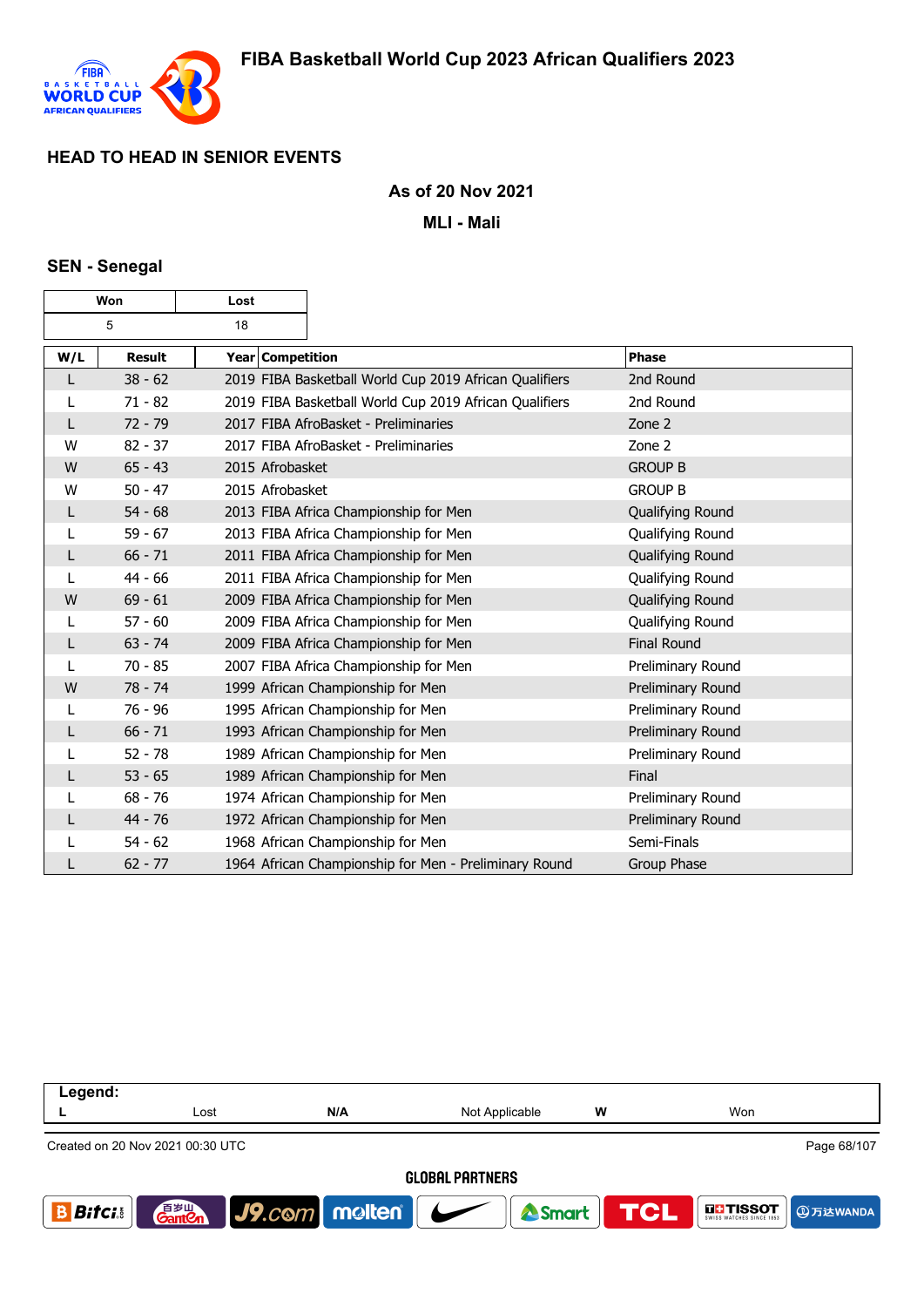

#### **As of 20 Nov 2021**

**MLI - Mali**

#### **TUN - Tunisia**

|     | Won        | Lost |                                                       |                       |
|-----|------------|------|-------------------------------------------------------|-----------------------|
|     | 4          | 5    |                                                       |                       |
| W/L | Result     |      | Year Competition                                      | <b>Phase</b>          |
|     | $60 - 67$  |      | 2015 Afrobasket                                       | <b>Quarter-Finals</b> |
|     | $73 - 74$  |      | 2009 FIBA Africa Championship for Men                 | Quarter Final Round   |
|     | $61 - 80$  |      | 2005 FIBA Africa Championship for Men                 | Preliminary Round     |
| W   | $100 - 89$ |      | 2005 FIBA Africa Championship for Men                 | Final Round           |
| L   | $76 - 77$  |      | 2001 African Championship for Men                     | Preliminary Round     |
| W   | $72 - 68$  |      | 1993 African Championship for Men                     | Semi-Finals           |
| W   | $85 - 75$  |      | 1987 African Championship for Men                     | Preliminary Round     |
| W   | $65 - 54$  |      | 1972 African Championship for Men                     | Preliminary Round     |
|     | $59 - 70$  |      | 1964 African Championship for Men - Preliminary Round | Group Phase           |

#### **UGA - Uganda**

|     | Won       | Lost |                         |                                                        |           |  |
|-----|-----------|------|-------------------------|--------------------------------------------------------|-----------|--|
|     |           |      |                         |                                                        |           |  |
| W/L | Result    |      | <b>Year Competition</b> |                                                        | l Phase   |  |
| W   | 79 - 76   |      |                         | 2019 FIBA Basketball World Cup 2019 African Qualifiers | 1st Round |  |
| W   | $95 - 80$ |      |                         | 2019 FIBA Basketball World Cup 2019 African Qualifiers | 1st Round |  |

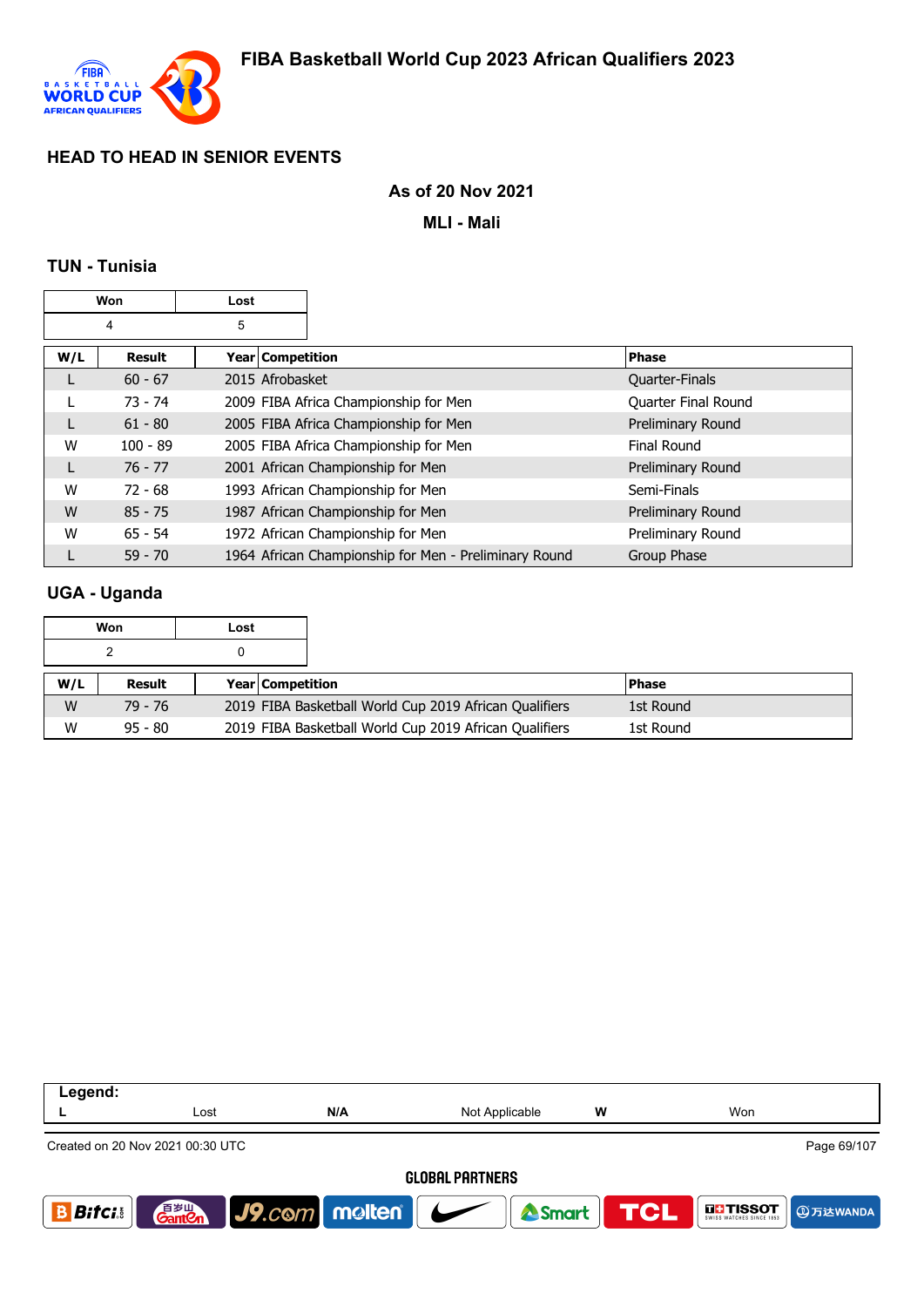

#### **As of 20 Nov 2021**

#### **NGR - Nigeria**

| <b>Total Summary</b>             |             |                |                |                |      |                |
|----------------------------------|-------------|----------------|----------------|----------------|------|----------------|
| <b>Team Name</b>                 | Win %       | <b>Played</b>  | <b>Won</b>     | Lost           | For  | <b>Against</b> |
| Central African Republic         | 100         | 12             | 12             | 0              | 1015 | 7641           |
| Kenya                            | 100         | 1              | 1              | 0              | 71   | 55             |
| Rwanda                           | 100         | 2              | $\overline{2}$ | 0              | 219  | 123            |
| Guinea                           | 100         | 1              | 1              | 0              | 87   | 68             |
| Mali                             | 81          | 11             | 9              | $\overline{2}$ | 840  | 761            |
| Morocco                          | 75          | 4              | 3              | 1              | 341  | 303            |
| Uganda                           | 75          | $\overline{4}$ | 3              | $\mathbf{1}$   | 377  | 291            |
| Cote d'Ivoire                    | 72          | 18             | 13             | 5              | 1344 | 1226           |
| Democratic Republic of the Congo | 66          | 3              | $\overline{2}$ | $\mathbf{1}$   | 237  | 209            |
| Egypt                            | 60          | 5              | 3              | 2              | 353  | 376            |
| Cameroon                         | 60          | 5              | 3              | $\overline{2}$ | 397  | 426            |
| Tunisia                          | 55          | 9              | 5              | 4              | 606  | 650            |
| Senegal                          | 46          | 13             | 6              | 7              | 885  | 985            |
| Angola                           | 11          | 9              | 1              | 8              | 584  | 659            |
| Cape Verde                       | $\mathbf 0$ | $\overline{2}$ | $\mathbf{0}$   | $\overline{2}$ | 129  | 141            |
| South Sudan                      | N/A         | $\Omega$       | 0              | 0              | 0    | 0              |
| <b>Total</b>                     | 65          | 99             | 64             | 35             | 7485 | 7037           |

#### **Overview per opponent**

#### **ANG - Angola**

|     | Won       | Lost |                                       |                    |
|-----|-----------|------|---------------------------------------|--------------------|
|     |           | 8    |                                       |                    |
| W/L | Result    |      | <b>Year Competition</b>               | <b>Phase</b>       |
| W   | $74 - 65$ |      | 2015 Afrobasket                       | Final              |
|     | $68 - 76$ |      | 2011 FIBA Africa Championship for Men | Semi-Finals Round  |
|     | $85 - 93$ |      | 2009 FIBA Africa Championship for Men | Eight Final Round  |
|     | $62 - 67$ |      | 2005 FIBA Africa Championship for Men | Semi-Finals        |
|     | $43 - 54$ |      | 2001 African Championship for Men     | Preliminary Round  |
|     | $57 - 64$ |      | 1999 African Championship for Men     | Preliminary Round  |
|     | $72 - 79$ |      | 1999 African Championship for Men     | <b>Final Round</b> |
|     | $56 - 74$ |      | 1995 African Championship for Men     | Semi-Finals        |
|     | $67 - 87$ |      | 1987 African Championship for Men     | Preliminary Round  |

| -----<br>- 9 - |      |     |                  |   |     |
|----------------|------|-----|------------------|---|-----|
|                | Lost | N/A | nnlır<br>Νc<br>᠃ | W | Won |
|                |      |     |                  |   |     |

Created on 20 Nov 2021 00:30 UTC

**GLOBAL PARTNERS** 

Page 70/107

**A元达WANDA** 

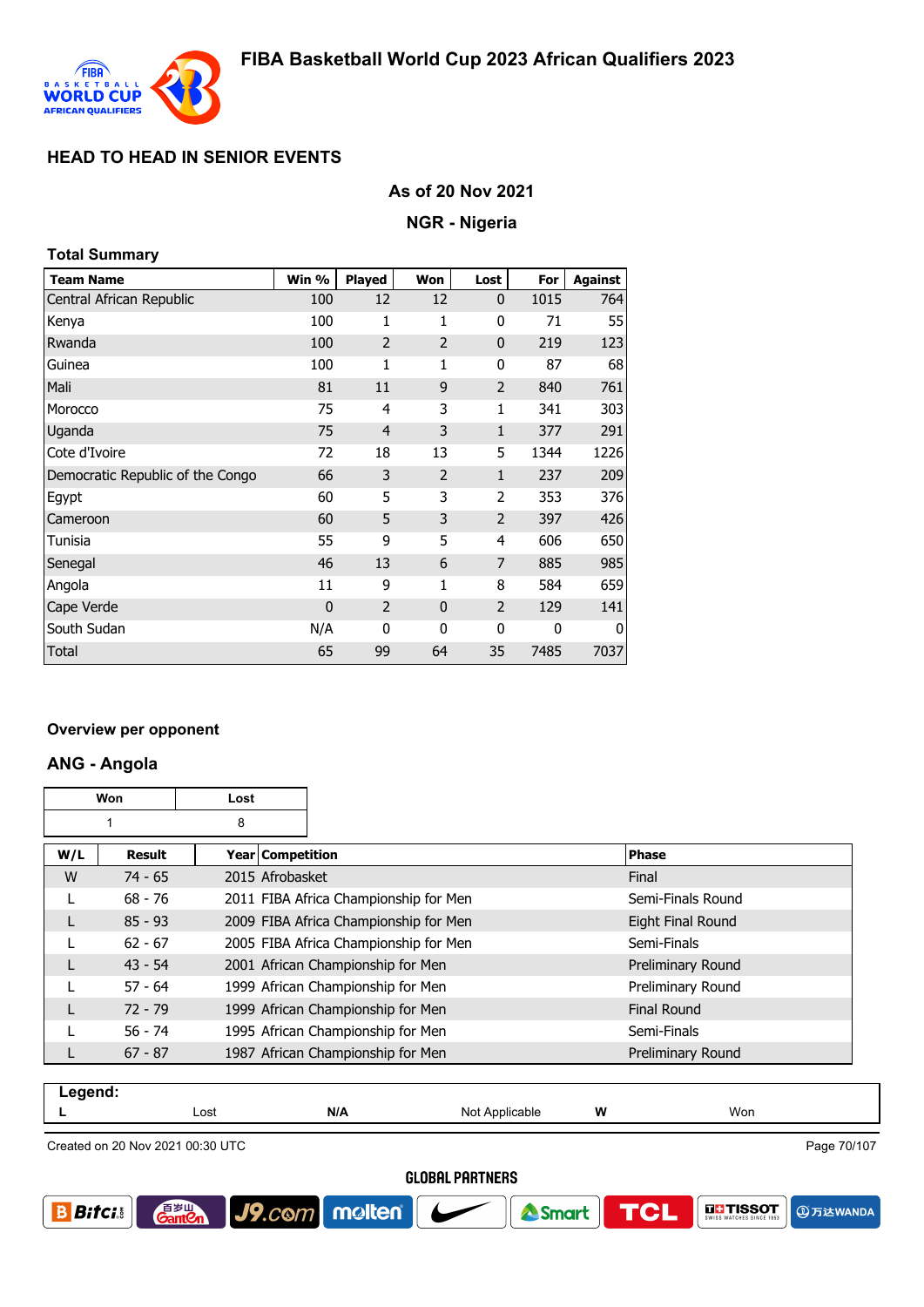

#### **As of 20 Nov 2021**

#### **NGR - Nigeria**

#### **CAF - Central African Republic**

| Won |            | Lost               |                                                        |                       |
|-----|------------|--------------------|--------------------------------------------------------|-----------------------|
|     | 12         | $\mathbf 0$        |                                                        |                       |
| W/L | Result     | Year   Competition |                                                        | <b>Phase</b>          |
| W   | $72 - 59$  |                    | 2019 FIBA Basketball World Cup 2019 African Qualifiers | 2nd Round             |
| W   | $114 - 69$ |                    | 2019 FIBA Basketball World Cup 2019 African Qualifiers | 2nd Round             |
| W   | $88 - 63$  | 2015 Afrobasket    |                                                        | Group Phase           |
| W   | $112 - 75$ |                    | 2013 FIBA Africa Championship for Men                  | Eight Final Round     |
| W   | $94 - 86$  |                    | 2011 FIBA Africa Championship for Men                  | Quarter Finals Round  |
| W   | $80 - 71$  |                    | 2009 FIBA Africa Championship for Men                  | Final Round           |
| W   | $77 - 54$  |                    | 2007 FIBA Africa Championship for Men                  | Preliminary Round     |
| W   | $80 - 46$  |                    | 2007 FIBA Africa Championship for Men                  | Semi Final Round      |
| W   | $63 - 51$  |                    | 2005 FIBA Africa Championship for Men                  | <b>Quarter Finals</b> |
| W   | $59 - 56$  |                    | 2001 African Championship for Men                      | Preliminary Round     |
| W   | $77 - 57$  |                    | 1997 African Championship for Men                      | Preliminary Round     |
| W   | $99 - 77$  |                    | 1992 African Championship for Men                      | Final                 |

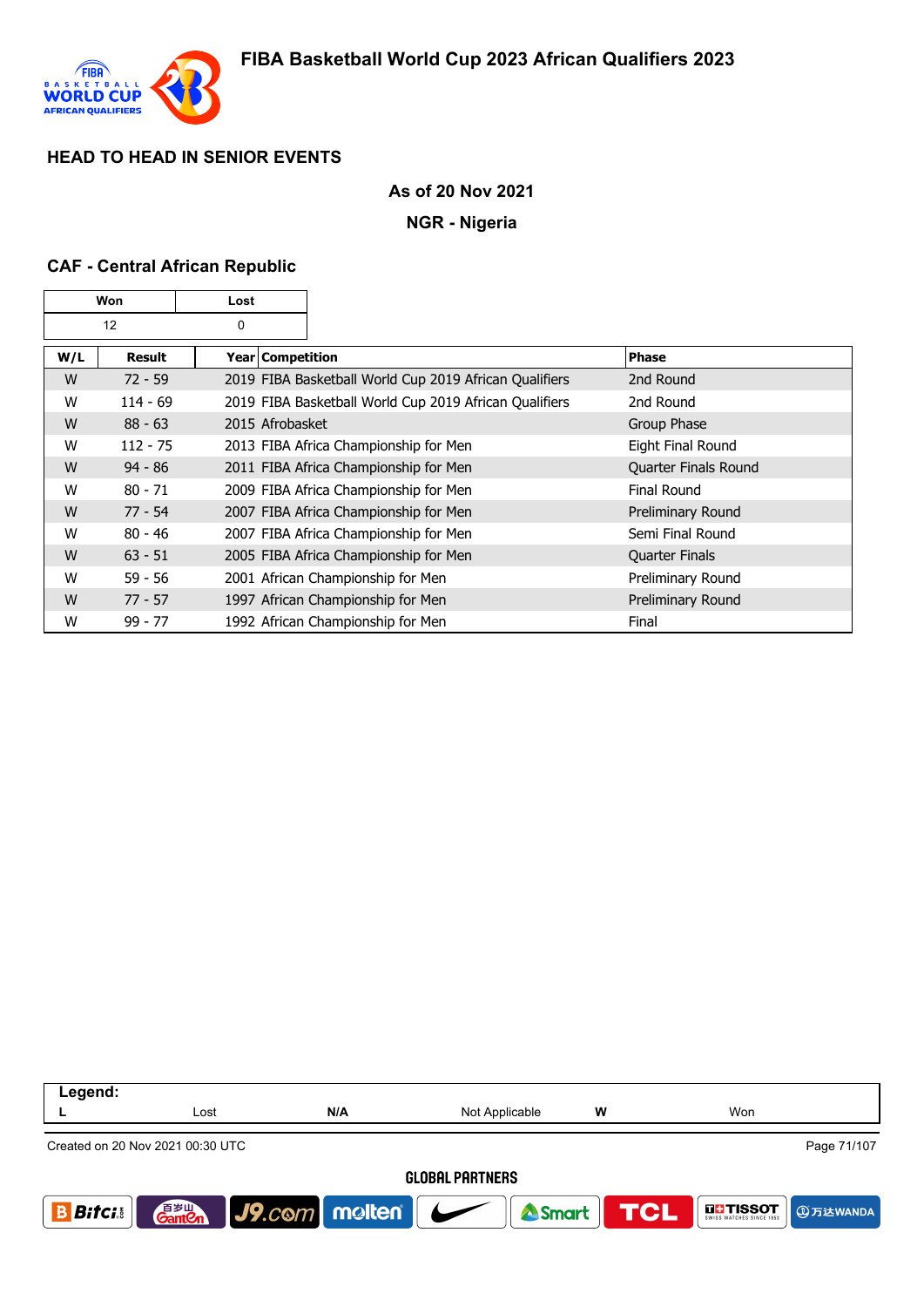

### **As of 20 Nov 2021**

### **NGR - Nigeria**

### **CIV - Cote d'Ivoire**

| Won |           | Lost                 |                                                        |                            |
|-----|-----------|----------------------|--------------------------------------------------------|----------------------------|
|     | 13        | 5                    |                                                        |                            |
| W/L | Result    | Year Competition     |                                                        | Phase                      |
|     | $68 - 77$ | 2021 FIBA AfroBasket |                                                        | Group Phase                |
| W   | $84 - 73$ |                      | 2019 FIBA Basketball World Cup 2019 African Qualifiers | 2nd Round                  |
| L   | $46 - 72$ |                      | 2019 FIBA Basketball World Cup 2019 African Qualifiers | 2nd Round                  |
| W   | $83 - 66$ |                      | 2019 FIBA Basketball World Cup                         | Classification Round 17-32 |
| W   | $78 - 77$ | 2017 FIBA AfroBasket |                                                        | Group Phase                |
| W   | $75 - 65$ |                      | 2011 FIBA Africa Championship for Men                  | Qualifying Round           |
| W   | $72 - 52$ |                      | 2011 FIBA Africa Championship for Men                  | Qualifying Round           |
| W   | $77 - 67$ |                      | 2011 FIBA Africa Championship for Men                  | Finals Round               |
| W   | $55 - 45$ |                      | 2009 FIBA Africa Championship for Men                  | Qualifying Round           |
|     | $52 - 58$ |                      | 2009 FIBA Africa Championship for Men                  | Qualifying Round           |
| W   | $93 - 84$ |                      | 2009 FIBA Africa Championship for Men                  | Preliminary Round          |
| W   | $87 - 56$ |                      | 2005 FIBA Africa Championship for Men                  | Preliminary Round          |
| W   | $80 - 69$ |                      | 1999 African Championship for Men                      | Preliminary Round          |
| W   | $93 - 59$ |                      | 1997 African Championship for Men                      | Preliminary Round          |
| W   | $61 - 57$ |                      | 1995 African Championship for Men                      | Preliminary Round          |
| W   | $75 - 68$ |                      | 1992 African Championship for Men                      | Preliminary Round          |
| L   | $77 - 89$ |                      | 1987 African Championship for Men                      | Final                      |
| L   | $88 - 92$ |                      | 1978 African Championship for Men                      | Preliminary Round          |

### **CMR - Cameroon**

| Won |            | Lost             |                                       |                     |
|-----|------------|------------------|---------------------------------------|---------------------|
| 3   |            | 2                |                                       |                     |
| W/L | Result     | Year Competition |                                       | <b>Phase</b>        |
| W   | $106 - 91$ |                  | 2017 FIBA AfroBasket                  | Quarter Finals      |
| W   | $91 - 84$  |                  | 2013 FIBA Africa Championship for Men | Preliminary Round   |
|     | $80 - 84$  |                  | 2009 FIBA Africa Championship for Men | Quarter Final Round |
| W   | $70 - 66$  |                  | 1992 African Championship for Men     | Preliminary Round   |
|     | $50 - 101$ |                  | 1972 African Championship for Men     | Preliminary Round   |

| Legend:                                         |                                    |                                 |                |   |                              |  |  |  |  |
|-------------------------------------------------|------------------------------------|---------------------------------|----------------|---|------------------------------|--|--|--|--|
|                                                 | Lost                               | N/A                             | Not Applicable | w | Won                          |  |  |  |  |
| Page 72/107<br>Created on 20 Nov 2021 00:30 UTC |                                    |                                 |                |   |                              |  |  |  |  |
| <b>GLOBAL PARTNERS</b>                          |                                    |                                 |                |   |                              |  |  |  |  |
| <b>Bifcis</b>                                   | 音 <sub>岁Ⅲ</sub><br>Gant <b>C</b> n | $ $ J9. $com$ molten $ $ $\sim$ | <b>A</b> Smart |   | <b>TCL</b><br><b>THISSOT</b> |  |  |  |  |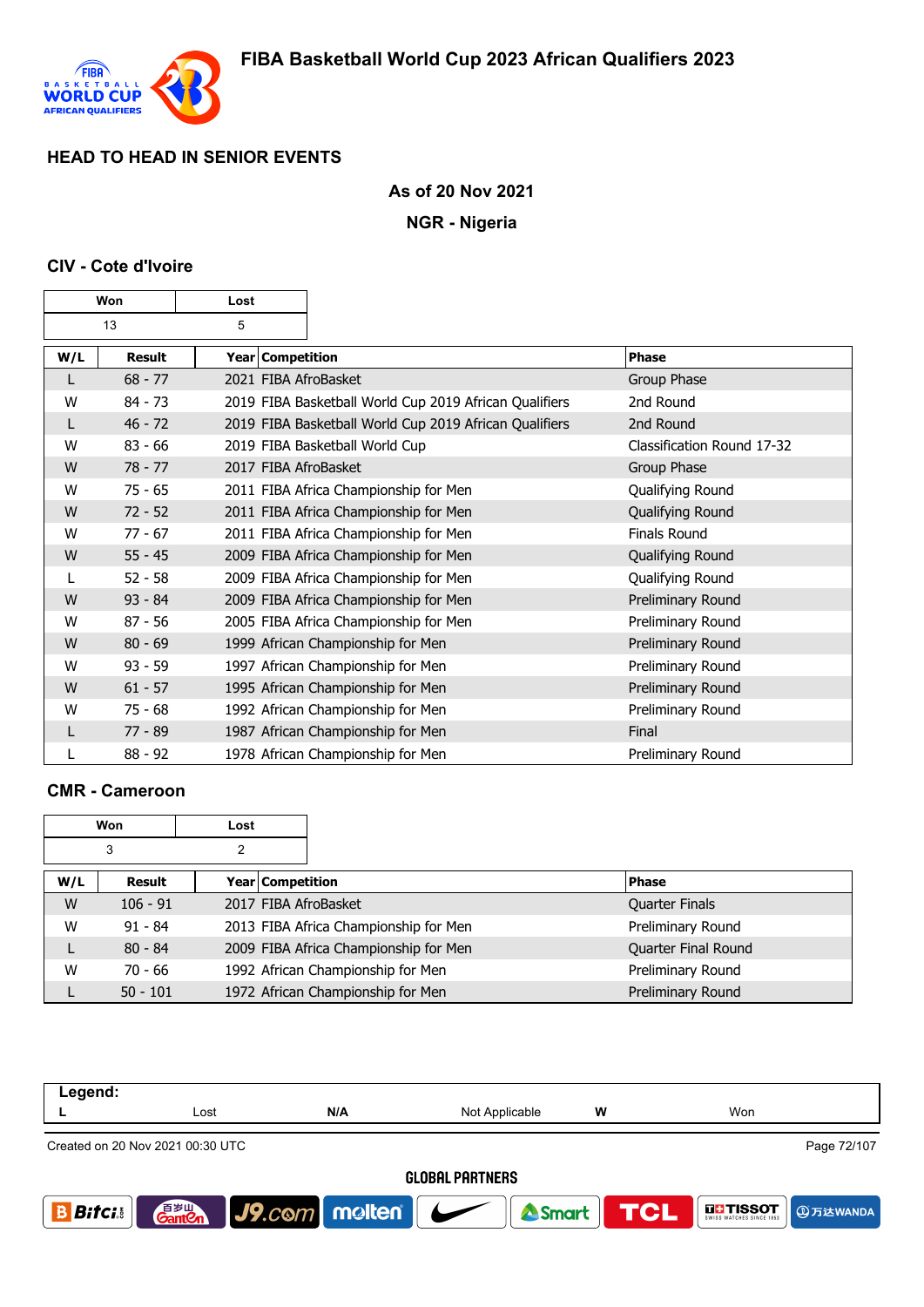

# **As of 20 Nov 2021**

#### **NGR - Nigeria**

# **COD - Democratic Republic of the Congo**

|     | Won       |  |                                       |                   |
|-----|-----------|--|---------------------------------------|-------------------|
|     |           |  |                                       |                   |
| W/L | Result    |  | <b>Year Competition</b>               | <b>Phase</b>      |
|     | $77 - 83$ |  | 2017 FIBA AfroBasket                  | Group Phase       |
| W   | $90 - 74$ |  | 2007 FIBA Africa Championship for Men | Preliminary Round |
| W   | $70 - 52$ |  | 1995 African Championship for Men     | Preliminary Round |

### **CPV - Cape Verde**

|     | Won       | Lost |                                       |                                       |                     |
|-----|-----------|------|---------------------------------------|---------------------------------------|---------------------|
|     |           |      |                                       |                                       |                     |
| W/L | Result    |      | <b>Year Competition</b>               |                                       | <b>IPhase</b>       |
|     | $76 - 79$ |      |                                       | 2013 FIBA Africa Championship for Men | Semi Final Round    |
|     | $53 - 62$ |      | 2007 FIBA Africa Championship for Men |                                       | Quarter Final Round |

# **EGY - Egypt**

|     | Won        | Lost |                  |                                       |                    |
|-----|------------|------|------------------|---------------------------------------|--------------------|
|     | 3          | 2    |                  |                                       |                    |
| W/L | Result     |      | Year Competition |                                       | <b>Phase</b>       |
| W   | $87 - 77$  |      |                  | 2009 FIBA Africa Championship for Men | Eight Final Round  |
| W   | $69 - 54$  |      |                  | 1999 African Championship for Men     | <b>Final Round</b> |
| W   | $61 - 51$  |      |                  | 1997 African Championship for Men     | Semi-Finals        |
|     | $85 - 89$  |      |                  | 1992 African Championship for Men     | Preliminary Round  |
|     | $51 - 105$ |      |                  | 1985 African Championship for Men     | Preliminary Round  |

# **GUI - Guinea**

|     | Won       | Lost             |                                   |  |
|-----|-----------|------------------|-----------------------------------|--|
|     |           |                  |                                   |  |
| W/L | Result    | Year Competition |                                   |  |
| W   | $87 - 68$ |                  | 1985 African Championship for Men |  |

| Legend:                                         |                           |                                     |                |   |                                                 |  |
|-------------------------------------------------|---------------------------|-------------------------------------|----------------|---|-------------------------------------------------|--|
|                                                 | Lost                      | N/A                                 | Not Applicable | W | Won                                             |  |
| Page 73/107<br>Created on 20 Nov 2021 00:30 UTC |                           |                                     |                |   |                                                 |  |
| <b>GLOBAL PARTNERS</b>                          |                           |                                     |                |   |                                                 |  |
| <b>Bitci</b>                                    | 音 <sub>岁Ⅲ</sub><br>Gant©n | $ $ J9. $c$ © $m$   molten   $\sim$ | <b>A</b> Smart |   | <b>TCL</b><br><b>THISSOT</b><br><b>4万达WANDA</b> |  |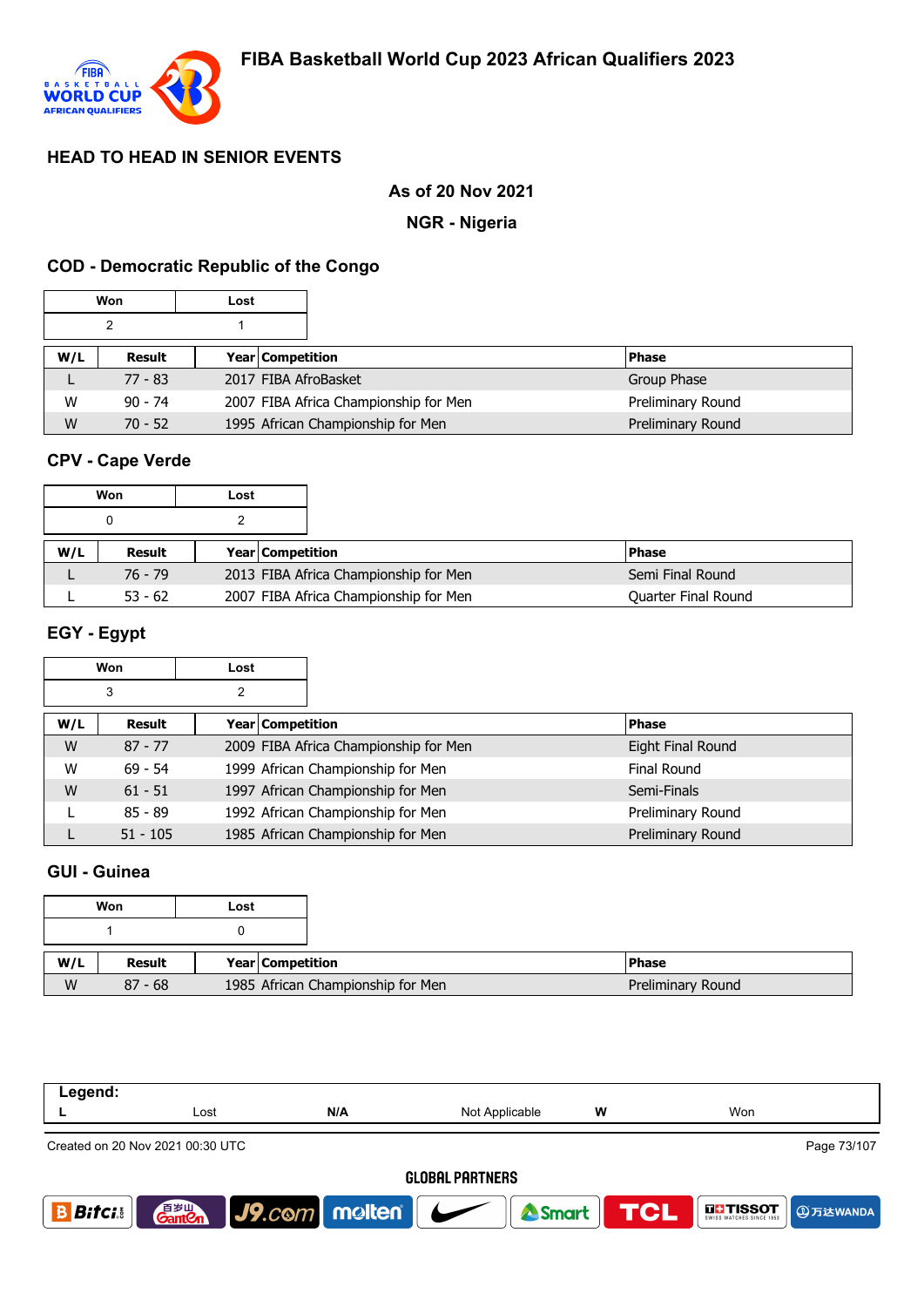

# **As of 20 Nov 2021**

**NGR - Nigeria**

# **KEN - Kenya**

|     | Won       | Lost                 |
|-----|-----------|----------------------|
|     |           |                      |
| W/L | Result    | Year Competition     |
| W   | $71 - 55$ | 2021 FIBA AfroBasket |

### **MAR - Morocco**

|     | Won        | Lost |                  |                                       |  |                             |
|-----|------------|------|------------------|---------------------------------------|--|-----------------------------|
|     | 3          |      |                  |                                       |  |                             |
| W/L | Result     |      | Year Competition |                                       |  | <b>Phase</b>                |
| W   | $105 - 87$ |      |                  | 2013 FIBA Africa Championship for Men |  | Final Round                 |
| W   | 79 - 66    |      |                  | 2001 African Championship for Men     |  | <b>Classification Round</b> |
| W   | $63 - 52$  |      |                  | 1995 African Championship for Men     |  | Preliminary Round           |
|     | $94 - 98$  |      |                  | 1978 African Championship for Men     |  | <b>Final Round</b>          |

# **MLI - Mali**

| <b>Won</b> |            | Lost                    |                                                        |                   |
|------------|------------|-------------------------|--------------------------------------------------------|-------------------|
|            | 9          | $\overline{2}$          |                                                        |                   |
| W/L        | Result     | <b>Year Competition</b> |                                                        | <b>Phase</b>      |
| W          | $81 - 73$  | 2021 FIBA AfroBasket    |                                                        | Group Phase       |
| W          | $93 - 53$  |                         | 2019 FIBA Basketball World Cup 2019 African Qualifiers | 1st Round         |
| W          | $82 - 59$  |                         | 2019 FIBA Basketball World Cup 2019 African Qualifiers | 1st Round         |
| W          | $90 - 67$  | 2017 FIBA AfroBasket    |                                                        | Group Phase       |
| W          | $74 - 59$  |                         | 2013 FIBA Africa Championship for Men                  | Preliminary Round |
| W          | $84 - 59$  |                         | 2011 FIBA Africa Championship for Men                  | Preliminary Round |
| W          | $74 - 70$  |                         | 2009 FIBA Africa Championship for Men                  | Eight Final Round |
| W          | $83 - 77$  |                         | 2005 FIBA Africa Championship for Men                  | Preliminary Round |
| L          | $63 - 75$  |                         | 1992 African Championship for Men                      | Preliminary Round |
| W          | $71 - 68$  |                         | 1987 African Championship for Men                      | Preliminary Round |
| L          | $45 - 101$ |                         | 1972 African Championship for Men                      | Preliminary Round |

| Legend:                |                                                 |                                         |                  |   |                           |  |  |
|------------------------|-------------------------------------------------|-----------------------------------------|------------------|---|---------------------------|--|--|
|                        | Lost                                            | N/A                                     | Not Applicable   | w | Won                       |  |  |
|                        | Page 74/107<br>Created on 20 Nov 2021 00:30 UTC |                                         |                  |   |                           |  |  |
| <b>GLOBAL PARTNERS</b> |                                                 |                                         |                  |   |                           |  |  |
| <b>Bifci</b>           | 百岁山<br><b>Gant</b> en                           | $\big $ J9.com molten $\big $ $\bigcup$ | Smart <b>TCL</b> |   | <b>THESOT</b><br>9万达WANDA |  |  |
|                        |                                                 |                                         |                  |   |                           |  |  |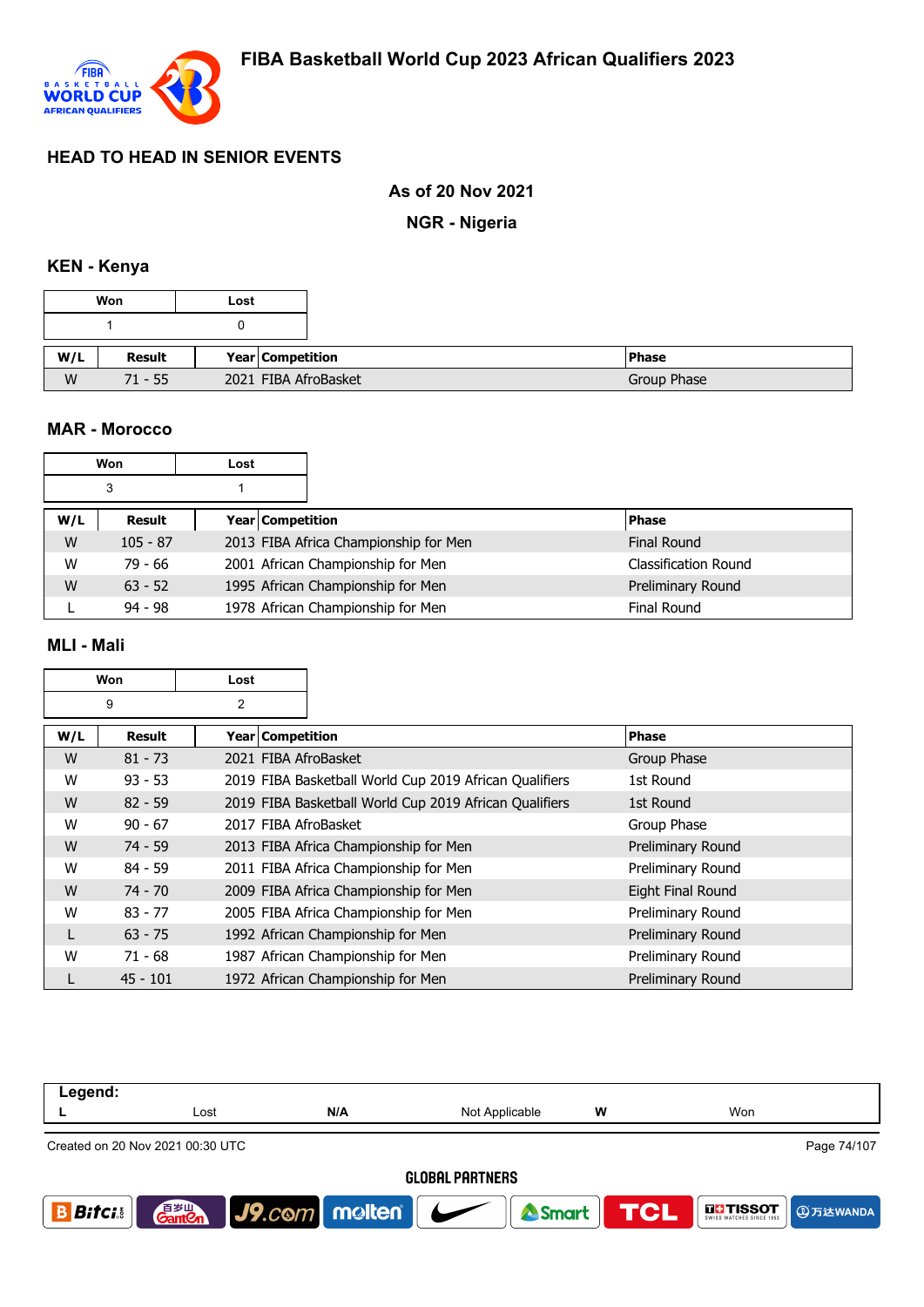

### **As of 20 Nov 2021**

#### **NGR - Nigeria**

#### **RWA - Rwanda**

|     | Won        | Lost |                         |                                                        |           |
|-----|------------|------|-------------------------|--------------------------------------------------------|-----------|
|     |            |      |                         |                                                        |           |
| W/L | Result     |      | <b>Year Competition</b> |                                                        | l Phase   |
| W   | $111 - 70$ |      |                         | 2019 FIBA Basketball World Cup 2019 African Qualifiers | 1st Round |
| W   | $108 - 53$ |      |                         | 2019 FIBA Basketball World Cup 2019 African Qualifiers | 1st Round |

#### **SEN - Senegal**

 $\Gamma$ 

| Won |            | Lost                 |                                                        |                     |
|-----|------------|----------------------|--------------------------------------------------------|---------------------|
|     | 6          | $\overline{7}$       |                                                        |                     |
| W/L | Result     | Year   Competition   |                                                        | <b>Phase</b>        |
| L   | $63 - 84$  |                      | 2019 FIBA Basketball World Cup 2019 African Qualifiers | 2nd Round           |
| W   | $89 - 61$  |                      | 2019 FIBA Basketball World Cup 2019 African Qualifiers | 2nd Round           |
| W   | $76 - 71$  | 2017 FIBA AfroBasket |                                                        | Semi Finals         |
| W   | $88 - 79$  | 2015 Afrobasket      |                                                        | Semi-Finals         |
| L   | $63 - 64$  |                      | 2013 FIBA Africa Championship for Men                  | Quarter Final Round |
| W   | $76 - 58$  |                      | 2009 FIBA Africa Championship for Men                  | Semi-Final Round    |
| W   | $80 - 65$  |                      | 2001 African Championship for Men                      | Preliminary Round   |
| W   | $50 - 38$  |                      | 1997 African Championship for Men                      | Preliminary Round   |
| L   | $48 - 69$  |                      | 1997 African Championship for Men                      | Final               |
|     | $93 - 97$  |                      | 1985 African Championship for Men                      | Preliminary Round   |
|     | $73 - 94$  |                      | 1980 African Championship for Men                      | Preliminary Round   |
|     | $56 - 104$ |                      | 1978 African Championship for Men                      | Preliminary Round   |
|     | $30 - 101$ |                      | 1972 African Championship for Men                      | Preliminary Round   |

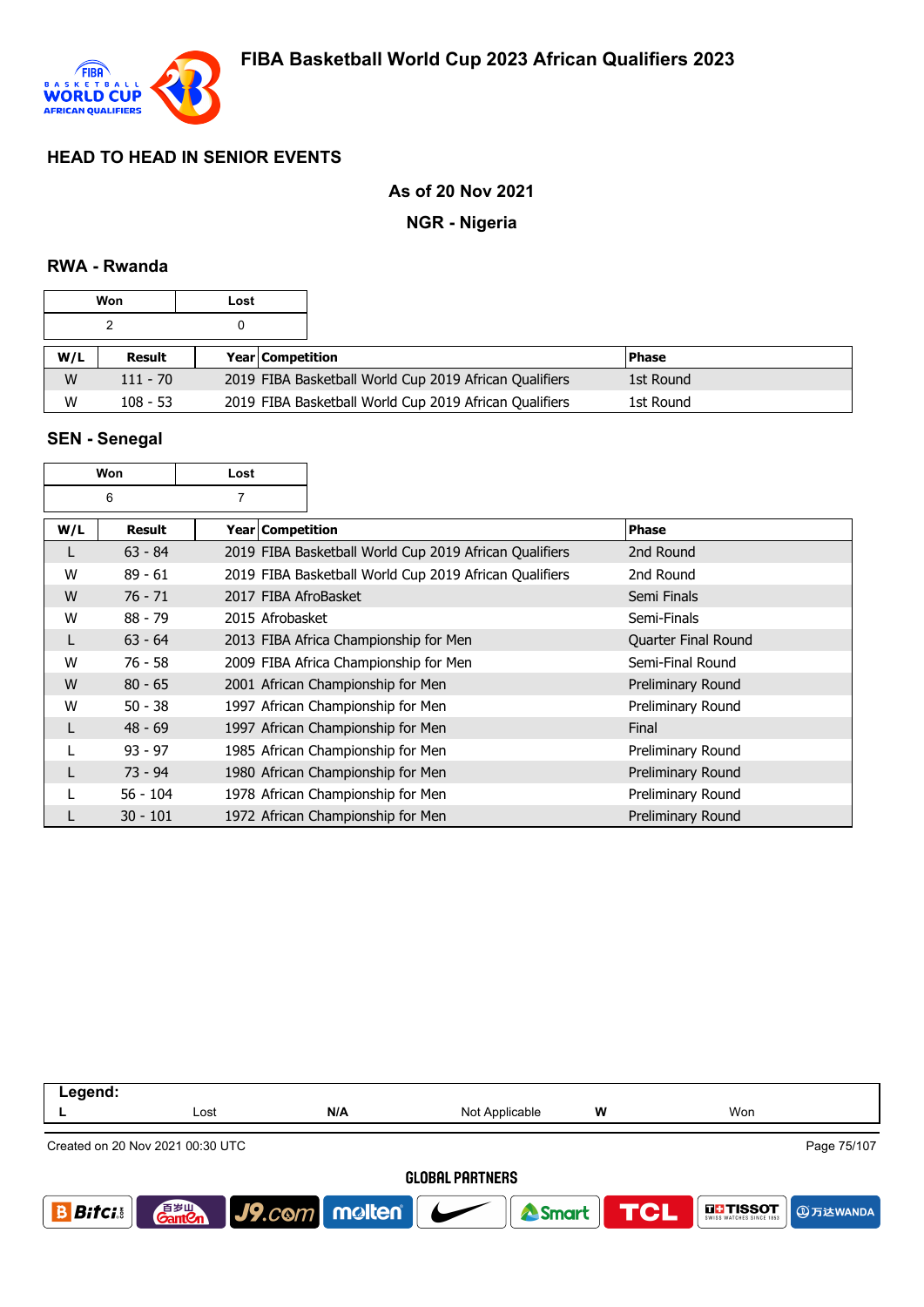

### **As of 20 Nov 2021**

#### **NGR - Nigeria**

### **TUN - Tunisia**

|     | Won       | Lost                 |                                        |                      |
|-----|-----------|----------------------|----------------------------------------|----------------------|
|     | 5         | 4                    |                                        |                      |
| W/L | Result    | Year   Competition   |                                        | <b>Phase</b>         |
| L   | $65 - 77$ | 2017 FIBA AfroBasket |                                        | Final                |
|     | $59 - 70$ | 2015 Afrobasket      |                                        | Group Phase          |
| W   | $60 - 56$ |                      | 2012 Olympic Games: Tournament for Men | Preliminary Round    |
| W   | $83 - 82$ |                      | 2007 FIBA Africa Championship for Men  | Final Round          |
| W   | 78 - 65   |                      | 2005 FIBA Africa Championship for Men  | Preliminary Round    |
| W   | $71 - 56$ |                      | 1999 African Championship for Men      | Preliminary Round    |
| L   | $64 - 79$ |                      | 1987 African Championship for Men      | Preliminary Round    |
| W   | $74 - 69$ |                      | 1985 African Championship for Men      | Classification Round |
|     | $52 - 96$ |                      | 1972 African Championship for Men      | Preliminary Round    |

### **UGA - Uganda**

|     | Won        | Lost                    |                                                        |                |
|-----|------------|-------------------------|--------------------------------------------------------|----------------|
|     | 3          |                         |                                                        |                |
| W/L | Result     | <b>Year Competition</b> |                                                        | <b>Phase</b>   |
|     | $68 - 80$  |                         | 2021 FIBA AfroBasket                                   | Qualif. to 1/4 |
| W   | $102 - 86$ |                         | 2019 FIBA Basketball World Cup 2019 African Qualifiers | 1st Round      |
| W   | $109 - 66$ |                         | 2019 FIBA Basketball World Cup 2019 African Qualifiers | 1st Round      |
| W   | $98 - 59$  | 2015 Afrobasket         |                                                        | Group Phase    |

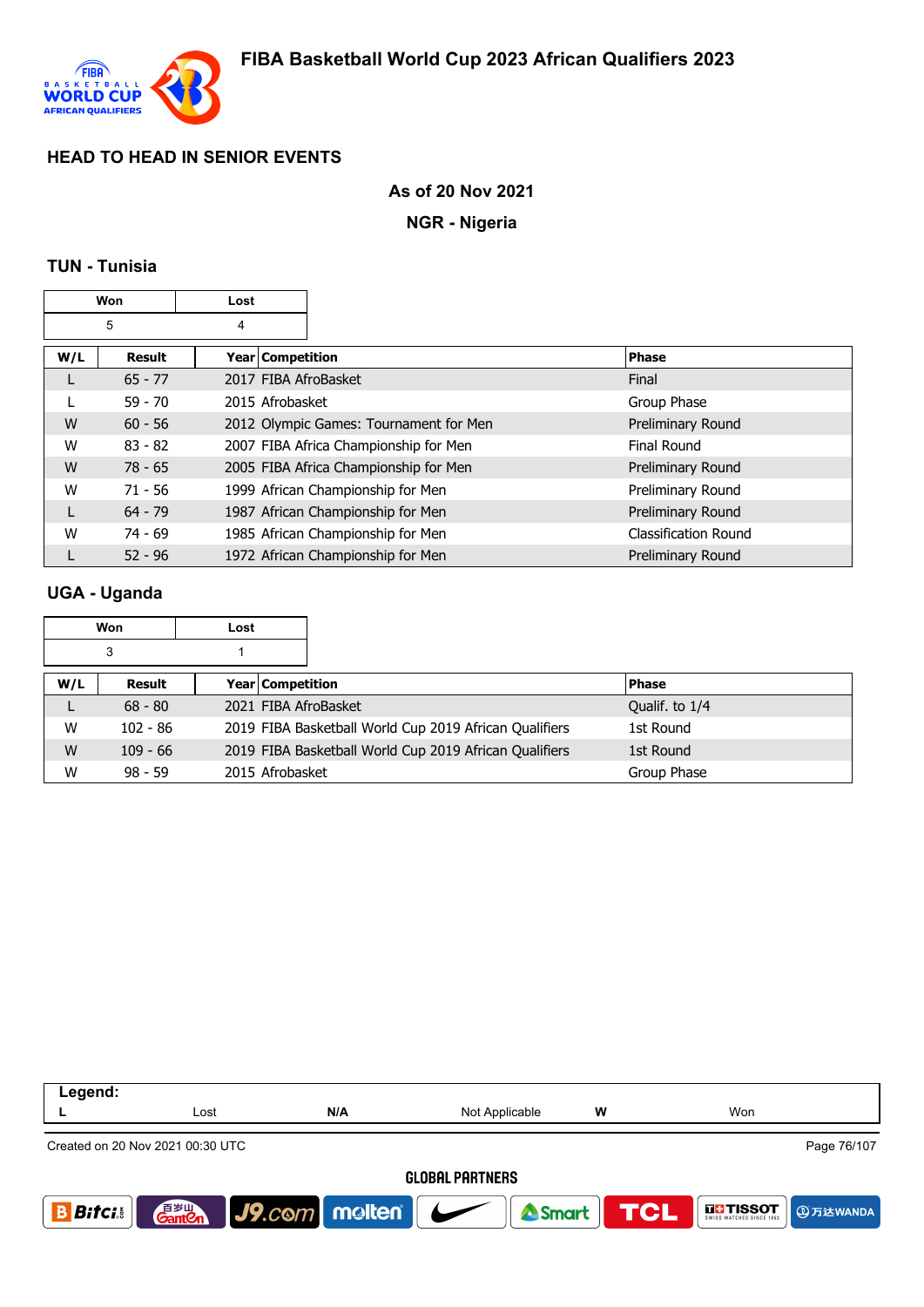

#### **As of 20 Nov 2021**

#### **RWA - Rwanda**

| <b>Total Summary</b>             |              |                |              |                |     |                |
|----------------------------------|--------------|----------------|--------------|----------------|-----|----------------|
| <b>Team Name</b>                 | Win %        | <b>Played</b>  | Won          | Lost           | For | <b>Against</b> |
| Kenya                            | 100          | 6              | 6            | $\mathbf{0}$   | 473 | 383            |
| Democratic Republic of the Congo | 100          | 2              | 2            | 0              | 171 | 155            |
| South Sudan                      | 100          | $\mathbf{1}$   | 1            | 0              | 90  | 80             |
| Mali                             | 66           | 3              | 2            | 1              | 230 | 220            |
| Angola                           | 50           | $\overline{2}$ | 1            | 1              | 137 | 177            |
| Cameroon                         | 50           | $\overline{2}$ | 1            | 1              | 159 | 150            |
| Guinea                           | 50           | $\overline{2}$ | 1            | 1              | 143 | 127            |
| Uganda                           | 50           | 8              | 4            | 4              | 623 | 610            |
| Cape Verde                       | 33           | 3              | $\mathbf{1}$ | $\overline{2}$ | 213 | 220            |
| Egypt                            | 22           | 9              | 2            | 7              | 607 | 682            |
| Senegal                          | 20           | 5              | 1            | $\overline{4}$ | 317 | 394            |
| Tunisia                          | 0            | 5              | 0            | 5              | 289 | 380            |
| Central African Republic         | $\mathbf{0}$ | 4              | $\mathbf{0}$ | $\overline{4}$ | 255 | 319            |
| Cote d'Ivoire                    | $\Omega$     | 3              | 0            | 3              | 185 | 238            |
| Morocco                          | $\mathbf 0$  | 3              | 0            | 3              | 209 | 246            |

Nigeria 0 2 0 2 123 219 Total 37 60 22 38 4224 4600

#### **Overview per opponent**

#### **ANG - Angola**

| Won<br>Lost |            |  |                         |                                       |                   |  |
|-------------|------------|--|-------------------------|---------------------------------------|-------------------|--|
|             |            |  |                         |                                       |                   |  |
| W/L         | Result     |  | <b>Year Competition</b> |                                       | <b>Phase</b>      |  |
| W           | $71 - 68$  |  |                         | 2021 FIBA AfroBasket                  | Group Phase       |  |
|             | $66 - 109$ |  |                         | 2007 FIBA Africa Championship for Men | Preliminary Round |  |

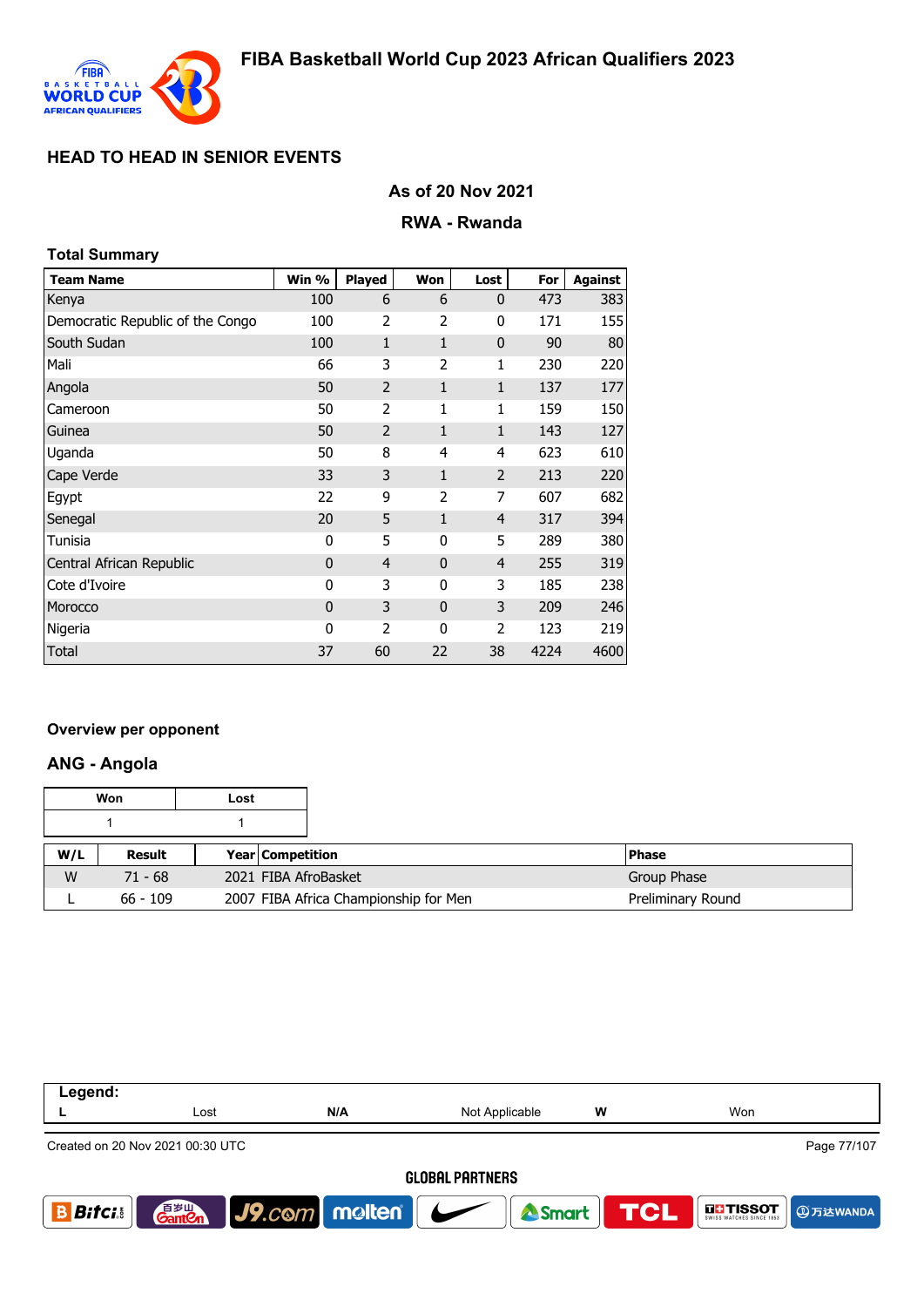

# **As of 20 Nov 2021**

### **RWA - Rwanda**

# **CAF - Central African Republic**

| Won |           | Lost |                  |                                                        |                   |
|-----|-----------|------|------------------|--------------------------------------------------------|-------------------|
| 0   |           | 4    |                  |                                                        |                   |
| W/L | Result    |      | Year Competition |                                                        | <b>Phase</b>      |
| L   | $69 - 77$ |      |                  | 2019 FIBA Basketball World Cup 2019 African Qualifiers | 2nd Round         |
|     | $61 - 68$ |      |                  | 2019 FIBA Basketball World Cup 2019 African Qualifiers | 2nd Round         |
|     | $61 - 89$ |      |                  | 2011 FIBA Africa Championship for Men                  | Preliminary Round |
|     | $64 - 85$ |      |                  | 2009 FIBA Africa Championship for Men                  | Eight Final Round |

# **CIV - Cote d'Ivoire**

|     | Won       | Lost |                         |                                                        |  |                    |
|-----|-----------|------|-------------------------|--------------------------------------------------------|--|--------------------|
|     |           |      |                         |                                                        |  |                    |
| W/L | Result    |      | <b>Year Competition</b> |                                                        |  | <b>Phase</b>       |
|     | $60 - 87$ |      |                         | 2019 FIBA Basketball World Cup 2019 African Qualifiers |  | 2nd Round          |
|     | $53 - 71$ |      |                         | 2019 FIBA Basketball World Cup 2019 African Qualifiers |  | 2nd Round          |
|     | $72 - 80$ |      |                         | 2011 FIBA Africa Championship for Men                  |  | Eight Finals Round |

# **CMR - Cameroon**

|     | Won       | Lost |                                       |                   |
|-----|-----------|------|---------------------------------------|-------------------|
|     |           |      |                                       |                   |
| W/L | Result    |      | <b>Year Competition</b>               | l Phase           |
|     | $77 - 81$ |      | 2017 FIBA AfroBasket                  | Group Phase       |
| W   | $82 - 69$ |      | 2009 FIBA Africa Championship for Men | Eight Final Round |

# **COD - Democratic Republic of the Congo**

|     | Won       | Lost |                         |                                       |                     |
|-----|-----------|------|-------------------------|---------------------------------------|---------------------|
|     |           |      |                         |                                       |                     |
| W/L | Result    |      | <b>Year Competition</b> |                                       | <b>Phase</b>        |
| W   | $82 - 68$ |      |                         | 2021 FIBA AfroBasket                  | Group Phase         |
| W   | $89 - 87$ |      |                         | 2007 FIBA Africa Championship for Men | Quarter Final Round |

| Legend:                |                                                 |                         |                    |   |                                         |  |  |  |
|------------------------|-------------------------------------------------|-------------------------|--------------------|---|-----------------------------------------|--|--|--|
|                        | Lost                                            | N/A                     | Not Applicable     | W | Won                                     |  |  |  |
|                        | Page 78/107<br>Created on 20 Nov 2021 00:30 UTC |                         |                    |   |                                         |  |  |  |
| <b>GLOBAL PARTNERS</b> |                                                 |                         |                    |   |                                         |  |  |  |
| <b>Bitci</b>           | 音 <sub>罗山</sub><br>Gant <b>C</b> n              | $ $ J9. $c$ om   molten | <sup>2</sup> Smart |   | <b>TCL</b><br><b>THESOT</b><br>9万达WANDA |  |  |  |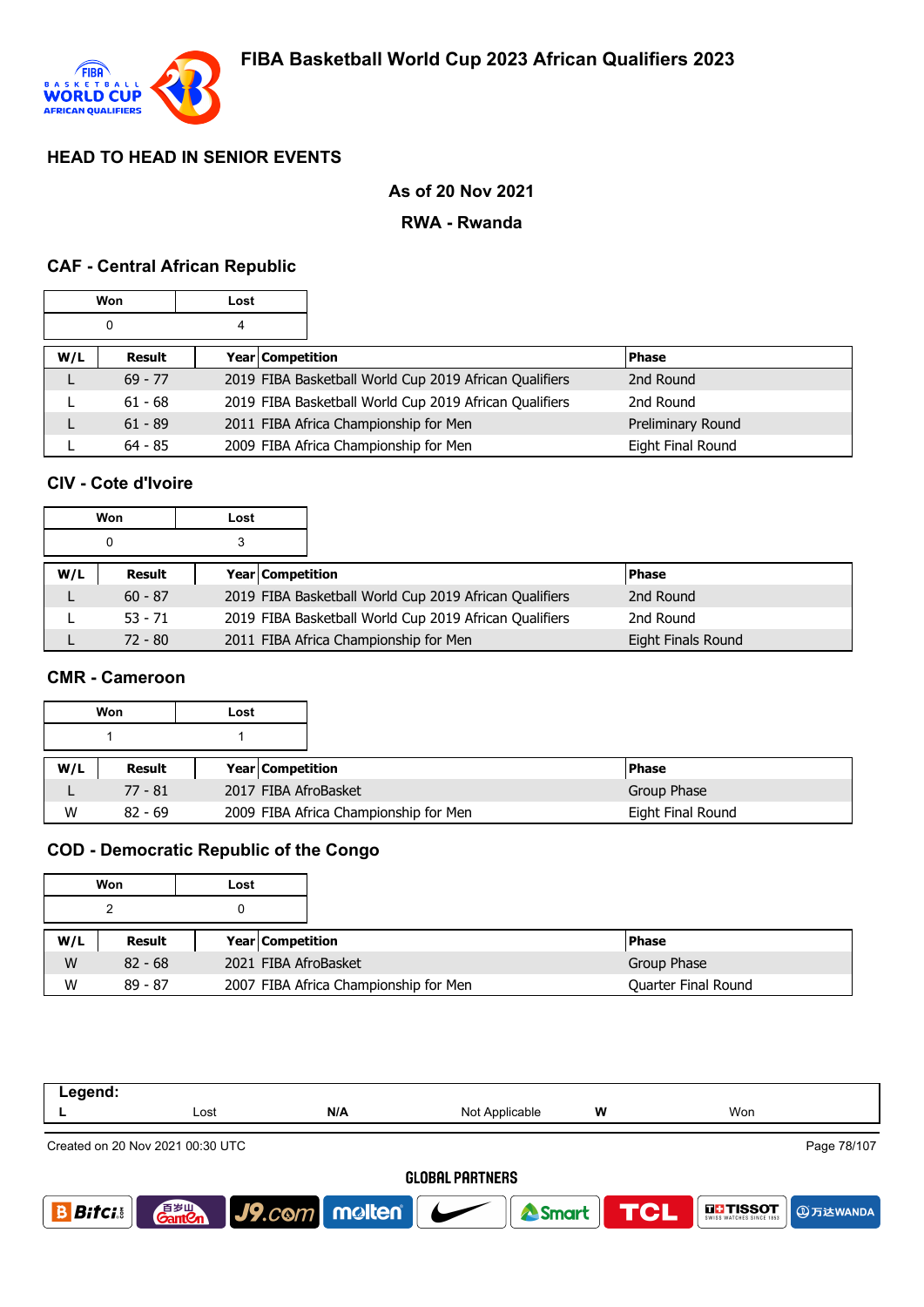

### **As of 20 Nov 2021**

#### **RWA - Rwanda**

### **CPV - Cape Verde**

|     | Won       | Lost |                                       |                   |
|-----|-----------|------|---------------------------------------|-------------------|
|     |           |      |                                       |                   |
| W/L | Result    |      | <b>Year Competition</b>               | <b>Phase</b>      |
|     | $74 - 82$ |      | 2021 FIBA AfroBasket                  | Group Phase       |
| W   | $77 - 67$ |      | 2009 FIBA Africa Championship for Men | Preliminary Round |
|     | $62 - 71$ |      | 2007 FIBA Africa Championship for Men | Preliminary Round |

# **EGY - Egypt**

| Won            |               | Lost             |                                       |                         |
|----------------|---------------|------------------|---------------------------------------|-------------------------|
| $\overline{2}$ |               |                  |                                       |                         |
| W/L            | <b>Result</b> | Year Competition |                                       | <b>Phase</b>            |
| L              | $59 - 68$     |                  | 2019 FIBA AfroCan - Qualifiers        | Group Phase             |
|                | $71 - 83$     |                  | 2017 FIBA AfroBasket - Preliminaries  | Zone 5 - Qualifiers     |
| L              | $63 - 79$     | 2015 Afrobasket  |                                       | <b>GROUP H</b>          |
|                | 76 - 82       |                  | 2013 FIBA Africa Championship for Men | Qualifying Round        |
| L              | $57 - 96$     |                  | 2013 FIBA Africa Championship for Men | Qualifying Round        |
|                | $66 - 76$     |                  | 2011 FIBA Africa Championship for Men | Classification          |
| W              | $71 - 41$     |                  | 2009 FIBA Africa Championship for Men | Qualifying Round        |
| W              | 78 - 75       |                  | 2009 FIBA Africa Championship for Men | Classification Round II |
|                | $66 - 82$     |                  | 2007 FIBA Africa Championship for Men | Zone 5                  |

### **GUI - Guinea**

|     | Won       | Lost |                         |
|-----|-----------|------|-------------------------|
|     |           |      |                         |
| W/L | Result    |      | <b>Year Competition</b> |
|     | $68 - 72$ |      | 2021 FIBA AfroBasket    |
| W   | $75 - 55$ |      | 2017 FIBA AfroBasket    |

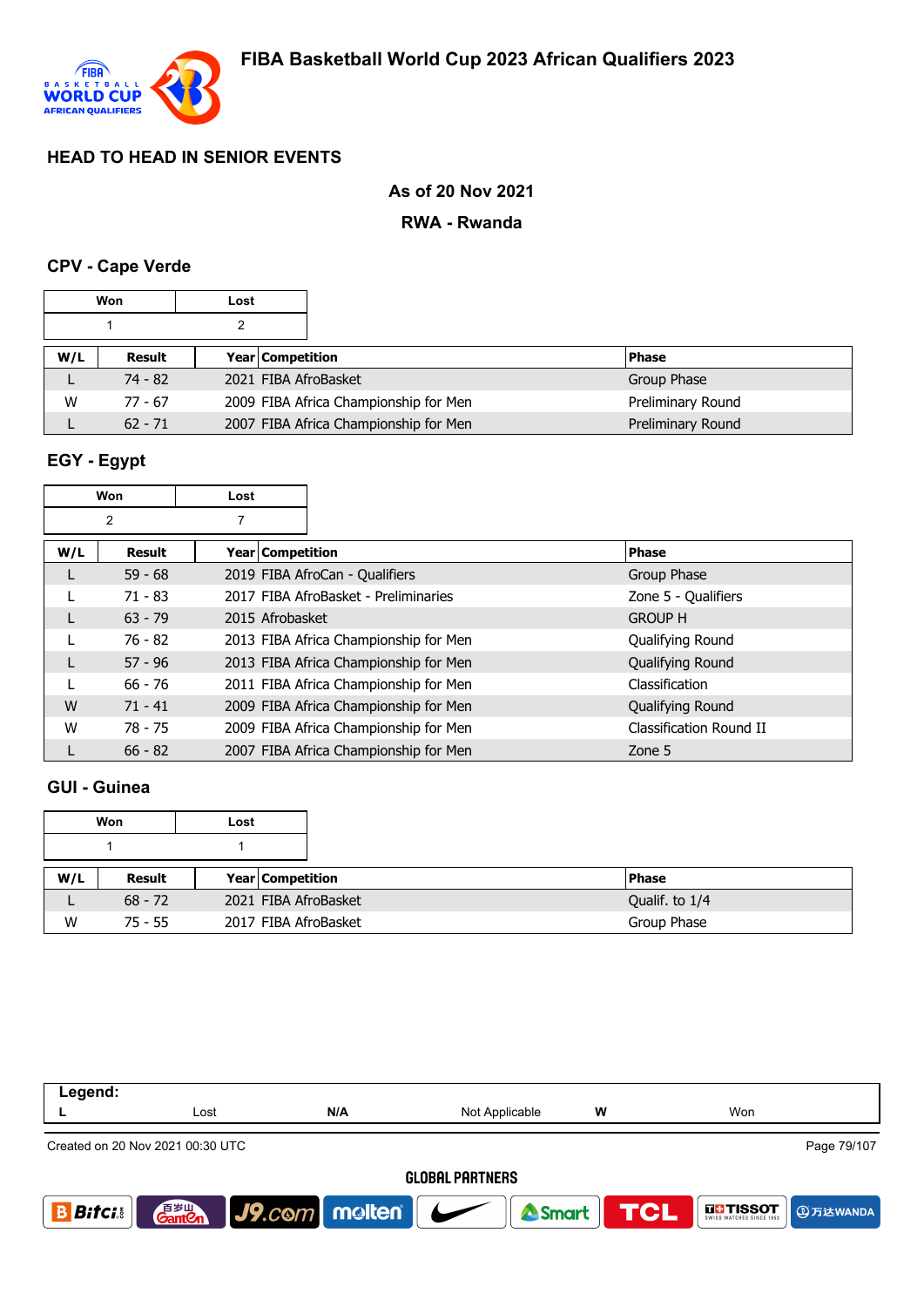

### **As of 20 Nov 2021**

#### **RWA - Rwanda**

### **KEN - Kenya**

|        | Won<br>Lost |  |                    |                                       |                     |
|--------|-------------|--|--------------------|---------------------------------------|---------------------|
| 6<br>0 |             |  |                    |                                       |                     |
| W/L    | Result      |  | Year   Competition |                                       | <b>Phase</b>        |
| W      | $85 - 69$   |  |                    | 2019 FIBA AfroCan - Qualifiers        | Group Phase         |
| W      | $76 - 60$   |  |                    | 2017 FIBA AfroBasket - Preliminaries  | Zone 5 - Qualifiers |
| W      | $82 - 77$   |  | 2015 Afrobasket    |                                       | <b>GROUP H</b>      |
| W      | 74 - 46     |  |                    | 2011 FIBA Africa Championship for Men | Qualifying Round    |
| W      | $81 - 67$   |  |                    | 2009 FIBA Africa Championship for Men | Qualifying Round    |
| W      | $75 - 64$   |  |                    | 2007 FIBA Africa Championship for Men | Zone 5              |

#### **MAR - Morocco**

|     | Won           | Lost |                                       |  |                   |
|-----|---------------|------|---------------------------------------|--|-------------------|
|     | 0             |      |                                       |  |                   |
| W/L | <b>Result</b> |      | Year Competition                      |  | <b>IPhase</b>     |
|     | $57 - 87$     |      | 2013 FIBA Africa Championship for Men |  | Preliminary Round |
|     | $84 - 85$     |      | 2009 FIBA Africa Championship for Men |  | Preliminary Round |
|     | $68 - 74$     |      | 2007 FIBA Africa Championship for Men |  | Preliminary Round |

#### **MLI - Mali**

|     | Won       | Lost                    |                                                        |               |  |
|-----|-----------|-------------------------|--------------------------------------------------------|---------------|--|
|     |           |                         |                                                        |               |  |
| W/L | Result    | <b>Year Competition</b> |                                                        | <b>IPhase</b> |  |
| W   | 74 - 70   |                         | 2019 FIBA Basketball World Cup 2019 African Qualifiers | 1st Round     |  |
| W   | $82 - 72$ |                         | 2019 FIBA Basketball World Cup 2019 African Qualifiers | 1st Round     |  |
|     | 74 - 78   |                         | 2007 FIBA Africa Championship for Men                  | Final Round   |  |

### **NGR - Nigeria**

|     | Won        | Lost |                    |                                                        |              |  |
|-----|------------|------|--------------------|--------------------------------------------------------|--------------|--|
|     |            |      |                    |                                                        |              |  |
| W/L | Result     |      | Year   Competition |                                                        | <b>Phase</b> |  |
|     | $70 - 111$ |      |                    | 2019 FIBA Basketball World Cup 2019 African Qualifiers | 1st Round    |  |
|     | $53 - 108$ |      |                    | 2019 FIBA Basketball World Cup 2019 African Qualifiers | 1st Round    |  |

| -----<br>- ت |      |                            |                      |        |     |
|--------------|------|----------------------------|----------------------|--------|-----|
| _            | Lost | <b>NIA</b><br>$\mathbf{m}$ | הוח<br>$\sim$ $\sim$ | W<br>. | Won |
|              |      |                            |                      |        |     |

Created on 20 Nov 2021 00:30 UTC

Page 80/107

**4万达WANDA** 

**THE TISSOT** 

#### **GLOBAL PARTNERS**

<sup>2</sup>Smart

**TCL** 

J9.com molten

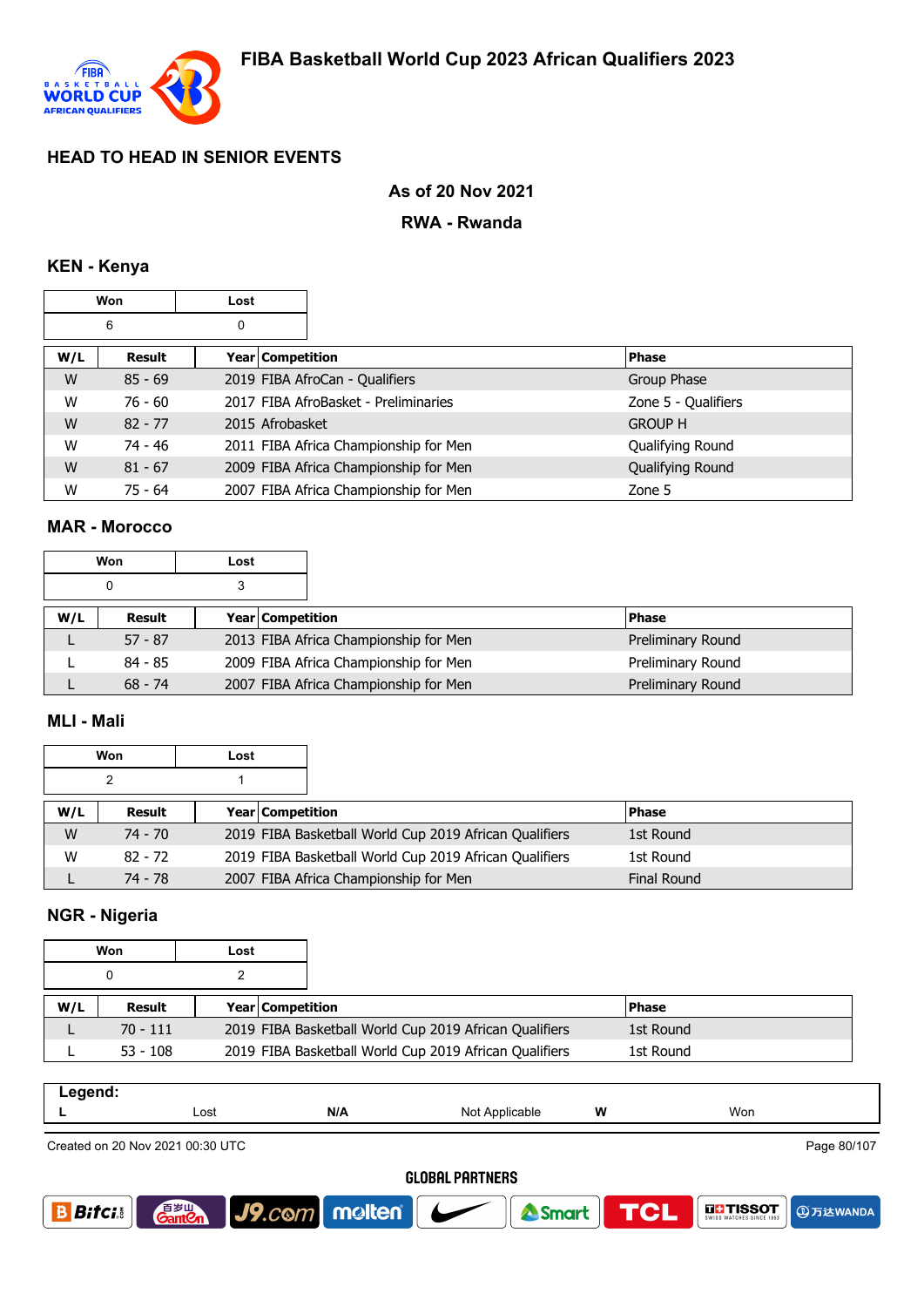

### **As of 20 Nov 2021**

#### **RWA - Rwanda**

### **SEN - Senegal**

|     | <b>Won</b> | Lost |                  |                                                        |                   |
|-----|------------|------|------------------|--------------------------------------------------------|-------------------|
| 4   |            |      |                  |                                                        |                   |
| W/L | Result     |      | Year Competition |                                                        | <b>Phase</b>      |
|     | $41 - 81$  |      |                  | 2019 FIBA Basketball World Cup 2019 African Qualifiers | 2nd Round         |
|     | $89 - 94$  |      |                  | 2019 FIBA Basketball World Cup 2019 African Qualifiers | 2nd Round         |
|     | $57 - 67$  |      |                  | 2013 FIBA Africa Championship for Men                  | Eight Final Round |
| W   | $72 - 59$  |      |                  | 2009 FIBA Africa Championship for Men                  | Eight Final Round |
|     | $58 - 93$  |      |                  | 2007 FIBA Africa Championship for Men                  | Semi Final Round  |

# **SSD - South Sudan**

|     | Won       | Lost |                    |                                      |                     |
|-----|-----------|------|--------------------|--------------------------------------|---------------------|
|     |           |      |                    |                                      |                     |
| W/L | Result    |      | Year   Competition |                                      | <b>IPhase</b>       |
| W   | $90 - 80$ |      |                    | 2017 FIBA AfroBasket - Preliminaries | Zone 5 - Qualifiers |

#### **TUN - Tunisia**

|     | Won       | Lost |                  |                                       |                             |
|-----|-----------|------|------------------|---------------------------------------|-----------------------------|
|     | 0         | 5    |                  |                                       |                             |
| W/L | Result    |      | Year Competition |                                       | <b>Phase</b>                |
|     | $60 - 78$ |      |                  | 2017 FIBA AfroBasket                  | Group Phase                 |
|     | $81 - 83$ |      |                  | 2013 FIBA Africa Championship for Men | Preliminary Round           |
|     | $54 - 76$ |      |                  | 2013 FIBA Africa Championship for Men | <b>Classification Round</b> |
|     | $37 - 69$ |      |                  | 2011 FIBA Africa Championship for Men | Preliminary Round           |
|     | $57 - 74$ |      |                  | 2009 FIBA Africa Championship for Men | Preliminary Round           |

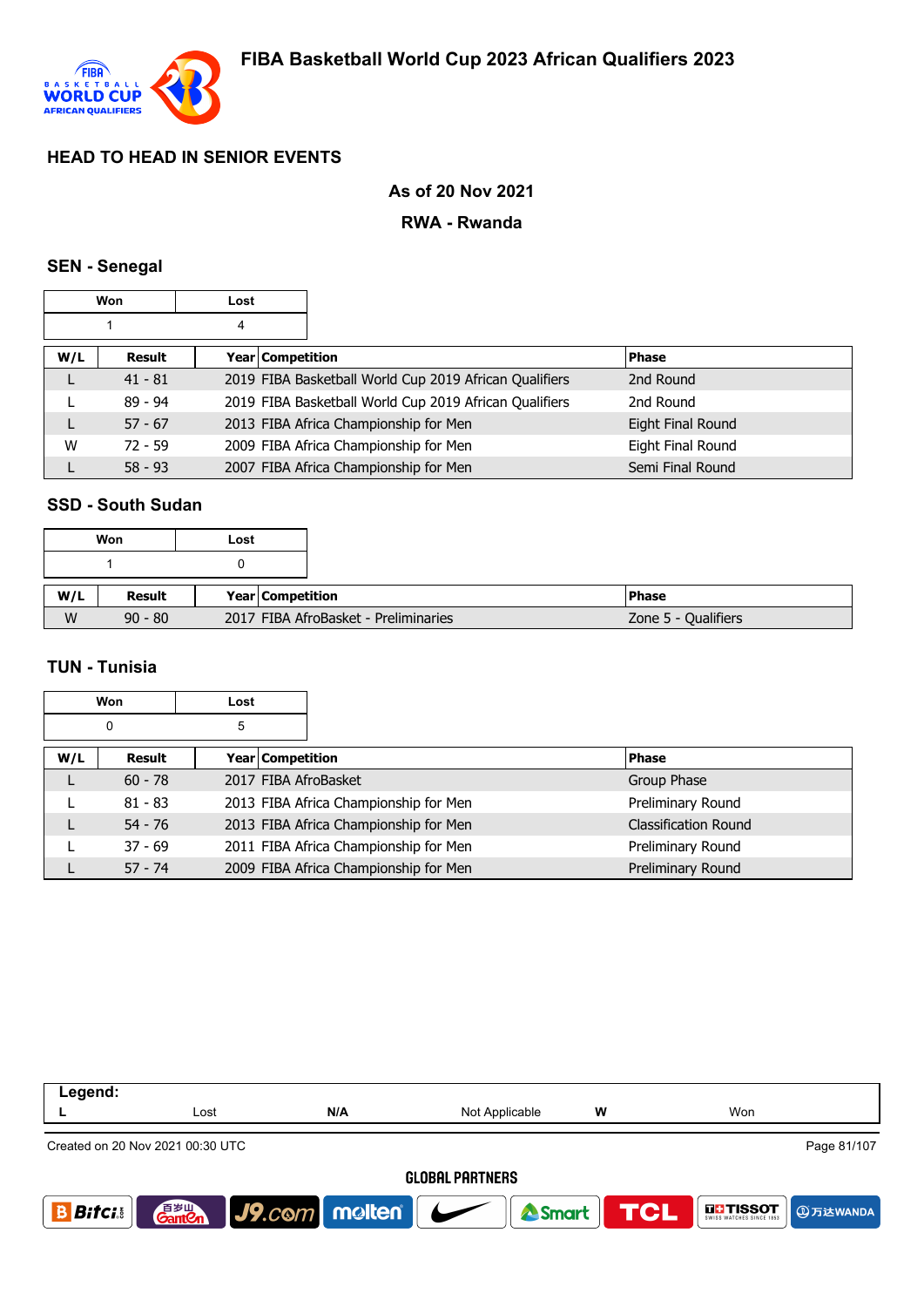

### **As of 20 Nov 2021**

#### **RWA - Rwanda**

### **UGA - Uganda**

|     | Won       | Lost             |                                                        |                      |
|-----|-----------|------------------|--------------------------------------------------------|----------------------|
|     | 4         | 4                |                                                        |                      |
| W/L | Result    | Year Competition |                                                        | <b>Phase</b>         |
| W   | $92 - 79$ |                  | 2019 FIBA Basketball World Cup 2019 African Qualifiers | 1st Round            |
|     | $63 - 79$ |                  | 2019 FIBA Basketball World Cup 2019 African Qualifiers | 1st Round            |
| L   | $71 - 77$ |                  | 2019 FIBA AfroCan - Qualifiers                         | Group Phase          |
|     | $64 - 77$ |                  | 2017 FIBA AfroBasket - Preliminaries                   | Zone 5 - Final Round |
| L   | $61 - 69$ | 2015 Afrobasket  |                                                        | <b>GROUP H</b>       |
| W   | $90 - 85$ |                  | 2013 FIBA Africa Championship for Men                  | Qualifying Round     |
| W   | $89 - 76$ |                  | 2011 FIBA Africa Championship for Men                  | Qualifying Round     |
| W   | $93 - 68$ |                  | 2009 FIBA Africa Championship for Men                  | Qualifying Round     |

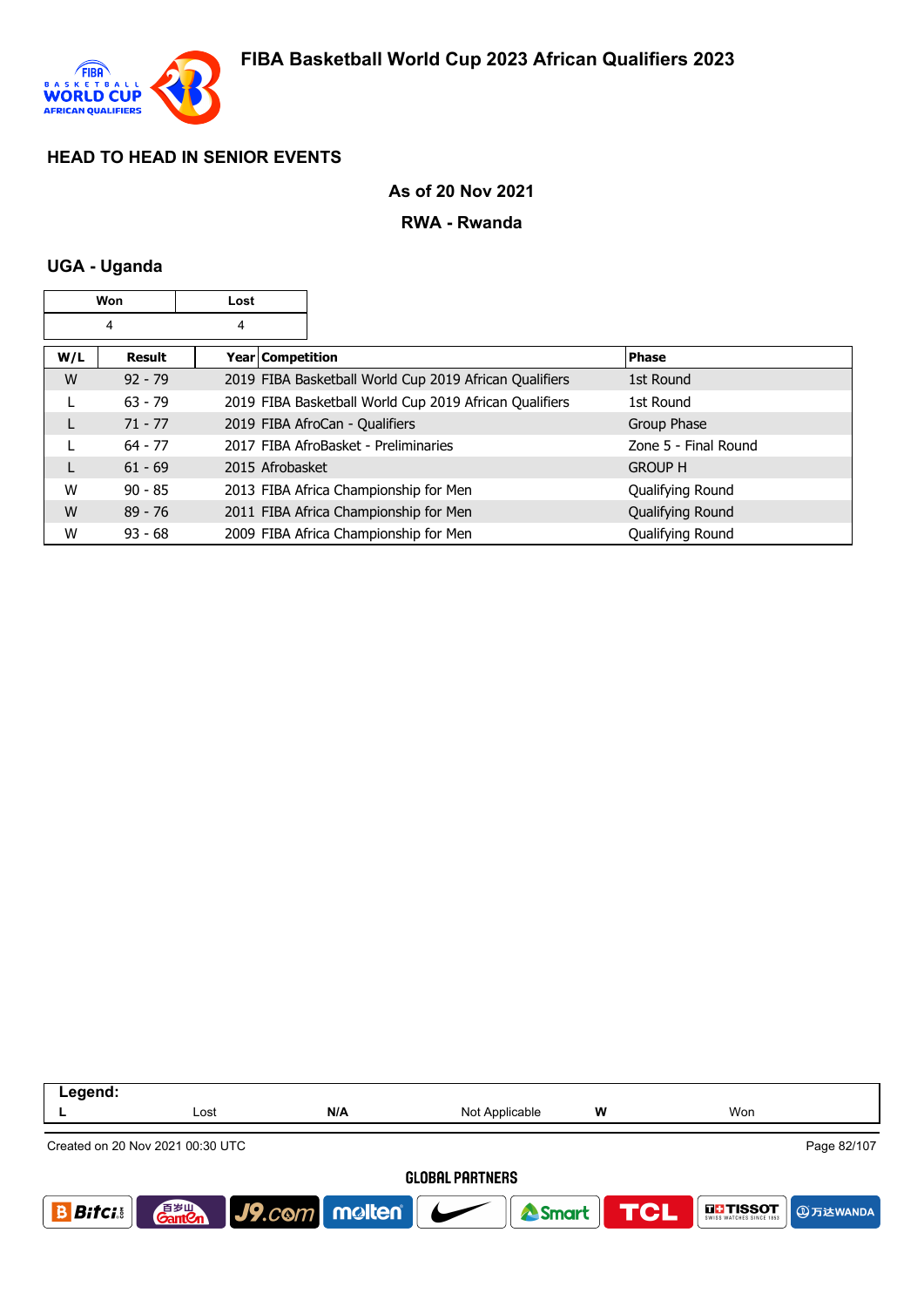

#### **As of 20 Nov 2021**

#### **SEN - Senegal**

| <b>Total Summary</b>             |       |                |                |              |       |         |  |  |  |  |
|----------------------------------|-------|----------------|----------------|--------------|-------|---------|--|--|--|--|
| <b>Team Name</b>                 | Win % | <b>Played</b>  | Won            | Lost         | For   | Against |  |  |  |  |
| Cameroon                         | 100   | $\overline{4}$ | 4              | 0            | 314   | 255     |  |  |  |  |
| Kenya                            | 100   | 2              | 2              | 0            | 181   | 134     |  |  |  |  |
| Uganda                           | 100   | $\overline{2}$ | $\overline{2}$ | $\mathbf 0$  | 172   | 103     |  |  |  |  |
| South Sudan                      | 100   | 1              | 1              | 0            | 104   | 75      |  |  |  |  |
| Cape Verde                       | 87    | 8              | 7              | $\mathbf{1}$ | 620   | 526     |  |  |  |  |
| Central African Republic         | 85    | 14             | 12             | 2            | 1064  | 1004    |  |  |  |  |
| Rwanda                           | 80    | 5              | 4              | $\mathbf{1}$ | 394   | 317     |  |  |  |  |
| Mali                             | 78    | 23             | 18             | 5            | 1577  | 1413    |  |  |  |  |
| Morocco                          | 78    | 14             | 11             | 3            | 1020  | 892     |  |  |  |  |
| Guinea                           | 75    | 4              | 3              | 1            | 326   | 243     |  |  |  |  |
| Cote d'Ivoire                    | 63    | 19             | 12             | 7            | 1428  | 1380    |  |  |  |  |
| Tunisia                          | 54    | 11             | 6              | 5            | 721   | 708     |  |  |  |  |
| Nigeria                          | 53    | 13             | 7              | 6            | 985   | 885     |  |  |  |  |
| Egypt                            | 38    | 13             | 5              | 8            | 914   | 903     |  |  |  |  |
| Angola                           | 35    | 14             | 5              | 9            | 914   | 973     |  |  |  |  |
| Democratic Republic of the Congo | N/A   | 0              | 0              | 0            | 0     | 0       |  |  |  |  |
| Total                            | 67    | 147            | 99             | 48           | 10734 | 9811    |  |  |  |  |

#### **Overview per opponent**

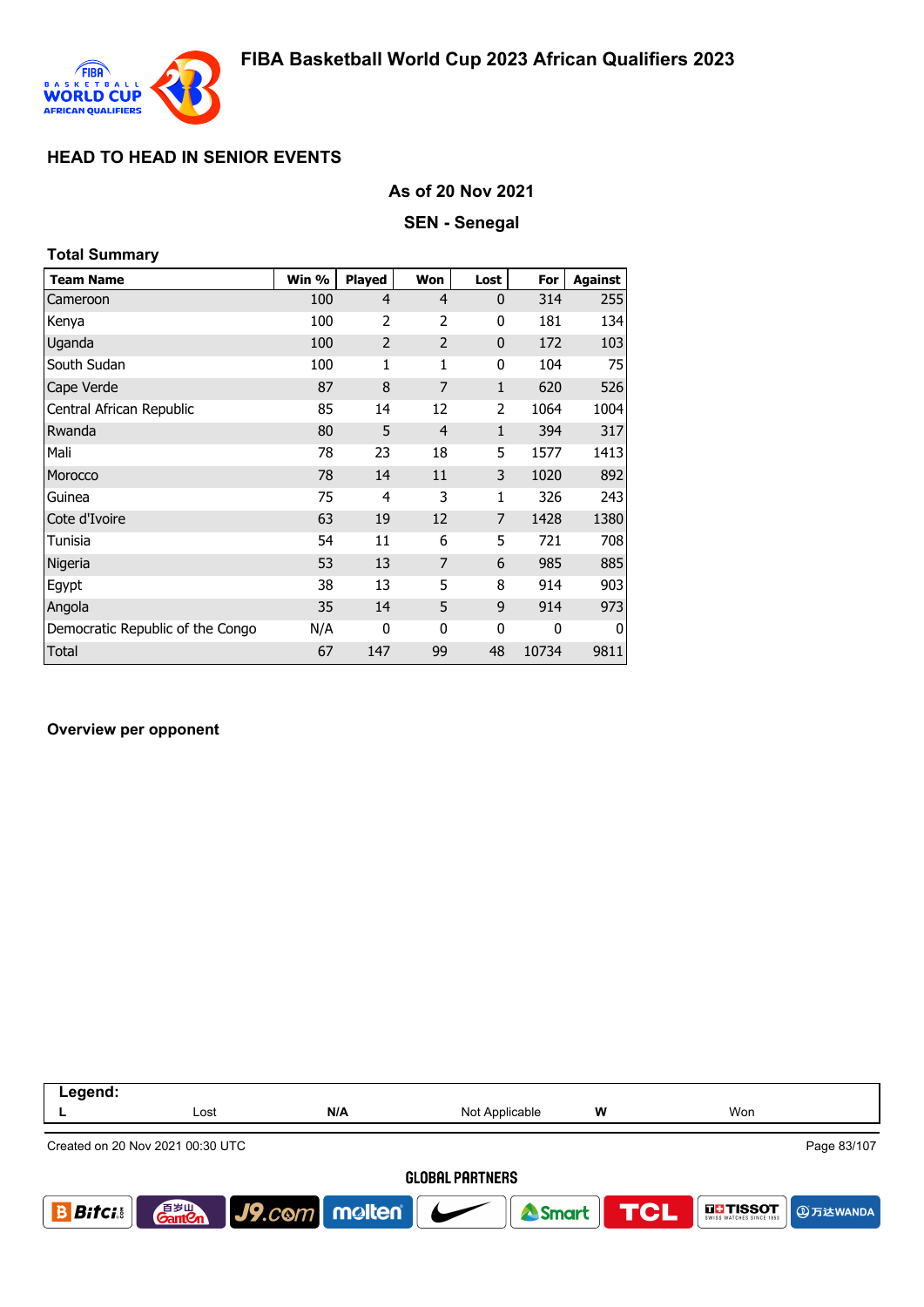

### **As of 20 Nov 2021**

**SEN - Senegal**

# **ANG - Angola**

| Won |           | Lost                 |                                       |                       |
|-----|-----------|----------------------|---------------------------------------|-----------------------|
|     | 5         | 9                    |                                       |                       |
| W/L | Result    | Year   Competition   |                                       | <b>Phase</b>          |
| W   | $79 - 74$ | 2021 FIBA AfroBasket |                                       | <b>Quarter-Finals</b> |
| W   | $66 - 57$ | 2017 FIBA AfroBasket |                                       | <b>Quarter Finals</b> |
| W   | $74 - 73$ | 2015 Afrobasket      |                                       | Group Phase           |
| W   | $85 - 78$ |                      | 2011 FIBA Africa Championship for Men | Preliminary Round     |
|     | $59 - 67$ |                      | 2005 FIBA Africa Championship for Men | Preliminary Round     |
|     | $61 - 70$ |                      | 2005 FIBA Africa Championship for Men | Final Round           |
|     | $60 - 68$ |                      | 2001 African Championship for Men     | Preliminary Round     |
| W   | $53 - 47$ |                      | 1997 African Championship for Men     | Semi-Finals           |
| L   | $51 - 73$ |                      | 1995 African Championship for Men     | Preliminary Round     |
|     | $55 - 68$ |                      | 1995 African Championship for Men     | Final                 |
|     | $80 - 91$ |                      | 1993 African Championship for Men     | Semi-Finals           |
|     | $64 - 68$ |                      | 1992 African Championship for Men     | Preliminary Round     |
|     | $66 - 71$ |                      | 1992 African Championship for Men     | Final                 |
|     | $61 - 68$ |                      | 1983 African Championship for Men     | Semi-Finals           |

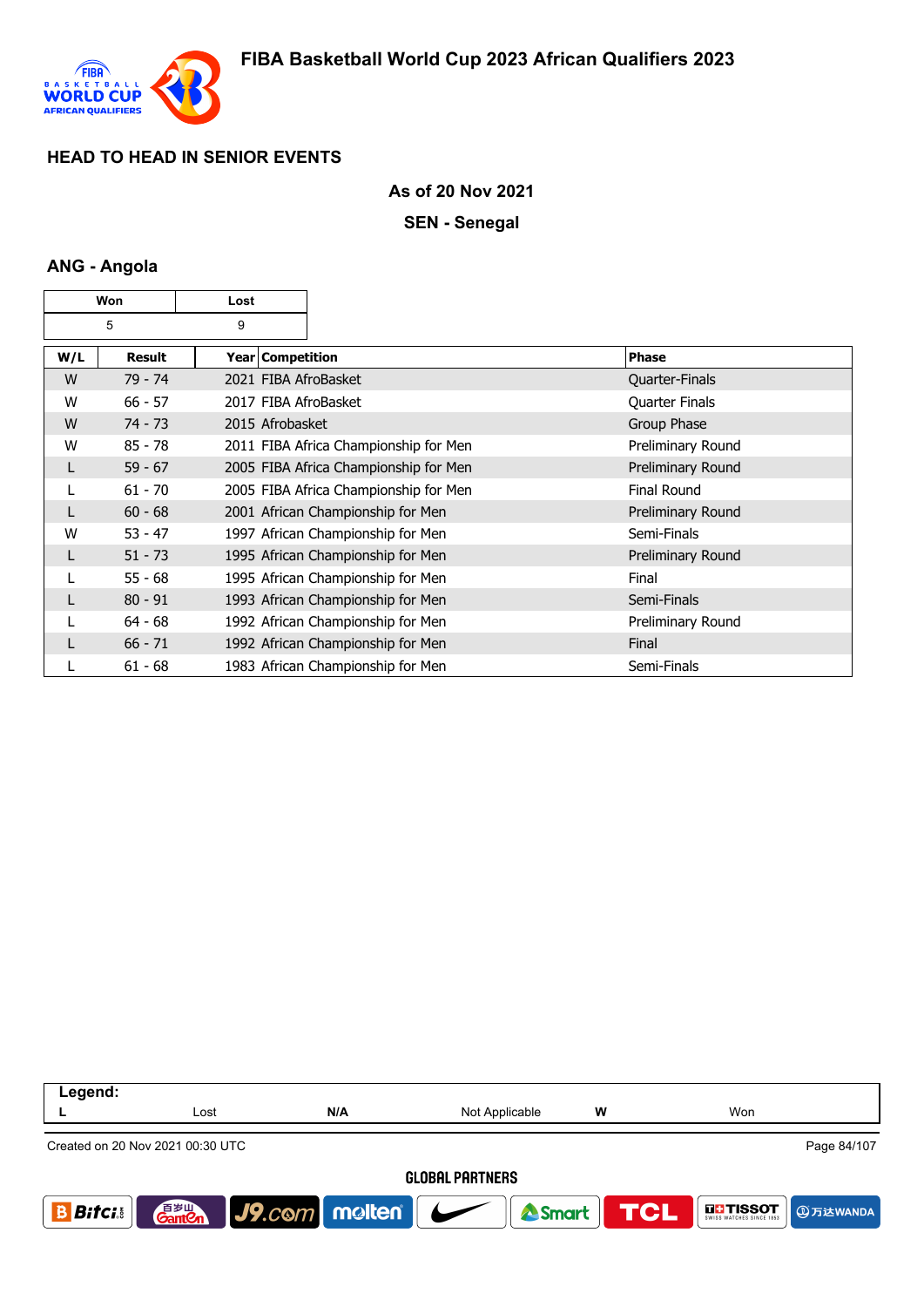

### **As of 20 Nov 2021**

#### **SEN - Senegal**

### **CAF - Central African Republic**

| Won |            | Lost             |                                                        |                     |
|-----|------------|------------------|--------------------------------------------------------|---------------------|
| 12  |            | 2                |                                                        |                     |
| W/L | Result     | Year Competition |                                                        | <b>Phase</b>        |
| W   | $70 - 65$  |                  | 2019 FIBA Basketball World Cup 2019 African Qualifiers | 1st Round           |
| W   | $91 - 82$  |                  | 2019 FIBA Basketball World Cup 2019 African Qualifiers | 1st Round           |
| W   | $93 - 71$  |                  | 2011 FIBA Africa Championship for Men                  | <b>Finals Round</b> |
| W   | $82 - 69$  |                  | 2009 FIBA Africa Championship for Men                  | Preliminary Round   |
| W   | $50 - 42$  |                  | 2005 FIBA Africa Championship for Men                  | Preliminary Round   |
| W   | $104 - 49$ |                  | 2001 African Championship for Men                      | Preliminary Round   |
| W   | $70 - 57$  |                  | 1997 African Championship for Men                      | Preliminary Round   |
| W   | 78 - 76    |                  | 1992 African Championship for Men                      | Preliminary Round   |
| W   | $85 - 74$  |                  | 1989 African Championship for Men                      | Preliminary Round   |
| L   | $57 - 71$  |                  | 1987 African Championship for Men                      | Preliminary Round   |
| L   | $67 - 172$ |                  | 1974 African Championship for Men                      | <b>Final Round</b>  |
| W   | $77 - 66$  |                  | 1972 African Championship for Men                      | Semi-Finals         |
| W   | $66 - 57$  |                  | 1970 African Championship for Men                      | Semi-Finals         |
| W   | $74 - 53$  |                  | 1968 African Championship for Men                      | Preliminary Round   |

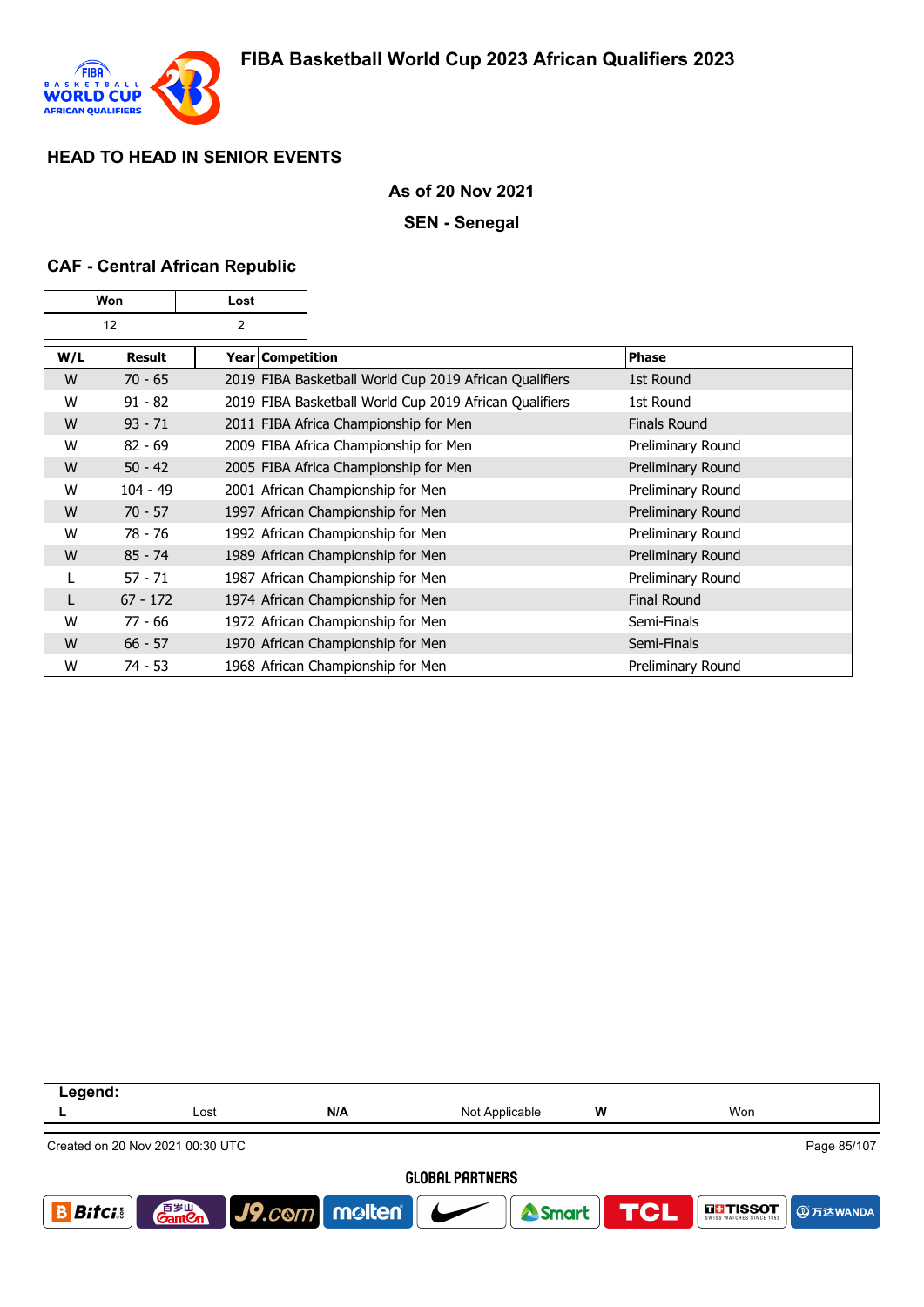

# **As of 20 Nov 2021**

# **SEN - Senegal**

### **CIV - Cote d'Ivoire**

| Won |               | Lost                 |                                                        |                             |
|-----|---------------|----------------------|--------------------------------------------------------|-----------------------------|
|     | 12            | $\overline{7}$       |                                                        |                             |
| W/L | <b>Result</b> | Year Competition     |                                                        | <b>Phase</b>                |
|     | $65 - 75$     | 2021 FIBA AfroBasket |                                                        | Semi-Finals                 |
| L   | $60 - 67$     |                      | 2019 FIBA Basketball World Cup 2019 African Qualifiers | 1st Round                   |
| W   | $66 - 61$     |                      | 2019 FIBA Basketball World Cup 2019 African Qualifiers | 1st Round                   |
|     | $46 - 74$     |                      | 2013 FIBA Africa Championship for Men                  | Preliminary Round           |
| W   | $57 - 56$     |                      | 2013 FIBA Africa Championship for Men                  | <b>Final Round</b>          |
| L   | $59 - 75$     |                      | 2011 FIBA Africa Championship for Men                  | Quarter Finals Round        |
| L   | $78 - 84$     |                      | 2009 FIBA Africa Championship for Men                  | Quarter Final Round         |
| L   | $63 - 65$     |                      | 2007 FIBA Africa Championship for Men                  | Preliminary Round           |
| W   | $73 - 60$     |                      | 2001 African Championship for Men                      | <b>Classification Round</b> |
| W   | $87 - 70$     |                      | 1999 African Championship for Men                      | Classification Round        |
| W   | $95 - 78$     |                      | 1997 African Championship for Men                      | Preliminary Round           |
| W   | $80 - 72$     |                      | 1987 African Championship for Men                      | Preliminary Round           |
| L   | $79 - 92$     |                      | 1985 African Championship for Men                      | Semi-Finals                 |
| W   | $70 - 66$     |                      | 1983 African Championship for Men                      | Preliminary Round           |
| W   | $78 - 71$     |                      | 1983 African Championship for Men                      | Final                       |
| W   | $86 - 79$     |                      | 1981 African Championship for Men                      | Preliminary Round           |
| W   | $96 - 90$     |                      | 1980 African Championship for Men                      | Finals                      |
| W   | $87 - 73$     |                      | 1978 African Championship for Men                      | Preliminary Round           |
| W   | $103 - 72$    |                      | 1978 African Championship for Men                      | <b>Final Round</b>          |

### **CMR - Cameroon**

|     | Won       | Lost |                  |                                       |                   |
|-----|-----------|------|------------------|---------------------------------------|-------------------|
|     | 4         | 0    |                  |                                       |                   |
| W/L | Result    |      | Year Competition |                                       | <b>Phase</b>      |
| W   | $98 - 65$ |      |                  | 2021 FIBA AfroBasket                  | Group Phase       |
| W   | $67 - 65$ |      |                  | 2009 FIBA Africa Championship for Men | Preliminary Round |
| W   | $84 - 78$ |      |                  | 1974 African Championship for Men     | Semi-Finals       |
| W   | $65 - 47$ |      |                  | 1972 African Championship for Men     | Preliminary Round |

| Legend:        |                                    |                                         |                        |   |                                                 |
|----------------|------------------------------------|-----------------------------------------|------------------------|---|-------------------------------------------------|
|                | Lost                               | N/A                                     | Not Applicable         | W | Won                                             |
|                | Created on 20 Nov 2021 00:30 UTC   |                                         |                        |   | Page 86/107                                     |
|                |                                    |                                         | <b>GLOBAL PARTNERS</b> |   |                                                 |
| <b>Bifci</b> . | 音 <sub>罗山</sub><br>Gant <b>C</b> n | $\big $ J9.com molten $\big $ $\bigcup$ | <b>A</b> Smart         |   | <b>TCL</b><br><b>THESOT</b><br><b>4</b> 万达WANDA |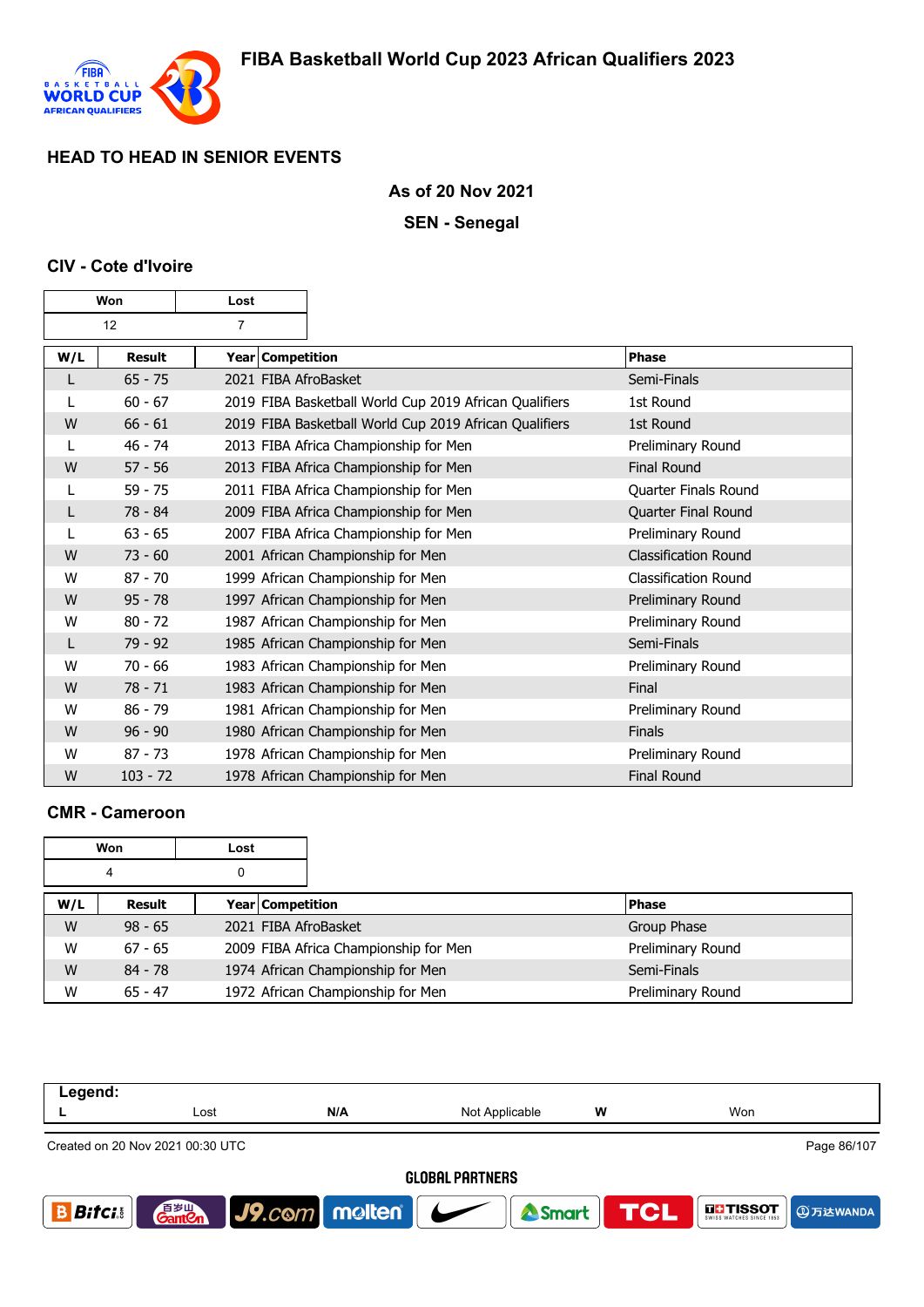

### **As of 20 Nov 2021**

#### **SEN - Senegal**

### **CPV - Cape Verde**

|     | Won       | Lost                 |                                       |                   |
|-----|-----------|----------------------|---------------------------------------|-------------------|
|     |           |                      |                                       |                   |
| W/L | Result    | Year Competition     |                                       | <b>Phase</b>      |
| W   | $86 - 73$ | 2021 FIBA AfroBasket |                                       | 3rd Place Game    |
| W   | $78 - 64$ |                      | 2017 FIBA AfroBasket - Preliminaries  | Zone 2            |
| W   | $76 - 66$ |                      | 2017 FIBA AfroBasket - Preliminaries  | Zone 2            |
| W   | $68 - 52$ |                      | 2013 FIBA Africa Championship for Men | Qualifying Round  |
| L   | $82 - 92$ |                      | 2013 FIBA Africa Championship for Men | Qualifying Round  |
| W   | $89 - 60$ |                      | 2011 FIBA Africa Championship for Men | Qualifying Round  |
| W   | $84 - 65$ |                      | 2011 FIBA Africa Championship for Men | Qualifying Round  |
| W   | $57 - 54$ |                      | 1999 African Championship for Men     | Preliminary Round |

# **EGY - Egypt**

|     | Won       | Lost                 |                                                       |                    |
|-----|-----------|----------------------|-------------------------------------------------------|--------------------|
|     | 5         | 8                    |                                                       |                    |
| W/L | Result    | Year   Competition   |                                                       | <b>Phase</b>       |
| W   | $87 - 52$ | 2017 FIBA AfroBasket |                                                       | Group Phase        |
| W   | $72 - 70$ |                      | 2013 FIBA Africa Championship for Men                 | Preliminary Round  |
| L   | $63 - 70$ |                      | 2013 FIBA Africa Championship for Men                 | Semi Final Round   |
|     | $63 - 66$ |                      | 2007 FIBA Africa Championship for Men                 | Preliminary Round  |
|     | $53 - 62$ |                      | 1999 African Championship for Men                     | Preliminary Round  |
| W   | $99 - 83$ |                      | 1992 African Championship for Men                     | Semi-Finals        |
|     | $68 - 81$ |                      | 1989 African Championship for Men                     | Semi-Finals        |
|     | $69 - 76$ |                      | 1987 African Championship for Men                     | Preliminary Round  |
| W   | $75 - 74$ |                      | 1985 African Championship for Men                     | Preliminary Round  |
|     | $73 - 74$ |                      | 1985 African Championship for Men                     | Final              |
|     | $70 - 71$ |                      | 1981 African Championship for Men                     | Preliminary Round  |
|     | $61 - 70$ |                      | 1975 African Championship for Men - Preliminary Round | Group Phase        |
| W   | $61 - 54$ |                      | 1972 African Championship for Men                     | <b>Final Round</b> |

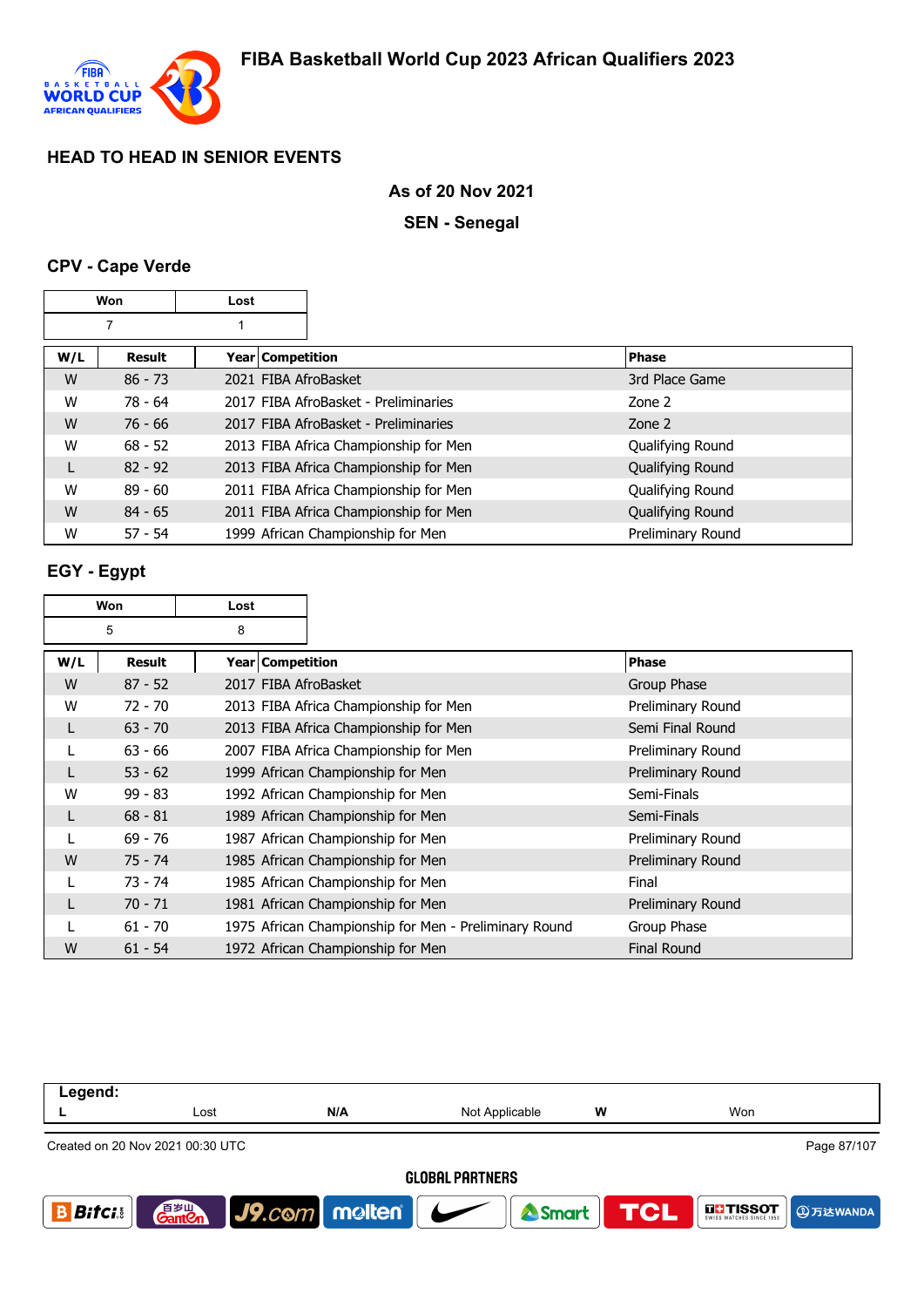

### **As of 20 Nov 2021**

#### **SEN - Senegal**

#### **GUI - Guinea**

|     | Won        | Lost |                  |                                      |                   |
|-----|------------|------|------------------|--------------------------------------|-------------------|
|     | 3          |      |                  |                                      |                   |
| W/L | Result     |      | Year Competition |                                      | <b>Phase</b>      |
| L   | $55 - 68$  |      |                  | 2017 FIBA AfroBasket - Preliminaries | Zone 2            |
| W   | $67 - 49$  |      |                  | 2017 FIBA AfroBasket - Preliminaries | Zone 2            |
| W   | $102 - 60$ |      |                  | 1985 African Championship for Men    | Preliminary Round |
| W   | $102 - 66$ |      |                  | 1983 African Championship for Men    | Preliminary Round |

# **KEN - Kenya**

|     | Won       | Lost |                  |                                   |                   |
|-----|-----------|------|------------------|-----------------------------------|-------------------|
|     |           |      |                  |                                   |                   |
| W/L | Result    |      | Year Competition |                                   | <b>Phase</b>      |
| W   | $91 - 58$ |      |                  | 1993 African Championship for Men | Preliminary Round |
| W   | $90 - 76$ |      |                  | 1993 African Championship for Men | Final             |

#### **MAR - Morocco**

|     | Won        | Lost |                                                       |                    |
|-----|------------|------|-------------------------------------------------------|--------------------|
|     | 11         | 3    |                                                       |                    |
| W/L | Result     |      | Year   Competition                                    | <b>Phase</b>       |
| W   | $73 - 62$  |      | 2017 FIBA AfroBasket                                  | 3rd Place Game     |
| W   | $77 - 71$  |      | 2015 Afrobasket                                       | Group Phase        |
| W   | $79 - 65$  |      | 2011 FIBA Africa Championship for Men                 | Preliminary Round  |
| W   | $96 - 75$  |      | 2011 FIBA Africa Championship for Men                 | Semi-Finals Round  |
| L   | $73 - 75$  |      | 2009 FIBA Africa Championship for Men                 | Eight Final Round  |
| W   | $79 - 68$  |      | 2007 FIBA Africa Championship for Men                 | Final Round        |
| W   | $70 - 60$  |      | 2005 FIBA Africa Championship for Men                 | Preliminary Round  |
| W   | $74 - 57$  |      | 1999 African Championship for Men                     | Preliminary Round  |
| W   | $66 - 57$  |      | 1992 African Championship for Men                     | Preliminary Round  |
| W   | $126 - 87$ |      | 1980 African Championship for Men                     | Semi-Finals        |
| W   | $67 - 60$  |      | 1968 African Championship for Men                     | <b>Final Round</b> |
| W   | $42 - 38$  |      | 1968 Olympic Games: Tournament for Men                | <b>Final Round</b> |
| L   | $44 - 59$  |      | 1965 African Championship for Men - Preliminary Round | Group Phase        |
|     | $54 - 58$  |      | 1964 African Championship for Men - Preliminary Round | Group Phase        |

| Legend: |                                  |     |                |   |             |
|---------|----------------------------------|-----|----------------|---|-------------|
|         | Lost                             | N/A | Not Applicable | W | Won         |
|         | Created on 20 Nov 2021 00:30 UTC |     |                |   | Page 88/107 |
|         |                                  |     |                |   |             |

Created on 20 Nov 2021 00:30 UTC

**Gant**<sup>2</sup>

J9.com molten

**GLOBAL PARTNERS** 



г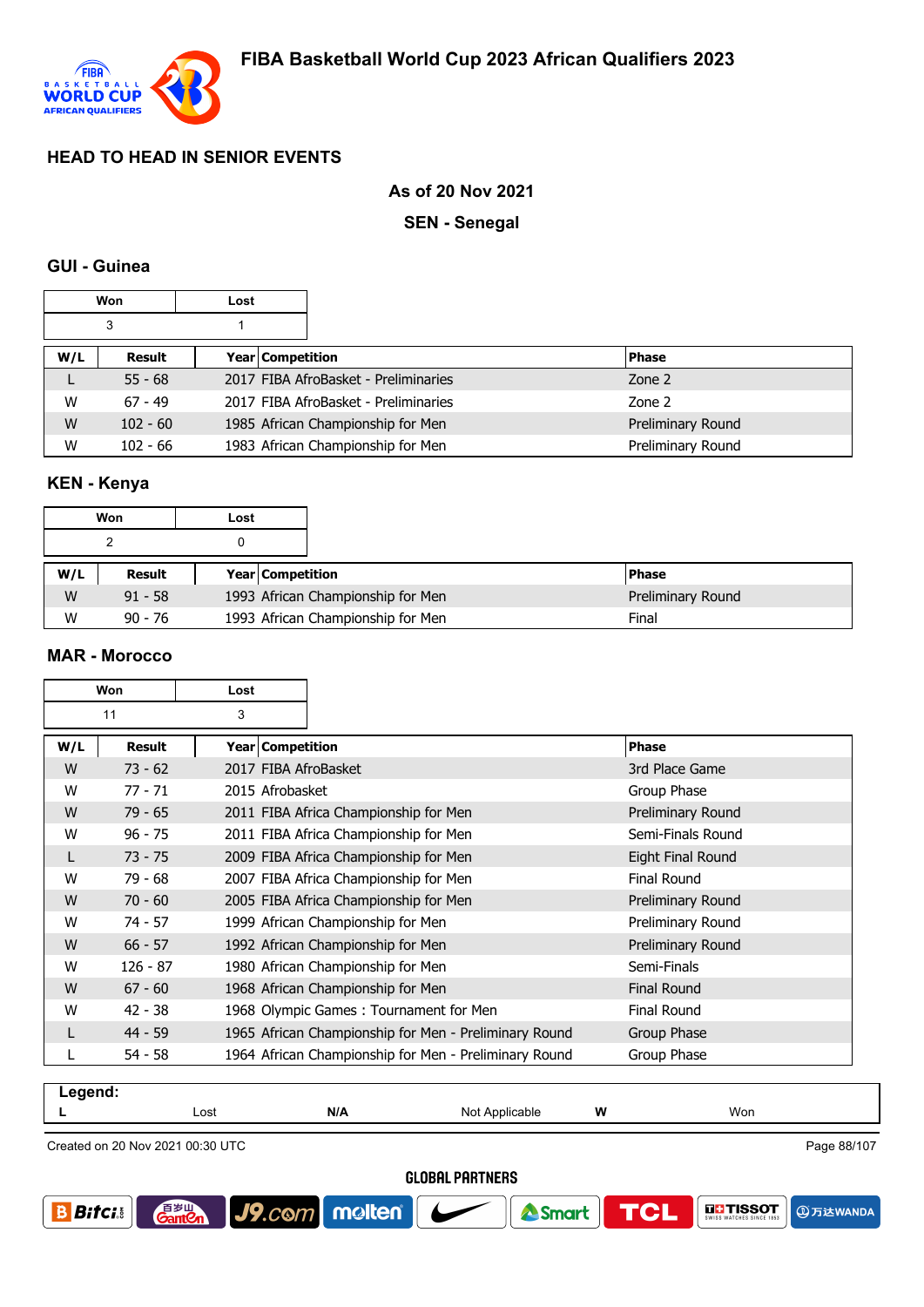

### **As of 20 Nov 2021**

#### **SEN - Senegal**

#### **MLI - Mali**

|     | Won           | Lost             |                                                        |                    |
|-----|---------------|------------------|--------------------------------------------------------|--------------------|
|     | 18            | 5                |                                                        |                    |
| W/L | <b>Result</b> | Year Competition |                                                        | <b>Phase</b>       |
| W   | $62 - 38$     |                  | 2019 FIBA Basketball World Cup 2019 African Qualifiers | 2nd Round          |
| W   | $82 - 71$     |                  | 2019 FIBA Basketball World Cup 2019 African Qualifiers | 2nd Round          |
| W   | $79 - 72$     |                  | 2017 FIBA AfroBasket - Preliminaries                   | Zone 2             |
| L   | $37 - 82$     |                  | 2017 FIBA AfroBasket - Preliminaries                   | Zone 2             |
| L   | $43 - 65$     | 2015 Afrobasket  |                                                        | <b>GROUP B</b>     |
| L   | $47 - 50$     | 2015 Afrobasket  |                                                        | <b>GROUP B</b>     |
| W   | $68 - 54$     |                  | 2013 FIBA Africa Championship for Men                  | Qualifying Round   |
| W   | $67 - 59$     |                  | 2013 FIBA Africa Championship for Men                  | Qualifying Round   |
| W   | $71 - 66$     |                  | 2011 FIBA Africa Championship for Men                  | Qualifying Round   |
| W   | $66 - 44$     |                  | 2011 FIBA Africa Championship for Men                  | Qualifying Round   |
| L   | $61 - 69$     |                  | 2009 FIBA Africa Championship for Men                  | Qualifying Round   |
| W   | $60 - 57$     |                  | 2009 FIBA Africa Championship for Men                  | Qualifying Round   |
| W   | $74 - 63$     |                  | 2009 FIBA Africa Championship for Men                  | <b>Final Round</b> |
| W   | $85 - 70$     |                  | 2007 FIBA Africa Championship for Men                  | Preliminary Round  |
| L   | $74 - 78$     |                  | 1999 African Championship for Men                      | Preliminary Round  |
| W   | $96 - 76$     |                  | 1995 African Championship for Men                      | Preliminary Round  |
| W   | $71 - 66$     |                  | 1993 African Championship for Men                      | Preliminary Round  |
| W   | $78 - 52$     |                  | 1989 African Championship for Men                      | Preliminary Round  |
| W   | $65 - 53$     |                  | 1989 African Championship for Men                      | Final              |
| W   | $76 - 68$     |                  | 1974 African Championship for Men                      | Preliminary Round  |
| W   | $76 - 44$     |                  | 1972 African Championship for Men                      | Preliminary Round  |
| W   | $62 - 54$     |                  | 1968 African Championship for Men                      | Semi-Finals        |
| W   | $77 - 62$     |                  | 1964 African Championship for Men - Preliminary Round  | Group Phase        |

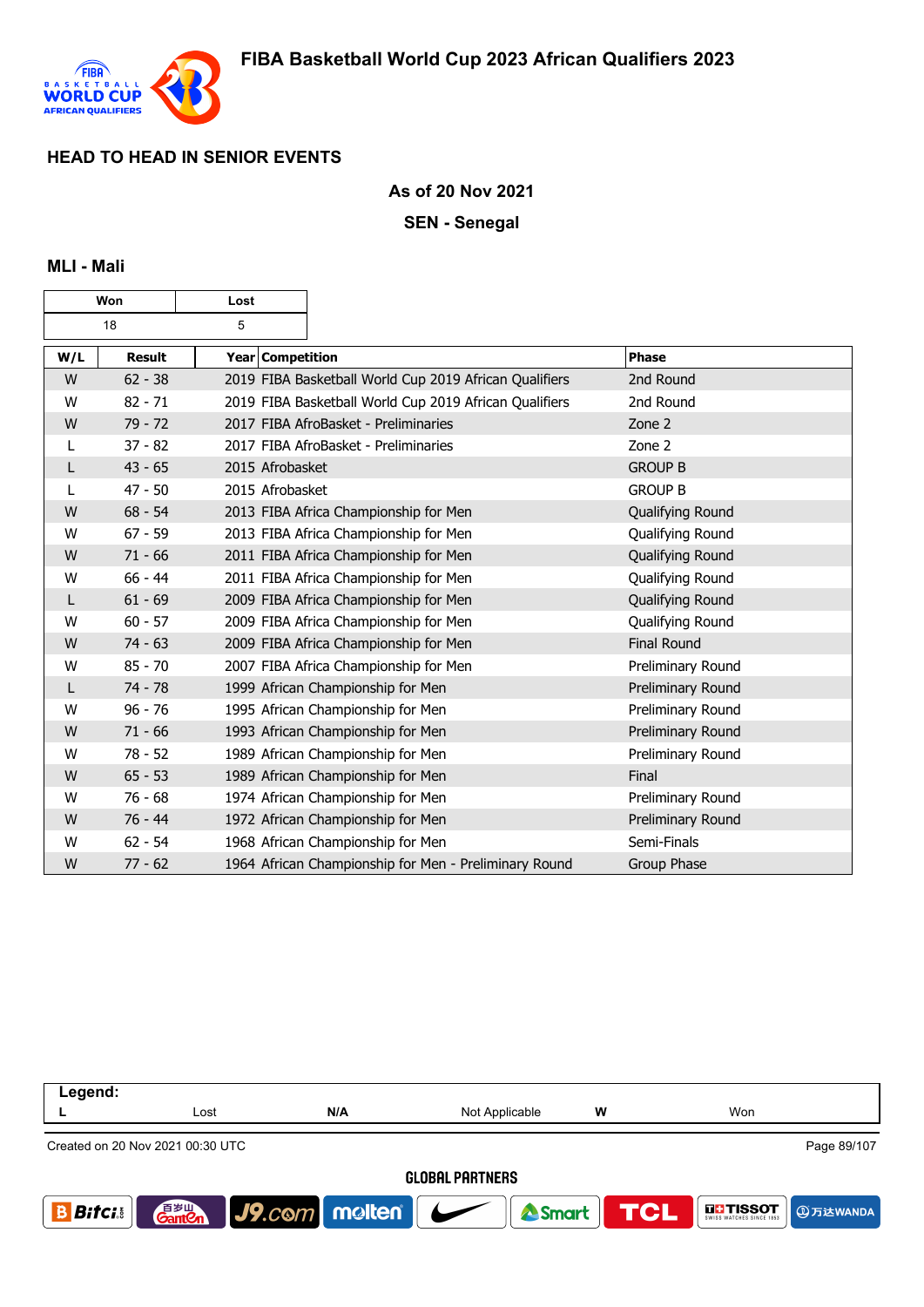

### **As of 20 Nov 2021**

#### **SEN - Senegal**

### **NGR - Nigeria**

|     | Won            | Lost                 |                                                        |                     |
|-----|----------------|----------------------|--------------------------------------------------------|---------------------|
|     | $\overline{7}$ | 6                    |                                                        |                     |
| W/L | Result         | Year   Competition   |                                                        | <b>Phase</b>        |
| W   | $84 - 63$      |                      | 2019 FIBA Basketball World Cup 2019 African Qualifiers | 2nd Round           |
|     | $61 - 89$      |                      | 2019 FIBA Basketball World Cup 2019 African Qualifiers | 2nd Round           |
| L   | $71 - 76$      | 2017 FIBA AfroBasket |                                                        | Semi Finals         |
|     | 79 - 88        | 2015 Afrobasket      |                                                        | Semi-Finals         |
| W   | $64 - 63$      |                      | 2013 FIBA Africa Championship for Men                  | Quarter Final Round |
|     | $58 - 76$      |                      | 2009 FIBA Africa Championship for Men                  | Semi-Final Round    |
| L   | $65 - 80$      |                      | 2001 African Championship for Men                      | Preliminary Round   |
|     | $38 - 50$      |                      | 1997 African Championship for Men                      | Preliminary Round   |
| W   | $69 - 48$      |                      | 1997 African Championship for Men                      | Final               |
| W   | $97 - 93$      |                      | 1985 African Championship for Men                      | Preliminary Round   |
| W   | $94 - 73$      |                      | 1980 African Championship for Men                      | Preliminary Round   |
| W   | $104 - 56$     |                      | 1978 African Championship for Men                      | Preliminary Round   |
| W   | $101 - 30$     |                      | 1972 African Championship for Men                      | Preliminary Round   |

#### **RWA - Rwanda**

|     | Won       | Lost             |                                                        |                   |
|-----|-----------|------------------|--------------------------------------------------------|-------------------|
|     | 4         |                  |                                                        |                   |
| W/L | Result    | Year Competition |                                                        | <b>Phase</b>      |
| W   | $81 - 41$ |                  | 2019 FIBA Basketball World Cup 2019 African Qualifiers | 2nd Round         |
| W   | $94 - 89$ |                  | 2019 FIBA Basketball World Cup 2019 African Qualifiers | 2nd Round         |
| W   | $67 - 57$ |                  | 2013 FIBA Africa Championship for Men                  | Eight Final Round |
|     | $59 - 72$ |                  | 2009 FIBA Africa Championship for Men                  | Eight Final Round |
| W   | $93 - 58$ |                  | 2007 FIBA Africa Championship for Men                  | Semi Final Round  |

# **SSD - South Sudan**

|     | Won        | Lost |                      |
|-----|------------|------|----------------------|
|     |            |      |                      |
| W/L | Result     |      | Year Competition     |
| W   | $104 - 75$ |      | 2021 FIBA AfroBasket |

| .<br>__⊸ყ <del>∈</del> ⊓u. |      |     |                                                                    |   |     |
|----------------------------|------|-----|--------------------------------------------------------------------|---|-----|
| -                          | Lost | N/A | <i>⊶</i> u Annlicable<br>Nnt<br>$\sim$ $\sim$ $\sim$ $\sim$ $\sim$ | W | Won |
|                            |      |     |                                                                    |   |     |

Created on 20 Nov 2021 00:30 UTC

Page 90/107

**4万达WANDA** 

**THE TISSOT** 

#### **GLOBAL PARTNERS**

Smart

**TCL** 



J9.com molten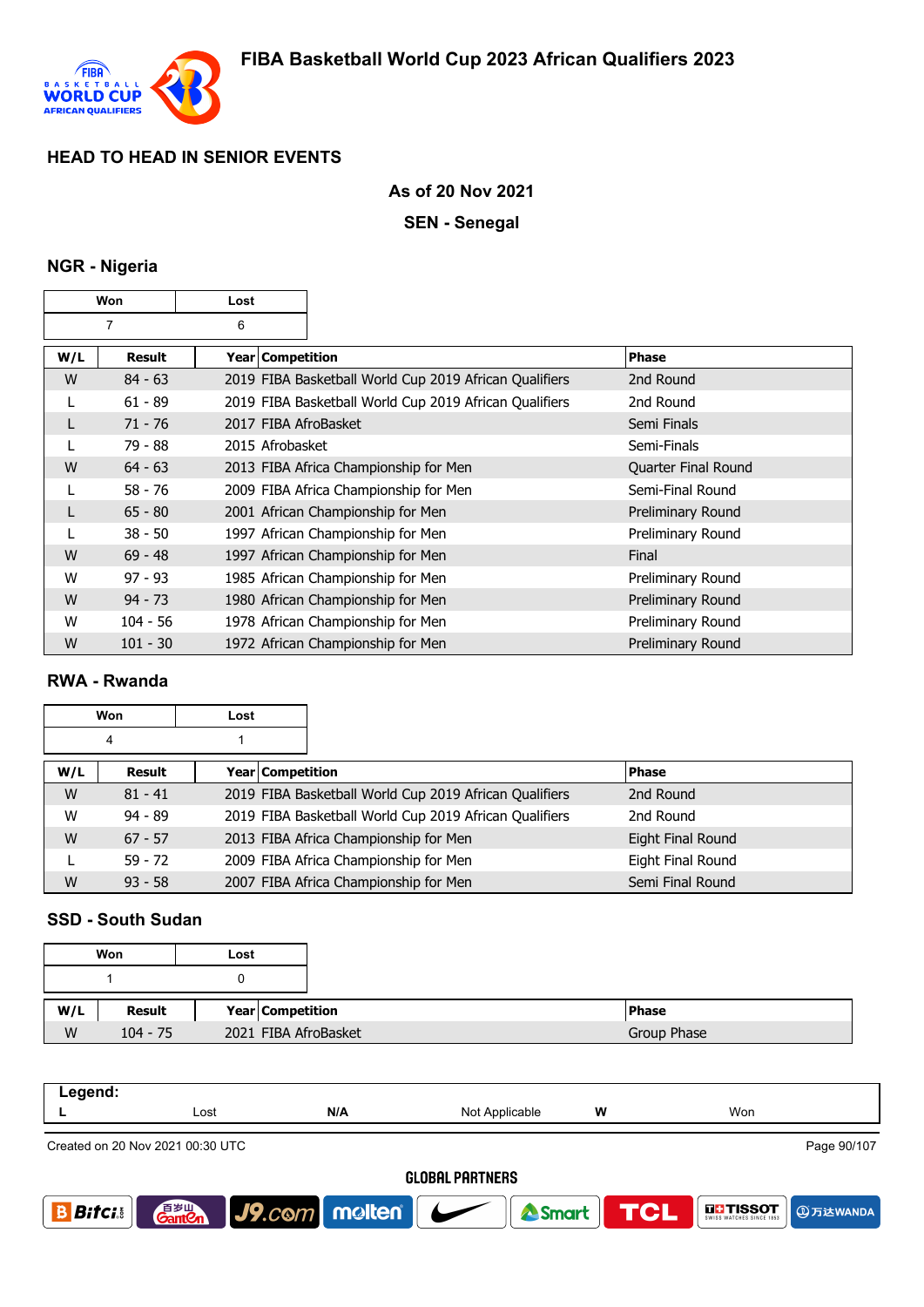

### **As of 20 Nov 2021**

#### **SEN - Senegal**

### **TUN - Tunisia**

|     | Won       | Lost |                  |                                                       |                       |
|-----|-----------|------|------------------|-------------------------------------------------------|-----------------------|
|     | 6         | 5    |                  |                                                       |                       |
| W/L | Result    |      | Year Competition |                                                       | <b>Phase</b>          |
| L   | $73 - 82$ |      | 2015 Afrobasket  |                                                       | 3rd Place Game        |
| W   | $73 - 65$ |      |                  | 2009 FIBA Africa Championship for Men                 | Eight Final Round     |
| W   | $72 - 67$ |      |                  | 2005 FIBA Africa Championship for Men                 | <b>Quarter Finals</b> |
| W   | 77 - 66   |      |                  | 1992 African Championship for Men                     | Preliminary Round     |
| L   | 76 - 78   |      |                  | 1987 African Championship for Men                     | Final                 |
|     | $64 - 84$ |      |                  | 1975 African Championship for Men - Preliminary Round | Group Phase           |
| W   | $72 - 52$ |      |                  | 1974 African Championship for Men                     | Preliminary Round     |
| W   | $76 - 59$ |      |                  | 1972 African Championship for Men                     | Preliminary Round     |
| W   | $44 - 39$ |      |                  | 1970 African Championship for Men                     | Preliminary Round     |
|     | $37 - 43$ |      |                  | 1965 African Championship for Men - Preliminary Round | Group Phase           |
|     | $57 - 73$ |      |                  | 1964 African Championship for Men - Preliminary Round | Group Phase           |

### **UGA - Uganda**

|     | Won       | Lost |                         |               |
|-----|-----------|------|-------------------------|---------------|
|     | っ         |      |                         |               |
| W/L | Result    |      | <b>Year Competition</b> | <b>IPhase</b> |
| W   | $93 - 55$ |      | 2021 FIBA AfroBasket    | Group Phase   |
| W   | 79 - 48   |      | 2015 Afrobasket         | Round of 16   |

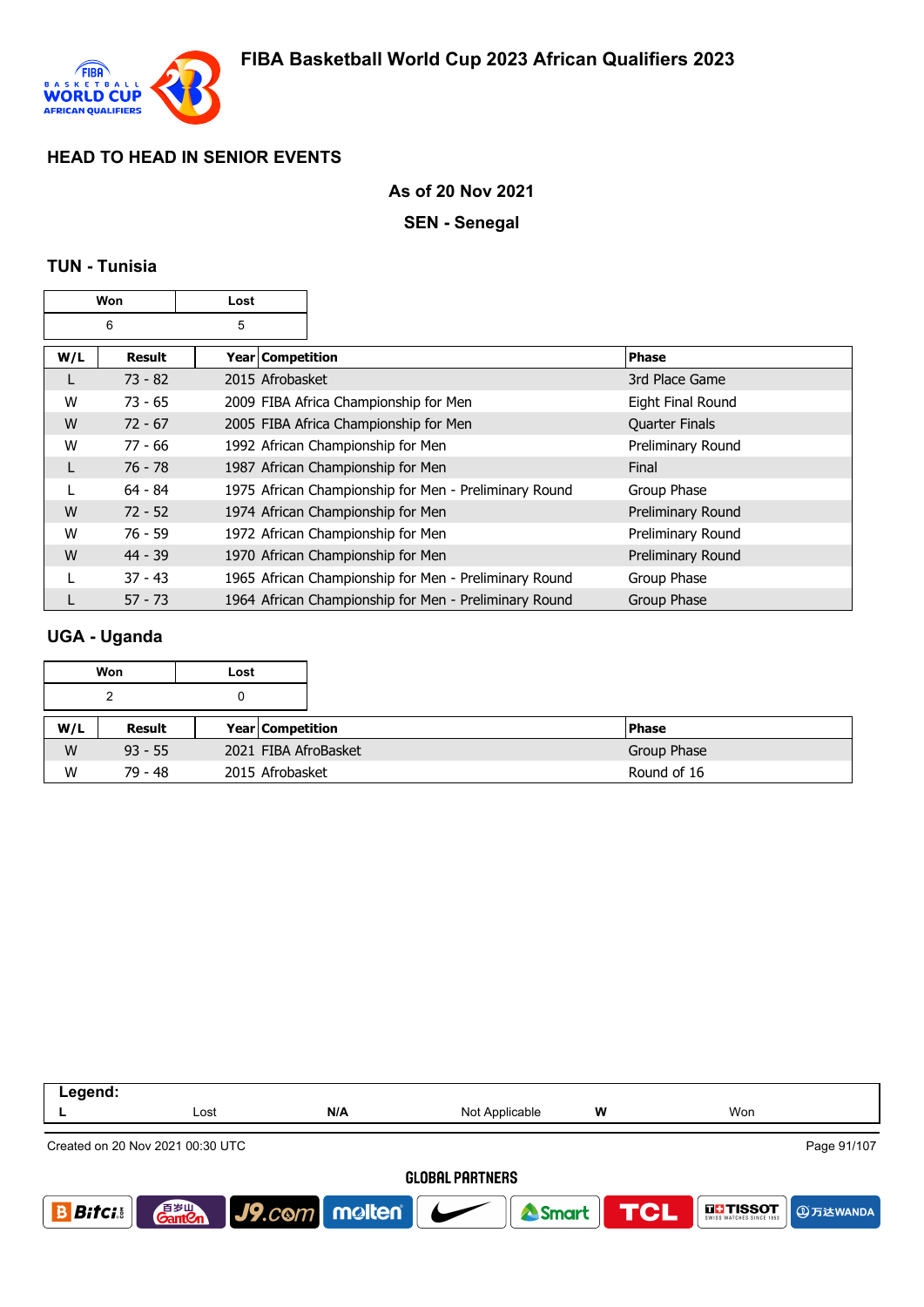

### **As of 20 Nov 2021**

#### **SSD - South Sudan**

| <b>Total Summary</b>             |       |                |              |              |              |                |
|----------------------------------|-------|----------------|--------------|--------------|--------------|----------------|
| <b>Team Name</b>                 | Win % | <b>Played</b>  | Won          | Lost         | For          | <b>Against</b> |
| Uganda                           | 100   | 1              | 1            | $\mathbf{0}$ | 88           | 86             |
| Cameroon                         | 100   | 1              | 1            | 0            | 20           | 0              |
| Kenya                            | 75    | $\overline{4}$ | 3            | 1            | 285          | 282            |
| Rwanda                           | 0     | 1              | 0            | 1            | 80           | 90             |
| Senegal                          | 0     | $\mathbf{1}$   | $\mathbf{0}$ | 1            | 75           | 104            |
| Tunisia                          | 0     | 1              | 0            | 1            | 65           | 80             |
| Egypt                            | 0     | $\mathbf{1}$   | $\mathbf{0}$ | $\mathbf{1}$ | 76           | 87             |
| Cape Verde                       | 0     | 1              | 0            | $\mathbf{1}$ | 85           | 91             |
| Guinea                           | N/A   | $\mathbf 0$    | 0            | $\mathbf{0}$ | $\mathbf{0}$ | $\mathbf{0}$   |
| Angola                           | N/A   | $\mathbf{0}$   | 0            | 0            | 0            | 0              |
| Morocco                          | N/A   | $\mathbf{0}$   | $\mathbf{0}$ | $\mathbf{0}$ | $\mathbf{0}$ | $\pmb{0}$      |
| Cote d'Ivoire                    | N/A   | $\mathbf{0}$   | 0            | 0            | 0            | 0              |
| Democratic Republic of the Congo | N/A   | $\mathbf{0}$   | $\mathbf{0}$ | $\mathbf{0}$ | $\mathbf{0}$ | 0              |
| Central African Republic         | N/A   | 0              | 0            | 0            | 0            | 0              |
| Nigeria                          | N/A   | $\mathbf 0$    | $\mathbf{0}$ | $\mathbf 0$  | $\mathbf{0}$ | 0              |
| Mali                             | N/A   | $\Omega$       | 0            | 0            | $\Omega$     | 0              |
| Total                            | 45    | 11             | 5            | 6            | 774          | 820            |

#### **Overview per opponent**

### **CMR - Cameroon**

|     | Won      | Lost |                  |                      |              |
|-----|----------|------|------------------|----------------------|--------------|
|     |          |      |                  |                      |              |
| W/L | Result   |      | Year Competition |                      | <b>Phase</b> |
| W   | $20 - 0$ |      |                  | 2021 FIBA AfroBasket | Group Phase  |

## **CPV - Cape Verde**

|     | Won       | Lost             |                                               |                         |
|-----|-----------|------------------|-----------------------------------------------|-------------------------|
|     |           |                  |                                               |                         |
| W/L | Result    | Year Competition |                                               | <b>Phase</b>            |
|     | $85 - 91$ |                  | 2020 FIBA Afrobasket 2021 - Preliminary Phase | invitational Tournament |

| ____<br>__ |      |     |                |   |     |
|------------|------|-----|----------------|---|-----|
|            | Lost | N/A | Not<br>પાcabl∈ | W | Won |
|            |      |     |                |   |     |

Created on 20 Nov 2021 00:30 UTC

Page 92/107

**4万达WANDA** 

**DE-TISSOT** 

#### **GLOBAL PARTNERS**

<sup>2</sup>Smart

**TCL** 

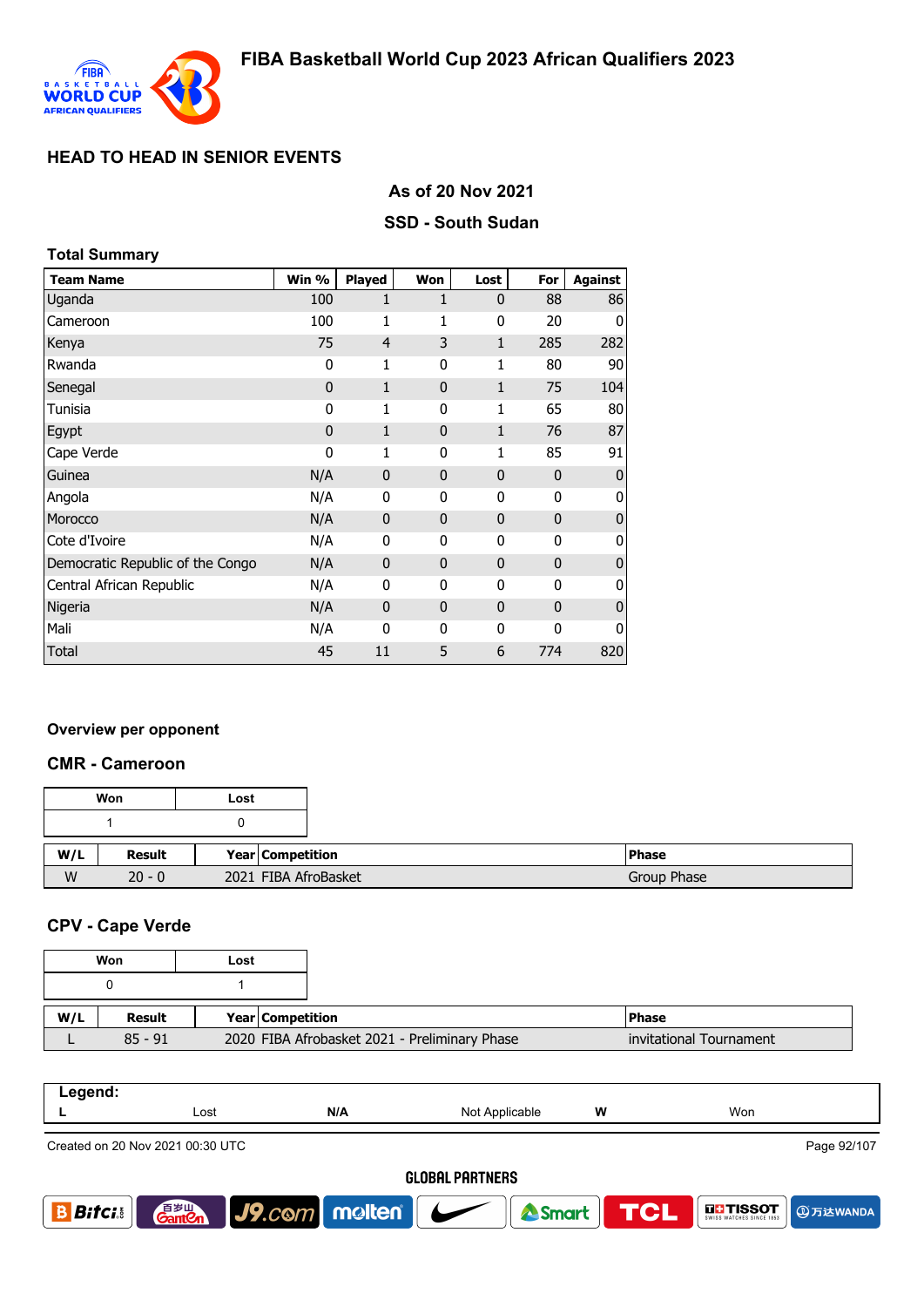

# **As of 20 Nov 2021**

### **SSD - South Sudan**

# **EGY - Egypt**

|     | Won       | Lost                                 |
|-----|-----------|--------------------------------------|
|     |           |                                      |
|     |           |                                      |
| W/L | Result    | Year Competition                     |
|     | $76 - 87$ | 2017 FIBA AfroBasket - Preliminaries |

# **KEN - Kenya**

|     | Won       | Lost             |                                               |                         |
|-----|-----------|------------------|-----------------------------------------------|-------------------------|
|     | 3         |                  |                                               |                         |
| W/L | Result    | Year Competition |                                               | <b>Phase</b>            |
| W   | $60 - 58$ |                  | 2021 FIBA AfroBasket                          | Qualif. to 1/4          |
|     | $68 - 74$ |                  | 2020 FIBA Afrobasket 2021 - Preliminary Phase | Group D                 |
| W   | $68 - 66$ |                  | 2017 FIBA AfroBasket - Preliminaries          | Zone 5 - Qualifiers     |
| W   | $89 - 84$ |                  | 2017 FIBA AfroBasket - Preliminaries          | Zone 5 - Classification |

# **RWA - Rwanda**

|     | Won       | Lost |                                      |
|-----|-----------|------|--------------------------------------|
|     |           |      |                                      |
| W/L | Result    |      | Year Competition                     |
|     | $80 - 90$ |      | 2017 FIBA AfroBasket - Preliminaries |

# **SEN - Senegal**

|     | Won        | Lost |                         |
|-----|------------|------|-------------------------|
|     |            |      |                         |
|     |            |      |                         |
| W/L | Result     |      | <b>Year Competition</b> |
|     | $75 - 104$ |      | 2021 FIBA AfroBasket    |

| Legend:                          |                                    |                          |                |                  |                   |  |
|----------------------------------|------------------------------------|--------------------------|----------------|------------------|-------------------|--|
|                                  | Lost                               | N/A                      | Not Applicable | w                | Won               |  |
| Created on 20 Nov 2021 00:30 UTC |                                    |                          |                |                  | Page 93/107       |  |
| <b>GLOBAL PARTNERS</b>           |                                    |                          |                |                  |                   |  |
| <b>Bitci</b>                     | 音 <sub>罗山</sub><br>Gant <b>C</b> n | $ $ J9. $com$ molten $ $ |                | Smart <b>TCL</b> | <b>GLI TISSOT</b> |  |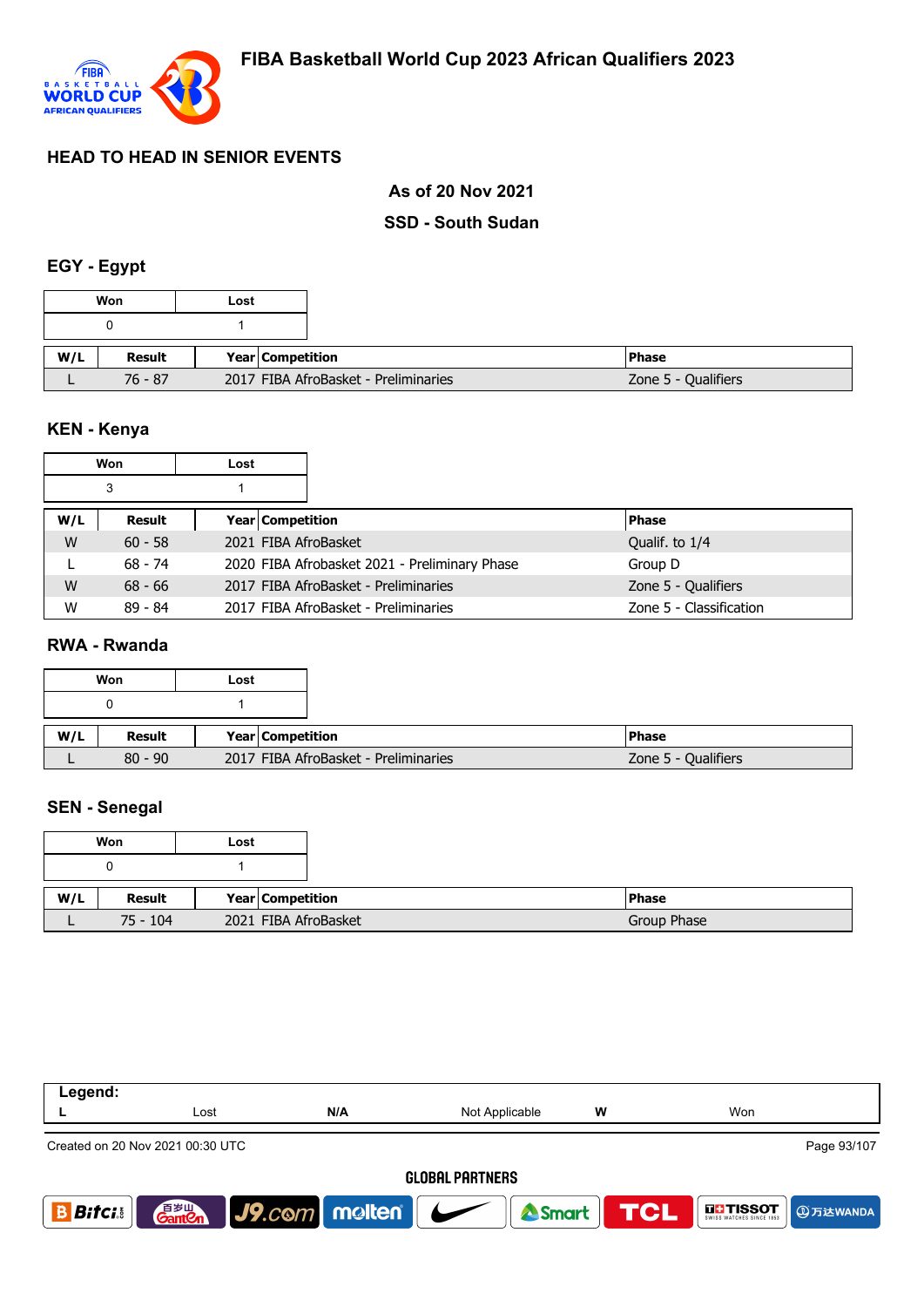

### **As of 20 Nov 2021**

### **SSD - South Sudan**

#### **TUN - Tunisia**

|     | Won       | Lost               |                      |
|-----|-----------|--------------------|----------------------|
|     |           |                    |                      |
| W/L | Result    | Year   Competition |                      |
| ட   | $65 - 80$ |                    | 2021 FIBA AfroBasket |

# **UGA - Uganda**

| Won |           | Lost |                         |
|-----|-----------|------|-------------------------|
|     |           |      |                         |
| W/L | Result    |      | <b>Year Competition</b> |
| W   | $88 - 86$ |      | 2021 FIBA AfroBasket    |

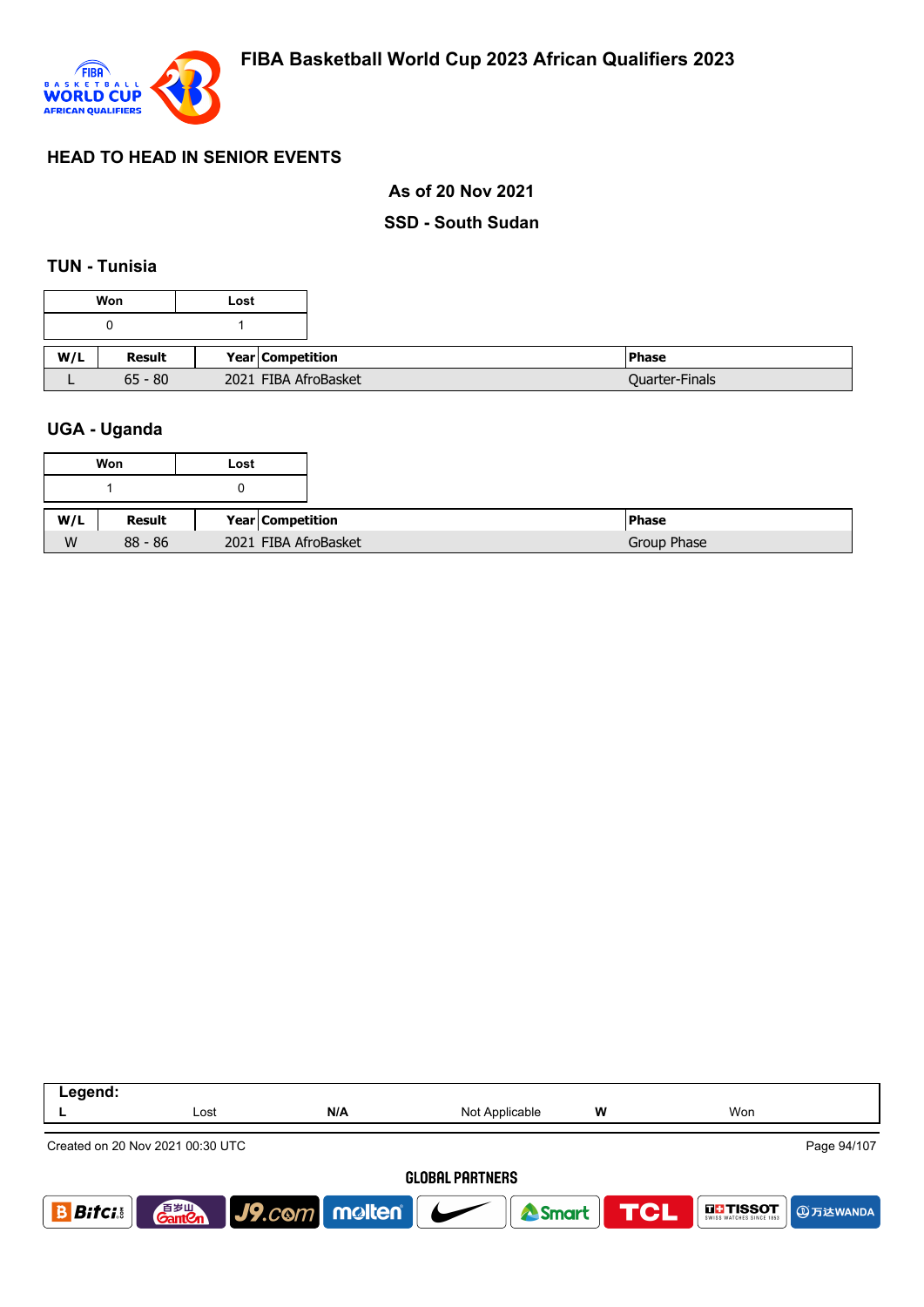

### **As of 20 Nov 2021**

#### **TUN - Tunisia**

## **Total Summary**

| <b>Team Name</b>                 | Win % | <b>Played</b>  | Won | Lost           | For  | <b>Against</b> |
|----------------------------------|-------|----------------|-----|----------------|------|----------------|
| Kenya                            | 100   | 1              | 1   | $\mathbf{0}$   | 96   | 79             |
| Democratic Republic of the Congo | 100   | 1              | 1   | 0              | 81   | 60             |
| Guinea                           | 100   | $\overline{4}$ | 4   | $\mathbf 0$    | 336  | 215            |
| Uganda                           | 100   | 1              | 1   | 0              | 77   | 55             |
| Rwanda                           | 100   | 5              | 5   | $\mathbf 0$    | 380  | 289            |
| South Sudan                      | 100   | 1              | 1   | 0              | 80   | 65             |
| Cameroon                         | 88    | 9              | 8   | $\mathbf{1}$   | 658  | 571            |
| Morocco                          | 68    | 19             | 13  | 6              | 1306 | 1192           |
| Cote d'Ivoire                    | 60    | 10             | 6   | 4              | 694  | 661            |
| Central African Republic         | 55    | 9              | 5   | 4              | 667  | 655            |
| Mali                             | 55    | 9              | 5   | $\overline{4}$ | 654  | 651            |
| Cape Verde                       | 50    | $\overline{2}$ | 1   | 1              | 127  | 136            |
| Senegal                          | 45    | 11             | 5   | 6              | 708  | 721            |
| Nigeria                          | 44    | 9              | 4   | 5              | 650  | 606            |
| Angola                           | 30    | 13             | 4   | 9              | 832  | 983            |
| Egypt                            | 20    | 10             | 2   | 8              | 720  | 767            |
| Total                            | 58    | 114            | 66  | 48             | 8066 | 7706           |

#### **Overview per opponent**

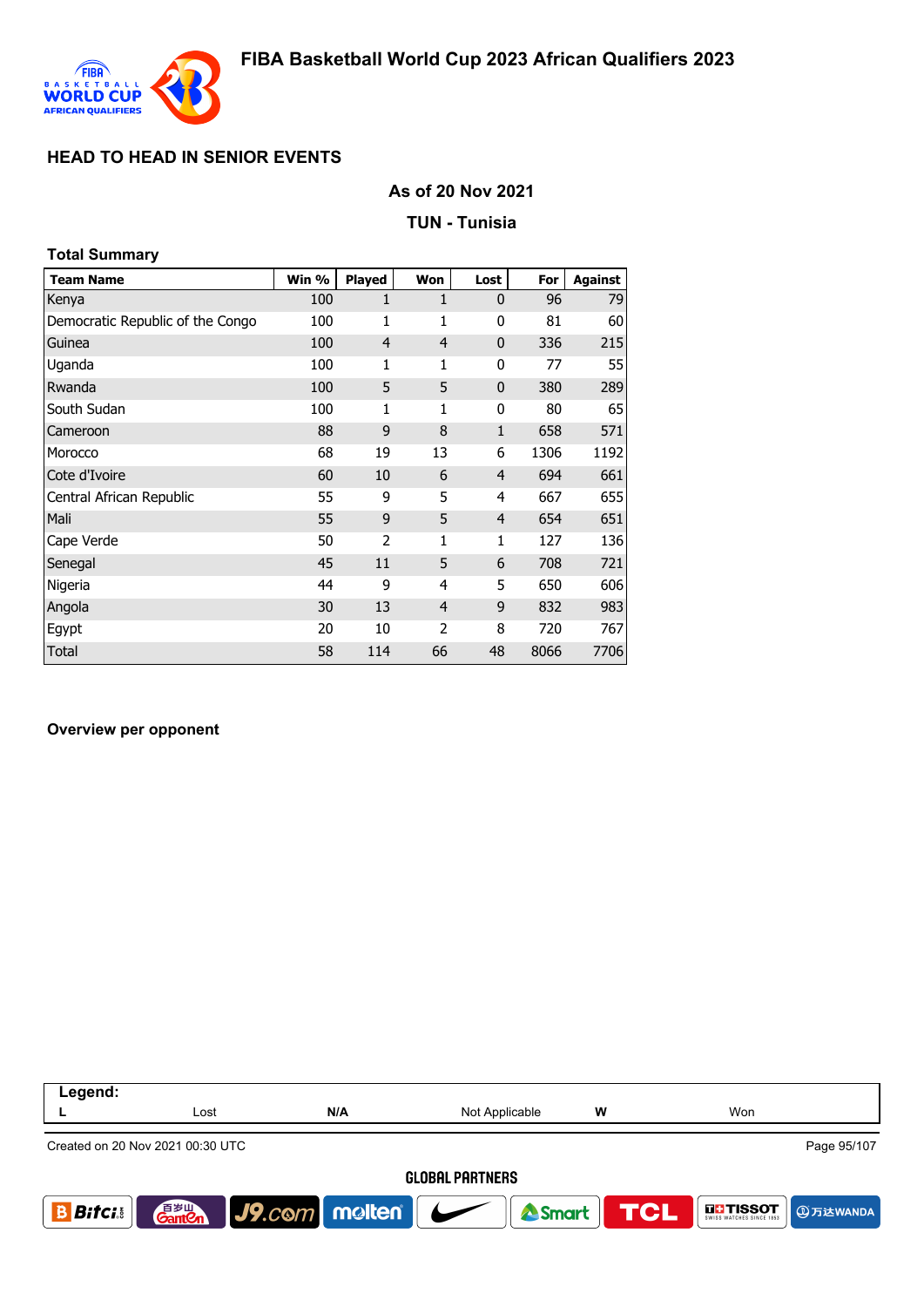

# **As of 20 Nov 2021**

### **TUN - Tunisia**

### **ANG - Angola**

| Won |            | Lost               |                                                        |                            |
|-----|------------|--------------------|--------------------------------------------------------|----------------------------|
|     | 4          | 9                  |                                                        |                            |
| W/L | Result     | Year   Competition |                                                        | <b>Phase</b>               |
| L   | $63 - 69$  |                    | 2019 FIBA Basketball World Cup 2019 African Qualifiers | 2nd Round                  |
| W   | $84 - 64$  |                    | 2019 FIBA Basketball World Cup 2019 African Qualifiers | 2nd Round                  |
| W   | $86 - 84$  |                    | 2019 FIBA Basketball World Cup                         | Classification Round 17-32 |
|     | $51 - 58$  | 2015 Afrobasket    |                                                        | Semi-Finals                |
| W   | $67 - 56$  |                    | 2011 FIBA Africa Championship for Men                  | <b>Finals Round</b>        |
|     | $69 - 79$  |                    | 2009 FIBA Africa Championship for Men                  | Semi-Final Round           |
| L   | $48 - 79$  |                    | 1999 African Championship for Men                      | Preliminary Round          |
| L   | $72 - 121$ |                    | 1993 African Championship for Men                      | Preliminary Round          |
| L   | $68 - 91$  |                    | 1992 African Championship for Men                      | Preliminary Round          |
|     | $66 - 83$  |                    | 1989 African Championship for Men                      | Preliminary Round          |
|     | $60 - 69$  |                    | 1987 African Championship for Men                      | Preliminary Round          |
|     | $42 - 76$  |                    | 1985 African Championship for Men                      | Preliminary Round          |
| W   | $56 - 54$  |                    | 1981 African Championship for Men                      | Preliminary Round          |

# **CAF - Central African Republic**

|     | Won           | Lost                 |                                       |                    |
|-----|---------------|----------------------|---------------------------------------|--------------------|
|     | 5             | 4                    |                                       |                    |
| W/L | <b>Result</b> | Year Competition     |                                       | <b>Phase</b>       |
| W   | $68 - 51$     | 2021 FIBA AfroBasket |                                       | Group Phase        |
| W   | $68 - 52$     | 2015 Afrobasket      |                                       | Group Phase        |
| W   | $65 - 52$     |                      | 2011 FIBA Africa Championship for Men | Preliminary Round  |
| W   | $76 - 75$     |                      | 2009 FIBA Africa Championship for Men | Eight Final Round  |
|     | $70 - 77$     |                      | 1992 African Championship for Men     | Preliminary Round  |
|     | $99 - 110$    |                      | 1989 African Championship for Men     | Final              |
|     | $68 - 93$     |                      | 1985 African Championship for Men     | Preliminary Round  |
|     | $80 - 89$     |                      | 1974 African Championship for Men     | Semi-Finals        |
| W   | $73 - 56$     |                      | 1970 African Championship for Men     | <b>Final Round</b> |

| Legend:                                         |                                    |                  |                |                  |                                      |  |
|-------------------------------------------------|------------------------------------|------------------|----------------|------------------|--------------------------------------|--|
|                                                 | Lost                               | N/A              | Not Applicable | w                | Won                                  |  |
| Page 96/107<br>Created on 20 Nov 2021 00:30 UTC |                                    |                  |                |                  |                                      |  |
| <b>GLOBAL PARTNERS</b>                          |                                    |                  |                |                  |                                      |  |
| <b>Bitci</b>                                    | 音 <sub>罗山</sub><br>Gant <b>C</b> n | $J9$ .com molten |                | Smart <b>TCL</b> | <b>THE TISSOT</b><br><b>4万达WANDA</b> |  |
|                                                 |                                    |                  |                |                  |                                      |  |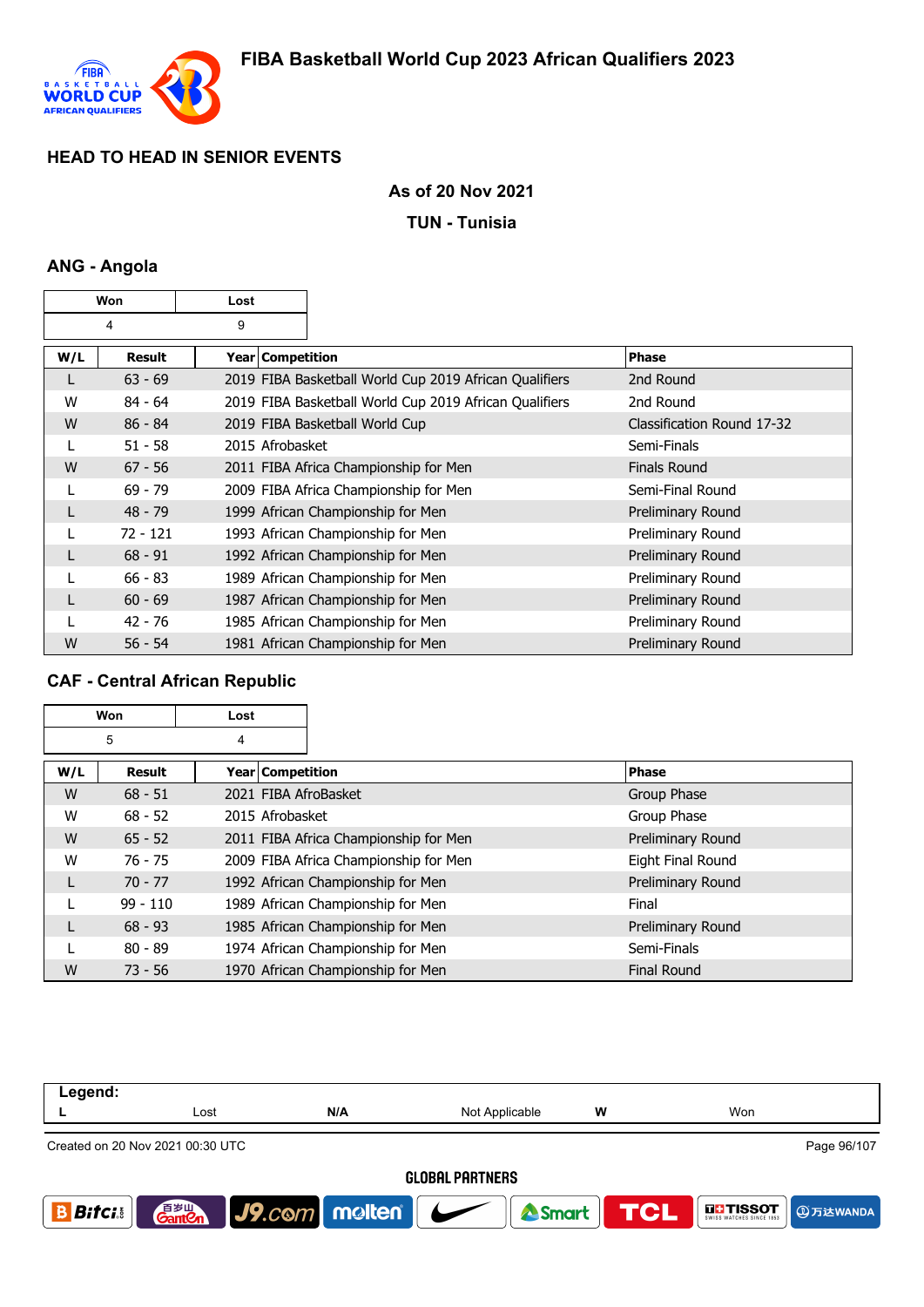

### **As of 20 Nov 2021**

#### **TUN - Tunisia**

#### **CIV - Cote d'Ivoire**

| Won    |               | Lost                 |                                       |                   |
|--------|---------------|----------------------|---------------------------------------|-------------------|
| 6<br>4 |               |                      |                                       |                   |
| W/L    | <b>Result</b> | Year Competition     |                                       | <b>Phase</b>      |
| W      | $78 - 75$     | 2021 FIBA AfroBasket |                                       | Final             |
| W      | $60 - 57$     |                      | 2011 FIBA Africa Championship for Men | Semi-Finals Round |
| W      | $74 - 63$     |                      | 2007 FIBA Africa Championship for Men | Semi Final Round  |
|        | $65 - 69$     |                      | 2005 FIBA Africa Championship for Men | Preliminary Round |
| W      | $68 - 58$     |                      | 2001 African Championship for Men     | Preliminary Round |
| W      | $20 - 0$      |                      | 1999 African Championship for Men     | Preliminary Round |
| L      | $92 - 93$     |                      | 1993 African Championship for Men     | Preliminary Round |
|        | $85 - 86$     |                      | 1989 African Championship for Men     | Preliminary Round |
| W      | $98 - 86$     |                      | 1989 African Championship for Men     | Preliminary Round |
|        | $54 - 74$     |                      | 1985 African Championship for Men     | Preliminary Round |

#### **CMR - Cameroon**

|     | Won       | Lost |                         |                                                        |                   |
|-----|-----------|------|-------------------------|--------------------------------------------------------|-------------------|
|     | 8         |      |                         |                                                        |                   |
| W/L | Result    |      | <b>Year Competition</b> |                                                        | <b>Phase</b>      |
| W   | $56 - 53$ |      |                         | 2019 FIBA Basketball World Cup 2019 African Qualifiers | 1st Round         |
| W   | $67 - 66$ |      |                         | 2019 FIBA Basketball World Cup 2019 African Qualifiers | 1st Round         |
| W   | $68 - 51$ |      |                         | 2017 FIBA AfroBasket                                   | Group Phase       |
| W   | $83 - 68$ |      |                         | 2009 FIBA Africa Championship for Men                  | Final Round       |
| W   | $68 - 66$ |      |                         | 2009 FIBA Africa Championship for Men                  | Eight Final Round |
|     | $70 - 75$ |      |                         | 2007 FIBA Africa Championship for Men                  | Preliminary Round |
| W   | $80 - 61$ |      |                         | 1992 African Championship for Men                      | Final             |
| W   | $82 - 72$ |      |                         | 1974 African Championship for Men                      | Final Round       |
| W   | $84 - 59$ |      |                         | 1972 African Championship for Men                      | Preliminary Round |

### **COD - Democratic Republic of the Congo**

|         | Won           | Lost |                      |                |   |                       |  |
|---------|---------------|------|----------------------|----------------|---|-----------------------|--|
|         |               | 0    |                      |                |   |                       |  |
| W/L     | <b>Result</b> |      | Year Competition     |                |   | <b>Phase</b>          |  |
| W       | $81 - 60$     |      | 2017 FIBA AfroBasket |                |   | <b>Quarter Finals</b> |  |
| Legend: |               |      |                      |                |   |                       |  |
|         |               | Lost | N/A                  | Not Applicable | W | Won                   |  |

Created on 20 Nov 2021 00:30 UTC

**GantOn** 

J9.com molten

Page 97/107

**4万达WANDA** 

**EL: TISSOT** 

**GLOBAL PARTNERS** 

Smart

**TCL** 

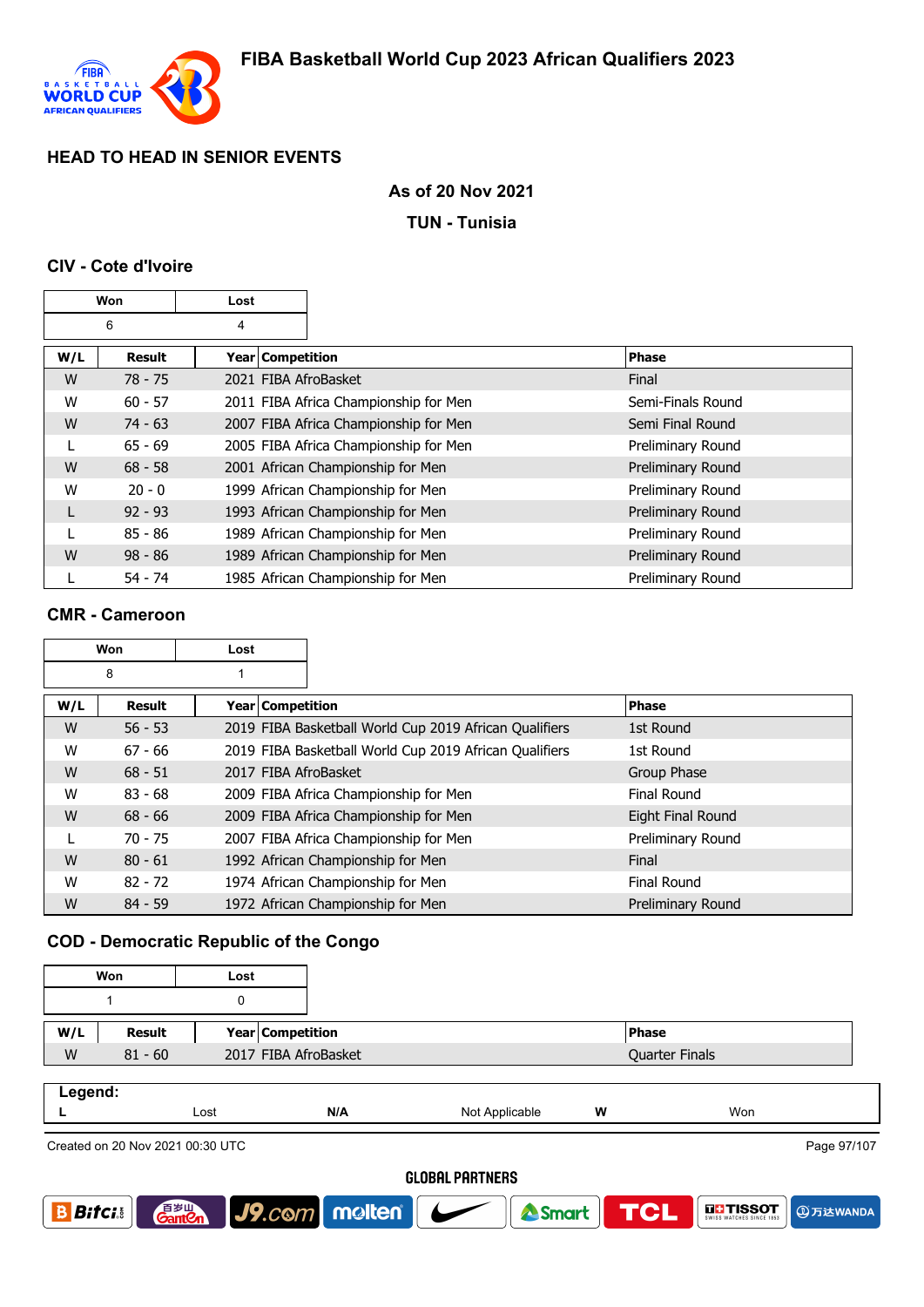

#### **As of 20 Nov 2021**

**TUN - Tunisia**

### **COD - Democratic Republic of the Congo**

| Won | Lost |
|-----|------|
|     |      |

### **CPV - Cape Verde**

| Won<br>Lost |           |  |                    |                                       |                   |
|-------------|-----------|--|--------------------|---------------------------------------|-------------------|
|             |           |  |                    |                                       |                   |
| W/L         | Result    |  | Year   Competition |                                       | <b>Phase</b>      |
| W           | $75 - 65$ |  |                    | 2021 FIBA AfroBasket                  | Semi-Finals       |
|             | 52 - 71   |  |                    | 2009 FIBA Africa Championship for Men | Preliminary Round |

#### **EGY - Egypt**

| Won                 |               | Lost                    |                                                        |                     |
|---------------------|---------------|-------------------------|--------------------------------------------------------|---------------------|
| $\overline{2}$<br>8 |               |                         |                                                        |                     |
| W/L                 | <b>Result</b> | <b>Year Competition</b> |                                                        | <b>Phase</b>        |
| W                   | $87 - 81$     | 2021 FIBA AfroBasket    |                                                        | Group Phase         |
|                     | $64 - 73$     |                         | 2019 FIBA Basketball World Cup 2019 African Qualifiers | 2nd Round           |
| W                   | $69 - 47$     |                         | 2019 FIBA Basketball World Cup 2019 African Qualifiers | 2nd Round           |
|                     | $67 - 77$     |                         | 2013 FIBA Africa Championship for Men                  | Eight Final Round   |
| L                   | $57 - 67$     |                         | 2007 FIBA Africa Championship for Men                  | Quarter Final Round |
|                     | 77 - 84       |                         | 2001 African Championship for Men                      | Preliminary Round   |
| L                   | $71 - 77$     |                         | 2001 African Championship for Men                      | <b>Finals</b>       |
|                     | $86 - 103$    |                         | 1993 African Championship for Men                      | Preliminary Round   |
| L                   | $72 - 83$     |                         | 1989 African Championship for Men                      | Preliminary Round   |
|                     | $70 - 75$     |                         | 1975 African Championship for Men - Preliminary Round  | Group Phase         |

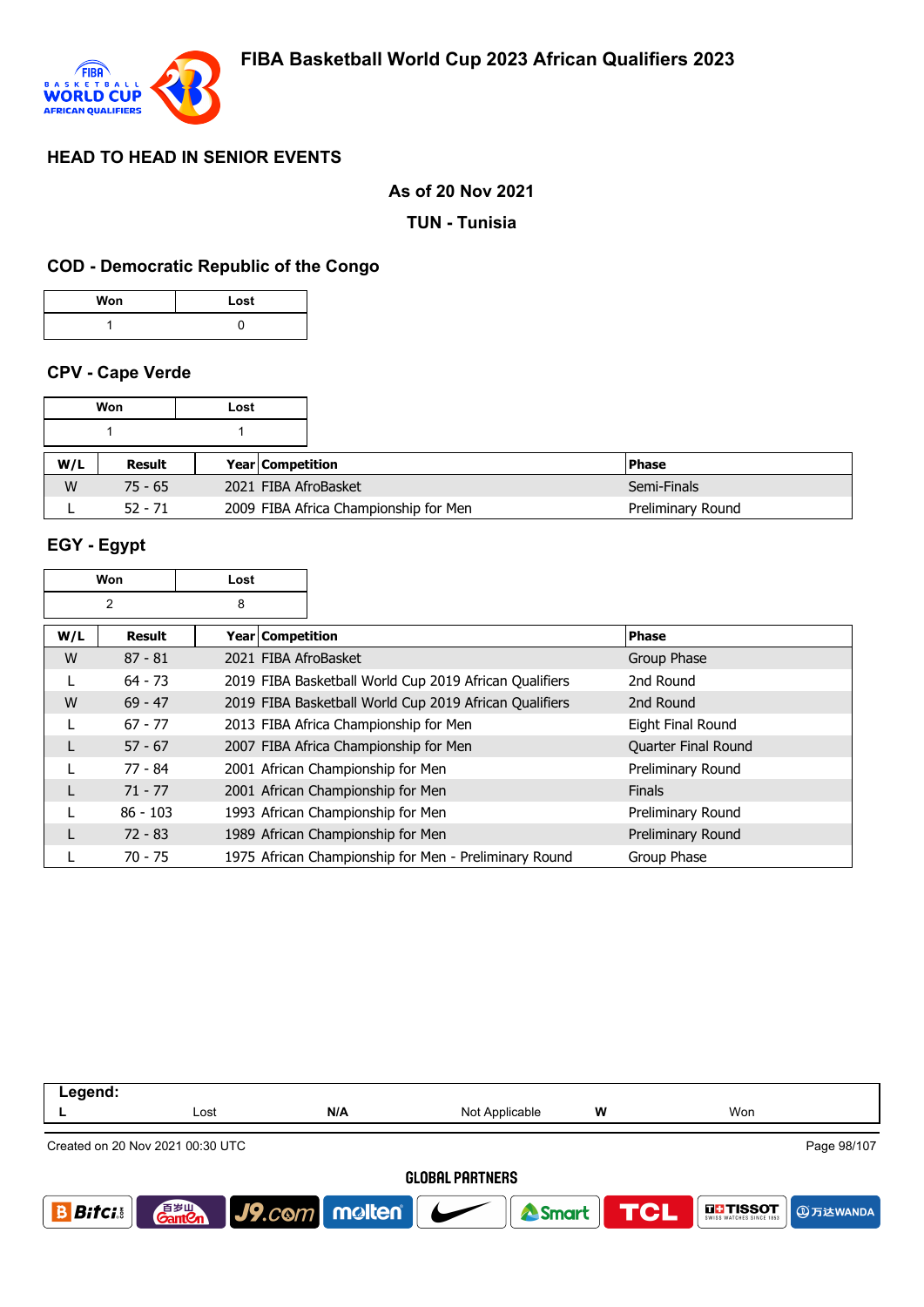

### **As of 20 Nov 2021**

#### **TUN - Tunisia**

#### **GUI - Guinea**

|     | Won       | Lost                 |                                                        |              |
|-----|-----------|----------------------|--------------------------------------------------------|--------------|
|     | 4         | 0                    |                                                        |              |
| W/L | Result    | Year Competition     |                                                        | <b>Phase</b> |
| W   | $82 - 46$ | 2021 FIBA AfroBasket |                                                        | Group Phase  |
| W   | $96 - 56$ |                      | 2019 FIBA Basketball World Cup 2019 African Qualifiers | 1st Round    |
| W   | $94 - 54$ |                      | 2019 FIBA Basketball World Cup 2019 African Qualifiers | 1st Round    |
| W   | $64 - 59$ | 2017 FIBA AfroBasket |                                                        | Group Phase  |

#### **KEN - Kenya**

|     | Won       | Lost |                  |                                   |                   |
|-----|-----------|------|------------------|-----------------------------------|-------------------|
|     |           |      |                  |                                   |                   |
| W/L | Result    |      | Year Competition |                                   | <b>Phase</b>      |
| W   | $96 - 79$ |      |                  | 1985 African Championship for Men | Preliminary Round |

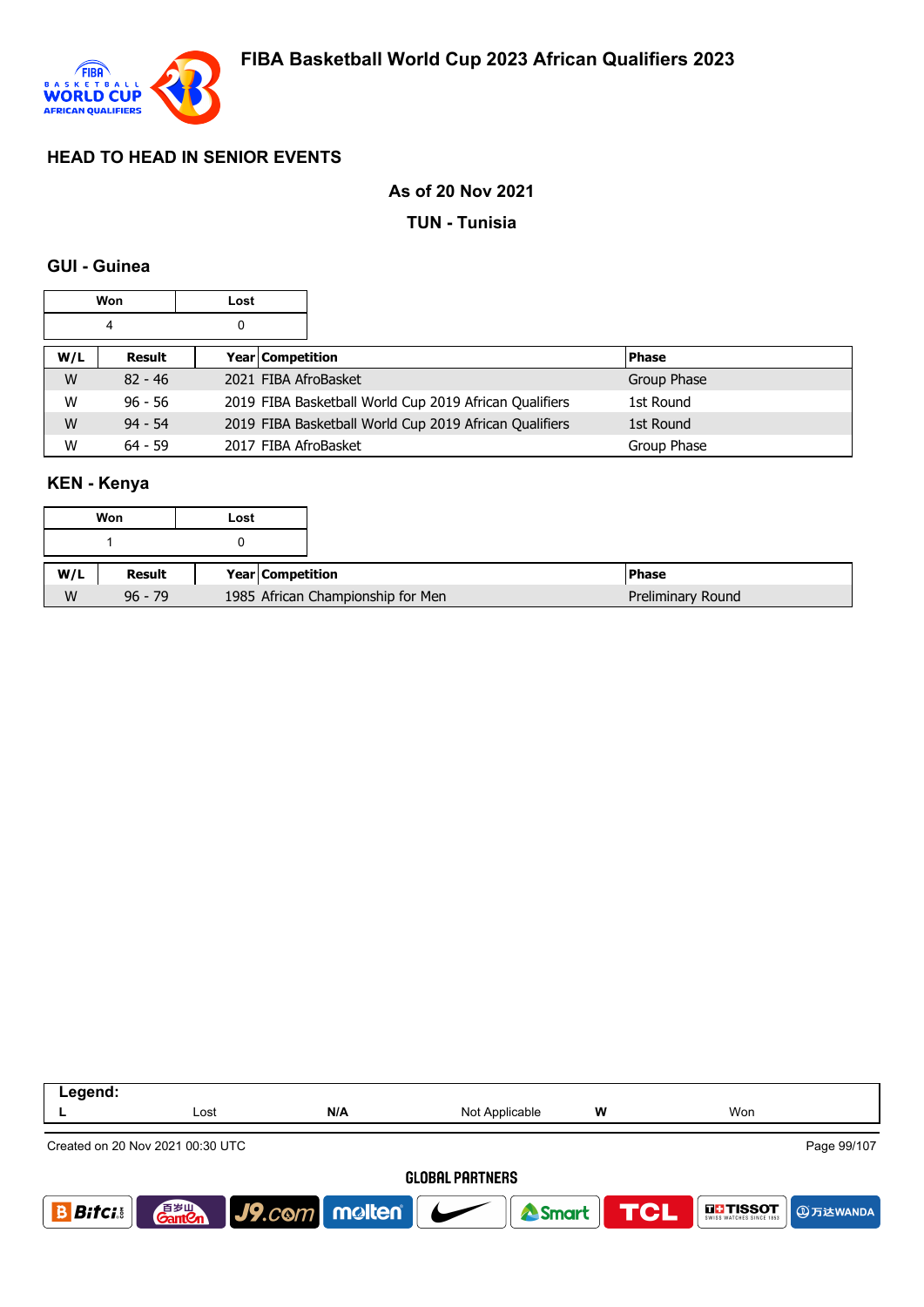

### **As of 20 Nov 2021**

#### **TUN - Tunisia**

#### **MAR - Morocco**

| Won |               | Lost                 |                                                          |                      |
|-----|---------------|----------------------|----------------------------------------------------------|----------------------|
|     | 13            | 6                    |                                                          |                      |
| W/L | <b>Result</b> | Year Competition     |                                                          | Phase                |
| W   | $65 - 50$     |                      | 2019 FIBA Basketball World Cup 2019 African Qualifiers   | 2nd Round            |
| W   | $89 - 51$     |                      | 2019 FIBA Basketball World Cup 2019 African Qualifiers   | 2nd Round            |
| W   | $79 - 67$     |                      | 2017 FIBA AfroBasket - Preliminaries                     | Zone 1               |
| W   | $71 - 57$     |                      | 2017 FIBA AfroBasket - Preliminaries                     | Zone 1               |
| W   | $60 - 52$     | 2017 FIBA AfroBasket |                                                          | Semi Finals          |
| w   | $69 - 68$     | 2015 Afrobasket      |                                                          | Round of 16          |
| W   | $56 - 54$     |                      | 2013 FIBA Africa Championship for Men                    | Preliminary Round    |
| W   | $86 - 67$     |                      | 2011 FIBA Africa Championship for Men                    | Quarter Finals Round |
|     | $77 - 80$     |                      | 2009 FIBA Africa Championship for Men                    | Qualifying Round     |
| W   | $82 - 71$     |                      | 2009 FIBA Africa Championship for Men                    | Qualifying Round     |
| W   | $98 - 79$     |                      | 2009 FIBA Africa Championship for Men                    | Preliminary Round    |
| W   | $70 - 61$     |                      | 2005 FIBA Africa Championship for Men - Qualifying Round | Group Phase          |
| L   | $72 - 81$     |                      | 2005 FIBA Africa Championship for Men - Qualifying Round | Group Phase          |
|     | $72 - 83$     |                      | 2005 FIBA Africa Championship for Men                    | Semi-Finals          |
| W   | $80 - 76$     |                      | 2001 African Championship for Men                        | Preliminary Round    |
|     | $0 - 2$       |                      | 1992 African Championship for Men                        | Preliminary Round    |
| W   | $68 - 64$     |                      | 1989 African Championship for Men                        | Preliminary Round    |
|     | $57 - 70$     |                      | 1965 African Championship for Men - Preliminary Round    | Group Phase          |
|     | $55 - 59$     |                      | 1964 African Championship for Men - Preliminary Round    | Group Phase          |

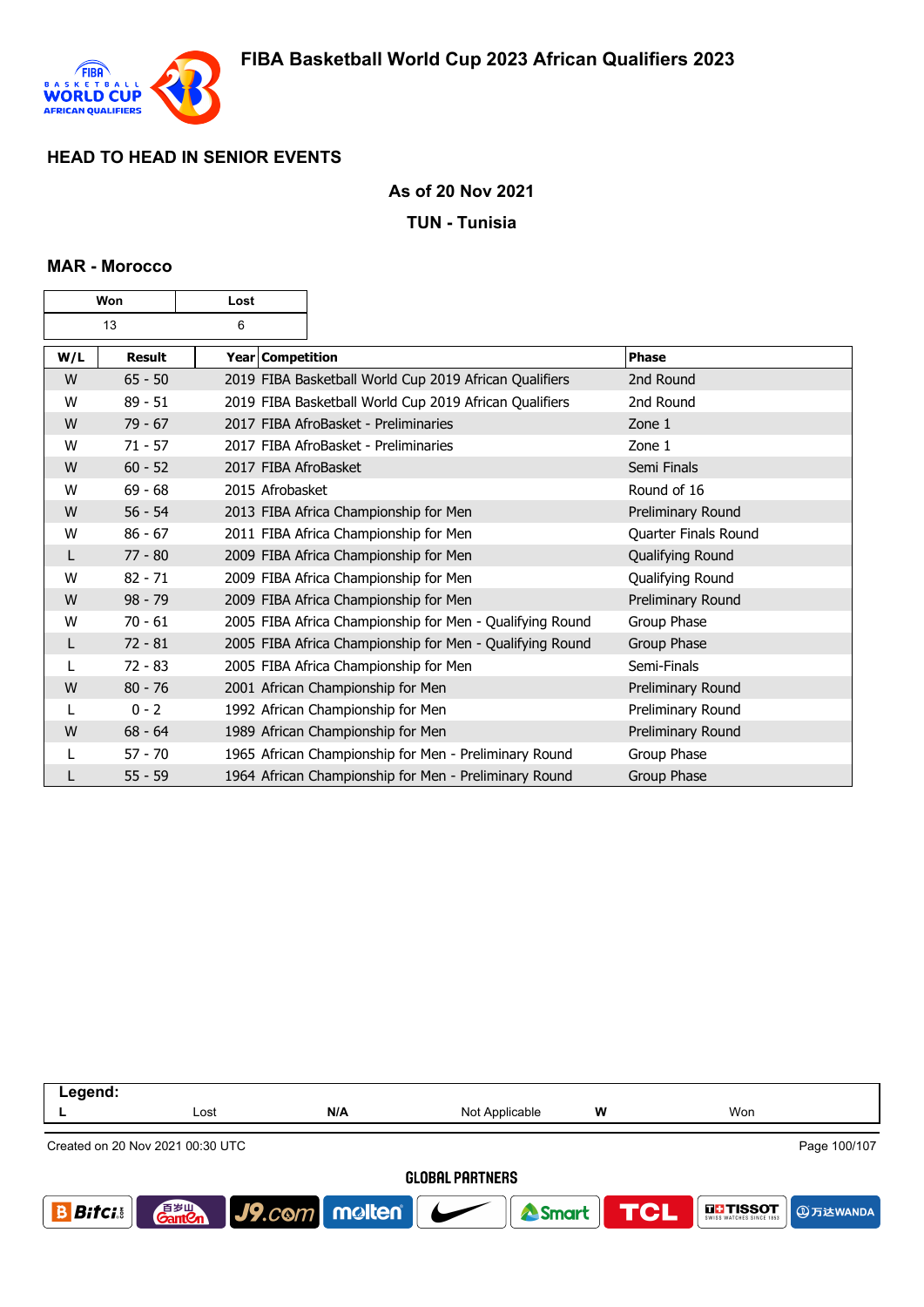

# **As of 20 Nov 2021**

### **TUN - Tunisia**

### **MLI - Mali**

|     | Won        | Lost               |                                                       |                       |
|-----|------------|--------------------|-------------------------------------------------------|-----------------------|
|     | 5          | 4                  |                                                       |                       |
| W/L | Result     | Year   Competition |                                                       | <b>Phase</b>          |
| W   | $67 - 60$  | 2015 Afrobasket    |                                                       | <b>Quarter-Finals</b> |
| W   | 74 - 73    |                    | 2009 FIBA Africa Championship for Men                 | Quarter Final Round   |
| W   | $80 - 61$  |                    | 2005 FIBA Africa Championship for Men                 | Preliminary Round     |
| L   | $89 - 100$ |                    | 2005 FIBA Africa Championship for Men                 | Final Round           |
| W   | $77 - 76$  |                    | 2001 African Championship for Men                     | Preliminary Round     |
|     | $68 - 72$  |                    | 1993 African Championship for Men                     | Semi-Finals           |
| L   | $75 - 85$  |                    | 1987 African Championship for Men                     | Preliminary Round     |
|     | $54 - 65$  |                    | 1972 African Championship for Men                     | Preliminary Round     |
| W   | $70 - 59$  |                    | 1964 African Championship for Men - Preliminary Round | Group Phase           |

# **NGR - Nigeria**

|     | Won       | Lost                 |                                        |                             |
|-----|-----------|----------------------|----------------------------------------|-----------------------------|
|     | 4         | 5                    |                                        |                             |
| W/L | Result    | Year Competition     |                                        | <b>Phase</b>                |
| W   | $77 - 65$ | 2017 FIBA AfroBasket |                                        | Final                       |
| W   | $70 - 59$ | 2015 Afrobasket      |                                        | Group Phase                 |
|     | $56 - 60$ |                      | 2012 Olympic Games: Tournament for Men | Preliminary Round           |
|     | $82 - 83$ |                      | 2007 FIBA Africa Championship for Men  | Final Round                 |
|     | $65 - 78$ |                      | 2005 FIBA Africa Championship for Men  | Preliminary Round           |
|     | $56 - 71$ |                      | 1999 African Championship for Men      | Preliminary Round           |
| W   | $79 - 64$ |                      | 1987 African Championship for Men      | Preliminary Round           |
|     | $69 - 74$ |                      | 1985 African Championship for Men      | <b>Classification Round</b> |
| W   | $96 - 52$ |                      | 1972 African Championship for Men      | Preliminary Round           |

| Legend:                                          |                       |               |                     |                  |                   |  |  |  |  |
|--------------------------------------------------|-----------------------|---------------|---------------------|------------------|-------------------|--|--|--|--|
|                                                  | Lost                  | N/A           | W<br>Not Applicable |                  | Won               |  |  |  |  |
| Page 101/107<br>Created on 20 Nov 2021 00:30 UTC |                       |               |                     |                  |                   |  |  |  |  |
| <b>GLOBAL PARTNERS</b>                           |                       |               |                     |                  |                   |  |  |  |  |
| <b>Bitci</b>                                     | 百岁山<br><b>Gant</b> en | J9.com molten |                     | Smart <b>TCL</b> | <b>THE TISSOT</b> |  |  |  |  |
|                                                  |                       |               |                     |                  |                   |  |  |  |  |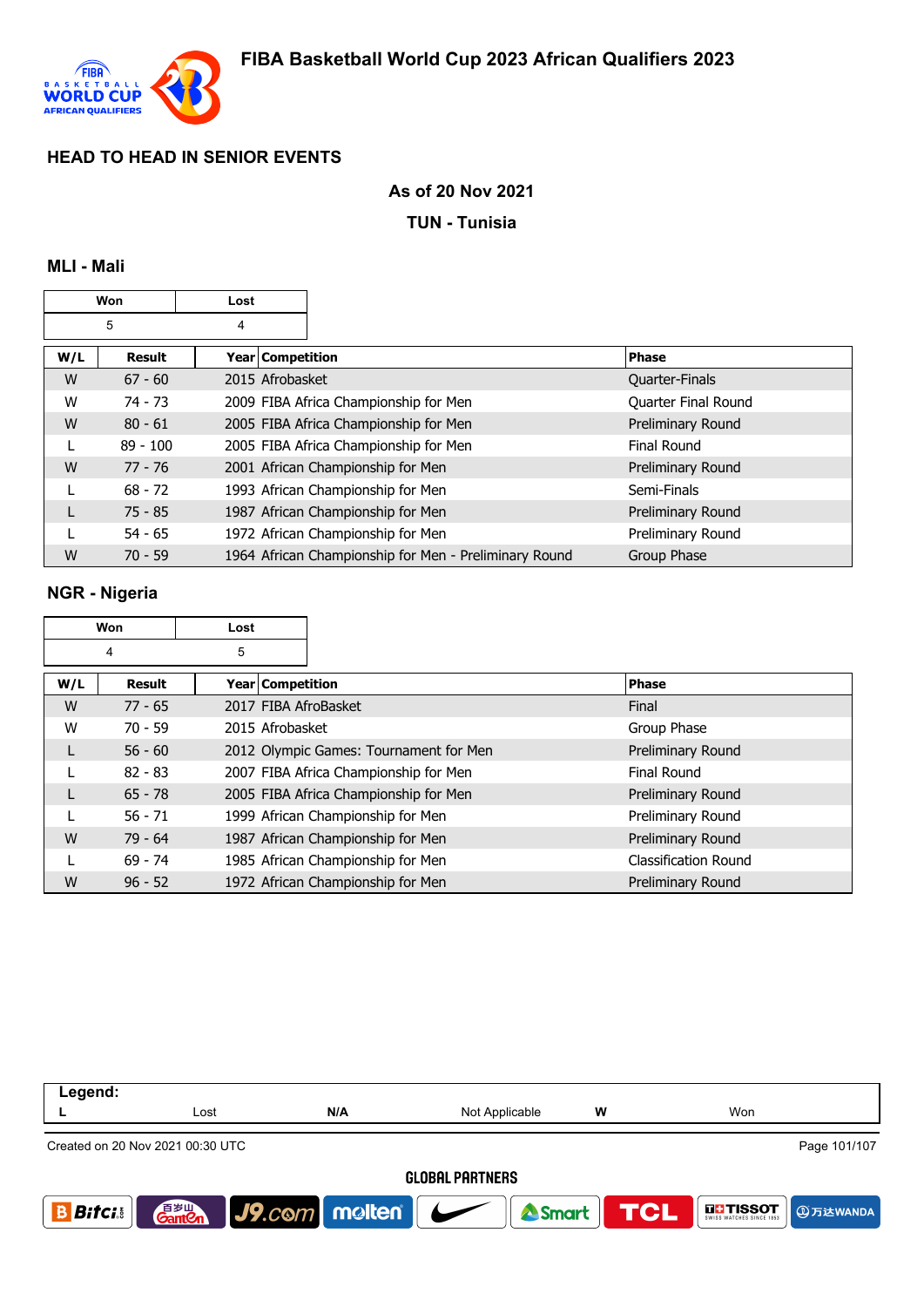

# **As of 20 Nov 2021**

### **TUN - Tunisia**

# **RWA - Rwanda**

|     | Won       | Lost             |  |                                       |                             |
|-----|-----------|------------------|--|---------------------------------------|-----------------------------|
|     | 5         | 0                |  |                                       |                             |
| W/L | Result    | Year Competition |  |                                       | <b>Phase</b>                |
| W   | $78 - 60$ |                  |  | 2017 FIBA AfroBasket                  | Group Phase                 |
| W   | $83 - 81$ |                  |  | 2013 FIBA Africa Championship for Men | Preliminary Round           |
| W   | $76 - 54$ |                  |  | 2013 FIBA Africa Championship for Men | <b>Classification Round</b> |
| W   | $69 - 37$ |                  |  | 2011 FIBA Africa Championship for Men | Preliminary Round           |
| W   | $74 - 57$ |                  |  | 2009 FIBA Africa Championship for Men | Preliminary Round           |

# **SEN - Senegal**

| Won |               | Lost             |                                                       |                       |
|-----|---------------|------------------|-------------------------------------------------------|-----------------------|
|     | 5             | 6                |                                                       |                       |
| W/L | <b>Result</b> | Year Competition |                                                       | <b>Phase</b>          |
| W   | $82 - 73$     | 2015 Afrobasket  |                                                       | 3rd Place Game        |
|     | $65 - 73$     |                  | 2009 FIBA Africa Championship for Men                 | Eight Final Round     |
| L   | $67 - 72$     |                  | 2005 FIBA Africa Championship for Men                 | <b>Quarter Finals</b> |
|     | $66 - 77$     |                  | 1992 African Championship for Men                     | Preliminary Round     |
| W   | 78 - 76       |                  | 1987 African Championship for Men                     | Final                 |
| W   | $84 - 64$     |                  | 1975 African Championship for Men - Preliminary Round | Group Phase           |
| L   | $52 - 72$     |                  | 1974 African Championship for Men                     | Preliminary Round     |
|     | 59 - 76       |                  | 1972 African Championship for Men                     | Preliminary Round     |
| L   | $39 - 44$     |                  | 1970 African Championship for Men                     | Preliminary Round     |
| W   | $43 - 37$     |                  | 1965 African Championship for Men - Preliminary Round | Group Phase           |
| W   | $73 - 57$     |                  | 1964 African Championship for Men - Preliminary Round | Group Phase           |

# **SSD - South Sudan**

|     | Won       | Lost |                      |
|-----|-----------|------|----------------------|
|     |           |      |                      |
| W/L | Result    |      | Year   Competition   |
| W   | $80 - 65$ |      | 2021 FIBA AfroBasket |

| Legend:                |                                                  |                                    |                |  |                                       |  |  |  |
|------------------------|--------------------------------------------------|------------------------------------|----------------|--|---------------------------------------|--|--|--|
|                        | Lost                                             | N/A                                | Not Applicable |  | Won                                   |  |  |  |
|                        | Page 102/107<br>Created on 20 Nov 2021 00:30 UTC |                                    |                |  |                                       |  |  |  |
| <b>GLOBAL PARTNERS</b> |                                                  |                                    |                |  |                                       |  |  |  |
| <b>Bitci</b>           |                                                  | <b>Ganten</b> J9.com molten Ganten |                |  | Smart <b>TCL</b><br><b>THE TISSOT</b> |  |  |  |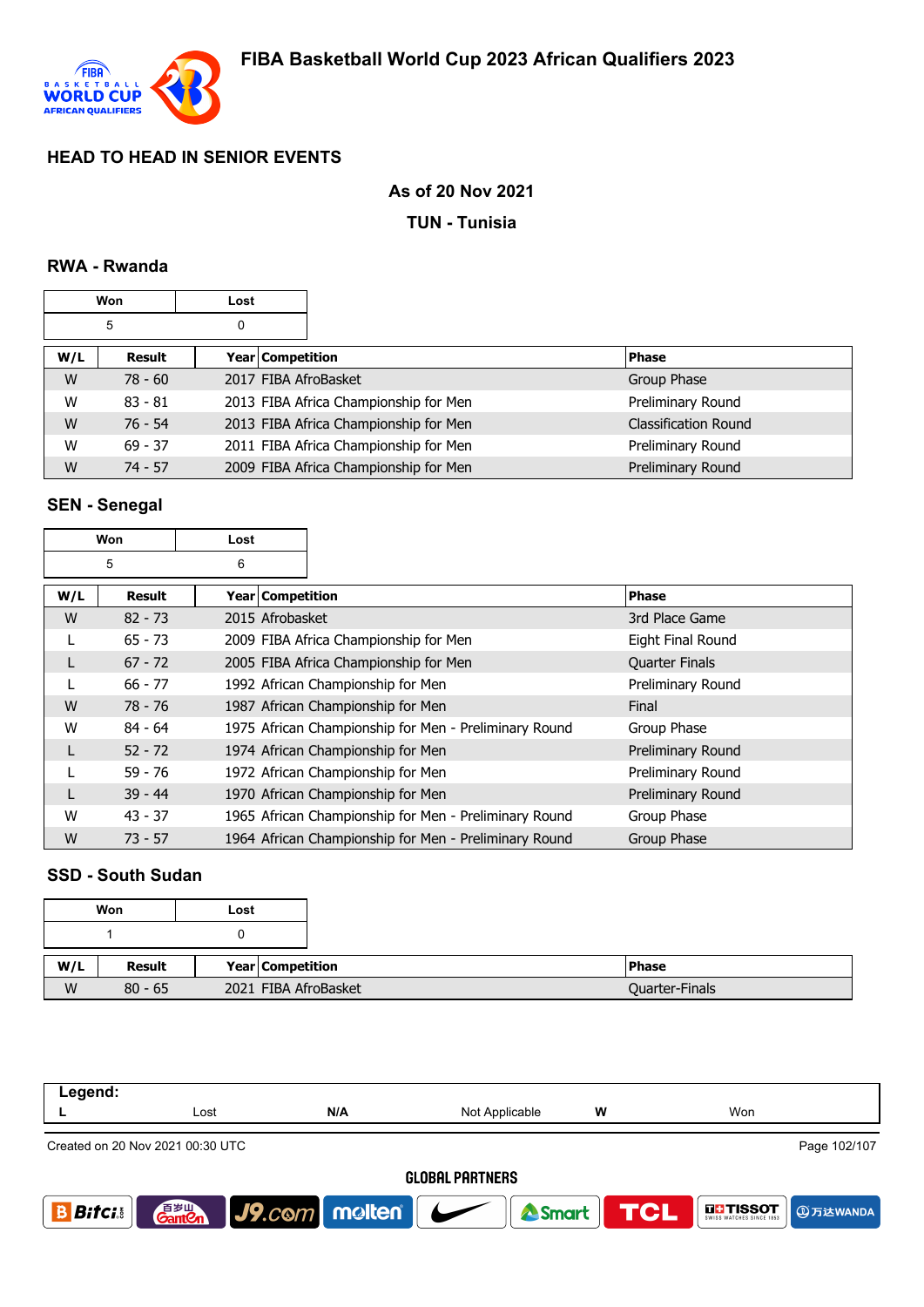

### **As of 20 Nov 2021**

**TUN - Tunisia**

#### **UGA - Uganda**

|     | Won       | Lost |                  |  |               |
|-----|-----------|------|------------------|--|---------------|
|     |           |      |                  |  |               |
| W/L | Result    |      | Year Competition |  | <b>IPhase</b> |
| W   | $77 - 55$ |      | 2015 Afrobasket  |  | Group Phase   |

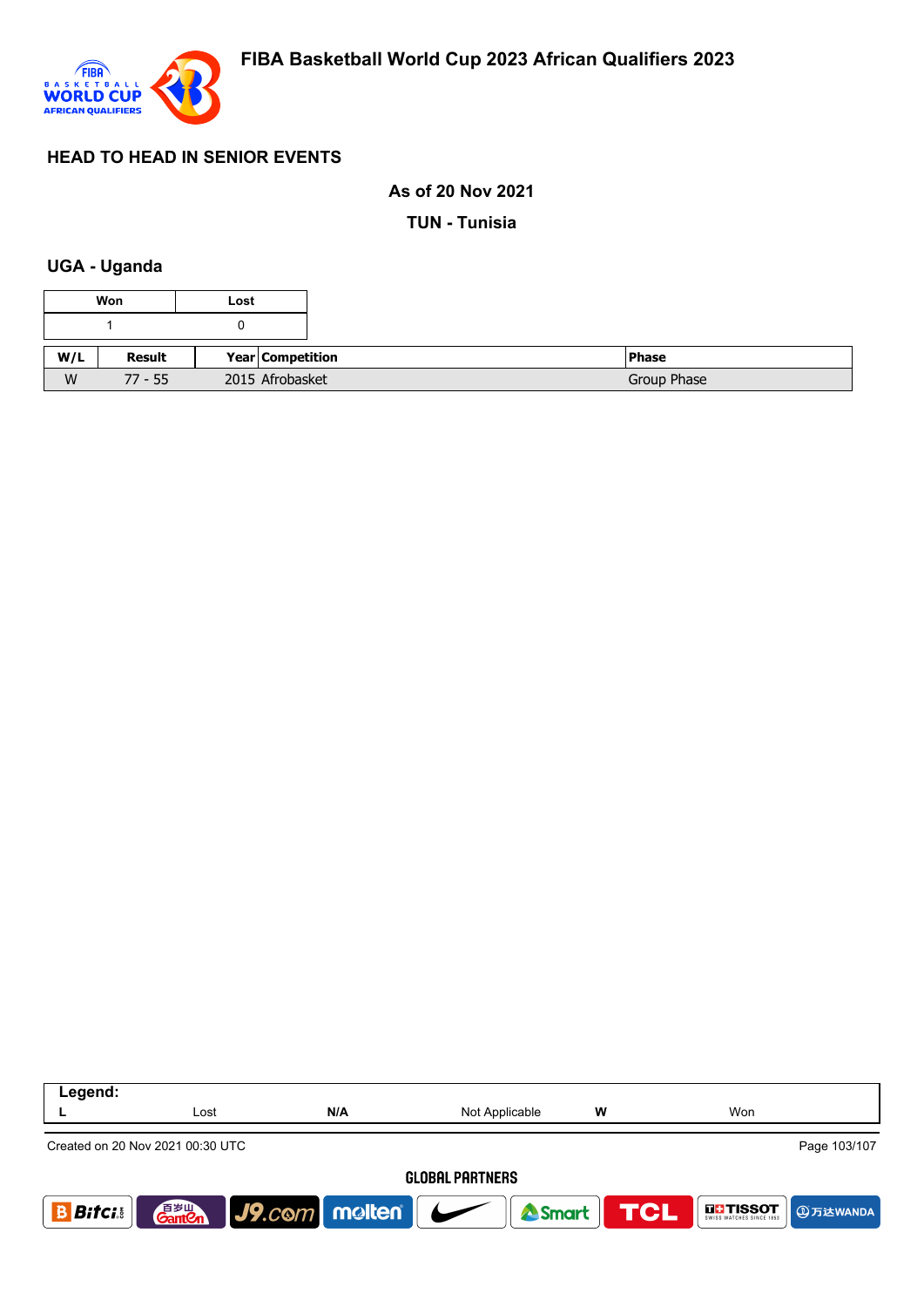

### **As of 20 Nov 2021**

#### **UGA - Uganda**

| <b>Total Summary</b>             |             |                |                |                |              |                |
|----------------------------------|-------------|----------------|----------------|----------------|--------------|----------------|
| <b>Team Name</b>                 | Win %       | <b>Played</b>  | Won            | Lost           | For          | <b>Against</b> |
| Cameroon                         | 100         | 1              | 1              | 0              | 80           | 66             |
| Rwanda                           | 50          | 8              | 4              | 4              | 610          | 623            |
| Kenya                            | 25          | $\overline{4}$ | $\mathbf{1}$   | 3              | 288          | 313            |
| Nigeria                          | 25          | 4              | 1              | 3              | 291          | 377            |
| Angola                           | 0           | $\mathbf{1}$   | 0              | $\mathbf{1}$   | 89           | 94             |
| Mali                             | 0           | 2              | 0              | $\overline{2}$ | 156          | 174            |
| Morocco                          | 0           | $\mathbf{1}$   | $\mathbf{0}$   | $\mathbf{1}$   | 70           | 79             |
| Central African Republic         | 0           | 2              | 0              | 2              | 110          | 117            |
| Egypt                            | 0           | 5              | $\mathbf{0}$   | 5              | 333          | 428            |
| Senegal                          | 0           | 2              | 0              | 2              | 103          | 172            |
| Tunisia                          | 0           | $\mathbf{1}$   | $\overline{0}$ | $\mathbf{1}$   | 55           | 77             |
| Cape Verde                       | 0           | $\mathbf{1}$   | 0              | 1              | 71           | 79             |
| South Sudan                      | $\mathbf 0$ | $\mathbf{1}$   | $\mathbf{0}$   | $\mathbf{1}$   | 86           | 88             |
| Guinea                           | N/A         | 0              | 0              | 0              | $\Omega$     | 0              |
| Cote d'Ivoire                    | N/A         | $\mathbf{0}$   | 0              | 0              | $\mathbf{0}$ | 0              |
| Democratic Republic of the Congo | N/A         | 0              | 0              | 0              | 0            | 0              |
| <b>Total</b>                     | 21          | 33             | 7              | 26             | 2342         | 2687           |

#### **Overview per opponent**

### **ANG - Angola**

|     | Won       | Lost |                      |
|-----|-----------|------|----------------------|
|     |           |      |                      |
| W/L | Result    |      | Year Competition     |
| └   | $89 - 94$ |      | 2017 FIBA AfroBasket |

### **CAF - Central African Republic**

| Won<br>Lost |               |                 |                      |                |   |              |
|-------------|---------------|-----------------|----------------------|----------------|---|--------------|
|             | 2<br>0        |                 |                      |                |   |              |
| W/L         | <b>Result</b> |                 | Year Competition     |                |   | <b>Phase</b> |
|             | $54 - 57$     |                 | 2017 FIBA AfroBasket |                |   | Group Phase  |
|             | $56 - 60$     | 2015 Afrobasket |                      |                |   | Group Phase  |
| Legend:     |               |                 |                      |                |   |              |
|             |               | Lost            | N/A                  | Not Applicable | W | Won          |
|             |               |                 |                      |                |   |              |

Created on 20 Nov 2021 00:30 UTC

**Gantler** 

J9.com molten

Page 104/107

**4万达WANDA** 

**THE TISSOT** 

#### **GLOBAL PARTNERS**

<sup>2</sup>Smart

**TCL** 

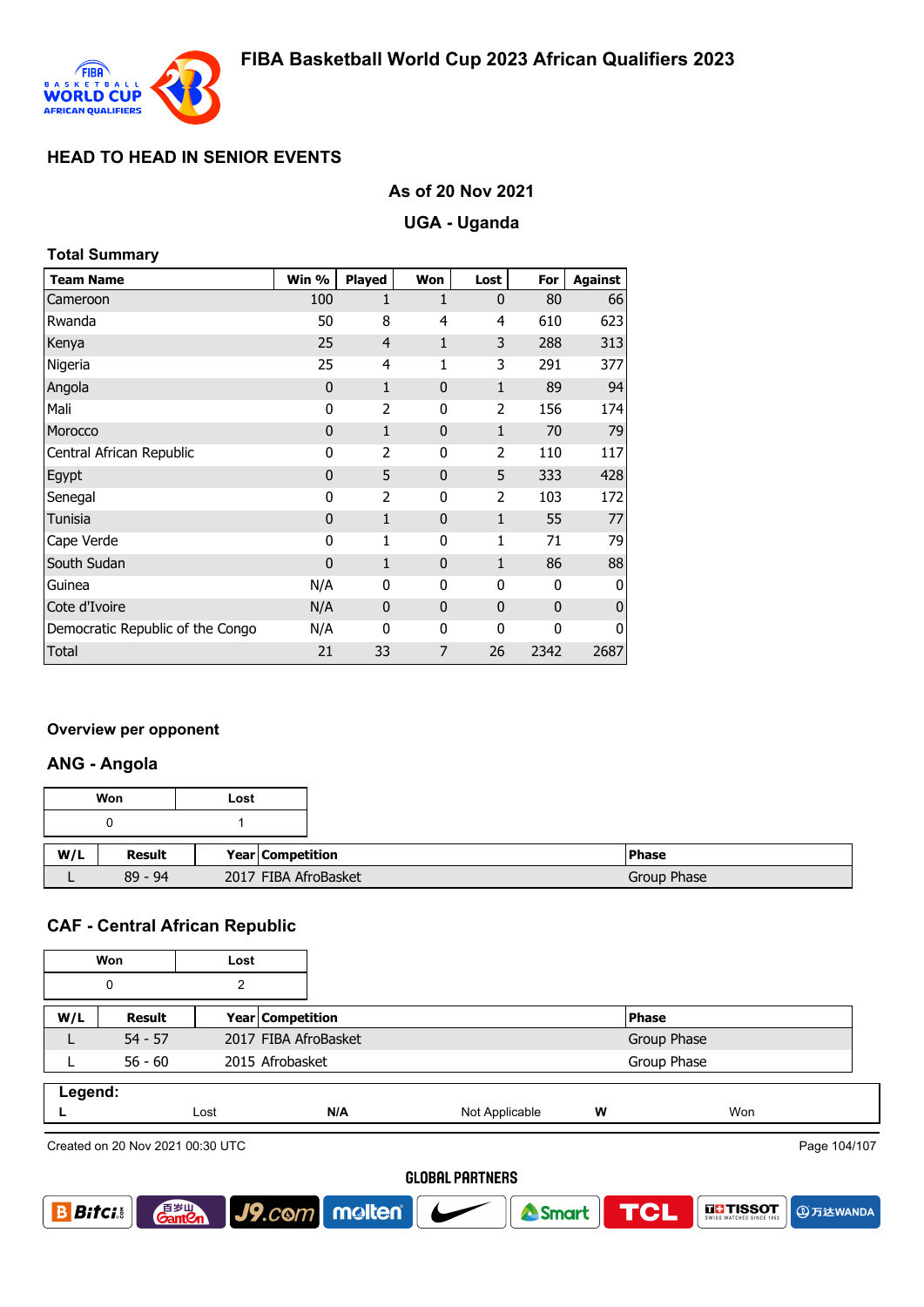

# **As of 20 Nov 2021**

**UGA - Uganda**

### **CMR - Cameroon**

|     | Won<br>Lost |  |                         |
|-----|-------------|--|-------------------------|
|     |             |  |                         |
| W/L | Result      |  | <b>Year Competition</b> |
| W   | $80 - 66$   |  | 2021 FIBA AfroBasket    |

# **CPV - Cape Verde**

| Won<br>Lost |           |  |                      |
|-------------|-----------|--|----------------------|
|             |           |  |                      |
| W/L         | Result    |  | Year Competition     |
|             | $71 - 79$ |  | 2021 FIBA AfroBasket |

# **EGY - Egypt**

| Won<br>Lost |           |                  |                                       |                      |
|-------------|-----------|------------------|---------------------------------------|----------------------|
|             | 5<br>0    |                  |                                       |                      |
| W/L         | Result    | Year Competition |                                       | <b>Phase</b>         |
|             | $64 - 73$ |                  | 2019 FIBA AfroCan - Qualifiers        | Group Phase          |
|             | $72 - 95$ |                  | 2017 FIBA AfroBasket - Preliminaries  | Zone 5 - Final Round |
|             | $77 - 85$ | 2015 Afrobasket  |                                       | <b>GROUP H</b>       |
|             | $67 - 80$ |                  | 2013 FIBA Africa Championship for Men | Qualifying Round     |
|             | $53 - 95$ |                  | 2009 FIBA Africa Championship for Men | Qualifying Round     |

# **KEN - Kenya**

| Won<br>Lost |           |   |                  |                                       |  |                  |
|-------------|-----------|---|------------------|---------------------------------------|--|------------------|
|             |           | 3 |                  |                                       |  |                  |
| W/L         | Result    |   | Year Competition |                                       |  | <b>Phase</b>     |
|             | $61 - 70$ |   |                  | 2019 FIBA AfroCan - Qualifiers        |  | Group Phase      |
| W           | $83 - 71$ |   |                  | 2015 Afrobasket                       |  | <b>GROUP H</b>   |
|             | $61 - 76$ |   |                  | 2011 FIBA Africa Championship for Men |  | Qualifying Round |
|             | $83 - 96$ |   |                  | 2009 FIBA Africa Championship for Men |  | Qualifying Round |

| Legend:                |                                    |                                       |                        |            |                   |
|------------------------|------------------------------------|---------------------------------------|------------------------|------------|-------------------|
|                        | Lost                               | N/A                                   | Not Applicable         | w          | Won               |
|                        | Created on 20 Nov 2021 00:30 UTC   |                                       |                        |            | Page 105/107      |
|                        |                                    |                                       | <b>GLOBAL PARTNERS</b> |            |                   |
| $B$ ifci $\frac{1}{2}$ | 音 <sub>岁Ⅲ</sub><br>Gant <b>C</b> n | $\bigcup$ J9.com   melten   $\bigcup$ | Smart                  | <b>TGL</b> | <b>THE TISSOT</b> |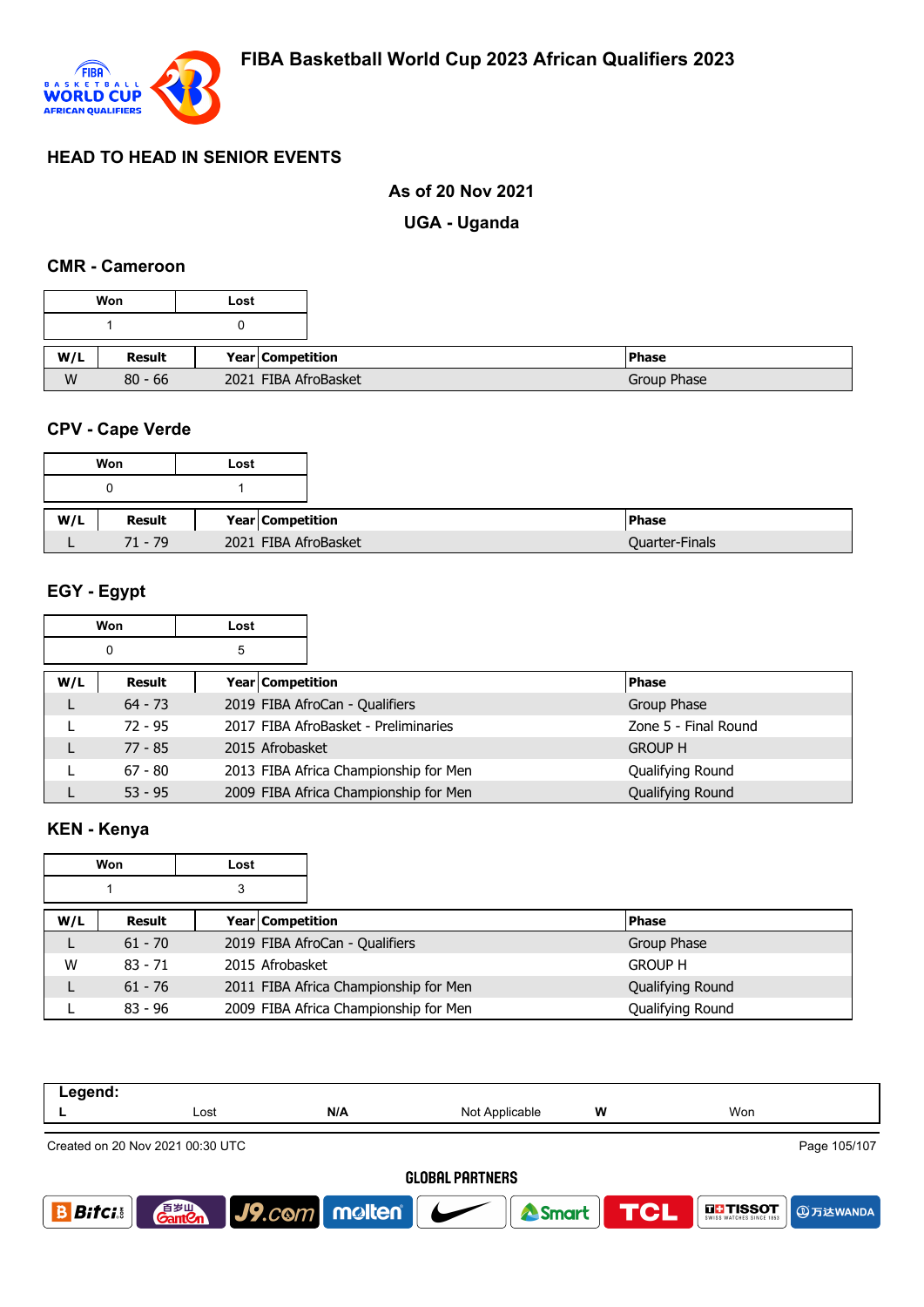

### **As of 20 Nov 2021**

**UGA - Uganda**

#### **MAR - Morocco**

|     | Won       | Lost |                      |
|-----|-----------|------|----------------------|
|     |           |      |                      |
| W/L | Result    |      | Year Competition     |
|     | $70 - 79$ |      | 2017 FIBA AfroBasket |

#### **MLI - Mali**

|     | Won       | Lost |                         |                                                        |           |
|-----|-----------|------|-------------------------|--------------------------------------------------------|-----------|
|     |           |      |                         |                                                        |           |
| W/L | Result    |      | <b>Year Competition</b> |                                                        | l Phase   |
|     | 76 - 79   |      |                         | 2019 FIBA Basketball World Cup 2019 African Qualifiers | 1st Round |
|     | $80 - 95$ |      |                         | 2019 FIBA Basketball World Cup 2019 African Qualifiers | 1st Round |

### **NGR - Nigeria**

|     | Won        | Lost |                         |                                                        |                |
|-----|------------|------|-------------------------|--------------------------------------------------------|----------------|
|     |            | 3    |                         |                                                        |                |
| W/L | Result     |      | <b>Year Competition</b> |                                                        | <b>Phase</b>   |
| W   | $80 - 68$  |      |                         | 2021 FIBA AfroBasket                                   | Qualif. to 1/4 |
|     | $86 - 102$ |      |                         | 2019 FIBA Basketball World Cup 2019 African Qualifiers | 1st Round      |
|     | $66 - 109$ |      |                         | 2019 FIBA Basketball World Cup 2019 African Qualifiers | 1st Round      |
|     | $59 - 98$  |      | 2015 Afrobasket         |                                                        | Group Phase    |